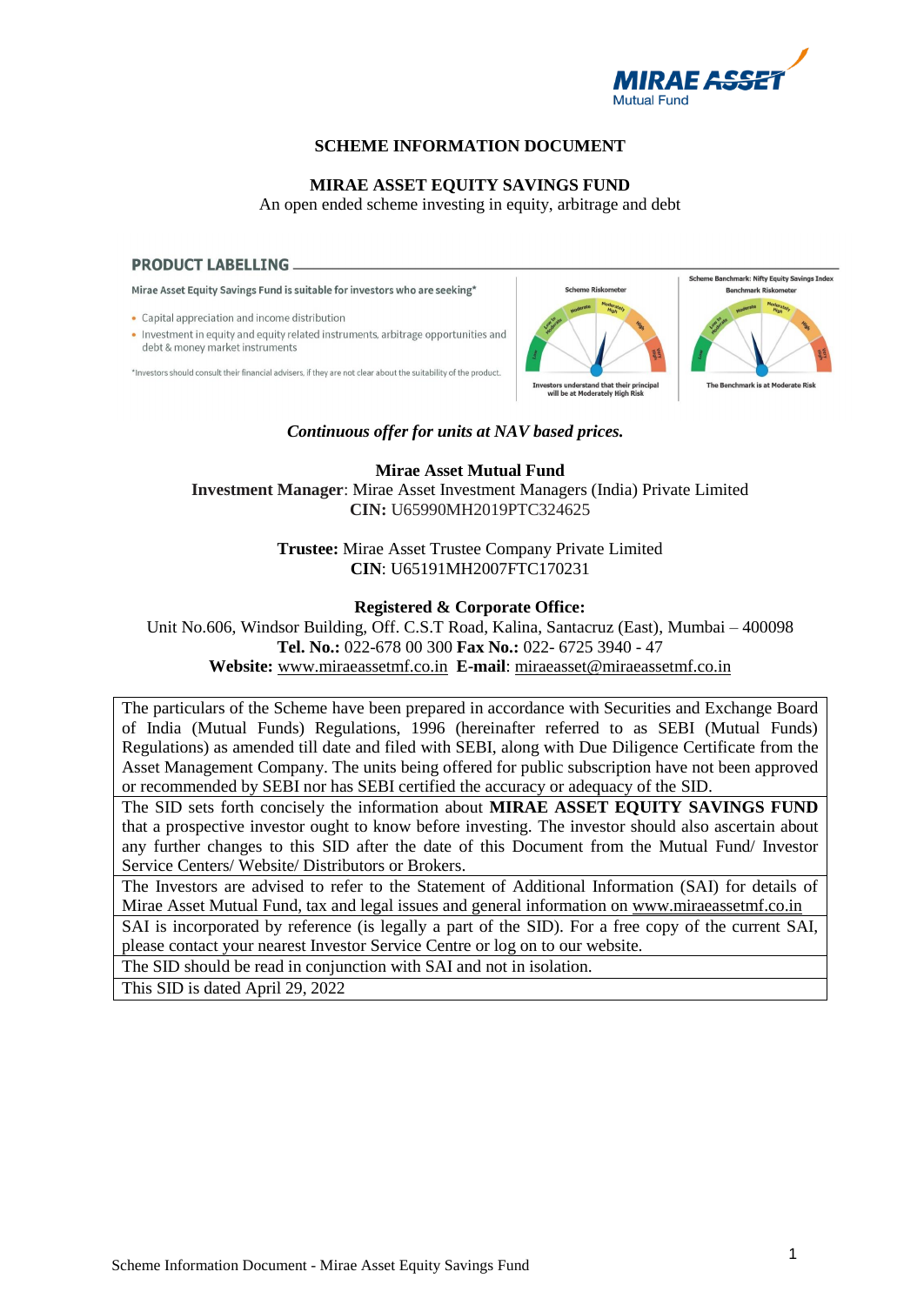

**TABLE OF CONTENTS** 

| $\mathbf I$              |                                                                                                                                                                                                                         |          |
|--------------------------|-------------------------------------------------------------------------------------------------------------------------------------------------------------------------------------------------------------------------|----------|
| A.                       |                                                                                                                                                                                                                         |          |
| <b>B.</b>                |                                                                                                                                                                                                                         |          |
| $\mathbf{C}$ .           | REQUIREMENT OF MINIMUM NUMBER OF INVESTORS AND MINIMUM                                                                                                                                                                  |          |
| D.                       |                                                                                                                                                                                                                         |          |
| Е.                       |                                                                                                                                                                                                                         |          |
| F.<br>II.                |                                                                                                                                                                                                                         |          |
| A.                       |                                                                                                                                                                                                                         |          |
| <b>B.</b>                |                                                                                                                                                                                                                         |          |
| $\mathbf{C}$ .           |                                                                                                                                                                                                                         |          |
| D.                       |                                                                                                                                                                                                                         |          |
| E.                       |                                                                                                                                                                                                                         |          |
| F.                       | FUNDAMENTAL ATTRIBUTES 32                                                                                                                                                                                               |          |
| G.                       |                                                                                                                                                                                                                         |          |
| H.                       |                                                                                                                                                                                                                         |          |
| I.                       |                                                                                                                                                                                                                         |          |
| J.<br>III                |                                                                                                                                                                                                                         |          |
| A.                       |                                                                                                                                                                                                                         |          |
| <b>B.</b>                |                                                                                                                                                                                                                         |          |
| $\mathbf{C}$ .           |                                                                                                                                                                                                                         |          |
| D<br>IV                  | FEES AND EXPENSES                                                                                                                                                                                                       | 77       |
| A.                       |                                                                                                                                                                                                                         |          |
| <b>B.</b>                |                                                                                                                                                                                                                         |          |
| $\mathbf C$<br>V.<br>VI. | <b>RIGHTS OF UNITHOLDERS</b><br>PENALTIES AND PENDING LITIGATION OR PROCEEDINGS, FINDINGS OF<br>INSPECTIONS OR INVESTIGATIONS FOR WHICH ACTION MAY HAVE BEEN<br>TAKEN OR IS IN PROCESS OF BEING TAKEN BY ANY REGULATORY | 81<br>83 |
|                          | <b>AUTHORITY</b>                                                                                                                                                                                                        | 83       |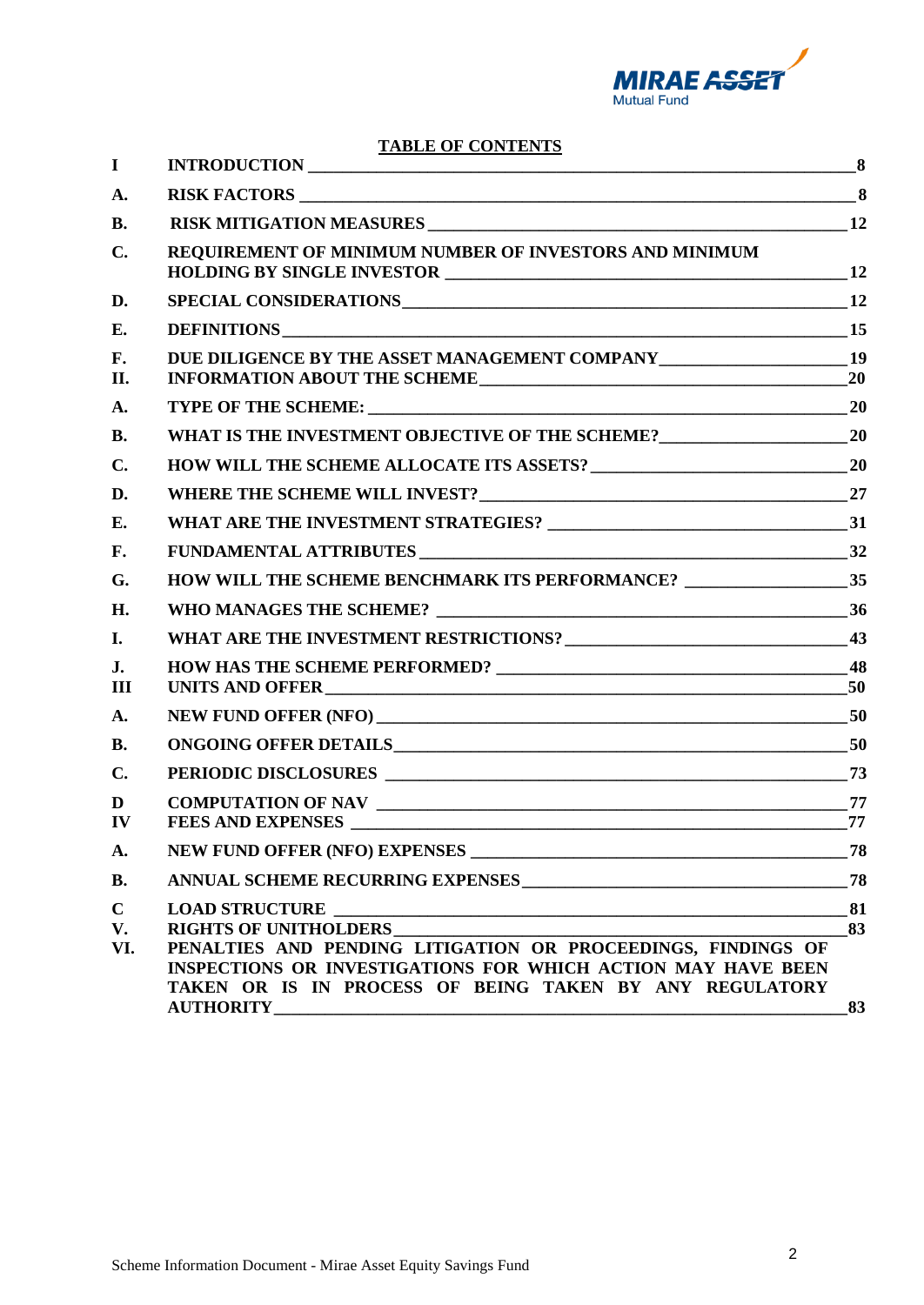

# **HIGHLIGHTS / SUMMARY OF THE SCHEME:**

| <b>Name of the Scheme</b>  | MIRAE ASSET EQUITY SAVINGS FUND                                                                                                                                                                                                                                                                                                                                                                                                                                                                                                                                                                                                |                                                                            |                 |                                                                           |  |
|----------------------------|--------------------------------------------------------------------------------------------------------------------------------------------------------------------------------------------------------------------------------------------------------------------------------------------------------------------------------------------------------------------------------------------------------------------------------------------------------------------------------------------------------------------------------------------------------------------------------------------------------------------------------|----------------------------------------------------------------------------|-----------------|---------------------------------------------------------------------------|--|
| <b>Type of the Scheme</b>  | An open ended scheme investing in equity, arbitrage and debt                                                                                                                                                                                                                                                                                                                                                                                                                                                                                                                                                                   |                                                                            |                 |                                                                           |  |
| <b>Scheme Code</b>         | MIRA/O/H/ESF/18/05/0011                                                                                                                                                                                                                                                                                                                                                                                                                                                                                                                                                                                                        |                                                                            |                 |                                                                           |  |
| <b>Investment</b>          | The investment objective of the scheme is to provide capital appreciation                                                                                                                                                                                                                                                                                                                                                                                                                                                                                                                                                      |                                                                            |                 |                                                                           |  |
| Objective                  | and income distribution to the investors by using equity and equity related                                                                                                                                                                                                                                                                                                                                                                                                                                                                                                                                                    |                                                                            |                 |                                                                           |  |
|                            | instruments, arbitrage opportunities, and investments in debt and money                                                                                                                                                                                                                                                                                                                                                                                                                                                                                                                                                        |                                                                            |                 |                                                                           |  |
|                            |                                                                                                                                                                                                                                                                                                                                                                                                                                                                                                                                                                                                                                | market instruments. The Scheme does not assure or guarantee any returns.   |                 |                                                                           |  |
| <b>Plans &amp; Options</b> | The Scheme will have Regular Plan and Direct Plan** with a common                                                                                                                                                                                                                                                                                                                                                                                                                                                                                                                                                              |                                                                            |                 |                                                                           |  |
|                            |                                                                                                                                                                                                                                                                                                                                                                                                                                                                                                                                                                                                                                |                                                                            |                 | portfolio and separate NAVs. Investors should indicate the Plan for which |  |
|                            |                                                                                                                                                                                                                                                                                                                                                                                                                                                                                                                                                                                                                                | the subscription is made by indicating the choice in the application form. |                 |                                                                           |  |
|                            | Each of the above Regular and Direct Plan under the scheme will have the<br>following Options/Sub-options: (1) Growth Option and (2) Income<br>Distribution cum capital withdrawal option (IDCW). The Income<br>Distribution cum capital withdrawal option shall have 2 sub options: (a)<br>Payout of Income Distribution cum capital withdrawal option ("Payout of<br>IDCW") (b) Reinvestment of Income Distribution cum capital withdrawal<br>option ("Reinvestment of IDCW").<br>Amounts can be distributed out of investors capital (Equalization Reserve),<br>which is part of sale price that represents realized gains. |                                                                            |                 |                                                                           |  |
|                            | The default option for the unitholders will be Regular Plan - Growth Option<br>if he is routing his investments through a distributor and Direct Plan –<br>Growth option if he is a direct investor.                                                                                                                                                                                                                                                                                                                                                                                                                           |                                                                            |                 |                                                                           |  |
|                            | If the unit holders selects IDCW option but does not specify the sub-option<br>then the default sub-option shall be Reinvestment of IDCW.                                                                                                                                                                                                                                                                                                                                                                                                                                                                                      |                                                                            |                 |                                                                           |  |
|                            | Investors subscribing under Direct Plan of the Scheme will have to indicate<br>"Direct Plan" against the Scheme name in the application form <i>i.e.</i> "MIRAE<br>ASSET EQUITY SAVINGS FUND - Direct Plan". Treatment for investors<br>based on the applications received is given in the table below:                                                                                                                                                                                                                                                                                                                        |                                                                            |                 |                                                                           |  |
|                            | Scenario   Broker                                                                                                                                                                                                                                                                                                                                                                                                                                                                                                                                                                                                              | Code Plan                                                                  |                 | mentioned Default Plan to be                                              |  |
|                            |                                                                                                                                                                                                                                                                                                                                                                                                                                                                                                                                                                                                                                | mentioned by the                                                           | by the investor | captured                                                                  |  |
|                            |                                                                                                                                                                                                                                                                                                                                                                                                                                                                                                                                                                                                                                | investor                                                                   |                 |                                                                           |  |
|                            | 1                                                                                                                                                                                                                                                                                                                                                                                                                                                                                                                                                                                                                              | Not mentioned                                                              | Not mentioned   | Direct Plan                                                               |  |
|                            | $\overline{2}$                                                                                                                                                                                                                                                                                                                                                                                                                                                                                                                                                                                                                 | Not mentioned                                                              | Direct          | Direct Plan                                                               |  |
|                            | $\mathfrak{Z}$                                                                                                                                                                                                                                                                                                                                                                                                                                                                                                                                                                                                                 | Not mentioned                                                              | Regular         | Direct Plan                                                               |  |
|                            | $\overline{4}$                                                                                                                                                                                                                                                                                                                                                                                                                                                                                                                                                                                                                 | Mentioned                                                                  | Direct          | Direct Plan                                                               |  |
|                            | 5                                                                                                                                                                                                                                                                                                                                                                                                                                                                                                                                                                                                                              | Direct                                                                     | Not Mentioned   | Direct Plan                                                               |  |
|                            | 6                                                                                                                                                                                                                                                                                                                                                                                                                                                                                                                                                                                                                              | Direct                                                                     | Regular         | Direct Plan                                                               |  |
|                            | $\tau$<br>Mentioned<br>Regular<br>Regular Plan                                                                                                                                                                                                                                                                                                                                                                                                                                                                                                                                                                                 |                                                                            |                 |                                                                           |  |
|                            | 8<br>Not Mentioned<br>Mentioned<br>Regular Plan                                                                                                                                                                                                                                                                                                                                                                                                                                                                                                                                                                                |                                                                            |                 |                                                                           |  |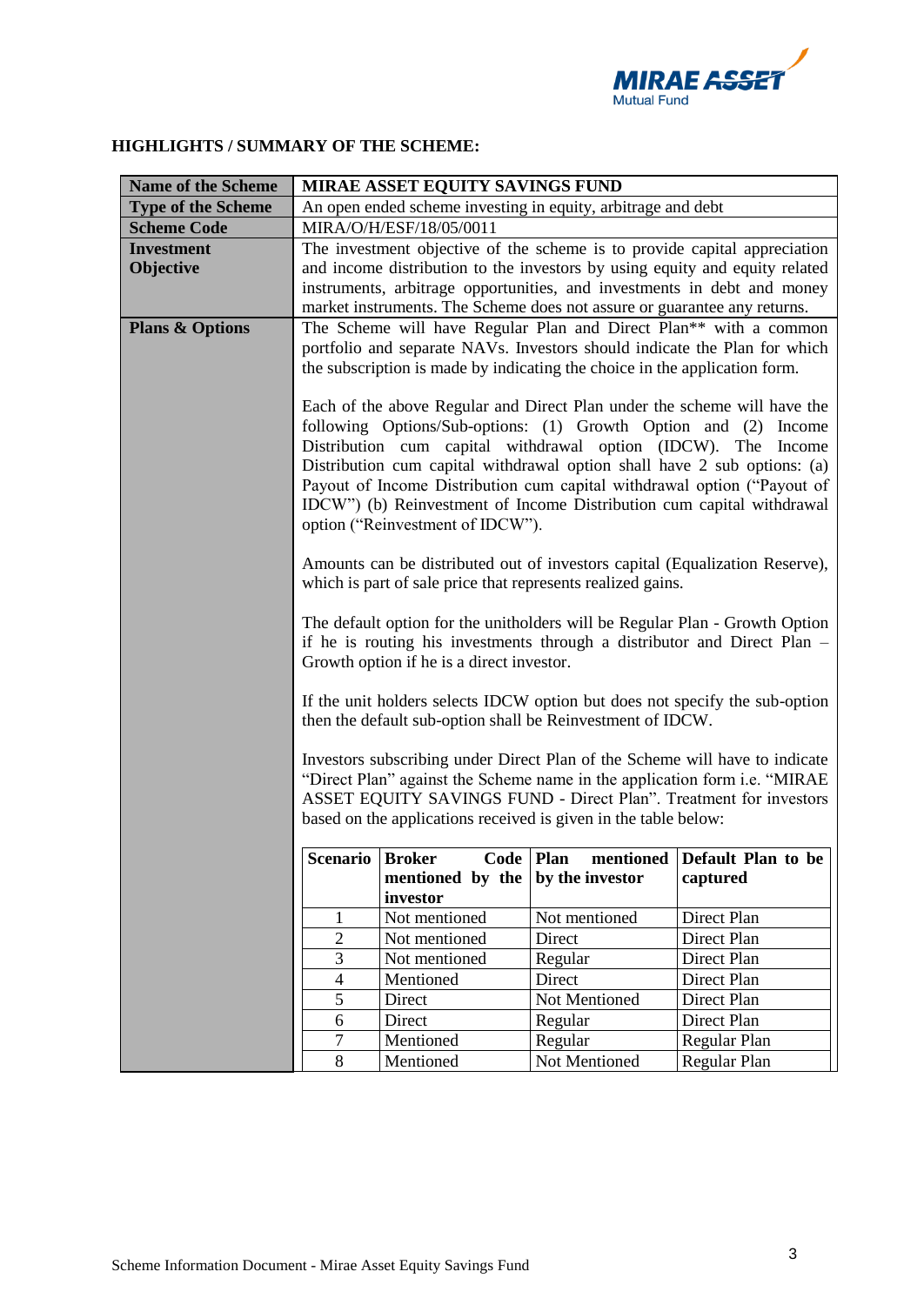

|                                                | In cases of wrong/ invalid/ incomplete ARN codes mentioned on the<br>application form, the application shall be processed under Regular Plan. The<br>AMC shall contact and obtain the correct ARN code within 30 calendar days<br>of the receipt of the application form from the investor/distributor. In case,<br>the correct code is not received within 30 calendar days, the AMC shall<br>reprocess the transaction under Direct Plan from the date of application<br>without any exit load. |
|------------------------------------------------|---------------------------------------------------------------------------------------------------------------------------------------------------------------------------------------------------------------------------------------------------------------------------------------------------------------------------------------------------------------------------------------------------------------------------------------------------------------------------------------------------|
|                                                | **DIRECT PLAN: Direct Plan is only for investors who purchase /subscribe<br>Units in a Scheme directly with the Mutual Fund and is not available for<br>investors who route their investments through a Distributor.                                                                                                                                                                                                                                                                              |
|                                                | For more details & information on plans/options, please refer section "A.<br>New Fund Offer".                                                                                                                                                                                                                                                                                                                                                                                                     |
| <b>Liquidity Facility</b>                      | will<br>offer<br>for<br>The<br>units<br>Scheme<br>purchases/switch-ins<br>and<br>redemptions/switch-outs at NAV based prices on all business days on an<br>ongoing basis.                                                                                                                                                                                                                                                                                                                         |
|                                                | Repurchase of Units will be at the NAV prevailing on the date the units are<br>tendered for repurchase.                                                                                                                                                                                                                                                                                                                                                                                           |
|                                                | As per SEBI Regulations, the Mutual Fund shall dispatch redemption<br>proceeds within 10 Business Days of receiving a valid redemption request.<br>A penal interest of 15% per annum or such other rate as may be prescribed<br>by SEBI from time to time, will be paid in case the redemption proceeds are<br>not made within 10 Business Days from the date of receipt of a valid<br>redemption request.                                                                                        |
| <b>Benchmark Index</b>                         | <b>Nifty Equity Savings Index</b>                                                                                                                                                                                                                                                                                                                                                                                                                                                                 |
| <b>Dematerialization of</b>                    | The Unit holders are given an Option to hold the units by way of an Account                                                                                                                                                                                                                                                                                                                                                                                                                       |
| <b>Units</b>                                   | Statement (Physical form) or in Dematerialized ('Demat') form.                                                                                                                                                                                                                                                                                                                                                                                                                                    |
|                                                | Mode of holding shall be clearly specified in the KIM cum application form.<br>Unit holders holding the units in physical form will not be able to trade or<br>transfer their units till such units are dematerialized.                                                                                                                                                                                                                                                                           |
|                                                | The Unit holder intending to hold the units in Demat form are required to<br>have a beneficiary account with the Depository Participant (DP) (registered<br>with NSDL / CDSL). Unit holders opting to hold the units in demat form<br>must provide their Demat Account details like the DP's name, DP ID                                                                                                                                                                                          |
|                                                | Number and the beneficiary account number of the applicant with the DP, in<br>the specified section of the application form.                                                                                                                                                                                                                                                                                                                                                                      |
|                                                | In case Unit holders do not provide their Demat Account details, unit will be<br>allotted to them in physical form and an Account Statement shall be sent to<br>them.                                                                                                                                                                                                                                                                                                                             |
|                                                | Investors holding units in dematerialization form as well as investors<br>holding units in physical form, both shall be able to trade on the BSE StAR<br>MF Platform, NSE NMF II and ICEX.                                                                                                                                                                                                                                                                                                        |
| <b>Transparency / Net</b><br>Asset Value (NAV) | The NAV will be disclosed at the close of every business day.                                                                                                                                                                                                                                                                                                                                                                                                                                     |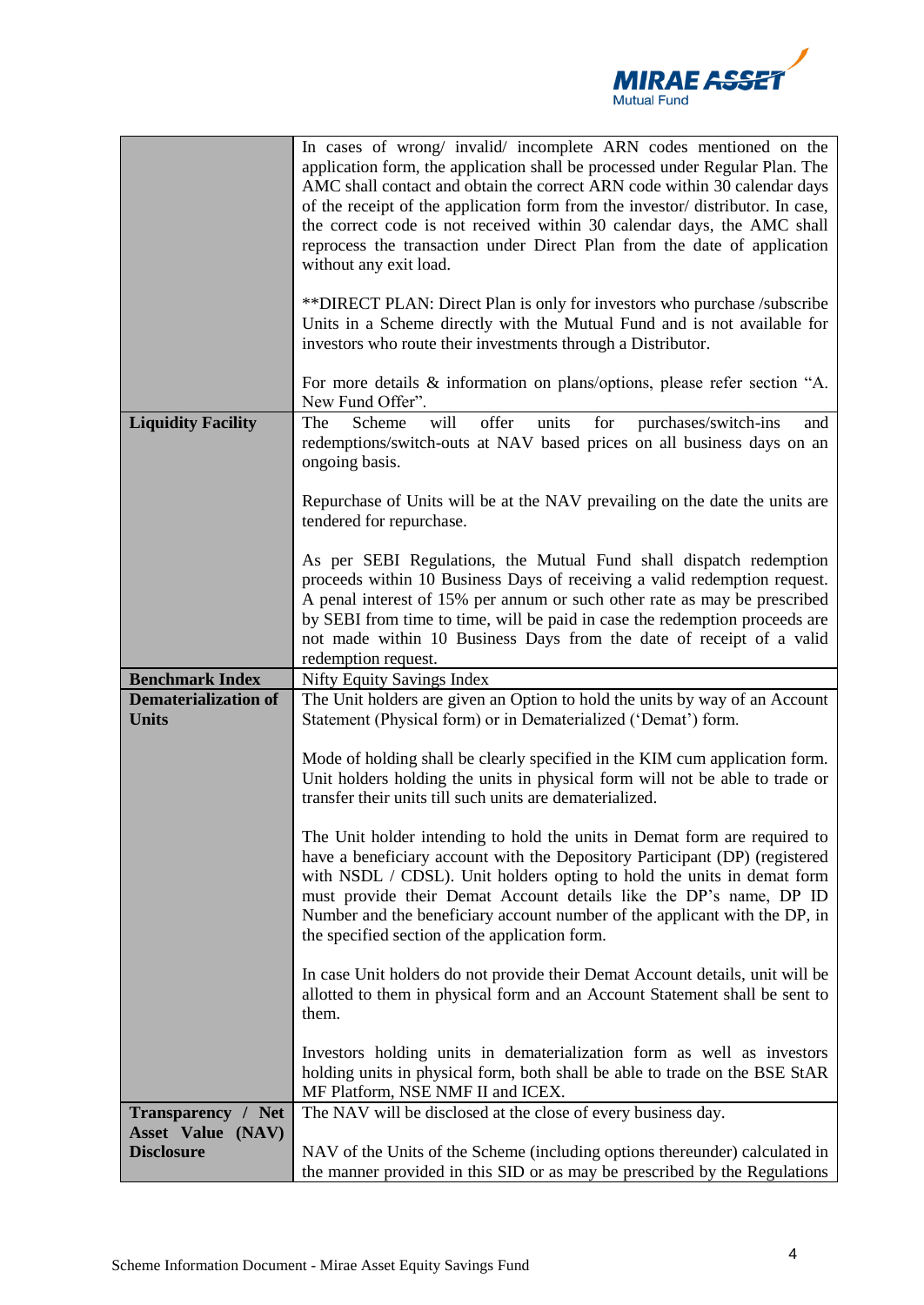

|                                                                                                       | from time to time. The NAV will be computed upto 3 decimal places.                                                                                                                                                                                                                                                                                                                                                                                                                                                                                                                                                                                                                                                                                                                                                                                                                                                                                                                                                                                                                                                                                                                                                  |
|-------------------------------------------------------------------------------------------------------|---------------------------------------------------------------------------------------------------------------------------------------------------------------------------------------------------------------------------------------------------------------------------------------------------------------------------------------------------------------------------------------------------------------------------------------------------------------------------------------------------------------------------------------------------------------------------------------------------------------------------------------------------------------------------------------------------------------------------------------------------------------------------------------------------------------------------------------------------------------------------------------------------------------------------------------------------------------------------------------------------------------------------------------------------------------------------------------------------------------------------------------------------------------------------------------------------------------------|
|                                                                                                       | In accordance with the SEBI circular no. SEBI/IMD/CIR No.5 /96576/2007,<br>dated June 25, 2007, the NAV of the scheme shall be uploaded on the<br>websites of the AMC (miraeassetmf.co.in) and Association of Mutual Funds<br>in India (www.amfiindia.com) by 11.00 p.m. on every business day. In case<br>of any delay, the reasons for such delay would be explained to AMFI and<br>SEBI by the next day. If the NAVs are not available before commencement<br>of business hours on the following day due to any reason, the Fund shall<br>issue a press release providing reasons and explaining when the Fund would<br>be able to publish the NAVs.                                                                                                                                                                                                                                                                                                                                                                                                                                                                                                                                                             |
|                                                                                                       | The AMC shall within one month from the close of each half year, shall host<br>a soft copy of unaudited financial results on its website and shall publish an<br>advertisement disclosing the hosting of such financial results in the<br>newspapers and also communicate portfolio of Scheme's on a half yearly<br>basis to the unitholders directly or through the publications or as may be<br>prescribed under the Regulations from time to time.                                                                                                                                                                                                                                                                                                                                                                                                                                                                                                                                                                                                                                                                                                                                                               |
|                                                                                                       | The AMC will dispatch Annual Report of the Schemes within the stipulated<br>period as required under the Regulations.                                                                                                                                                                                                                                                                                                                                                                                                                                                                                                                                                                                                                                                                                                                                                                                                                                                                                                                                                                                                                                                                                               |
| <b>Monthly/Half yearly</b><br><b>Portfolio</b>                                                        | The Mutual Fund/ AMC will disclose portfolio (along with ISIN) of the<br>Scheme in the prescribed format, as on the last day of the month / half-year<br>March<br>31<br>September<br>30,<br>its<br>i.e.<br>and<br>on<br>viz.<br>website<br>https://www.miraeassetmf.co.in/ and on the website of Association of<br>Mutual Funds in India (AMFI) viz. www.amfiindia.com within 10 days from<br>the close of each month/ half-year respectively. In case of unitholders whose<br>e-mail addresses are registered, the Mutual Fund/ AMC will send via email<br>both the monthly and half-yearly statement of scheme portfolio within 10<br>days from the close of each month/ half-year respectively. Mutual Fund /<br>AMC will publish an advertisement every half-year in the all India edition of<br>at least two daily newspapers, one each in English and Hindi, disclosing the<br>hosting of the half-yearly statement of the Scheme portfolio on its website<br>and on the website of Association of Mutual Funds in India (AMFI). Mutual<br>Fund / AMC will provide a physical copy of the statement of its Scheme<br>portfolio, without charging any cost, on specific request received from a<br>unitholder. |
| <b>Minimum</b><br><b>Application Amount</b>                                                           | Investors can invest under the Scheme with a minimum investment of<br>Rs.5,000/- and in multiples of Re. 1/- thereafter.                                                                                                                                                                                                                                                                                                                                                                                                                                                                                                                                                                                                                                                                                                                                                                                                                                                                                                                                                                                                                                                                                            |
| <b>Minimum</b><br>&                                                                                   |                                                                                                                                                                                                                                                                                                                                                                                                                                                                                                                                                                                                                                                                                                                                                                                                                                                                                                                                                                                                                                                                                                                                                                                                                     |
| <b>Additional</b><br><b>Application Amount</b>                                                        | For subsequent additional purchases, the investor can invest with the<br>minimum amount of Rs. 1,000/- and in multiples of Re. 1/- thereafter.                                                                                                                                                                                                                                                                                                                                                                                                                                                                                                                                                                                                                                                                                                                                                                                                                                                                                                                                                                                                                                                                      |
|                                                                                                       | However, the Minimum Application and redemption amount mentioned<br>above shall not be applicable to the mandatory investments made in the<br>Scheme pursuant to the provisions of circular no. SEBI/HO/IMD/IMD-<br>I/DOF5/P/CIR/2021/553 dated April 28, 2021 read along with circular no.<br>SEBI/HO/IMD/IMD-IDOF5/P/CIR/2021/624 dated September 20, 2021, as<br>amended from time to time.                                                                                                                                                                                                                                                                                                                                                                                                                                                                                                                                                                                                                                                                                                                                                                                                                      |
| <b>Applications</b><br><b>Supported</b><br>$\mathbf{By}$<br><b>Blocked</b><br><b>Amount</b><br>(ASBA) | Investors also have an option to subscribe to units of the Plan (i.e. the<br>Regular Plan or the Direct Plan) under the Scheme during the New Fund<br>Offer period under the Applications Supported by Blocked Amount<br>(ASBA) facility, which would entail blocking of funds in the investor's                                                                                                                                                                                                                                                                                                                                                                                                                                                                                                                                                                                                                                                                                                                                                                                                                                                                                                                    |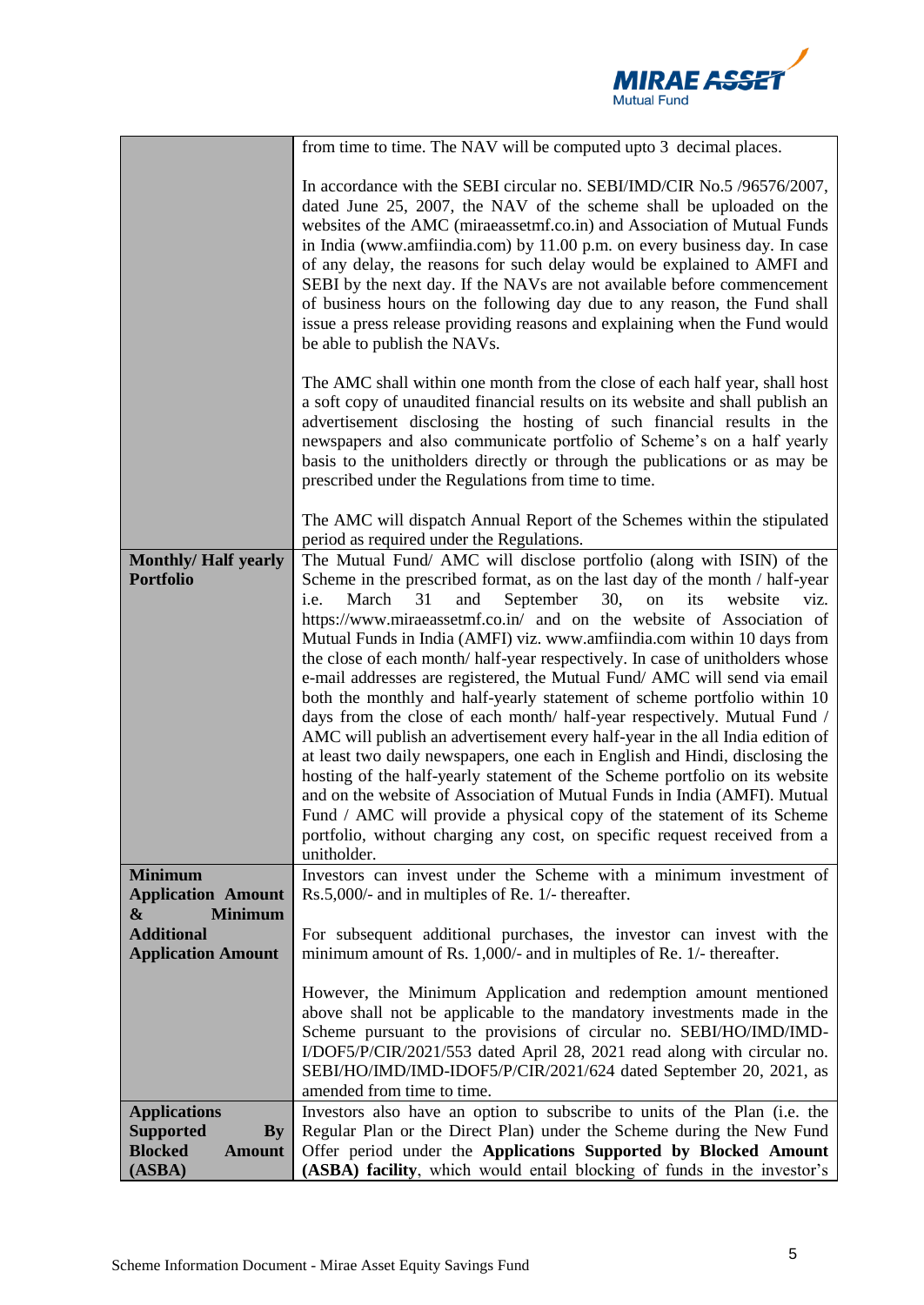

|                              | Bank account, rather than transfer of funds, on the basis of an authorization                                                                            |  |  |  |  |
|------------------------------|----------------------------------------------------------------------------------------------------------------------------------------------------------|--|--|--|--|
|                              | given to this effect at the time of submitting the ASBA application form.                                                                                |  |  |  |  |
|                              | For complete details on ASBA process refer Statement of Additional                                                                                       |  |  |  |  |
|                              | Information (SAI) made available on our website www.miraeassetmf.co.in.                                                                                  |  |  |  |  |
| <b>Transaction Charges</b>   | In accordance with SEBI circular no. Cir/ IMD/ DF/13/ 2011 dated August                                                                                  |  |  |  |  |
|                              | 22, 2011, the AMC shall deduct the Transaction Charges on purchase /                                                                                     |  |  |  |  |
|                              | subscription of Rs.10,000 and above received from first time mutual fund                                                                                 |  |  |  |  |
|                              | investors and investor other than first time mutual fund investors through the                                                                           |  |  |  |  |
|                              | distributor/agent (who have opted-in to receive the transaction charges on                                                                               |  |  |  |  |
|                              | basis of type of product) as under:                                                                                                                      |  |  |  |  |
|                              | First Time Mutual Fund Investor (across Mutual Funds): Transaction                                                                                       |  |  |  |  |
|                              | charge of Rs. 150/- for subscription of Rs. 10,000/- and above will be                                                                                   |  |  |  |  |
|                              | deducted from the subscription amount and paid to the distributor / agent of                                                                             |  |  |  |  |
|                              | the first time investor. The balance of the subscription amount shall be                                                                                 |  |  |  |  |
|                              | invested and accordingly units allotted.                                                                                                                 |  |  |  |  |
|                              | Investor other than First Time Mutual Fund Investor: Transaction                                                                                         |  |  |  |  |
|                              | charge of Rs.100/- per subscription of Rs.10,000/- and above will be                                                                                     |  |  |  |  |
|                              | deducted from the subscription amount and paid to the distributor/ agent of                                                                              |  |  |  |  |
|                              | the investor. The balance of the subscription amount shall be invested and                                                                               |  |  |  |  |
|                              | accordingly units allotted.                                                                                                                              |  |  |  |  |
|                              |                                                                                                                                                          |  |  |  |  |
|                              | Transaction charges shall not be deducted/applicable for:                                                                                                |  |  |  |  |
|                              | - Purchases /subscriptions for an amount less than Rs.10,000/-;                                                                                          |  |  |  |  |
|                              | - Transaction other than purchases / subscriptions relating to new inflows                                                                               |  |  |  |  |
|                              | such as Switches, etc. or                                                                                                                                |  |  |  |  |
|                              | - Transactions carried out through the Stock Exchange Platforms for Mutual                                                                               |  |  |  |  |
|                              | Funds                                                                                                                                                    |  |  |  |  |
|                              | For further details on transaction charges refer to the section VI-C -                                                                                   |  |  |  |  |
|                              | Transaction Charges'.                                                                                                                                    |  |  |  |  |
| Loads                        | a) Entry Load: Not Applicable                                                                                                                            |  |  |  |  |
|                              | In accordance with the requirements specified by the SEBI circular no.                                                                                   |  |  |  |  |
|                              | SEBI/IMD/CIR No.4/168230/09 dated June 30, 2009, no entry load will be                                                                                   |  |  |  |  |
|                              |                                                                                                                                                          |  |  |  |  |
|                              | charged for purchase/additional purchase/switch-in accepted by AMC with                                                                                  |  |  |  |  |
|                              | effect from August 01, 2009.                                                                                                                             |  |  |  |  |
|                              | The upfront commission on investment made by the investor, if any, will be                                                                               |  |  |  |  |
|                              | paid to the ARN Holder (AMFI registered Distributor), directly by the                                                                                    |  |  |  |  |
|                              | investor, based on the investor's assessment of various factors including                                                                                |  |  |  |  |
|                              | service rendered by the ARN Holder.                                                                                                                      |  |  |  |  |
|                              | b) Exit Load:                                                                                                                                            |  |  |  |  |
|                              | I. For investors who have opted for SWP under the plan:                                                                                                  |  |  |  |  |
|                              | a) 15% of the units allotted (including Switch-in/STP - in) on or before                                                                                 |  |  |  |  |
|                              | completion of 365 days from the date of allotment of units: Nil.                                                                                         |  |  |  |  |
|                              | b) Any redemption in excess of such limits in the first 365 days from the                                                                                |  |  |  |  |
|                              | date of allotment shall be subject to the following exit load:                                                                                           |  |  |  |  |
|                              | (Redemption of units would be done on First In First Out Basis (FIFO):                                                                                   |  |  |  |  |
|                              | If redeemed within 1 year (365 days) from the date of allotment: 1%                                                                                      |  |  |  |  |
|                              | If redeemed after 1 year (365 days) from the date of allotment: NIL                                                                                      |  |  |  |  |
|                              | II. Other Redemptions: For Investors who have not opted for SWP under the                                                                                |  |  |  |  |
|                              | plan (including Switch out, STP out):                                                                                                                    |  |  |  |  |
|                              | If redeemed within 1 year (365 days) from the date of allotment: 1%                                                                                      |  |  |  |  |
|                              | If redeemed after 1 year (365 days) from the date of allotment: NIL                                                                                      |  |  |  |  |
| <b>Repatriation Facility</b> | Permitted NRIs and FPIs may invest in the scheme on a full repatriation<br>basis as per the relevant notifications and/ or guidelines issued by RBI $\&$ |  |  |  |  |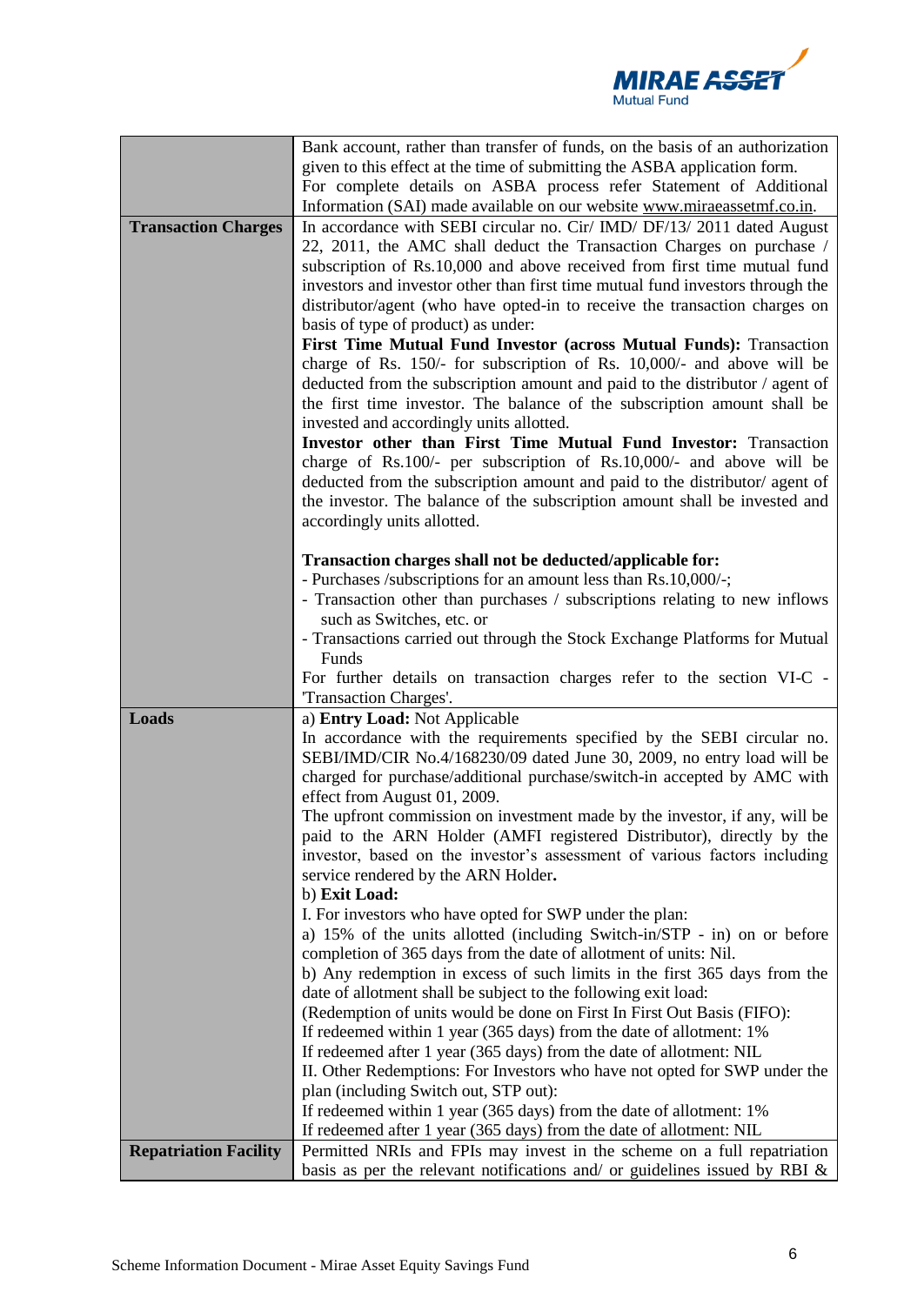

|                         | FEMA in this regard. Refer "Who can Invest" in Section III - A. NEW                                                                                                                                                                                                                                                                                                                                                                                                                                                                                                                              |  |  |  |
|-------------------------|--------------------------------------------------------------------------------------------------------------------------------------------------------------------------------------------------------------------------------------------------------------------------------------------------------------------------------------------------------------------------------------------------------------------------------------------------------------------------------------------------------------------------------------------------------------------------------------------------|--|--|--|
|                         | <b>FUND OFFER</b>                                                                                                                                                                                                                                                                                                                                                                                                                                                                                                                                                                                |  |  |  |
| <b>Product Labeling</b> | The Risk-o-meter shall have following six levels of risk:<br>Low Risk<br>i.<br>ii.<br>Low to Moderate Risk<br>iii.<br>Moderate Risk<br>iv.<br>Moderately High Risk<br>High Risk and<br>V.<br>Very High Risk<br>vi.                                                                                                                                                                                                                                                                                                                                                                               |  |  |  |
|                         | The evaluation of risk levels of a scheme shall be done in accordance with<br>SEBI Circular no. SEBI/HO/IMD/DF3/CIR/P/2020/197 dated October 5,<br>2020.                                                                                                                                                                                                                                                                                                                                                                                                                                         |  |  |  |
|                         | Any change in risk-o-meter shall be communicated by way of Notice cum<br>Addendum and by way of an e-mail or SMS to unitholders. The risk-o-meter<br>shall be evaluated on a monthly basis and the risk-o-meter alongwith<br>portfolio disclosure shall be disclosed on the AMC website as well as AMFI<br>website within 10 days from the close of each month.                                                                                                                                                                                                                                  |  |  |  |
|                         | The AMC shall disclose the risk level of schemes as on March 31 of every<br>year, along with number of times the risk level has changed over the year, on<br>its website and AMFI website.                                                                                                                                                                                                                                                                                                                                                                                                       |  |  |  |
|                         | Further, in accordance with provisions of SEBI Circular No.<br>SEBI/HO/IMD/IMD-II DOF3/P/CIR/2021/621 dated August 31, 2021, the<br>AMC shall disclose:<br>a) risk-o-meter of the scheme wherever the performance of the scheme is<br>disclosed;<br>b) risk-o-meter of the scheme and benchmark wherever the performance of<br>the scheme vis-à-vis that of the benchmark is disclosed.<br>scheme risk-o-meter, name of benchmark and risk-o-meter of<br>c)<br>benchmark while disclosing portfolio of the scheme in terms of SEBI<br>circular SEBI/HO/IMD/DF2/CIR/P/2018/92 dated June 5, 2018. |  |  |  |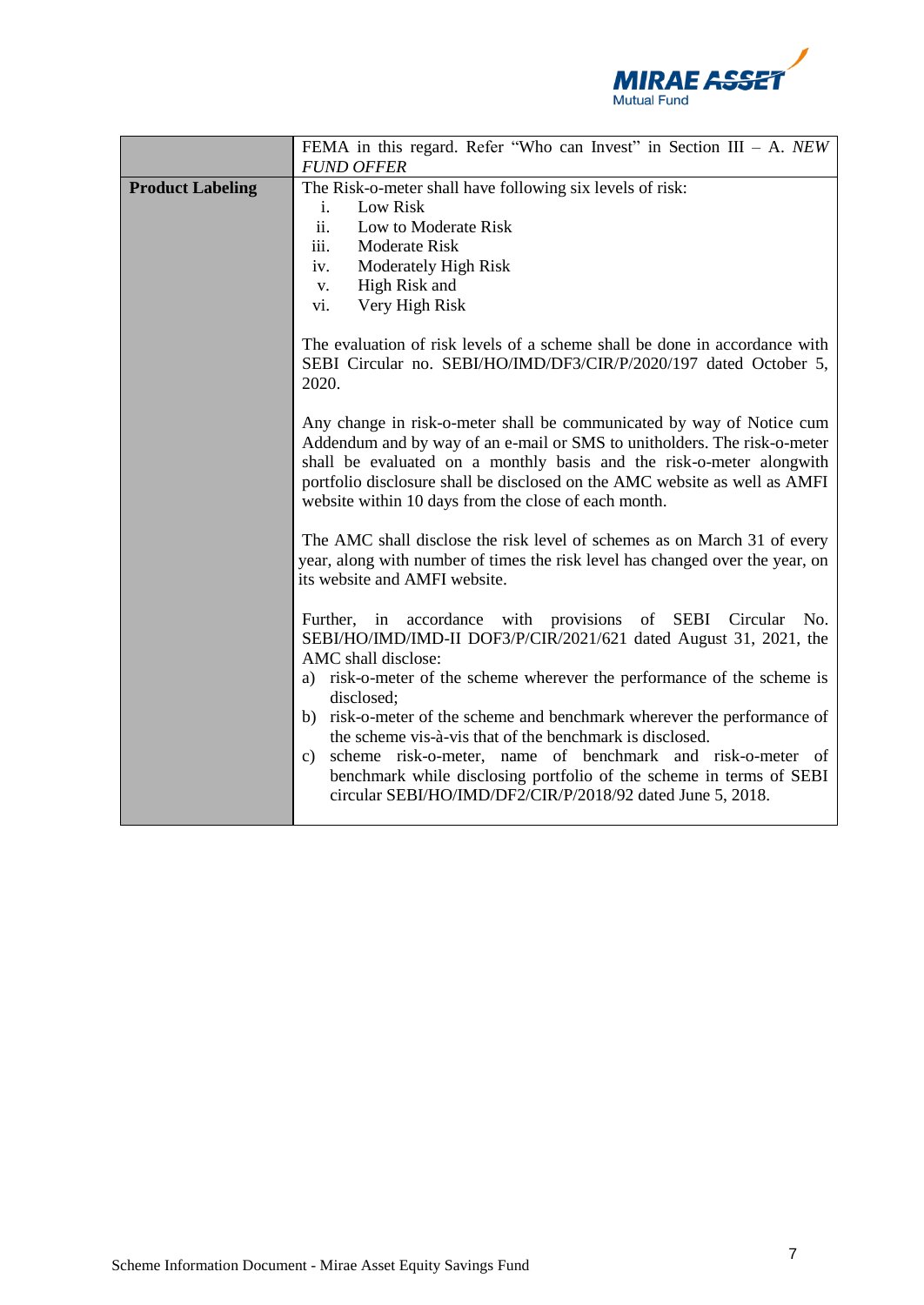

# <span id="page-7-0"></span>**I INTRODUCTION**

## <span id="page-7-1"></span>**A. RISK FACTORS**

## **Standard Risk Factors:**

- Investment in Mutual Fund units involves investment risks such as trading volumes, settlement risk, liquidity risk, default risk including the possible loss of principal
- As the price / value / interest rate of the securities in which the Scheme invests fluctuates, the value of your investment in the scheme can go up or down depending on various factors and forces affecting capital markets and money markets.
- Past performance of the Sponsor/ AMC/ Mutual Fund does not guarantee the future performance of the Scheme.
- The Scheme does not in any manner indicate its quality or its future prospects and returns.
- The Sponsor is not responsible or liable for any loss resulting from the operation of the Scheme beyond the initial contribution of Rs. 1.00 lakh made by it towards setting up the Mirae Asset Mutual Fund.
- The present scheme is not a guaranteed or assured return scheme. In addition, the scheme does not guarantee or assure any dividend and also does not guarantee or assure that it will make any dividend distribution, though it has every intention to make the same in the distributions of Income Distribution cum Capital Withdrawal option. All distributions of Income Distribution cum Capital Withdrawal will be subjected to the investment performance of the Scheme.

## **Scheme Specific Risk Factors**

# **Risks Associated with Equity Investments**:

- Equity and equity related securities are volatile and prone to price fluctuations on a daily basis. The liquidity of investments made in the Scheme may be restricted by trading volumes and settlement periods. Settlement periods may be extended significantly by unforeseen circumstances. The inability of the Scheme to make intended securities purchases, due to settlement problems, could cause the Scheme to miss certain investment opportunities. Similarly, the inability to sell securities held in the Scheme portfolio would result at times, in potential losses to the Scheme, should there be a subsequent decline in the value of securities held in the Scheme portfolio. Also, the value of the Scheme investments may be affected by interest rates, changes in law/ policies of the government, taxation laws and political, economic or other developments which may have an adverse bearing on individual Securities, a specific sector or all sectors.
- Investments in equity and equity related securities involve a degree of risk and investors should not invest in the equity Schemes unless they can afford to take the risk of losing their investment.
- Securities which are not quoted on the stock exchanges are inherently illiquid in nature and carry a larger liquidity risk in comparison with securities that are listed on the exchanges or offer other exit options to the investors, including put options. The AMC may choose to invest in unlisted securities that offer attractive yields within the regulatory limit. This may however increase the risk of the portfolio. Additionally, the liquidity and valuation of the Scheme investments due to its holdings of unlisted securities may be affected if they have to be sold prior to the target date of disinvestment.

## **Risks Associated with Debt & Money Market Instruments**

• Price-Risk or Interest-Rate Risk: Fixed income securities such as bonds, debentures and money market instruments run price-risk or interest-rate risk. Generally, when interest rates rise, prices of existing fixed income securities fall and when interest rates drop, such prices increase. The extent of fall or rise in the prices is a function of the existing coupon, days to maturity and the increase or decrease in the level of interest rates.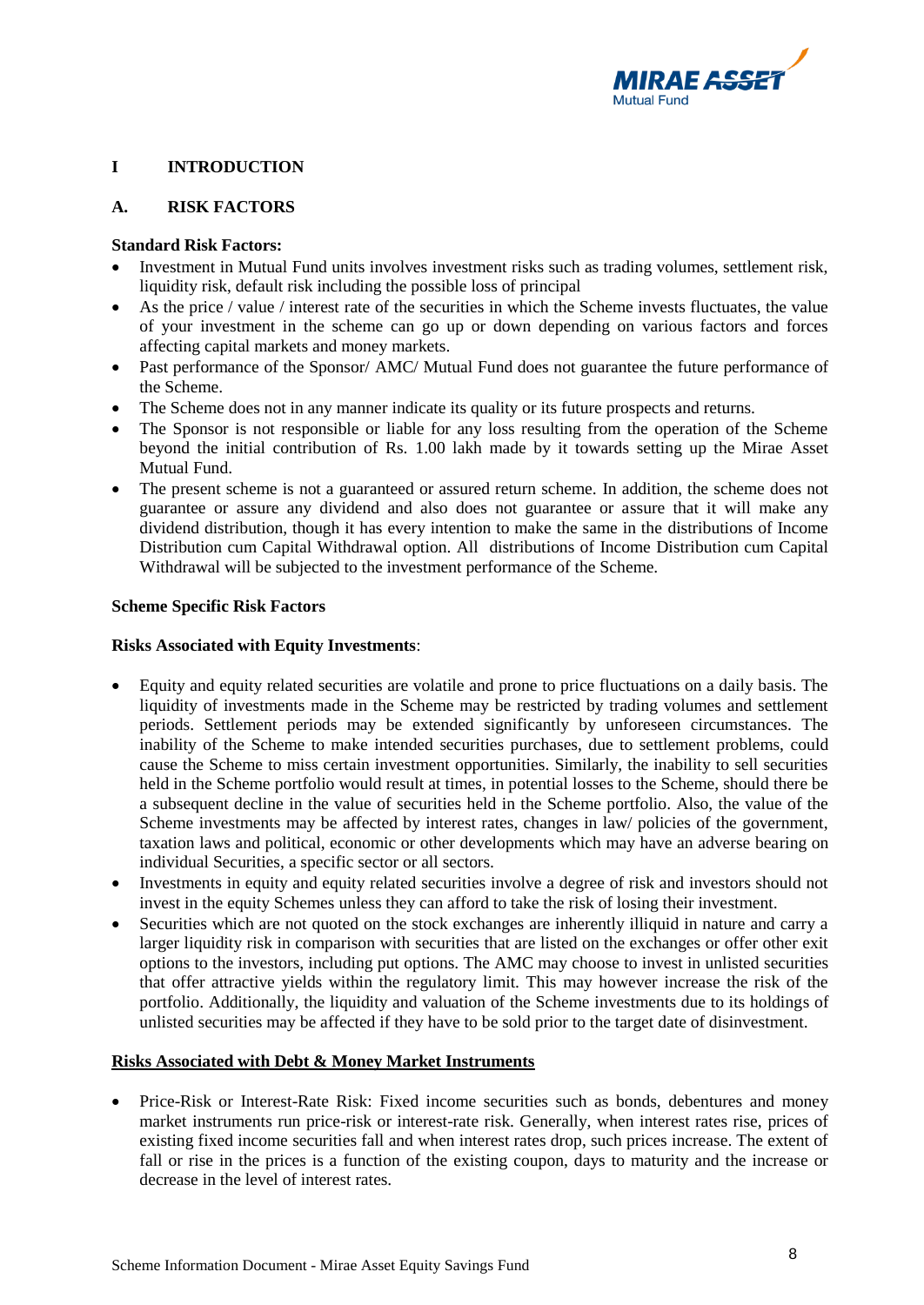

- Credit Risk: In simple terms this risk means that the issuer of a debenture/ bond or a money market instrument may default on interest payment or even in paying back the principal amount on maturity. Even where no default occurs, the price of a security may go down because the credit rating of an issuer goes down. It must, however, be noted that where the Scheme has invested in Government securities, there is no credit risk to that extent.
- Liquidity or Marketability Risk: This refers to the ease with which a security can be sold at or near to its valuation yield-to-maturity (YTM). The primary measure of liquidity risk is the spread between the bid price and the offer price quoted by a dealer. Liquidity risk is today characteristic of the Indian fixed income market.
- Reinvestment Risk: Investments in fixed income securities may carry reinvestment risk as interest rates prevailing on the interest or maturity due dates may differ from the original coupon of the bond. Consequently, the proceeds may get invested at a lower rate.
- Pre-payment Risk: Certain fixed income securities give an issuer the right to call back its securities before their maturity date, in periods of declining interest rates. The possibility of such prepayment may force the fund to reinvest the proceeds of such investments in securities offering lower yields, resulting in lower interest income for the fund.
- Spread Risk: In a floating rate security the coupon is expressed in terms of a spread or mark up over the benchmark rate. In the life of the security this spread may move adversely leading to loss in value of the portfolio. The yield of the underlying benchmark might not change, but the spread of the security over the underlying benchmark might increase leading to loss in value of the security.
- Concentration Risk: The Scheme portfolio may have higher exposure to a single sector, subject to maximum of 20% of net assets, depending upon availability of issuances in the market at the time of investment, resulting in higher concentration risk. Any change in government policy / businesses environment relevant to the sector may have an adverse impact on the portfolio.
- Different types of securities in which the scheme would invest as given in the SID carry different levels and types of risk. Accordingly the scheme's risk may increase or decrease depending upon its investment pattern. E.g. corporate bonds carry a higher amount of risk than Government securities. Further even among corporate bonds, bonds, which are AA rated, are comparatively more risky than bonds, which are AAA rated.

## **Risk associated with Securities Lending**

Securities Lending is a lending of securities through an approved intermediary to a borrower under an agreement for a specified period with the condition that the borrower will return equivalent securities of the same type or class at the end of the specified period along with the corporate benefits accruing on the securities borrowed.

In case the Scheme undertakes stock lending under the Regulations, it may, at times be exposed to counter party risk and other risks associated with the securities lending. Unitholders of the Scheme should note that there are risks inherent to securities lending, including the risk of failure of the other party, in this case the approved intermediary, to comply with the terms of the agreement entered into between the lender of securities i.e. the Scheme and the approved intermediary. Such failure can result in the possible loss of rights to the collateral put up by the borrower of the securities, the inability of the approved intermediary to return the securities deposited by the lender and the possible loss of any corporate benefits accruing to the lender from the securities deposited with the approved intermediary.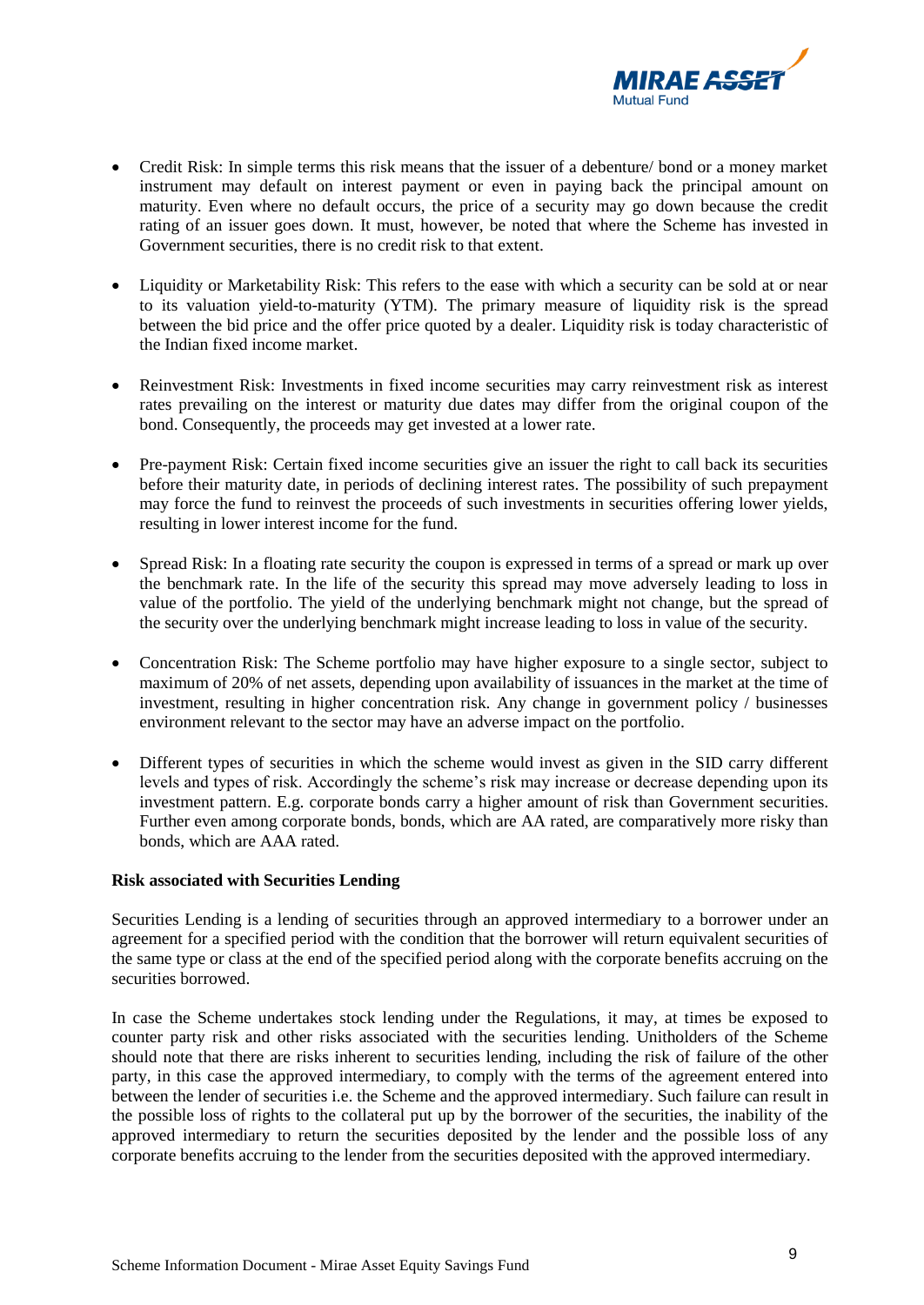

#### **Risks Associated with Derivatives**

The risks associated with the use of derivatives are different from or possibly greater than the risks associated with investing directly in securities and other traditional instruments. Such risks include mispricing or improper valuation and the inability of derivatives to correlate perfectly with underlying assets, rates and indices. Trading in derivatives carries a high degree of risk although they are traded at a relatively small amount of margin which provides the possibility of great profit or loss in comparison with the principal investment amount. The options buyer's risk is limited to the premium paid, while the risk of an options writer is unlimited. However the gains of an options writer are limited to the premiums earned. The writer of a call option bears a risk of loss if the value of the underlying asset increases above the exercise price. The loss can be unlimited as underlying asset can increase to any levels. The writer of a put option bears the risk of loss if the value of the underlying asset declines below the exercise price and the loss is limited to strike price.

Investments in futures face the same risk as the investments in the underlying securities. The extent of loss is the same as in the underlying securities. However, the risk of loss in trading futures contracts can be substantial, because of the low margin deposits required, the extremely high degree of leverage involved in futures pricing and the potential high volatility of the futures markets. The derivatives are also subject to liquidity risk as the securities in the cash markets. The derivatives market in India is nascent and does not have the volumes that may be seen in other developed markets, which may result in volatility in the values. For further details please refer to section "Investments Limitations and Restrictions in Derivatives" in this SID.

Derivative products are leveraged instruments and can provide disproportionate gains as well as disproportionate losses to the investor. Execution of such strategies depends upon the ability of the fund manager to identify such opportunities. Identification and execution of the strategies to be pursued by the fund manager involve uncertainty and decision of fund manager may not always be profitable. No assurance can be given that the fund manager will be able to identify or execute such strategies.

The risks associated with the use of derivatives are different from or possibly greater than, the risks associated with investing directly in securities and other traditional investments.

## **Risk factors associated with potential change in tax structure**

An equity oriented fund has been defined under the Income Tax Act as a scheme of a mutual fund where the investible funds are invested in equity shares of domestic companies to the extent of more than 65 per cent of the total assets of such fund. The percentage of equity shareholding of the fund shall be computed with reference to the annual average of the monthly averages of the opening and closing figures.

Given that the equity allocation may fall below this threshold and up to 15% in extreme situation, it is possible that the equity allocation remains below 65% over a prolonged period. Further, in defensive circumstances where the debt / money market instruments offer better returns than the arbitrage opportunities available in cash and derivatives segments of equity markets, then the investment manager may choose to have a lower equity exposure for a prolonged period. In such a case, the fund may be regarded as a debt oriented fund as per extant Income Tax laws and consequently may not enjoy its tax advantage available to an equity oriented fund and may be subject to tax as a debt oriented fund in that particular financial year. In such situation, a Unitholder who has redeemed the units during the respective financial year may end up paying long term capital gain tax as applicable to a debt fund and consequently would also not be able to derive any benefit of STT paid at the time of redemption. In view of the forgoing and individual nature of tax consequences, each Unit holder is advised to consult his / her own professional tax advisor.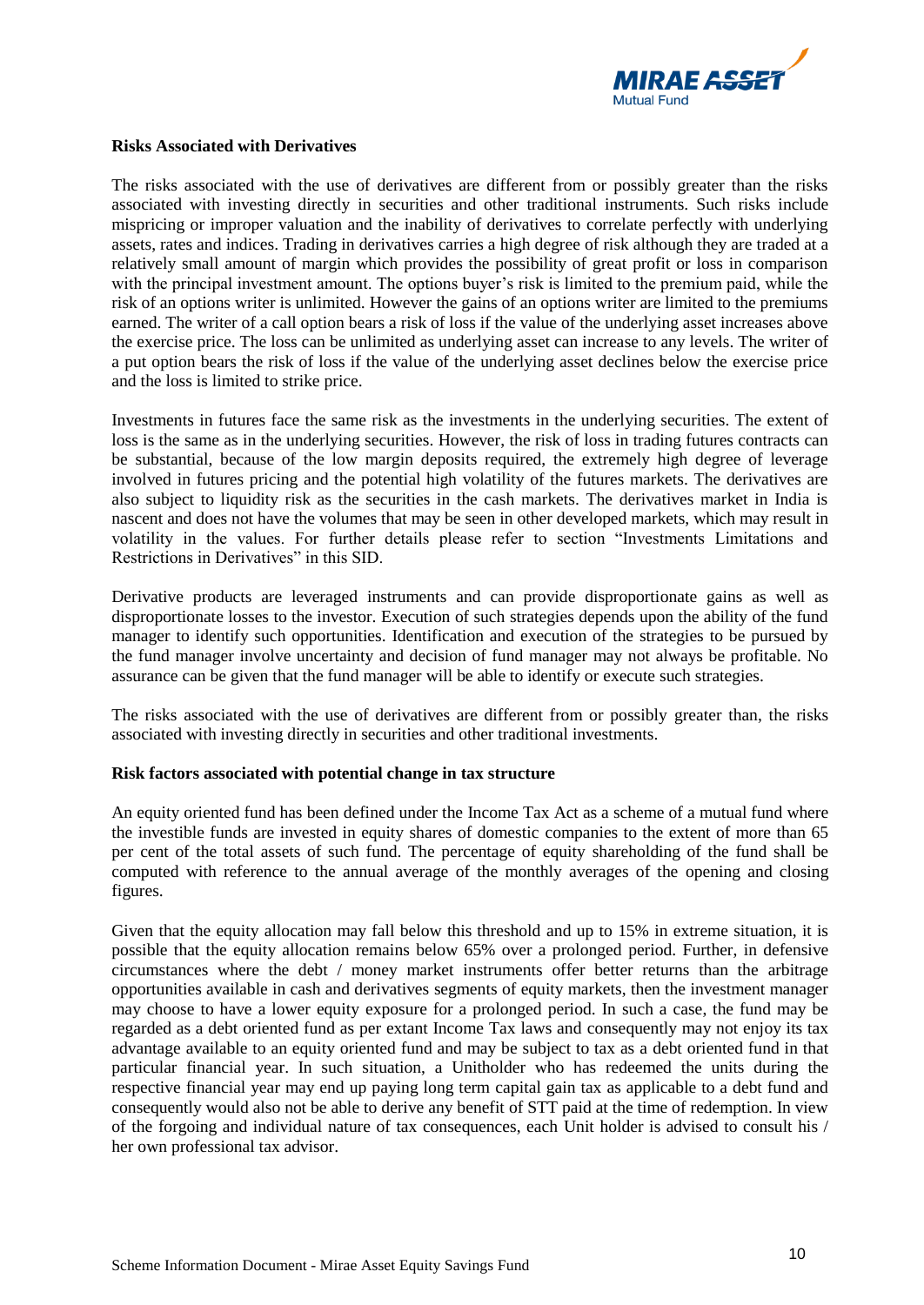

## **Risks associated with investing in Tri-Party Repo through CCIL (TREPS)**

The mutual fund is a member of securities segment and Tri-party Repo trade settlement of the Clearing Corporation of India (CCIL). All transactions of the mutual fund in government securities and in Triparty Repo trades are settled centrally through the infrastructure and settlement systems provided by CCIL; thus reducing the settlement and counterparty risks considerably for transactions in the said segments. CCIL maintains prefunded resources in all the clearing segments to cover potential losses arising from the default member. In the event of a clearing member failing to honour his settlement obligations, the default Fund is utilized to complete the settlement. The sequence in which the above resources are used is known as the "Default Waterfall". As per the waterfall mechanism, after the defaulter's margins and the defaulter's contribution to the default fund have been appropriated, CCIL's contribution is used to meet the losses. Post utilization of CCIL's contribution if there is a residual loss, it is appropriated from the default fund contributions of the non-defaulting members. Thus the scheme is subject to risk of the initial margin and default fund contribution being invoked in the event of failure of any settlement obligations. In addition, the fund contribution is allowed to be used to meet the residual loss in case of default by the other clearing member (the defaulting member). However, it may be noted that a member shall have the right to submit resignation from the membership of the Security segment if it has taken a loss through replenishment of its contribution to the default fund for the segments and a loss threshold as notified have been reached. The maximum contribution of a member towards replenishment of its contribution to the default fund in the 7 days (30 days in case of securities segment) period immediately after the afore-mentioned loss threshold having been reached shall not exceed 5 times of its contribution to the Default Fund based on the last re-computation of the Default Fund or specified amount, whichever is lower. Further, it may be noted that, CCIL periodically prescribes a list of securities eligible for contributions as collateral by members. Presently, all Central Government securities and Treasury bills are accepted as collateral by CCIL. The risk factors may undergo change in case the CCIL notifies securities other than Government of India securities as eligible for contribution as collateral."

## **Risks associated with segregated portfolio**

1) Investor holding units of segregated portfolio may not able to liquidate their holding till the time recovery of money from the issuer.

2) Security comprises of segregated portfolio may not realise any value.

3) Listing of units of segregated portfolio in recognised stock exchange does not necessarily guarantee their liquidity. There may not be active trading of units in the stock market. Further trading price of units on the stock market may be significantly lower than the prevailing NAV.

#### **Risk factors associated with instruments having special features**

- The scheme may invest in certain debt instruments with special features which may be subordinated to equity and thereby such instruments may absorb losses before equity capital. The instrument is also convertible to equity upon trigger of a pre-specified event for loss absorption as may be decided by the RBI.
- The debt instruments with special features are considered as Non-Convertible Debentures, may be treated as debt instruments until converted to equity.
- The instruments are subject to features that grant issuer a discretion in terms of writing down the principal/coupon, to skip coupon payments, to make an early recall etc. Thus debt instruments with special features are subject to "Coupon discretion", "Loss Absorbency", "Write down on Point of Non-viability trigger(PONV) event" and other events as more particularly described as per the term sheet of the underlying instruments.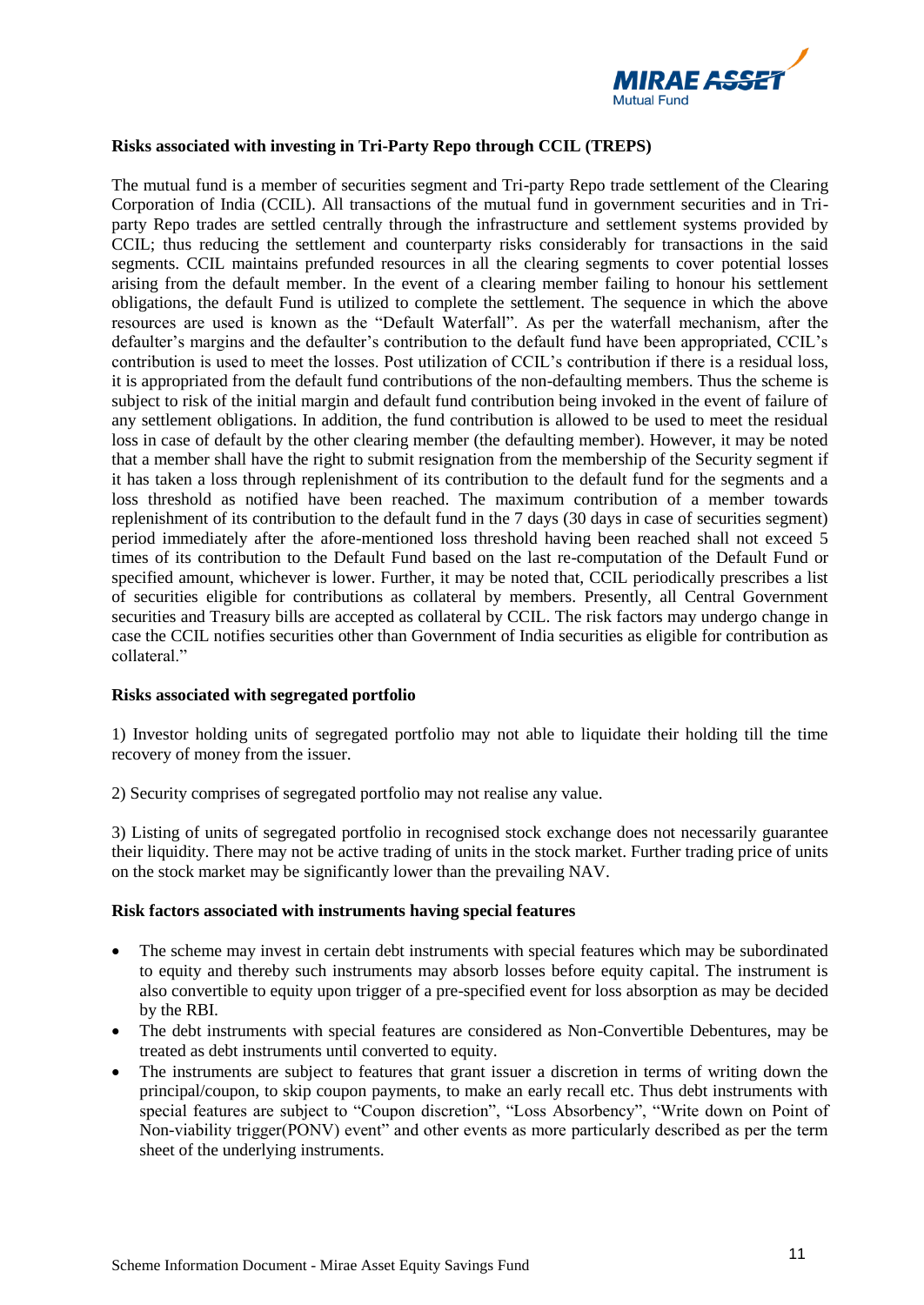

• The instrument is also subject to Liquidity Risk pertaining to how saleable a security is in the market. The particular security may not have a market at the time of sale due to uncertain/insufficient liquidity in the secondary market, then the scheme may have to bear an impact depending on its exposure to that particular security.

#### <span id="page-11-0"></span>**B. RISK MITIGATION MEASURES**

#### **Concentration Risk**

The AMC will mitigate this risk by investing in sufficiently large number of issuers spread across the sectors so as to maintain optimum diversification and keep issuer/sector specific concentration risk relatively low.

#### **Liquidity Risk**

The Schemes will invest in debt instruments and money market instruments. While the liquidity risk for government securities, money market instruments and short maturity corporate bonds may be low, it may be high in case of medium to long maturity corporate bonds. Liquidity risk is today characteristic of the Indian fixed income market. The Schemes will however, endeavor to minimize liquidity risk by investing in securities having a liquid market.

#### **Risks Associated with Equity Investments:**

The scheme has a diversified portfolio to counter the volatility in the prices of individual stocks. Diversification in the portfolio reduces the impact of high fluctuations in daily individual stock prices on the portfolio.

#### **Risks Associated with Debt & Money Market Instruments**

**Credit Risk** - The fund has a rigorous credit research process. There is a regulatory and internal cap on exposure to each issuer. This ensures a diversified portfolio and reduced credit risk in the portfolio.

## <span id="page-11-1"></span>**C. REQUIREMENT OF MINIMUM NUMBER OF INVESTORS AND MINIMUM HOLDING BY SINGLE INVESTOR**

The Scheme shall have a minimum of 20 investors and no single investor shall account for more than 25% of the corpus of the Scheme. However, if such limit is breached during the NFO of the Scheme, the Fund will endeavor to ensure that within a period of three months or the end of the succeeding calendar quarter from the close of the NFO of the Scheme, whichever is earlier, the Scheme complies with these two conditions. In case the Scheme does not have a minimum of 20 investors in the stipulated period, the provisions of Regulation 39(2)(c) of the SEBI (MF) Regulations would become applicable automatically and accordingly the Scheme shall be wound up and the units would be redeemed at applicable NAV. The two conditions mentioned above shall also be complied within each subsequent calendar quarter thereafter, on an average basis, as specified by SEBI. If there is a breach of the 25% limit by any investor over the quarter, a rebalancing period of one month would be allowed and thereafter the investor who is in breach of the rule shall be given 15 days' notice to redeem his exposure over the 25% limit. Failure on the part of the said investor to redeem his exposure over the 25% limit within the aforesaid 15 days would lead to automatic redemption by the Mutual Fund on the applicable Net Asset Value on the 15<sup>th</sup> day of the notice period. The Fund shall adhere to the requirements prescribed by SEBI from time to time in this regard.

## <span id="page-11-2"></span>**D. SPECIAL CONSIDERATIONS**

Mutual funds, like securities investments, are subject to market risks and there is no guarantee against loss in the Scheme or that the objective(s) of the scheme are achieved.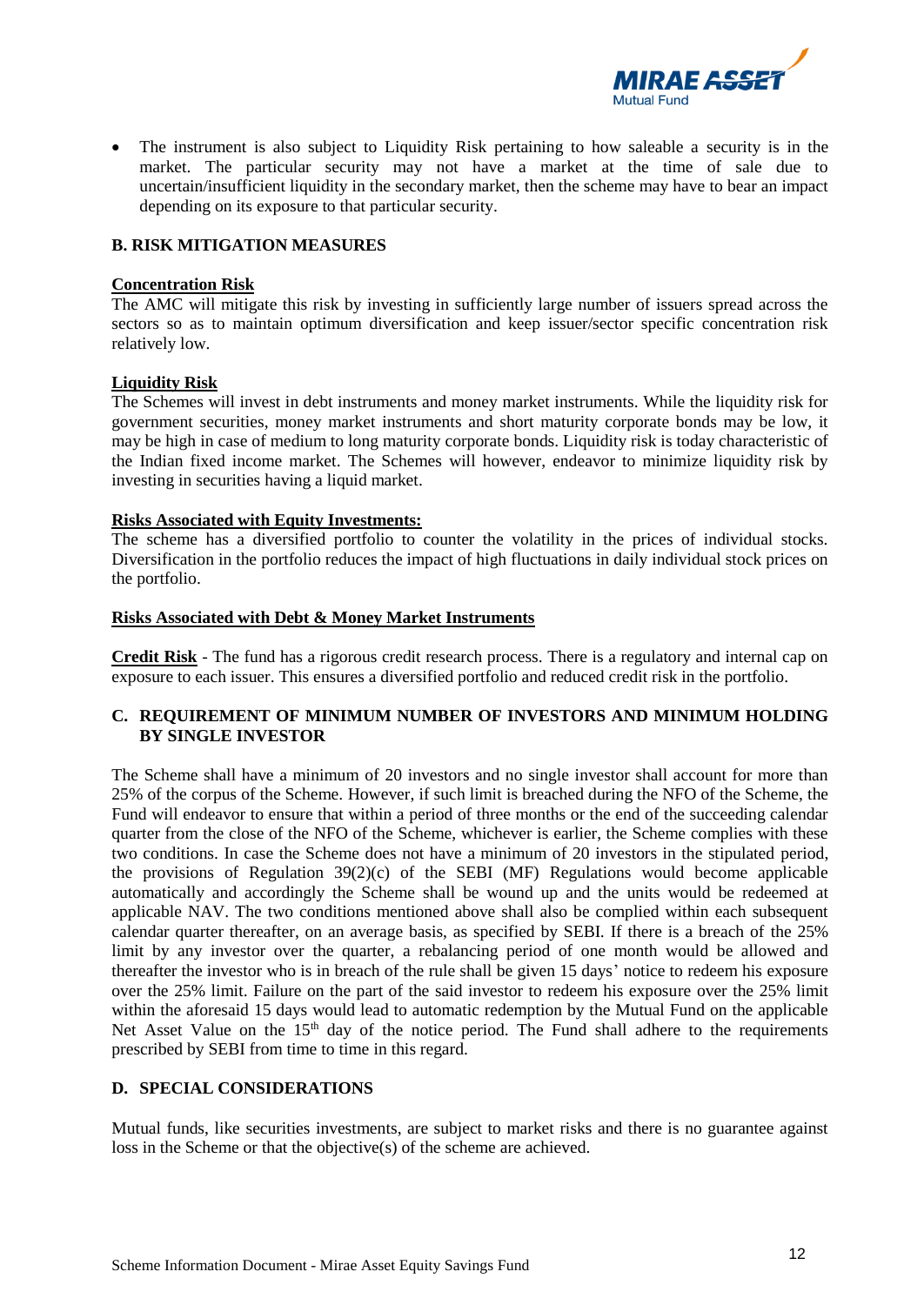

No person receiving a copy of Statement of Additional Information (SAI) & Scheme Information Document (SID) or any accompanying application form in such jurisdiction may treat this SAI & SID or such application form as constituting an invitation to them to subscribe for Units nor should they in any event use any such application form unless, in the relevant jurisdiction such an invitation could lawfully be made to them and such application form could lawfully be used without compliance of any registration or other legal requirements.

The tax benefits described in this SID and SAI are as available under the present taxation laws and are available subject to relevant conditions. The information given is included only for general purpose and is based on advice received by the AMC regarding the law and practice currently in force in India as on the date of this SID and the Unitholders should be aware that the relevant fiscal rules or their interpretation may change. As is the case with any investment, there can be no guarantee that the tax position or the proposed tax position prevailing at the time of an investment in the Scheme will endure indefinitely. In view of the individual nature of tax consequences, each Unitholder is advised to consult his / her own professional tax advisor.

The SAI, SID or the Units have not been registered in any jurisdiction. The distribution of this SID in certain jurisdictions may be restricted or totally prohibited due to registration requirements and accordingly, persons who come into possession of this SID are required to inform themselves about and to observe any such restrictions and or legal compliance requirements.

No person has been authorized to issue any advertisement or to give any information or to make any representations other than that contained in this SID. Circulars in connection with this offering not authorized by the Mutual Fund and any information or representations not contained herein must not be relied upon as having been authorized by the Mutual Fund. Any subscription, Purchase or Sale made by any person on the basis of statements or representations which are not contained in this Offer Document or which are inconsistent with the information contained herein shall be solely at the risk of the investor.

Prospective investors should review / study this Statement of Additional Information along with SID carefully and in its entirety and shall not construe the contents hereof or regard the summaries contained herein as an advice relating to legal, taxation, or financial / investment matters and are advised to consult their own professional advisor(s) as to the legal, tax, financial or any other requirements or restrictions relating to the subscription, gifting, acquisition, holding, disposal (by way of sale, switch or redemption or conversion into money) of Units and to the treatment of income (if any), capitalization, capital gains, any distribution, and other tax consequences relevant to their subscription, acquisition, holding, capitalization, disposal (by way of sale, transfer, switch or conversion into money) of Units within their jurisdiction of nationality, residence, incorporation, domicile etc. or under the laws of any jurisdiction to which they or any managed funds to be used to Purchase / gift Units are subject, and also to determine possible legal, tax, financial or other consequences of subscribing / gifting, purchasing or holding Units before making an application for Units.

Mirae Asset Mutual Fund / the AMC have not authorized any person to give any information or make any representations, either oral or written, not stated in this SID in connection with issue of Units under the Scheme. Prospective investors are advised not to rely upon any information or representations not incorporated in this SID as the same have not been authorized by the Mutual Fund or the AMC. Any subscription, Purchase or Sale made by any person on the basis of statements or representations which are not contained in this SID or which are inconsistent with the information contained herein shall be solely at the risk of the investor.

From time to time and subject to the Regulations, funds managed by the associates of the Sponsor may invest either directly or indirectly in the Scheme. The funds managed by these associates may acquire a substantial portion of the Scheme's Units and collectively constitute a major investment in the Scheme.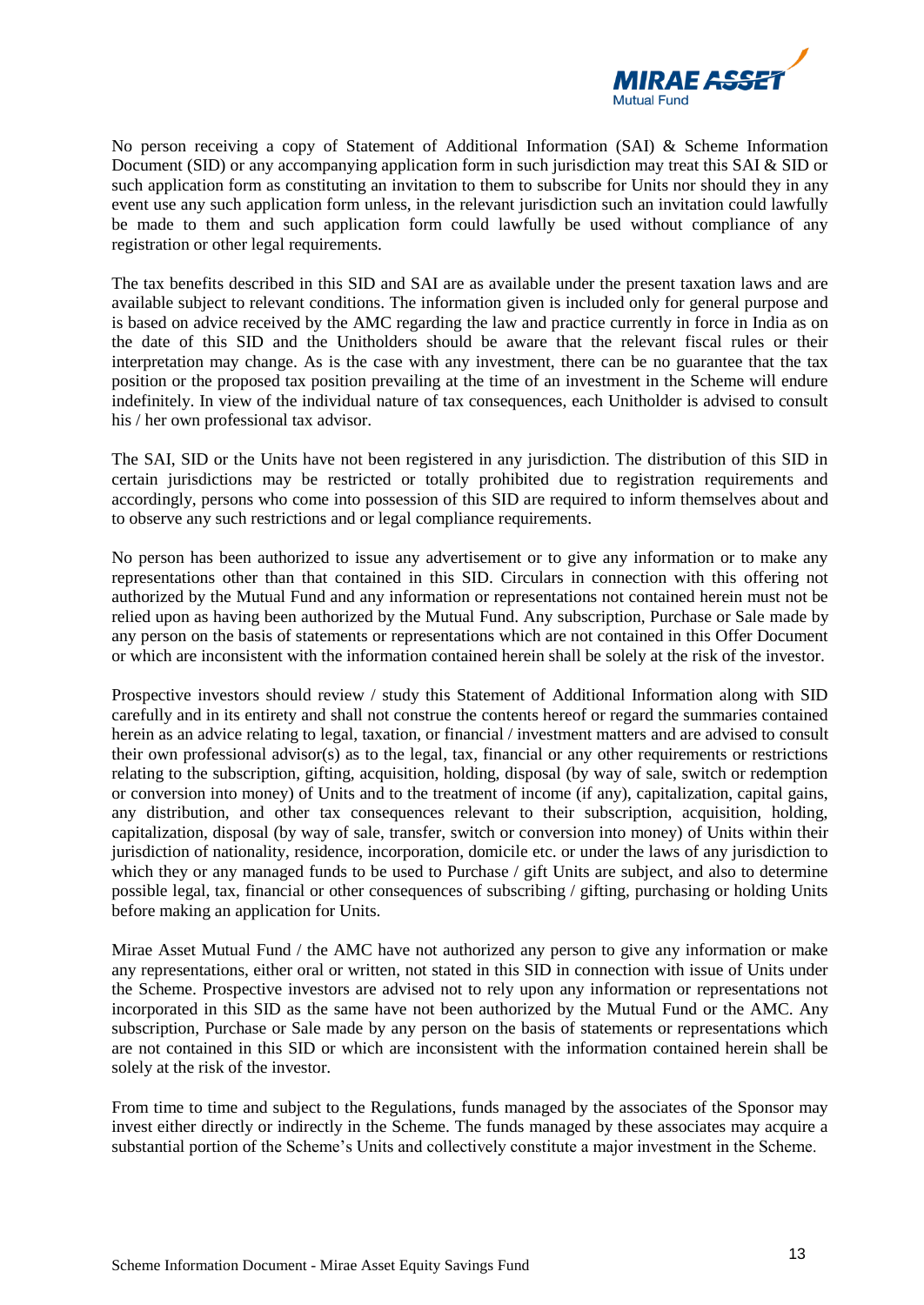

**Suspicious Transaction Reporting:** If after due diligence, the AMC believes that any transaction is suspicious in nature as regards money laundering, the AMC shall report such suspicious transactions to competent authorities under PMLA and rules/guidelines issued thereunder by SEBI and/or RBI, furnish any such information in connection therewith to such authorities and take any other actions as may be required for the purposes of fulfilling its obligations under PMLA and rules/guidelines issued thereunder by SEBI and/or RBI without obtaining the prior approval of the investor/Unit holder/any other person.

The AMC also acts as the investment manager for Mirae Asset AIF ("AIF Fund"), which is formed as a trust and has received registration as a Category II Alternative Investment Fund from SEBI vide Registration No. IN/AIF2/18-19/0541. The Certificate of Registration is valid till the expiry of the last Scheme set up under the AIF Fund. Mirae Asset Credit Opportunities Fund has been launched under the AIF Fund. The AMC has ensured that there are no material conflicts of interest. The AMC will ensure that there are no material conflicts of interest. Any potential conflicts between the AIF Fund and the Mutual Fund are adequately addressed by (a) compliance with the requirements under Regulation 24(b) of the SEBI (Mutual Funds) Regulations, 1996; (b) ensuring that the fund manager(s) of each Scheme of the Mutual Fund, will not play any role in the day-today operations of the AIF Fund, and the key investment team of the AIF Fund is not involved with the activities of the Mutual Fund; and (c) ensuring that there is no inter-se transfer of assets between the Mutual Fund and any Scheme of the AIF Fund.

The AMC offers management and/or advisory services to: (a) Category II foreign portfolio investors which are appropriately regulated broad based funds investing in India through fund manager(s) managing the Schemes of the Fund ("Business Activity") as permitted under Regulation 24(b) of the SEBI (Mutual Funds) Regulations, 1996, as amended from time to time ("the Regulations"). The services provided by the AMC for the said Business Activity shall inter-alia include India focused research, statistical and analytical information, investment management and non-binding investment advice on portfolios. While, undertaking the said Business Activity, the AMC shall ensures that (i) there is no conflict of interest with the activities of the Fund; (ii) there exists a system to prohibit access to insider information as envisaged under the Regulations; and (iii) Interest of the Unit Holder(s) of the Scheme of the Fund are protected at all times.

Further, SEBI vide its email dated July 13, 2020 has conveyed it's no objection for the AMC for undertake non-binding Advisory services to non-broad based funds.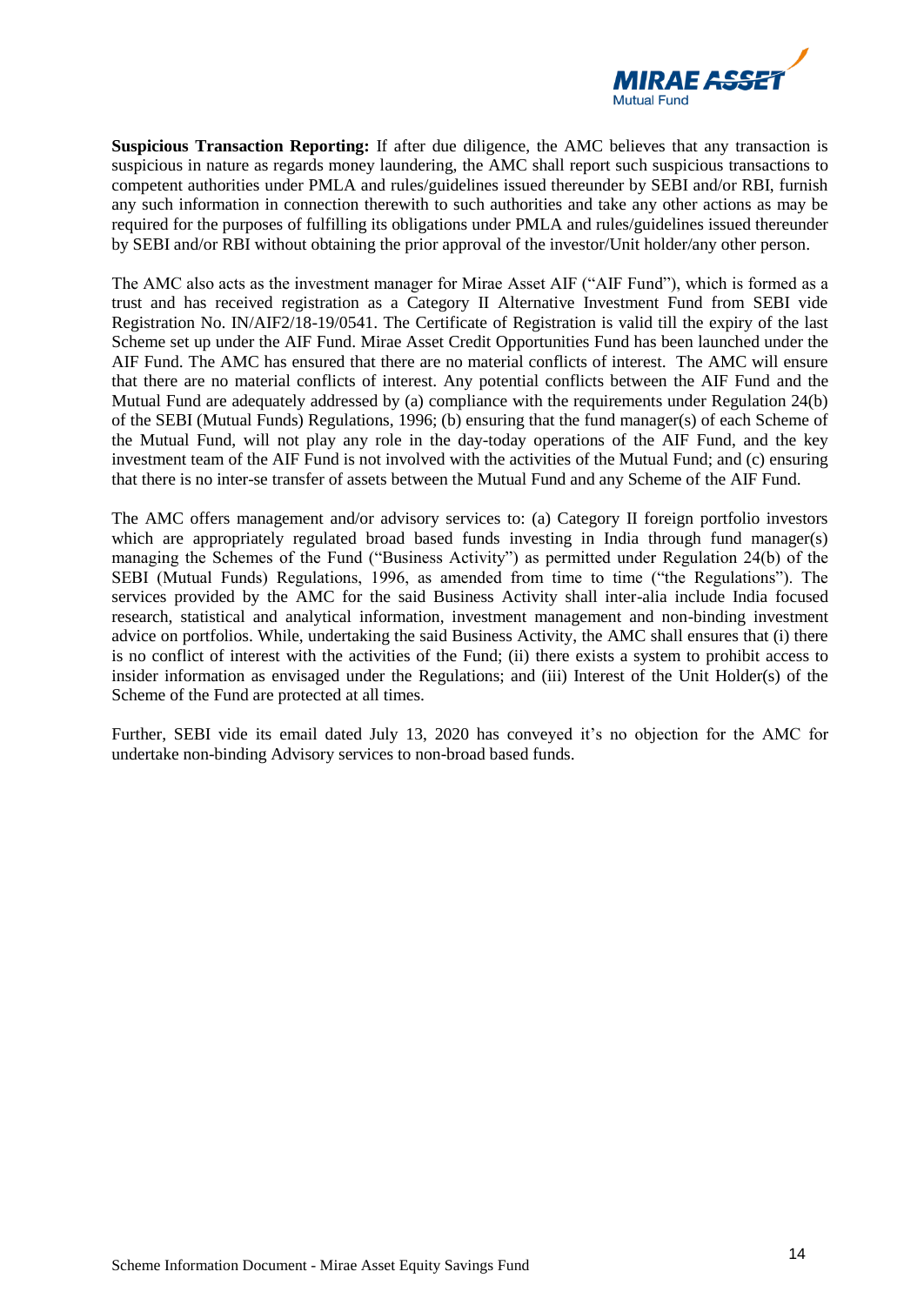

# <span id="page-14-0"></span>**E. DEFINITIONS**

The following definitions/terms apply throughout this SID unless the context requires otherwise:

| <b>Account Statement</b>          | A non-transferable statement indicating the number of units held by the               |  |  |  |
|-----------------------------------|---------------------------------------------------------------------------------------|--|--|--|
|                                   | investor on a particular date.                                                        |  |  |  |
| <b>Allotment Date</b>             | The date on which allotment of the scheme unit is made to the                         |  |  |  |
|                                   | successful applicants from time to time and includes allotment made                   |  |  |  |
|                                   | pursuant to the New Fund Offer.                                                       |  |  |  |
| <b>AMC Fees</b>                   | Investment Management fee charged by the AMC to the Scheme.                           |  |  |  |
| <b>Application Supported by</b>   | An application containing an authorization given by the Investor to                   |  |  |  |
| <b>Blocked Amount (ASBA)</b>      | block the application money in his specified bank account towards the                 |  |  |  |
|                                   | subscription of Units offered during the NFO of the Scheme. On                        |  |  |  |
|                                   | intimation of allotment by the Registrar (Karvy) to the banker the                    |  |  |  |
|                                   | investors account shall be debited to the extent of the amount due                    |  |  |  |
|                                   | thereon.                                                                              |  |  |  |
| <b>Asset</b><br><b>Management</b> | Mirae Asset Investment Managers (India) Private Limited, the asset                    |  |  |  |
| (AMC)<br><b>Company</b>           | management company, set up under the Companies Act, 2013, having                      |  |  |  |
| <b>Investment Manager</b>         | its registered office at Unit No. 606, 6 <sup>th</sup> Floor, Windsor, Off. CST Road, |  |  |  |
|                                   | Kalina, Santacruz (E), Mumbai $-400098$ authorized by SEBI to act as                  |  |  |  |
|                                   | an Asset Management Company/Investment Manager to the schemes of                      |  |  |  |
|                                   | Mirae Asset Mutual Fund.                                                              |  |  |  |
| <b>Beneficial owner</b>           | As defined in the Depositories Act 1996 (22 of 1996) means a person                   |  |  |  |
|                                   | whose name is recorded as such with a depository.                                     |  |  |  |
| <b>Business Day</b>               | A day not being:                                                                      |  |  |  |
|                                   | (a) A Saturday or Sunday;                                                             |  |  |  |
|                                   | (b) A day on which the Stock Exchanges, the BSE and/or the NSE is<br>closed;          |  |  |  |
|                                   | (c) A day on which Purchase and Redemption of Units is suspended or                   |  |  |  |
|                                   | a book closure period is announced by the Trustee / AMC; or                           |  |  |  |
|                                   | (d) A day on which normal business cannot be transacted due to storms,                |  |  |  |
|                                   | floods, bandhs, strikes or such other events as the AMC may specify                   |  |  |  |
|                                   | from time to time.                                                                    |  |  |  |
|                                   | (e) A day on which the banks and/or RBI are closed for                                |  |  |  |
|                                   | business/clearing in India;                                                           |  |  |  |
|                                   | All applications received on these non-business days will be processed                |  |  |  |
|                                   | on the next business day at Applicable NAV. The AMC reserves the                      |  |  |  |
|                                   | right to change the definition of Business Day. The AMC reserves the                  |  |  |  |
|                                   | right to declare any day as a Business Day or otherwise at any or all                 |  |  |  |
|                                   | Investors' Service Centers.                                                           |  |  |  |
| Custodian                         | M/s. Deutsche Bank AG, Mumbai branch registered under the SEBI                        |  |  |  |
|                                   | (Custodian of Securities) Regulations, 1996, or any other custodian who               |  |  |  |
|                                   | is approved by the Trustee.                                                           |  |  |  |
| <b>Cut-off time</b>               | A time prescribed in this SID up to which an investor can submit a                    |  |  |  |
|                                   | Purchase request / Redemption request, to be entitled to the Applicable               |  |  |  |
|                                   | NAV for that Business Day.                                                            |  |  |  |
| <b>Collection Bank(s)</b>         | The bank(s) with which the AMC has entered into an agreement, from                    |  |  |  |
|                                   | time to time, to enable customers to deposit their applications for units             |  |  |  |
|                                   | during the NFO period. The names and addresses are mentioned at the                   |  |  |  |
|                                   | end of this SID.                                                                      |  |  |  |
| <b>Dematerialisation</b>          | It is a process by which the number of units reflecting in the Statement              |  |  |  |
|                                   | of Account (SOA) of an investor are converted to an equivalent number                 |  |  |  |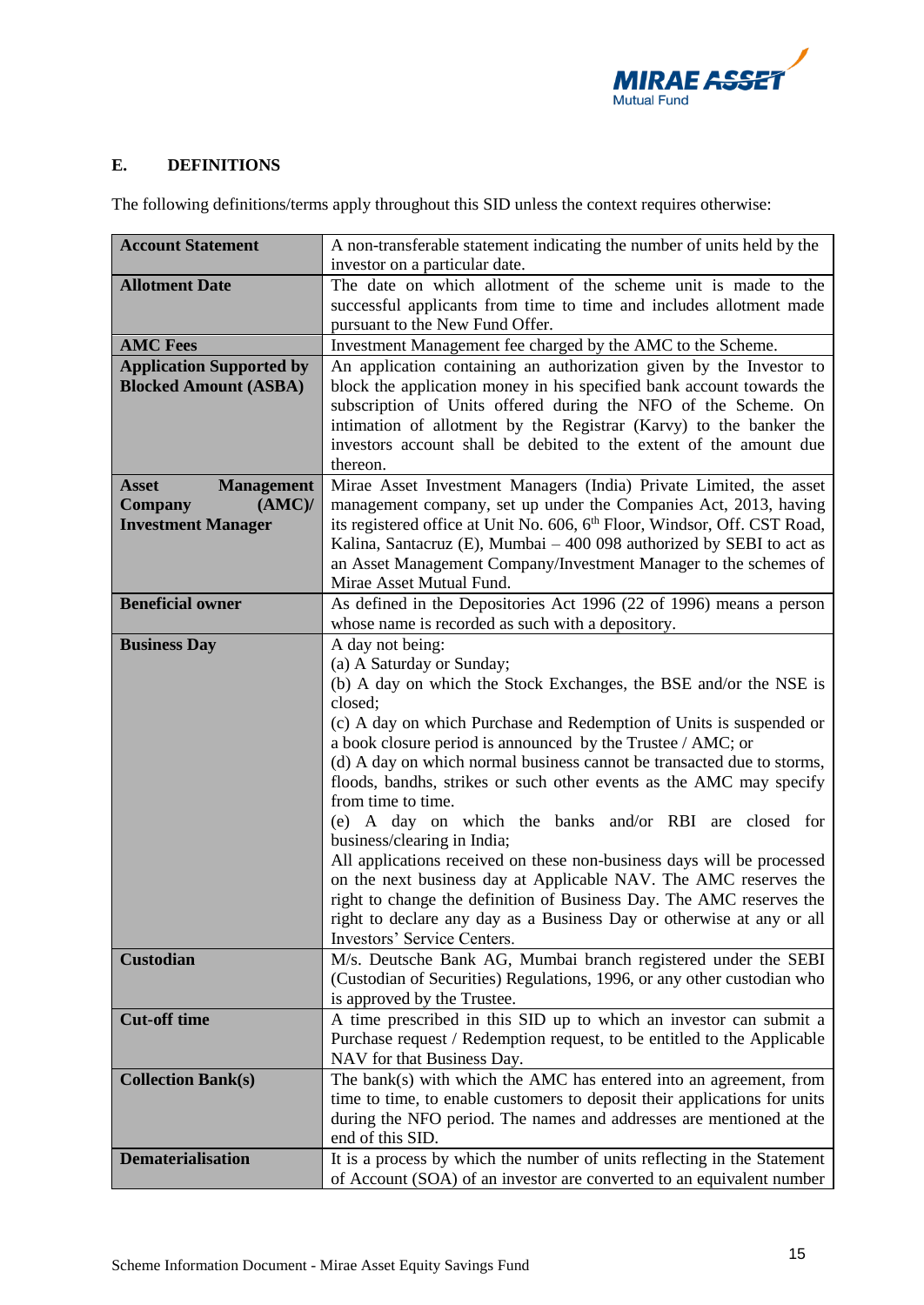

|                                            | of securities in electronic form and credited in the investors account<br>with its Depository Participant.                                    |  |  |  |
|--------------------------------------------|-----------------------------------------------------------------------------------------------------------------------------------------------|--|--|--|
| <b>Depository</b>                          | As defined in the Depositories Act, 1996 and includes National                                                                                |  |  |  |
|                                            | Securities Depository Ltd (NSDL) and Central Depository Services Ltd                                                                          |  |  |  |
|                                            | (CDSL).                                                                                                                                       |  |  |  |
| <b>Depository Participant</b>              | Means a person/entity registered as such under subsection (1A) of                                                                             |  |  |  |
|                                            | section 12 of the Securities and Exchange Board of India Act, 1992.                                                                           |  |  |  |
| <b>Depository Records</b>                  | As defined in the Depositories Act 1996 (22 of 1996) includes the                                                                             |  |  |  |
|                                            | records maintained in the form of books or stored in a computer or in                                                                         |  |  |  |
|                                            | such other form as may be determined by the said Act from time to<br>time.                                                                    |  |  |  |
| <b>Collection</b><br><b>Designated</b>     | Investors' Services Centers and Branches of AMC and Registrars                                                                                |  |  |  |
| <b>Centers during the NFO</b>              | designated by the AMC where the applications shall be received.                                                                               |  |  |  |
| <b>Entry Load</b>                          | A Load charged to an investor on Purchase of Units based on the                                                                               |  |  |  |
|                                            | amount of investment per application or any other criteria decided by                                                                         |  |  |  |
|                                            | the AMC.                                                                                                                                      |  |  |  |
| <b>Exit Load</b>                           | A Load charged to the Unit Holder on exiting (by way of Redemption)                                                                           |  |  |  |
|                                            | based on period of holding, amount of investment, or any other criteria                                                                       |  |  |  |
| <b>Portfolio</b><br>Foreign                | decided by the AMC.<br>FPI means a person who satisfies the eligibility criteria prescribed under                                             |  |  |  |
| <b>Investors (FPI)</b>                     | Regulation 4 and has been registered under Chapter II of Securities and                                                                       |  |  |  |
|                                            | Exchange Board of India (Foreign Portfolio Investor) Regulations,                                                                             |  |  |  |
|                                            | 2014.                                                                                                                                         |  |  |  |
| Fund/<br><b>Fund</b><br><b>Mutual</b>      | Mirae Asset Mutual Fund, a Trust registered with SEBI under the                                                                               |  |  |  |
| <b>Trust</b>                               | Regulations, vide Registration No. MF/055/07/03 dated November 30,                                                                            |  |  |  |
|                                            | 2007.                                                                                                                                         |  |  |  |
| <b>Investor Service Centre /</b>           | Official points of acceptance of transaction / service requests from<br>investors. These will be designated by the AMC from time to time. The |  |  |  |
|                                            |                                                                                                                                               |  |  |  |
| <b>ISC</b>                                 |                                                                                                                                               |  |  |  |
|                                            | names and addresses are mentioned at the end of this SID.                                                                                     |  |  |  |
| Load                                       | A charge that may be levied to an investor at the time of Purchase of                                                                         |  |  |  |
|                                            | Units of the Scheme or to a Unit Holder at the time of Redemption of<br>Units from the Scheme.                                                |  |  |  |
| <b>Main Portfolio</b>                      | Means the Scheme portfolio excluding the segregated portfolio                                                                                 |  |  |  |
| <b>MIBOR</b>                               | Mumbai Interbank Offered rate. MIBOR is equivalent to daily call rate.                                                                        |  |  |  |
|                                            | It is the overnight rate at which funds can be borrowed and changes                                                                           |  |  |  |
|                                            | every day.                                                                                                                                    |  |  |  |
| <b>Net Asset Value / NAV</b>               | Net Asset Value of the Units of the Scheme (including options there                                                                           |  |  |  |
|                                            | under) calculated in the manner provided in this SID or as may be                                                                             |  |  |  |
|                                            | prescribed by the Regulations from time to time.                                                                                              |  |  |  |
| <b>New Fund Offer / NFO</b>                | The offer for Purchase of Units at the inception of the Scheme,                                                                               |  |  |  |
| <b>Ongoing Offer</b>                       | available to the investors during the NFO Period.<br>Offer of Units under the Scheme when it becomes available for                            |  |  |  |
|                                            | subscription after the closure of the NFO Period.                                                                                             |  |  |  |
| <b>Ongoing Offer Period</b>                | The period during which the Units under the Scheme are offered for                                                                            |  |  |  |
|                                            | subscription/redemption after the closure of NFO Period.                                                                                      |  |  |  |
| <b>Purchase / Subscription</b>             | Subscription to / Purchase of Units by an investor from the Fund.                                                                             |  |  |  |
| <b>Purchase Price</b>                      | The price (being Applicable NAV) at which the Units can be purchased                                                                          |  |  |  |
|                                            | and calculated in the manner provided in this SID.                                                                                            |  |  |  |
| <b>Transfer</b><br><b>Registrar</b><br>and | KFIN Technologies Pvt. Ltd. appointed as the registrar and transfer                                                                           |  |  |  |
| <b>Agent</b>                               | agent for the Scheme, or any other registrar that may be appointed by<br>the AMC.                                                             |  |  |  |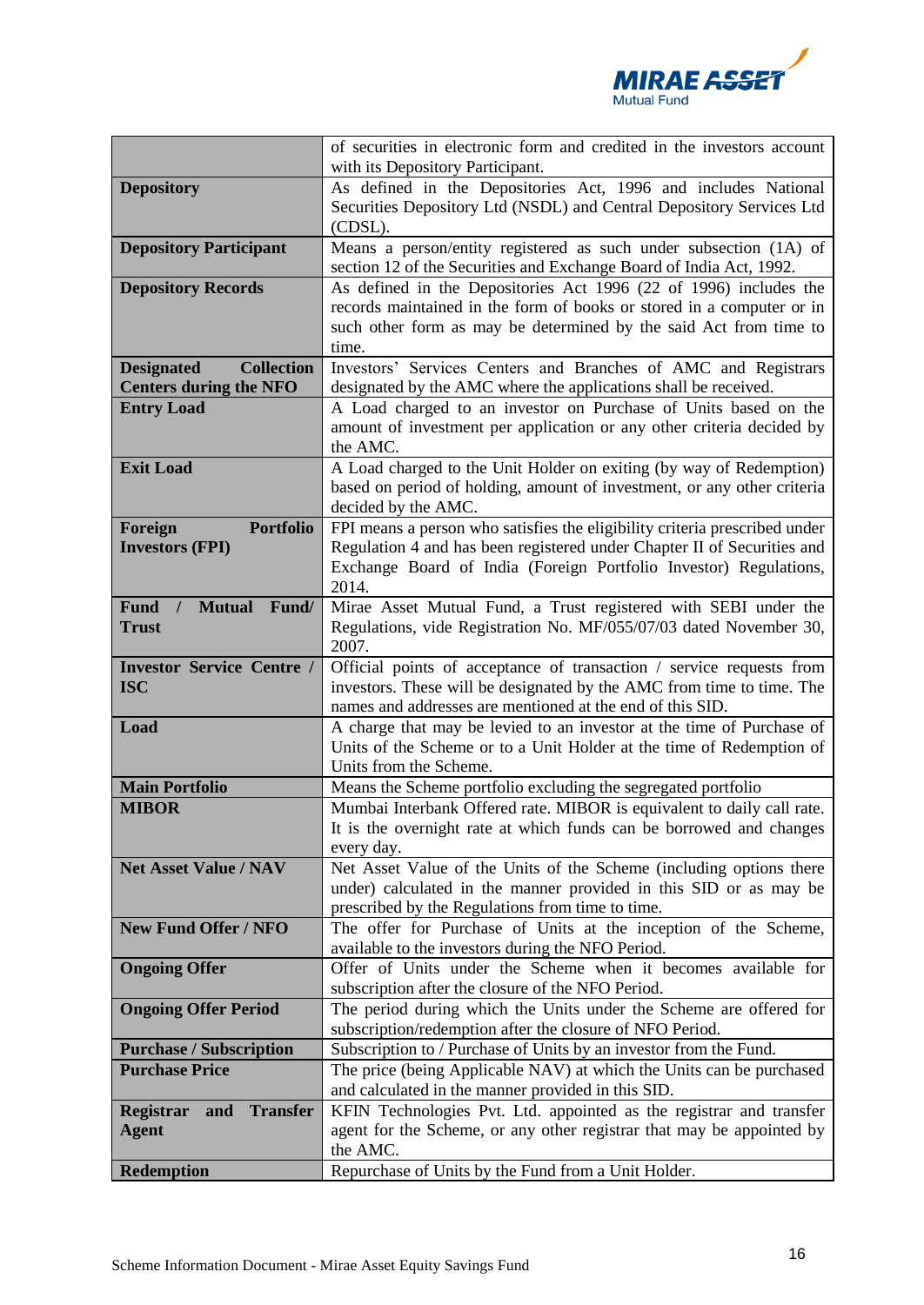

| <b>Redemption Price</b>                                             | The price (being Applicable NAV minus Exit Load) at which the Units                                                                                                                                                                                                                                                                                                                                                                                                                                                                                          |  |  |
|---------------------------------------------------------------------|--------------------------------------------------------------------------------------------------------------------------------------------------------------------------------------------------------------------------------------------------------------------------------------------------------------------------------------------------------------------------------------------------------------------------------------------------------------------------------------------------------------------------------------------------------------|--|--|
|                                                                     | can be redeemed and calculated in the manner provided in this SID.                                                                                                                                                                                                                                                                                                                                                                                                                                                                                           |  |  |
| <b>Scheme</b>                                                       | MIRAE ASSET EQUITY SAVINGS FUND (MAESF)                                                                                                                                                                                                                                                                                                                                                                                                                                                                                                                      |  |  |
| <b>Information</b><br><b>Scheme</b><br>Document (SID)               | This Scheme Information Document (SID) issued by Mirae Asset<br>Mutual Fund offering units of MIRAE ASSET EQUITY SAVINGS<br>FUND for subscription. Any modifications to the SID will be made by<br>way of an addendum which will be attached to the SID. On issuance of<br>addendum, the SID will be deemed to be updated by the addendum.                                                                                                                                                                                                                   |  |  |
| <b>SEBI</b><br><b>Regulations</b><br>$\prime$<br><b>Regulations</b> | Securities and Exchange Board of India (Mutual Funds) Regulations,<br>1996 as amended from time to time, including by way of circulars or<br>notifications issued by SEBI and the Government of India.                                                                                                                                                                                                                                                                                                                                                       |  |  |
| <b>Securities</b>                                                   | As defined under Section 2(h) of the Securities Contracts (Regulations)<br>Act, 1956 of India; and also include shares, stocks, bonds, debentures,<br>warrants, instruments, obligations, money market instruments, debt<br>instruments or any financial or capital market instrument of whatsoever<br>nature made or issued by any statutory authority of body corporate,<br>incorporated or registered by or under any law; or any other securities,<br>assets or such other investments as may be permissible from time to<br>time under the regulations. |  |  |
| <b>Segregated Portfolio</b>                                         | Means a portfolio comprising of debt or money market instrument<br>affected by a credit event that has been segregated in Mirae Asset<br><b>Equity Savings Fund</b>                                                                                                                                                                                                                                                                                                                                                                                          |  |  |
| <b>Self-Certified</b><br><b>Syndicate</b><br><b>Banks</b>           | The list of banks that have been notified by SEBI to act as a SCSB for<br>the ASBA process as provided on www.sebi.gov.in                                                                                                                                                                                                                                                                                                                                                                                                                                    |  |  |
| <b>Statement of Additional</b><br><b>Information (SAI)</b>          | The Statement of Additional Information (SAI) issued by Mirae Asset<br>Mutual Fund containing details of Mirae Asset Mutual Fund, its<br>constitution, and certain Tax and Legal issues and general information.<br>SAI is incorporated by reference (is legally a part of SID). SID should<br>be read in conjunction with SAI and not in isolation.                                                                                                                                                                                                         |  |  |
| <b>Systematic</b><br><b>Investment</b><br>Plan (SIP)                | A Plan enabling investors to save and invest in the Scheme on a<br>monthly / quarterly basis by submitting post-dated cheques/ payment<br>instructions.                                                                                                                                                                                                                                                                                                                                                                                                      |  |  |
| <b>Systematic Transfer Plan</b><br>(STP)                            | A Plan enabling Unit Holders to transfer sums on a monthly / quarterly<br>basis from the Scheme to other schemes launched by the Fund from<br>time to time by giving a single instruction.                                                                                                                                                                                                                                                                                                                                                                   |  |  |
| Withdrawal<br><b>Systematic</b><br>Plan (SWP)                       | A Plan enabling Unit Holders to withdraw amounts from the Scheme on<br>a monthly / quarterly basis by giving a single instruction.                                                                                                                                                                                                                                                                                                                                                                                                                           |  |  |
| <b>Total Portfolio</b>                                              | Means the Scheme portfolio including the securities affected by the<br>credit event.                                                                                                                                                                                                                                                                                                                                                                                                                                                                         |  |  |
| <b>Tri-party repo</b>                                               | Tri-party repo is a type of repo contract where a third entity (apart from<br>the borrower and lender), called a Tri-Party Agent, acts as an<br>intermediary between the two parties to the repo to facilitate services<br>like collateral selection, payment and settlement, custody and<br>management during the life of the transaction                                                                                                                                                                                                                   |  |  |
| <b>Trustee / Trustee</b>                                            | Mirae Asset Trustee Company Private Limited, a company set up under                                                                                                                                                                                                                                                                                                                                                                                                                                                                                          |  |  |
| <b>Company</b>                                                      | the Companies Act, 1956, to act as the Trustee to Mirae Asset Mutual<br>Fund.                                                                                                                                                                                                                                                                                                                                                                                                                                                                                |  |  |
| <b>Trust Deed</b>                                                   | The Trust Deed dated October 11, 2007 made by and between the<br>Sponsor and the Trustee, establishing Mirae Asset Mutual Fund, as<br>amended from time to time.                                                                                                                                                                                                                                                                                                                                                                                             |  |  |
| Unit                                                                | The interest of an investor in the scheme consisting of each unit<br>representing one undivided share in the assets of the scheme, and                                                                                                                                                                                                                                                                                                                                                                                                                       |  |  |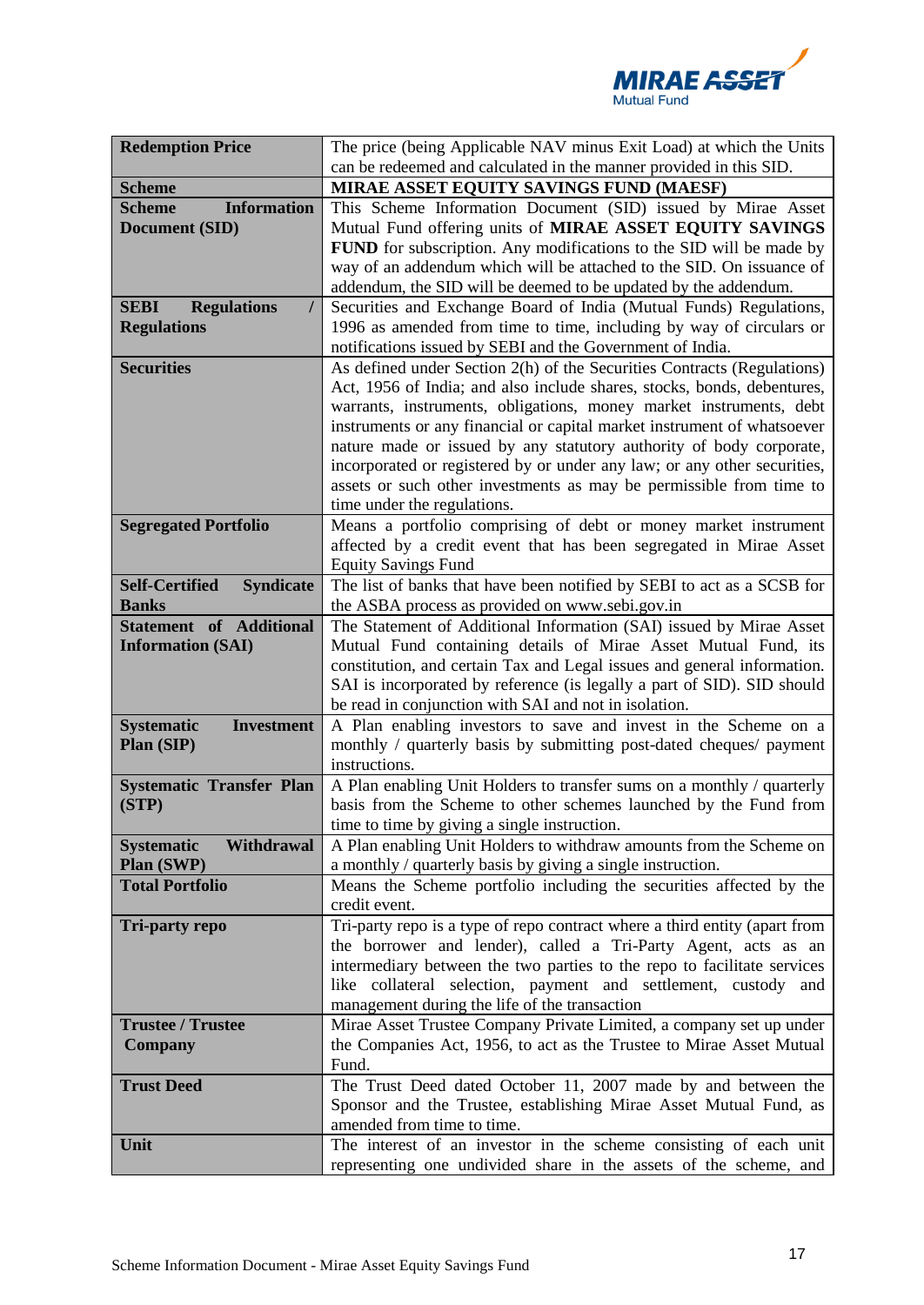

|                          | includes any fraction of a unit which shall represent the corresponding<br>fraction of one undivided share in the assets of the Scheme. |  |  |
|--------------------------|-----------------------------------------------------------------------------------------------------------------------------------------|--|--|
| <b>Unit Holder</b>       | Any registered holder for the time being, of a Unit of the Scheme                                                                       |  |  |
|                          | offered under this SID including persons jointly registered.                                                                            |  |  |
| <b>Valuation Day</b>     | Business Day.                                                                                                                           |  |  |
| Words and Expressions    | Same meaning as in the Trust Deed.                                                                                                      |  |  |
| used in this SID and not |                                                                                                                                         |  |  |
| defined                  |                                                                                                                                         |  |  |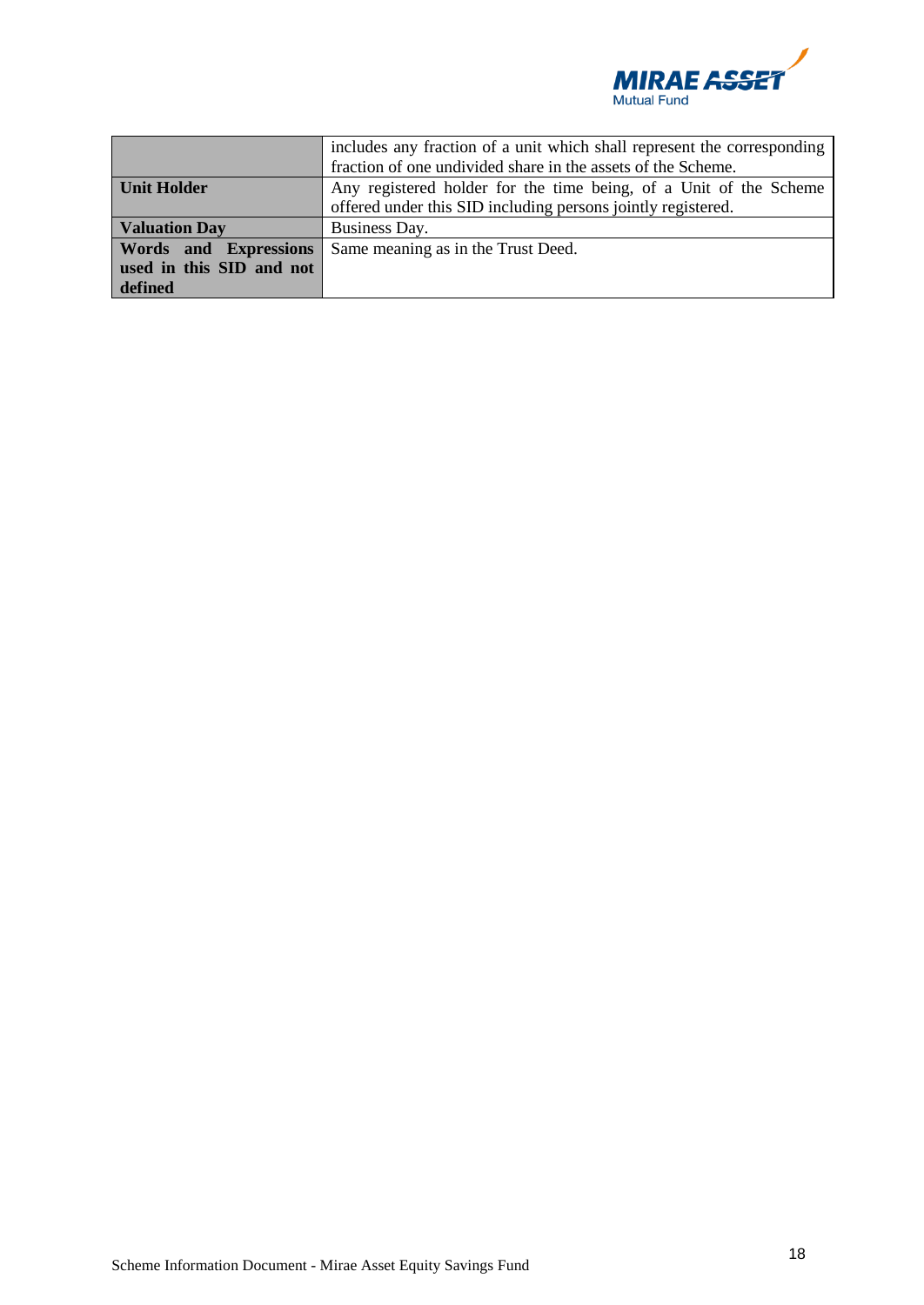

# <span id="page-18-0"></span>**F. DUE DILIGENCE BY THE ASSET MANAGEMENT COMPANY**

It is confirmed that:

- (i) the Scheme Information Document forwarded to SEBI is in accordance with the SEBI (Mutual Funds) Regulations, 1996 and the guidelines and directives issued by SEBI from time to time.
- (ii) all legal requirements connected with the launching of the scheme as also the guidelines, instructions, etc., issued by the Government and any other competent authority in this behalf, have been duly complied with.
- (iii) the disclosures made in the Scheme Information Document are true, fair and adequate to enable the investors to make a well informed decision regarding investment in the proposed scheme.
- (iv) the intermediaries named in the Scheme Information Document and Statement of Additional Information are registered with SEBI and their registration is valid, as on date.

## **For Mirae Asset Investment Managers (India) Private Limited**

**Sd/- Rimmi Jain** Compliance Officer

Dated: April 29, 2022 Place: Mumbai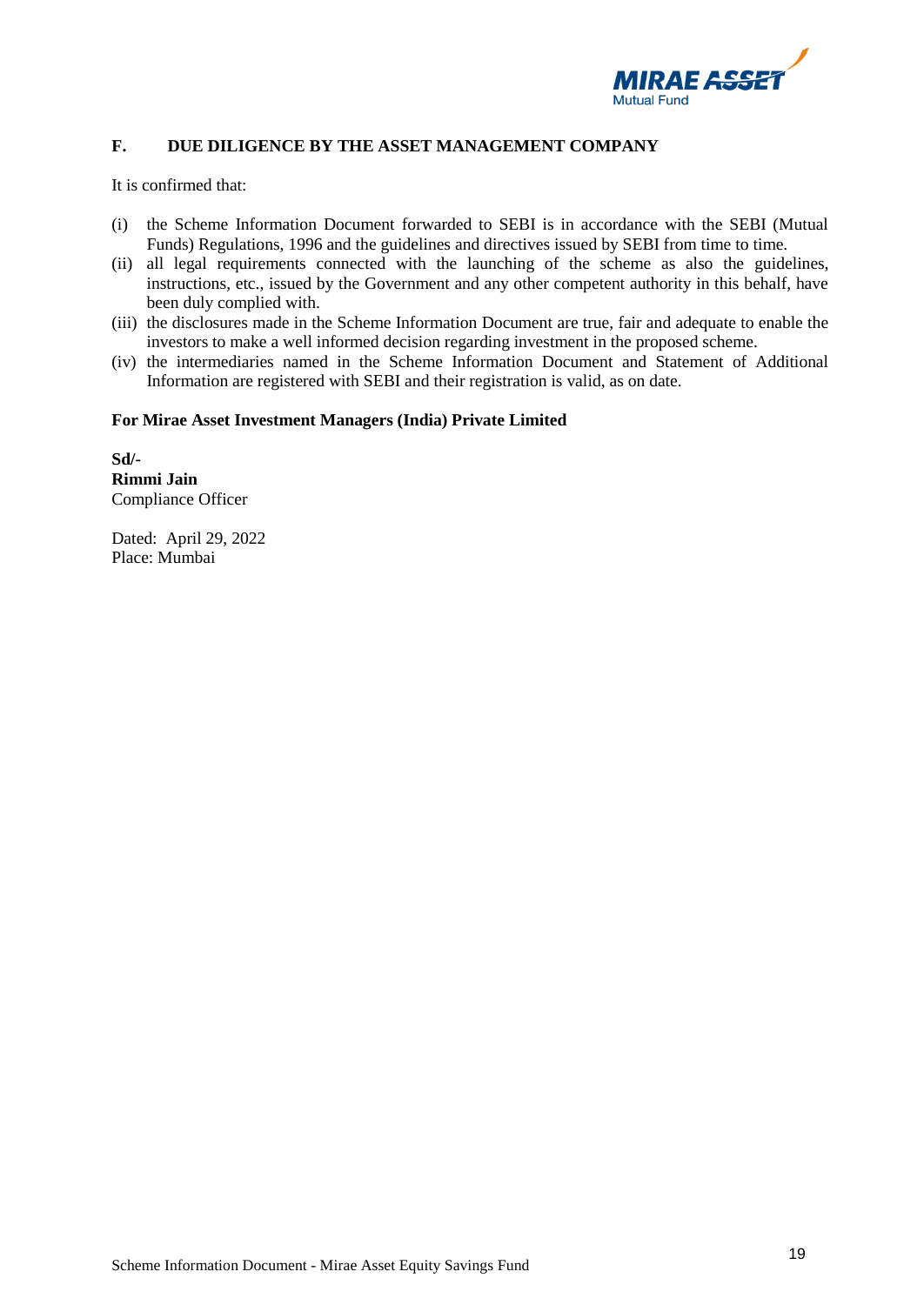

# <span id="page-19-0"></span>**II. INFORMATION ABOUT THE SCHEME**

# <span id="page-19-1"></span>**A. TYPE OF THE SCHEME:**

An open ended scheme investing in equity, arbitrage and debt

## <span id="page-19-2"></span>**B. WHAT IS THE INVESTMENT OBJECTIVE OF THE SCHEME?**

The investment objective of the scheme is to provide capital appreciation and income distribution to the investors by using equity and equity related instruments, arbitrage opportunities, and investments in debt and money market instruments. The Scheme does not assure or guarantee any returns.

# <span id="page-19-3"></span>**C. HOW WILL THE SCHEME ALLOCATE ITS ASSETS?**

Under normal circumstances, the asset allocation will be as follows:

| <b>Types of Instruments</b>                                 |     | <b>Indicative allocation</b><br>$(\%$ of total assets) | <b>Risk Profile</b> |
|-------------------------------------------------------------|-----|--------------------------------------------------------|---------------------|
| Indian Equities and Equity Related Instruments              |     | 90%                                                    | Medium to           |
|                                                             |     |                                                        | High                |
| Equities $\&$ equity related instruments (unhedged)*        | 20% | 45%                                                    | High                |
| ii.<br>Equities, equity related instruments and derivatives | 20% | 70%                                                    | Low to              |
| including index futures, stock futures, index options $\&$  |     |                                                        | Medium              |
| stock options etc. as part of hedged / arbitrage            |     |                                                        |                     |
| exposure.**                                                 |     |                                                        |                     |
| Money market instruments / debt securities Instruments      | 10% | 35%                                                    | Low to              |
| and/or units of debt/liquid schemes of domestic Mutual      |     |                                                        | Medium              |
| Funds                                                       |     |                                                        |                     |

In defensive circumstances the asset allocation will be as per the below table:

| <b>Types of Instruments</b>                                                                                                                                                                            |       | <b>Indicative</b><br>allocation<br>(% of total assets) | <b>Risk Profile</b> |
|--------------------------------------------------------------------------------------------------------------------------------------------------------------------------------------------------------|-------|--------------------------------------------------------|---------------------|
| Indian Equities and Equity Related Instruments                                                                                                                                                         | 15%   | 65%                                                    | Medium to<br>High   |
| $\mathbf{i}$<br>Equities $\&$ equity related instruments (unhedged)*                                                                                                                                   | 10%   | 40%                                                    | High                |
| $\mathbf{ii}$<br>Equities, equity related instruments and derivatives<br>including index futures, stock futures, index options $\&$<br>stock options etc. as part of hedged / arbitrage<br>exposure.** | $0\%$ | 55%                                                    | Low to<br>Medium    |
| Money market instruments / debt securities Instruments<br>and/or units of debt/liquid schemes of domestic Mutual<br><b>Funds</b>                                                                       |       | 85%                                                    | Low to<br>Medium    |

\*Equity and Equity related instruments include convertible debentures, equity warrants, convertible preference shares, equity derivatives etc. The Indian equities  $\&$  equity related securities of companies includes those securities listed on stock exchanges in India and includes ADRs & GDRs. The net long equity exposure is aimed to gain from potential capital appreciation and thus is a directional equity exposure which will not be hedged.

\*\*The derivative positions will be hedged against corresponding positions in either equity or derivative markets depending on the strategies involved and execution costs. On the total portfolio level the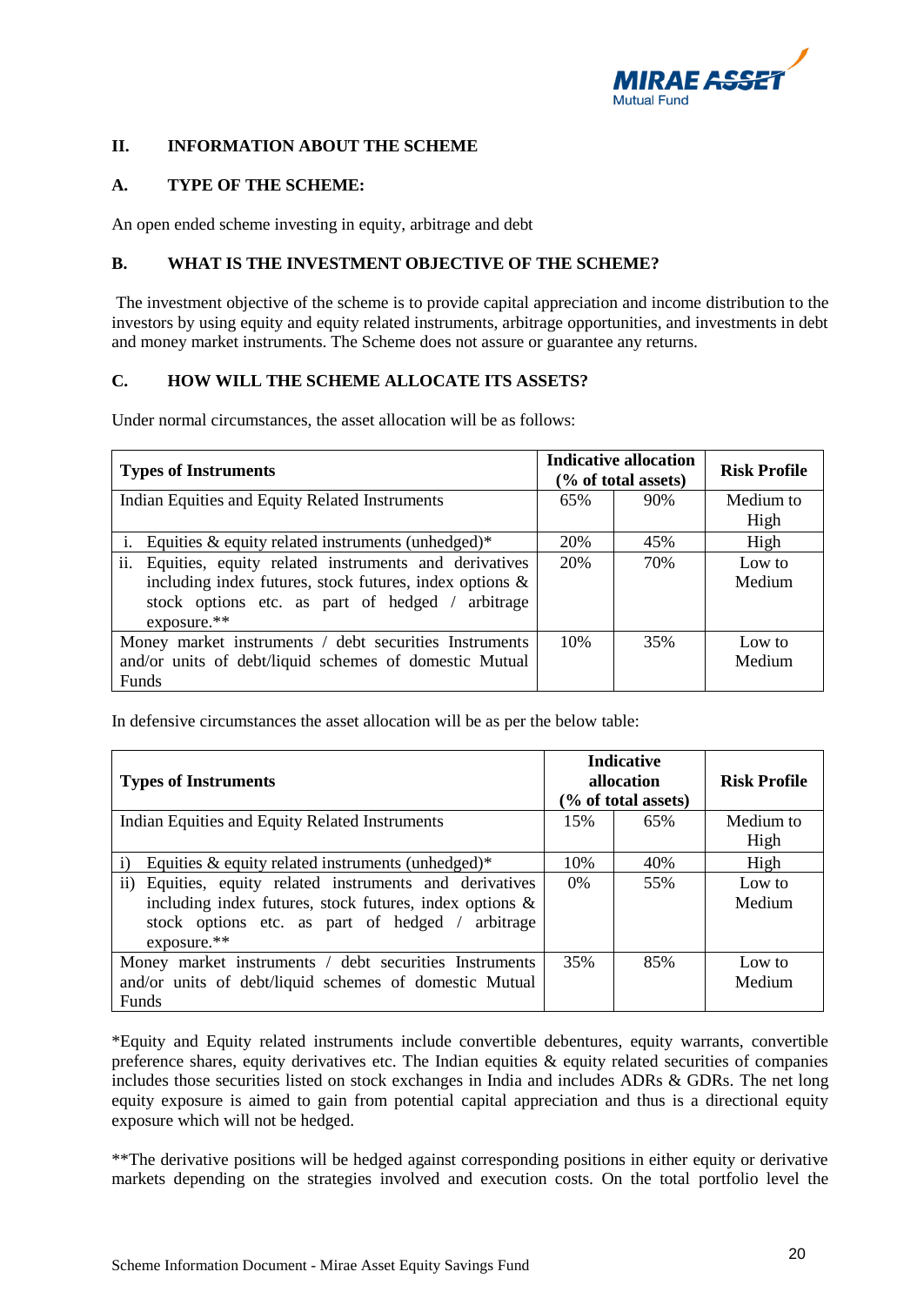

scheme does not intend to take a net short exposure to equity markets. Unhedged positions in the portfolio (investments in equity shares without corresponding exposure to equity derivative) shall not exceed 45% of the net assets.

However, the aggregate gross exposure to equity, derivatives, debt instruments and money market instruments will not exceed 100% of the net assets of the scheme.

The scheme shall not invest into securitized debt.

The Scheme may invest in repo/reverse repo in corporate bonds.

The scheme shall not engage in short selling and credit default swaps. The scheme may engage into securities lending and borrowing. The scheme shall not invest in any unrated debt instruments and derivatives. The scheme will not advance any loans. The scheme does not intend to invest in overseas / foreign securities. The Scheme does not intend to participate in stock lending.

Cash or cash equivalents with residual maturity of less than 91 days shall be treated as not creating any exposure.

Debt securities include, but are not limited to, Debt securities of the Government of India, State and Local Governments, Government Agencies, Statutory Bodies, Public Sector Undertakings, Public Sector Banks or Private Sector Banks or any other Banks, Financial Institutions, Development Financial Institutions, and Corporate Entities, collateralized debt securities or any other instruments as may be prevailing and permissible under the Regulations from time to time).

The Debt Securities (including money market instruments) referred to above could be fixed rate or floating rate, listed, unlisted, privately placed, among others, as permitted by regulation.

Pending deployment of funds of a Scheme in securities in terms of investment objectives of the Scheme a mutual fund can invest the funds of the Scheme in short term deposits of scheduled commercial banks in terms of SEBI circular dated April 16, 2007, June 23, 2008, August 16, 2019 and September 20, 2019.

Further, the Scheme may, pending deployment of funds invest in units of money market/liquid schemes of Mirae Asset Mutual Fund and/or any other mutual fund. Such investments will be within the limits specified under SEBI (MF) Regulations. The AMC shall not charge any investment management fees with respect to such investment.

Subject to SEBI (MF) Regulations, the asset allocation pattern indicated above may change from time to time, keeping in view market conditions, market opportunities, applicable regulations and political and economic factors. It must be clearly understood that the percentages can vary substantially depending upon the perception of the Investment Manager; the intention being at all times to seek to protect the interests of the Unit holders. Such changes in the investment pattern will be for short term and for defensive consideration only. In the event of deviations, portfolio rebalancing will be carried out within 30 calendar days. Where the portfolio is not rebalanced within 30 calendar Days, justification for the same shall be placed before the Investment Committee and reasons for the same shall be recorded in writing. The Investment Committee shall then decide on the course of action. However, at all times the portfolio will adhere to the overall investment objectives of the Scheme.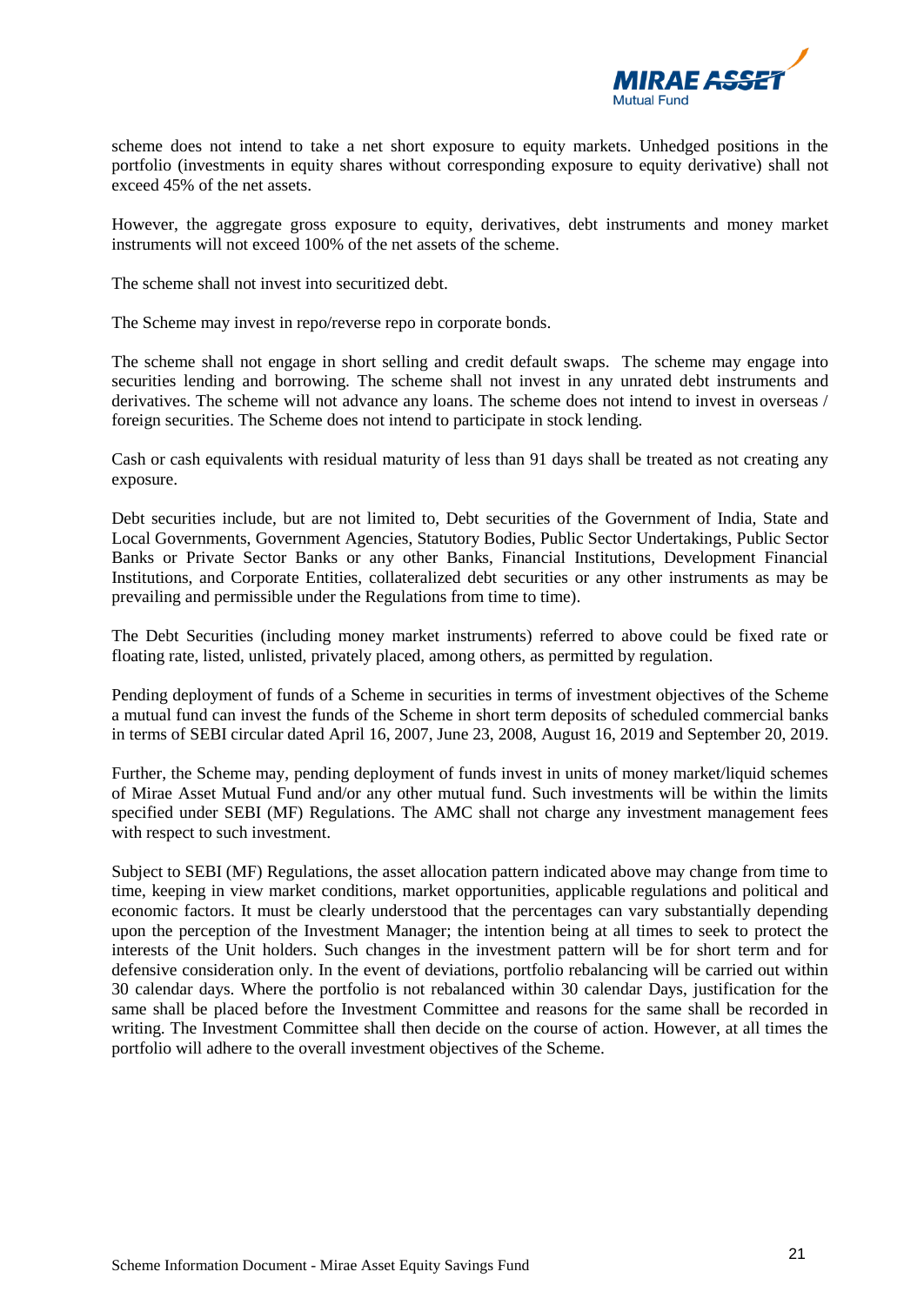

#### **Securities Lending by the Fund**

Subject to the SEBI (MF) Regulations and in accordance with Securities Lending Scheme, 1997, SEBI Circular No MFD/CIR/01/ 047/99 dated February 10, 1999, SEBI Circular no. SEBI /IMD / CIR No 14 / 187175/ 2009 dated December 15, 2009 and framework for short selling and borrowing and lending of securities notified by SEBI vide circular No MRD/DoP/SE/Dep/Cir-14/2007 dated December 20, 2007, as may be amended from time to time, the Scheme(s) seeks to engage in Stock Lending.

Securities Lending means the lending of securities to SEBI approved intermediaries for a fixed period of time at a negotiated compensation in order to enhance returns of the scheme portfolio. The securities lent will be returned by the borrower on the expiry of the stipulated period. The AMC will adhere to the following strict internal limits should it engage in Securities Lending. Not more than 20% of the net assets of the scheme can generally be deployed in securities lending and not more than 5% of the scheme can be can be deployed in securities lending to any single counterparty. Collateral would always be obtained by the approved intermediary. Collateral value would always be more than the value of the security lent. Collateral can be in form of cash, bank guarantee, and government securities, as may be agreed upon with the approved intermediary, and would also be subject to a mark to market valuation on a daily basis.

The Mutual Fund may not be able to sell such lent out securities and this can lead to temporary illiquidity.

#### **Suspension of Purchase of Units and Right to Limit redemption of Units:**

Subject to the approval of the Boards of the AMC and of the Trustee, and subject also to necessary communication of the same to SEBI, the determination of the NAV of the Units of the Scheme, and consequently of the Purchase and/or switching of Units, may be temporarily suspended in certain cases. For, further details please refer section on "(B)(6) Suspension of Purchase of Units" under section "V. TAX & LEGAL & GENERAL INFORMATION - B. LEGAL INFORMATION of SAI.

SEBI vide its circular no. SEBI/HO/IMD/DF2/CIR/P/2016/57 dated May 31, 2016 has laid down certain requirements to be observed before imposing restriction on redemptions. For, further details please refer section on "ONGOING OFFER DETAILS - Right to Limit redemption of Units in this SID.

## **Investments in Scheme by AMC, Sponsor & Associates**

Subject to the Regulations, the AMC and investment companies managed by the Sponsor(s), their associate companies and subsidiaries may invest either directly or indirectly, in the Scheme during the NFO and/or on ongoing basis. However, the AMC shall not charge any investment management fee on such investment in the Scheme, in accordance with sub-regulation 3 of Regulation 24 of the Regulations and shall charge fees on such amounts in future only if the SEBI Regulations so permit. The associates, the Sponsor, subsidiaries of the Sponsor and/or the AMC may acquire a substantial portion of the Scheme's units and collectively constitute a major investment in the Schemes. The AMC reserves the right to invest its own funds in the Scheme as may be decided by the AMC from time to time and required by applicable regulations and also in accordance with SEBI Circular no. SEBI/IMD/CIR No. 10/22701/03 dated December 12, 2003 regarding minimum number of investors in the Scheme.

In terms of SEBI notification dated August 5, 2021 and as per Regulation 25, sub-regulation 16A of SEBI (Mutual Funds) Regulations, the asset management company shall invest such amounts in such schemes of the mutual fund, based on the risks associated with the schemes, as may be specified by the Board from time to time.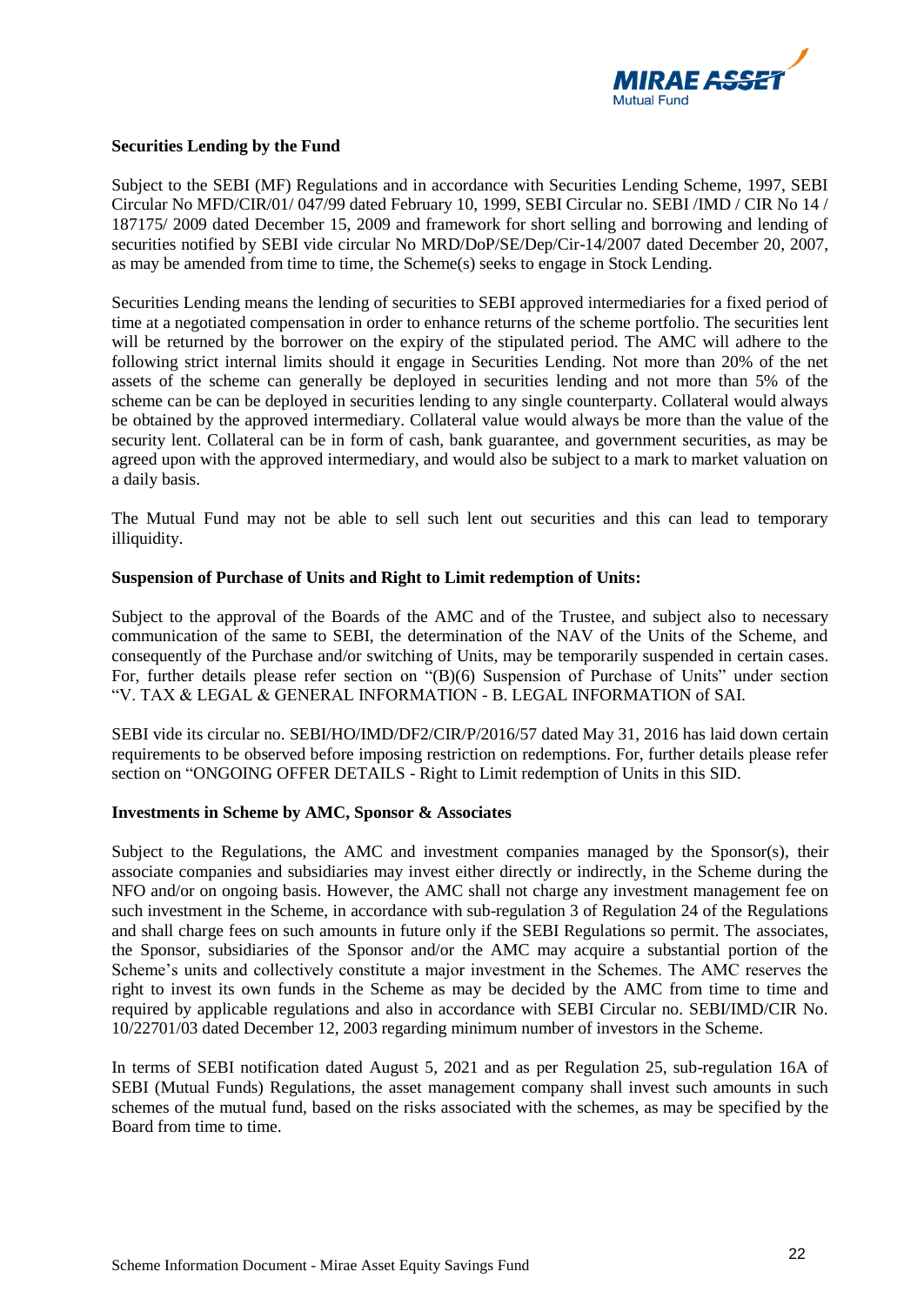

## **Overview of Debt Markets in India**

Indian fixed income market, one of the largest and most developed in South Asia, is well integrated with the global financial markets. Screen based order matching system developed by the Reserve Bank of India (RBI) for trading in government securities, straight through settlement system for the same, settlements guaranteed by the Clearing Corporation of India and innovative instruments like Tri-party repo have contributed in reducing the settlement risk and increasing the confidence level of the market participants.

The RBI reviews the monetary policy six times a year giving the guidance to the market on direction of interest rate movement, liquidity and credit expansion. The central bank has been operating as an independent authority, formulating the policies to maintain price stability and adequate liquidity. Bonds are traded in dematerialized form. Credit rating agencies have been playing an important role in the market and are an important source of information to manage the credit risk.

Government (Central and State) is the largest issuer of debt in the market. Public sector enterprises, quasi government bodies and private sector companies are other issuers. Insurance companies, provident funds, banks, mutual funds, financial institutions, corporates and FPIs are major investors in the market. Government loans are available up to 40 years maturity. Variety of instruments available for investments including plain vanilla bonds, floating rate bonds, money market instruments, structured obligations and interest rate derivatives make it possible to manage the interest rate risk effectively.

| <b>Instrument</b>                   | <b>Maturity</b> | <b>Tenure</b> | Yield   | Liquidity |
|-------------------------------------|-----------------|---------------|---------|-----------|
| TREPS / Repo                        | <b>Short</b>    | Overnight     | 3.13    | Very High |
|                                     |                 | 3 months CP   | $4.10*$ |           |
| $CP / CD / T$ Bills                 | Short           | 3 months CD   | 3.75    | High      |
|                                     |                 | 1 Year CP     | $4.73*$ |           |
|                                     |                 | 1 Year CD     | 4.21    |           |
| Central<br>Government<br>securities | Low to High     | 10 years      | 6.90    | Medium    |

Indicative levels of the instruments currently trading as on April 04, 2022 are as follows:

Source: Bloomberg. \*NBFC CP

These are only indicative levels and are likely to change depending upon the prevailing market conditions.

## **Creation of Segregated Portfolio**

Creation of segregated portfolio shall be subject to guidelines specified by SEBI from time to time and includes the following:

1) Segregated portfolio may be created, in case of a credit event at issuer level i.e. downgrade in credit rating by a SEBI registered Credit Rating Agency (CRA), as under:

a) Downgrade of a debt or money market instrument to 'below investment grade', or

b) Subsequent downgrades of the said instruments from 'below investment grade', or

c) Similar such downgrades of a loan rating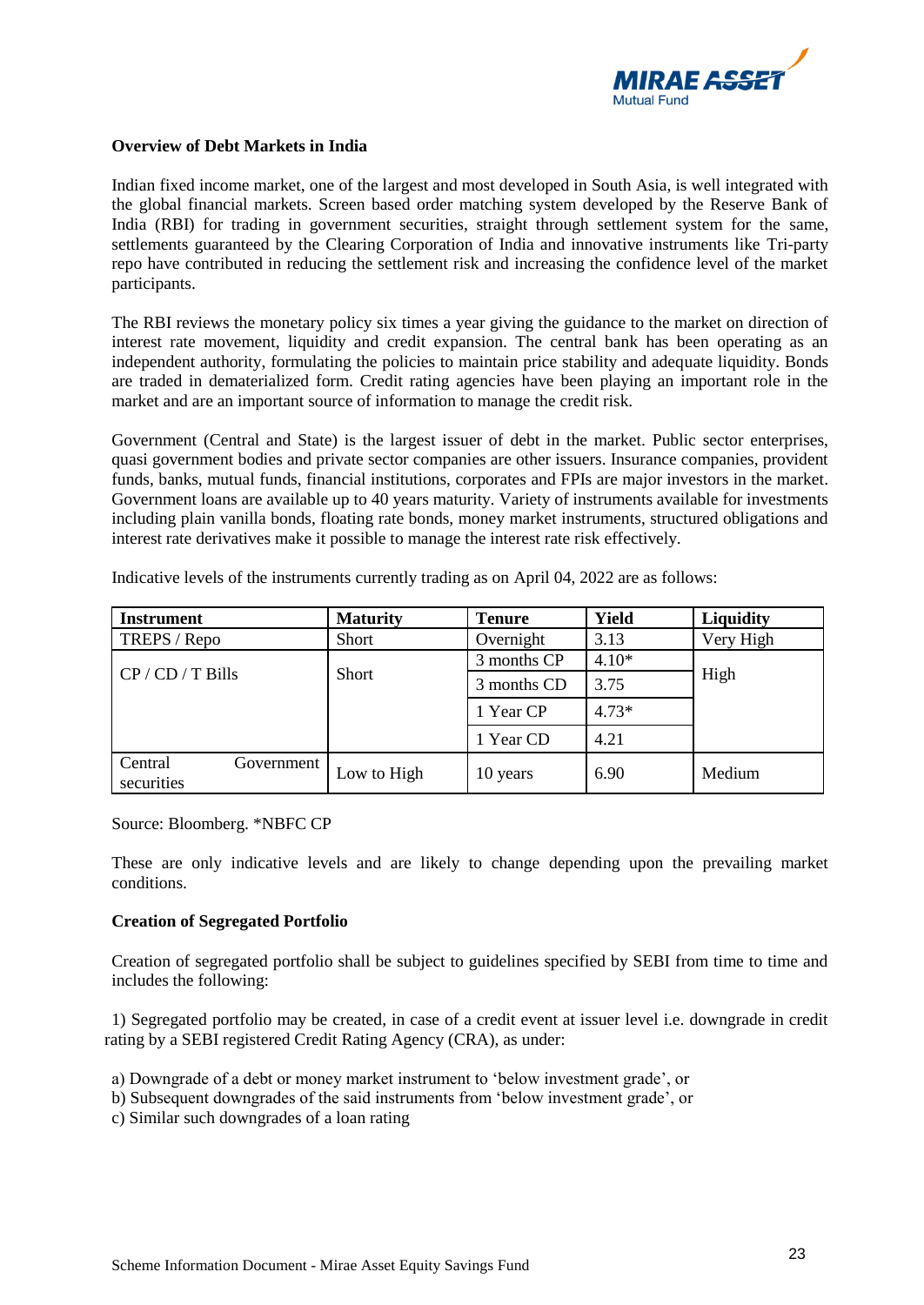

2) In case of difference in rating by multiple CRAs, the most conservative rating shall be considered. Creation of segregated portfolio shall be based on issuer level credit events as mentioned above and implemented at the ISIN level.

3) Creation of segregated portfolio is optional and is at the discretion of the Mirae Asset Investment Managers (India) Pvt Ltd.

#### **Process for Creation of Segregated Portfolio**

1) On the date of credit event, the AMC shall decide on creation of segregated portfolio. Once AMC decides to segregate portfolio, it shall:

a) seek approval of trustees prior to creation of the segregated portfolio.

b) immediately issue a press release disclosing its intention to segregate such debt and money market instrument and its impact on the investors.

Mirae Asset Mutual Fund will also disclose that the segregation shall be subject to Trustee approval. Additionally, the said press release will be prominently disclosed on the website of the AMC.

c) ensure that till the time the trustee approval is received, which in no case shall exceed 1 business day from the day of credit event, the subscription and redemption in the scheme will be suspended for processing with respect to creation of units and payment on redemptions.

2) Once Trustee approval is received by the AMC:

a) Segregated portfolio will be effective from the day of credit event

b) AMC shall issue a press release immediately with all relevant information pertaining to the segregated portfolio. The said information will also be submitted to SEBI.

c) An e-mail or SMS will be sent to all unit holders of the concerned scheme.

d) The NAV of both segregated and main portfolios will be disclosed from the day of the credit event.

e) All existing investors in the scheme as on the day of the credit event will be allotted equal number of units in the segregated portfolio as held in the main portfolio.

f) No redemption and subscription will be allowed in the segregated portfolio. However, upon recovery of any money from segregated portfolio, it will be immediately distributed to the investors in proportion to their holding in the segregated portfolio.

g) AMC should enable listing of units of segregated portfolio on the recognized stock exchange within 10 working days of creation of segregated portfolio and also enable transfer of such units on receipt of transfer requests

h) Investors redeeming their units will get redemption proceeds based on the NAV of main portfolio and will continue to hold the units of segregated portfolio.

3) If the trustees do not approve the proposal to segregate portfolio, AMC will issue a press release immediately informing investors of the same.

4) In case trustees do not approve the proposal of segregated portfolio, subscription and redemption applications will be processed based on the NAV of total portfolio.

## **Benefits & Features of Creation of Segregated Portfolio:**

- 1) Creation of Segregated portfolio helps ensuring fair treatment to all investors in case of a credit event and helps in managing liquidity risk during such events;
- 2) Investors redeeming their units will get redemption proceeds based on the NAV of main portfolio and will continue to hold the units of segregated portfolio;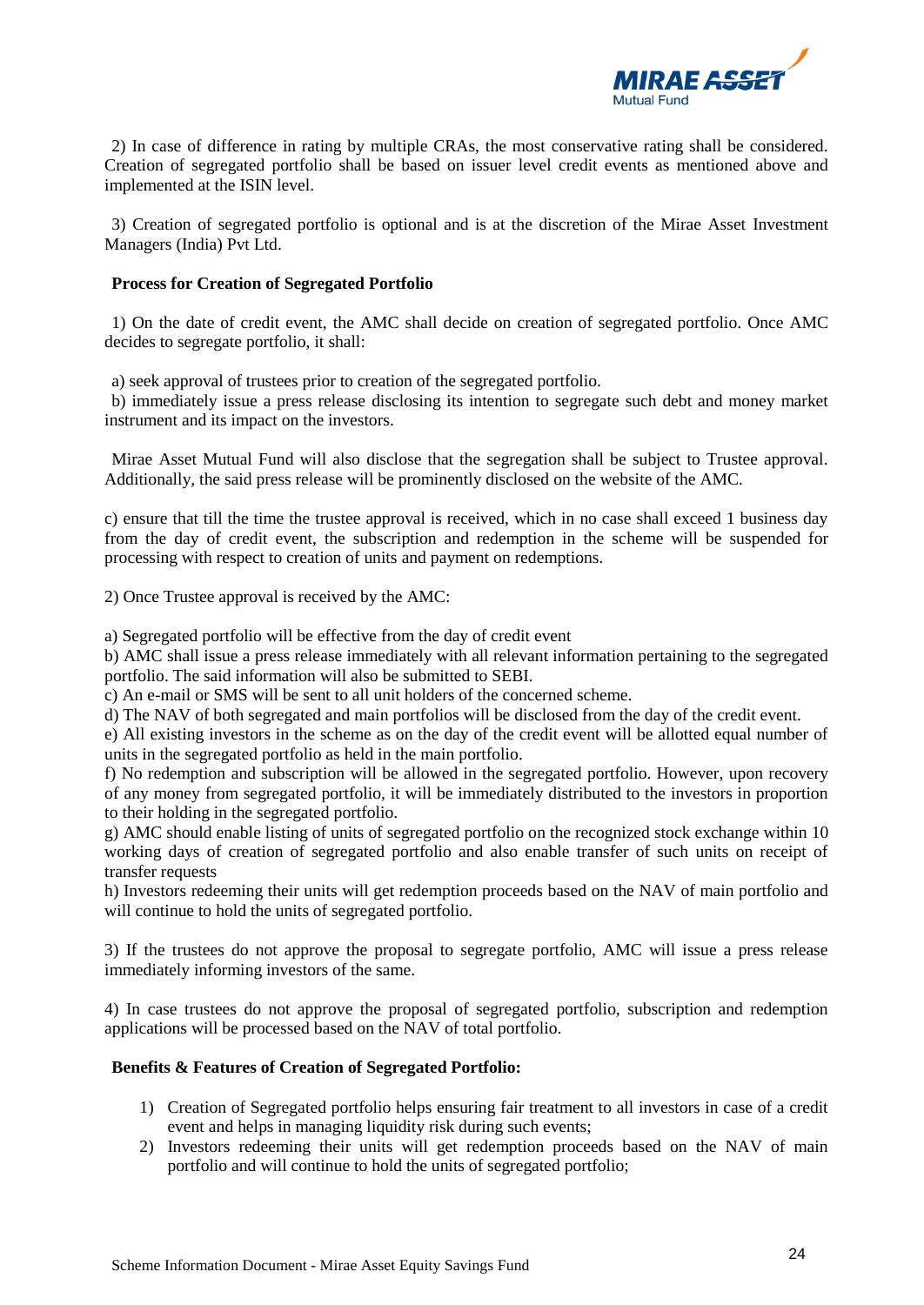

- 3) Investors subscribing to the scheme will be allotted units only in the main portfolio based on its NAV;
- 4) A statement of holding indicating the units held by the investors in the segregated portfolio along with the NAV of both segregated portfolio and main portfolio as on the day of the credit event shall be communicated to the investors within 5 working days of creation of the segregated portfolio;
- 5) Adequate disclosure of the segregated portfolio shall appear in all scheme related documents, in monthly and half-yearly portfolio disclosures and in the annual report of the mutual fund and the scheme; and
- 6) The investors of the segregated portfolio shall be duly informed of the recovery proceedings of the investments of the segregated portfolio. Status update may be provided to the investors at the time of recovery and also at the time of writing-off of the segregated securities.

#### **Illustration of Segregated Portfolio**

| Portfolio Date               | $31-Mav-19$              |
|------------------------------|--------------------------|
| Downgrade Event Date         | $31-May-19$              |
|                              | $8.65\%$ C Ltd from BBB+ |
| Downgrade Security           | to D                     |
| <b>Valuation Marked Down</b> | 75%                      |

Ms. A is holding 1000 Units of the Scheme with the NAV 10, equal to (1000\*10) Rs.10000

## **Portfolio before the Downgrade Event**

|                   |                   |                 |          |                  | <b>Market</b> |               |
|-------------------|-------------------|-----------------|----------|------------------|---------------|---------------|
|                   |                   | Type of the     |          | <b>Price Per</b> | Value (Rs. in | % of Net      |
| <b>Security</b>   | Rating            | <b>Security</b> | Qty      | Unit             | Lacs)         | <b>Assets</b> |
| 8.80% A LTD       | <b>CRISIL AAA</b> | <b>NCD</b>      | 10000000 | 101              | 10100         | 9.264         |
| 8.70 % B LTD      | <b>CRISIL AAA</b> | <b>NCD</b>      | 12500000 | 99               | 12375         | 11.351        |
|                   | <b>CRISIL</b>     |                 |          |                  |               |               |
| 8.65 % C Ltd      | $BBB+$            | <b>NCD</b>      | 15000000 | 95               | 14250         | 13.071        |
| 8.5% D Ltd        | <b>CRISIL AAA</b> | <b>NCD</b>      | 16000000 | 100              | 16000         | 14.676        |
| 8.65 % E LTD      | <b>CRISIL AAA</b> | <b>NCD</b>      | 10000000 | 101              | 10100         | 9.264         |
| 8.7 % FLTD        | <b>CRISIL AAA</b> | <b>NCD</b>      | 8000000  | 99               | 7920          | 7.265         |
| 8.5 % G LTD       | <b>CRISIL AAA</b> | <b>NCD</b>      | 11000000 | 98               | 10780         | 9.888         |
| 8.4 % HLTD        | <b>CRISIL AAA</b> | <b>NCD</b>      | 9000000  | 101              | 9090          | 8.338         |
| 8.2 % I LTD       | <b>CRISIL AAA</b> | <b>NCD</b>      | 8500000  | 100              | 8500          | 7.797         |
| 8.5 % J LTD       | <b>CRISIL AAA</b> | <b>NCD</b>      | 9500000  | 99               | 9405          | 8.627         |
| Cash / Cash       |                   |                 |          |                  |               |               |
| Equivalents       |                   |                 |          |                  | 500           | 0.459         |
| <b>Net Assets</b> |                   |                 |          |                  | 109020        |               |
| No. of units in   |                   |                 |          |                  |               |               |
| Lacs              |                   |                 |          |                  | 10902         |               |
| $NAV$ (Rs.)       |                   |                 |          |                  | 10.0000       |               |

The instrument "8.65 % C Ltd" was marked down by 75% on the date of credit event. Before being marked down, the security was valued at Rs.95 per unit. After the mark down, the security per unit will be valued at Rs. 25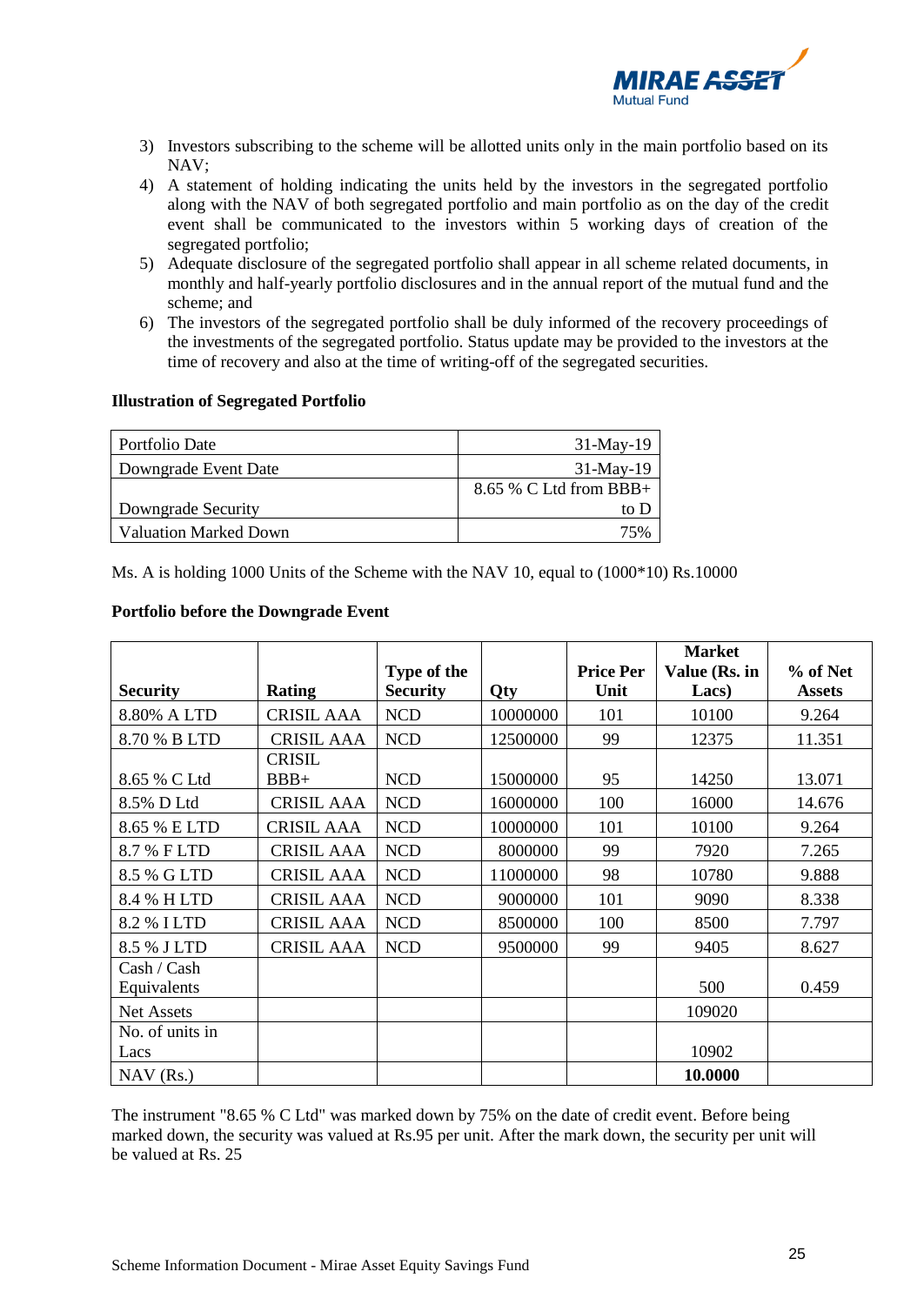

On the date of the credit event i.e. on 31st May 2019, NCD of "8.65 % C Ltd" will be segregated as separate portfolio.

| <b>Security</b>            | <b>Rating</b>     | Type of the<br><b>Security</b> | Qty      | <b>Price Per</b><br>Unit | <b>Market Value</b><br>(Rs. in Lacs) | $%$ of Net<br><b>Assets</b> |
|----------------------------|-------------------|--------------------------------|----------|--------------------------|--------------------------------------|-----------------------------|
| 8.80% A LTD                | <b>CRISIL AAA</b> | <b>NCD</b>                     | 10000000 | 101                      | 10100                                | 10.657                      |
| 8.70 % B LTD               | <b>CRISIL AAA</b> | <b>NCD</b>                     | 12500000 | 99                       | 12375                                | 13.058                      |
| 8.5% D Ltd                 | <b>CRISIL AAA</b> | <b>NCD</b>                     | 16000000 | 100                      | 16000                                | 16.883                      |
| 8.65 % E LTD               | <b>CRISIL AA</b>  | <b>NCD</b>                     | 10000000 | 101                      | 10100                                | 10.657                      |
| 8.7 % F LTD                | <b>CRISIL AAA</b> | <b>NCD</b>                     | 8000000  | 99                       | 7920                                 | 8.357                       |
| 8.5 % G LTD                | <b>CRISIL AAA</b> | <b>NCD</b>                     | 11000000 | 98                       | 10780                                | 11.375                      |
| 8.4 % HLTD                 | <b>CRISIL AAA</b> | <b>NCD</b>                     | 9000000  | 101                      | 9090                                 | 9.592                       |
| 8.2 % I LTD                | <b>CRISIL AAA</b> | <b>NCD</b>                     | 8500000  | 100                      | 8500                                 | 8.969                       |
| 8.5 % J LTD                | <b>CRISIL AAA</b> | <b>NCD</b>                     | 9500000  | 99                       | 9405                                 | 9.924                       |
| Cash / Cash<br>Equivalents |                   |                                |          |                          | 500                                  | 0.528                       |
| Net Assets                 |                   |                                |          |                          | 94770                                |                             |
| No. of units in<br>Lacs    |                   |                                |          |                          | 10902                                |                             |
| $NAV$ (Rs.)                |                   |                                |          |                          | 8.6929                               |                             |

# **Main Portfolio as on 31st May 2019**

# **Segregated Portfolio as on 31st May 2019**

| <b>Security</b> | Rating   | Type of the<br><b>Security</b> | <b>Qty</b> | <b>Price Per</b><br>Unit | <b>Market Value</b><br>(Rs. in Lacs) |
|-----------------|----------|--------------------------------|------------|--------------------------|--------------------------------------|
| 8.65 % C Ltd    | CRISIL D | NCD                            | 15000000   | 25                       | 3750                                 |
| Net Assets      |          |                                |            |                          | 3750                                 |
| No. of units in |          |                                |            |                          |                                      |
| Lacs            |          |                                |            |                          | 10902                                |
| $NAV$ (Rs.)     |          |                                |            |                          | 0.3440                               |

## **Value of Holding of Ms A after creation of Segregated Portfolio**

|                   | <b>Main</b><br><b>Portfolio</b> | <b>Segregated</b><br><b>Portfolio</b> | <b>Total</b><br>Value |
|-------------------|---------------------------------|---------------------------------------|-----------------------|
| No of units       | 1000                            | 1000                                  |                       |
| $NAV$ (Rs.)       | 8.69                            | 0.344                                 |                       |
| Total value (Rs.) | 8692.90                         | 343.97                                | 9036.87               |

## **Monitoring by Trustees**

- a) In order to ensure timely recovery of investments of the segregated portfolio, trustees shall ensure that:
	- i. The AMC puts in sincere efforts to recover the investments of the segregated portfolio.
	- ii. Upon recovery of money, whether partial or full, it shall be immediately distributed to the investors in proportion to their holding in the segregated portfolio. Any recovery of amount of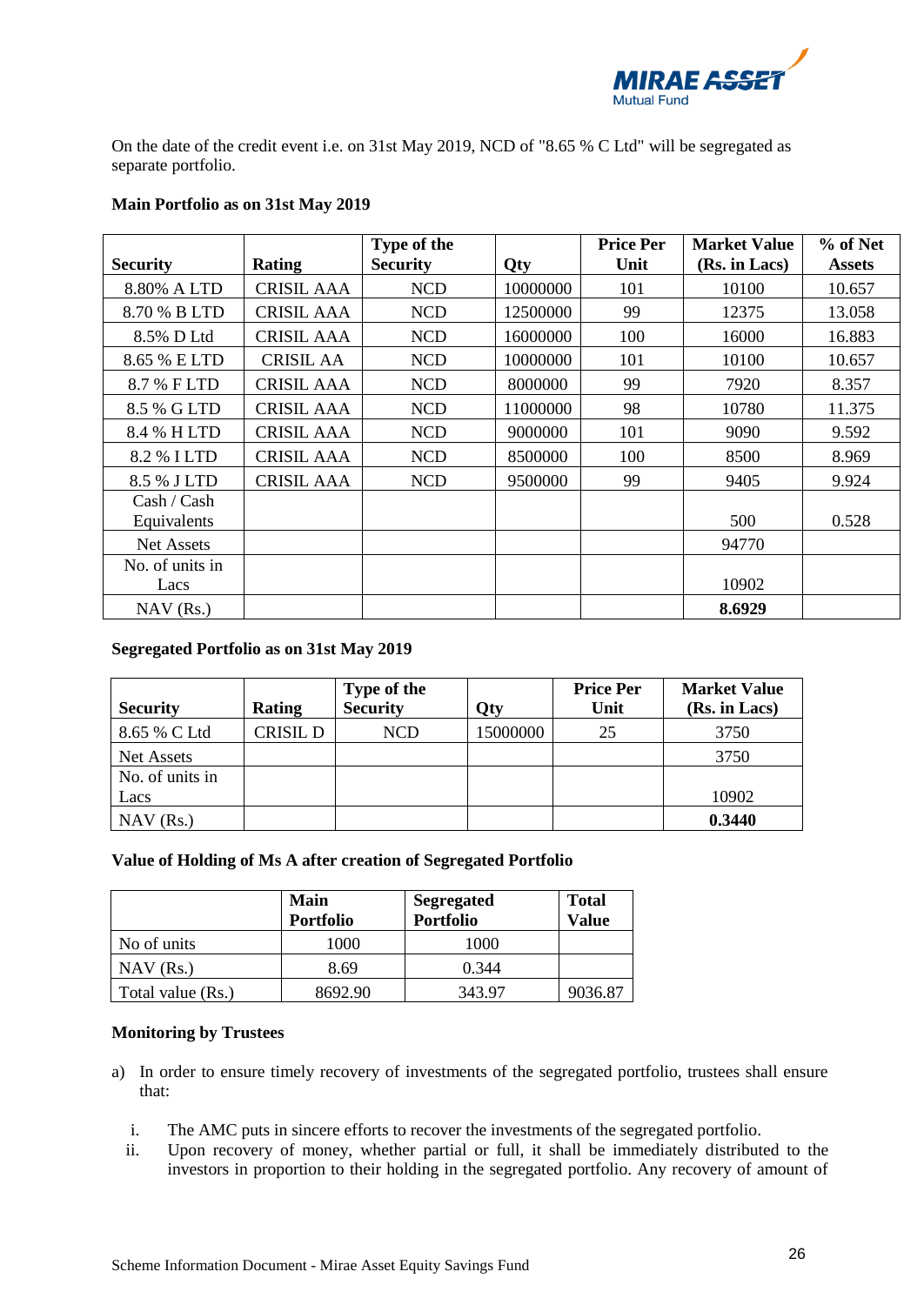

the security in the segregated portfolio even after the write off shall be distributed to the investors of the segregated portfolio.

- iii. An Action Taken Report (ATR) on the efforts made by the AMC to recover the investments of the segregated portfolio is placed in every trustee meeting till the investments are fully recovered/ written-off.
- iv. The trustees shall monitor the compliance of this circular and disclose in the half-yearly trustee reports filed with SEBI, the compliance in respect of every segregated portfolio created.
- b) In order to avoid mis-use of segregated portfolio, trustees will ensure to have a mechanism in place to negatively impact the performance incentives of Fund Managers, Chief Investment Officers (CIOs), etc involved in the investment process of securities under the segregated portfolio, mirroring the existing mechanism for performance incentives of the AMC, including clawback of such amount to the segregated portfolio of the scheme.

# <span id="page-26-0"></span>**D. WHERE THE SCHEME WILL INVEST?**

#### **Equity and Equity Related Instruments:**

The Schemes will invest in Equity and Equity related instruments include convertible debentures, equity warrants, convertible preference shares, equity derivatives etc.

1. Equity share is a security that represents ownership interest in a company.

2. Equity Related Instruments are securities which give the holder of the security right to receive Equity Shares on pre-agreed terms. It includes equity warrants.

The Scheme may take derivatives position based on the opportunities available subject to the guidelines issued by SEBI from time to time and in line with the overall investment objective of the Scheme. These may be taken to hedge the portfolio, rebalance the same or to undertake any other strategy as permitted under the SEBI Regulations

## **Debt & Money Market Instruments:**

The Scheme will invest in debt and money market instruments. It retains the flexibility to invest across all the securities in the debt and money markets.

Debt securities and Money Market Instruments will include but will not be limited to:

- a. Securities created and issued by the Central and State Governments as may be permitted by RBI (including but not limited to coupon bearing bonds, zero coupon bonds and treasury bills).
- b. Securities guaranteed by the Central and State Governments (including but not limited to coupon bearing bonds, zero coupon bonds and treasury bills).
- c. Debt securities of domestic Government agencies and statutory bodies, which may or may not carry a Central/State Government guarantee.
- d. Corporate debt (of both public and private sector undertakings).
- e. Obligations/Term Deposits of banks (both public and private sector) and development financial institutions.
- f. Money market instruments permitted by SEBI/RBI, or in alternative investment for the call money market as may be provided by the RBI to meet the liquidity requirements.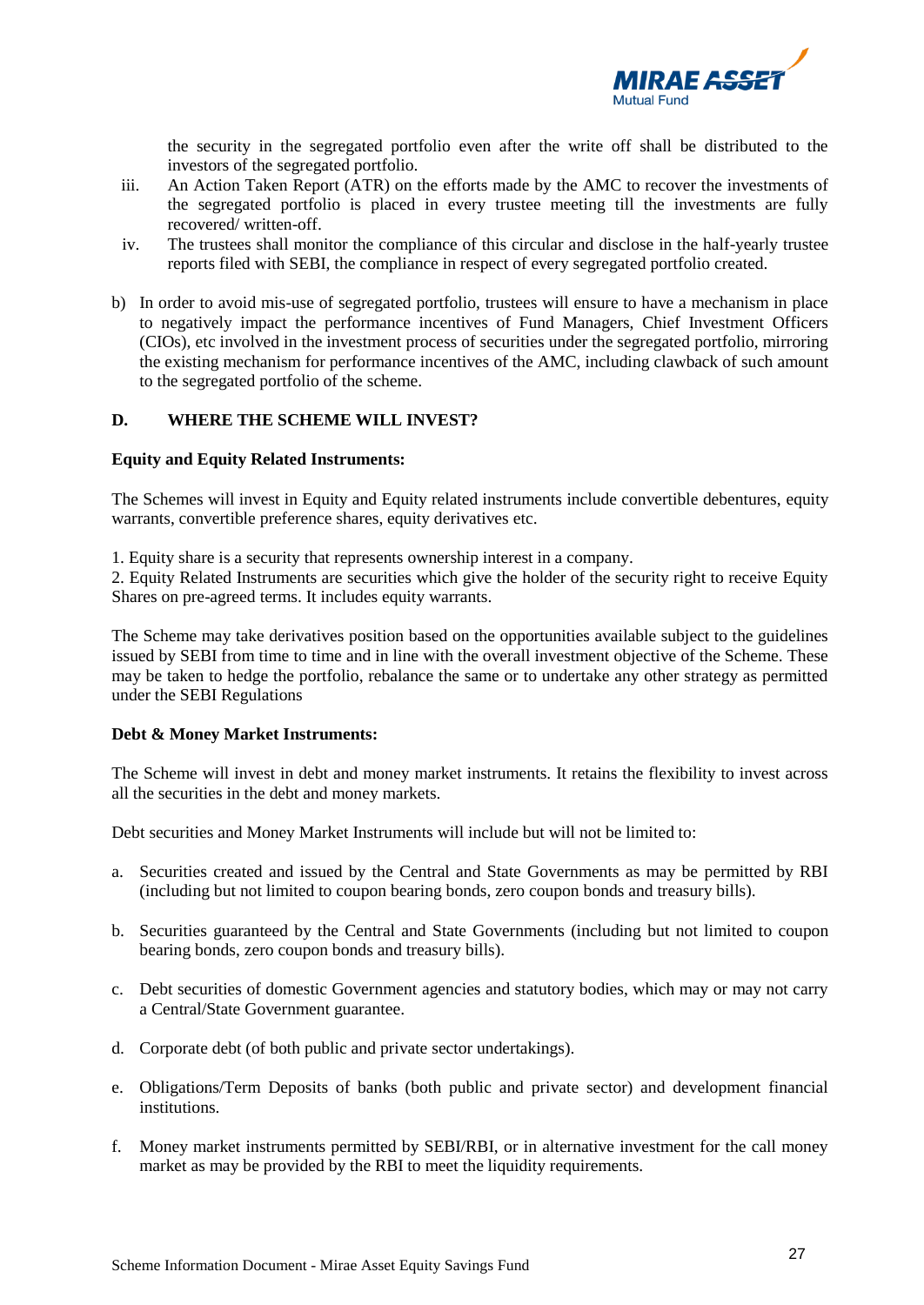

- g. Certificate of Deposits (CDs).
- h. Commercial Paper (CPs), A part of the net assets may be invested in the Tri-party repo or in an alternative investment as may be provided by RBI to meet the liquidity requirements.
- i. The non-convertible part of convertible securities.
- j. Any other domestic fixed income securities as permitted by SEBI / RBI from time to time.
- k. Any other instruments/securities, which in the opinion of the fund manager would suit the investment objective of the scheme subject to compliance with extant Regulations.

The Investment Manager will invest only in those debt securities that are rated investment grade by a domestic credit rating agency authorized to carry out such activity, such as CRISIL, ICRA, CARE, FITCH, etc. The securities may be acquired through Initial Public Offerings (IPOs), secondary market operations, private placement, rights offer or negotiated deals.

The Scheme shall not enter into any repurchase and reverse repurchase obligations in all securities held by it. The scheme does not intend to invest into any credit default swaps.

## **Investment in Derivatives:**

#### **Concepts and Examples of investing into Derivatives**

Derivatives are financial contracts of pre-determined fixed duration, whose values are derived from the value of an underlying primary financial instrument, commodity or index, such as: interest rates, exchange rates, commodities and equities.

#### • **Futures**

A futures contract is an agreement between the buyer and the seller for the purchase and sale of a particular asset at a specific price on a specific future date. The price at which the underlying asset would change hands in the future is agreed upon at the time of entering into the contract. The actual purchase or sale of the underlying asset involving payment of cash and delivery of the instrument does not take place until the contracted date of delivery. A futures contract involves an obligation on both the parties to fulfill the terms of the contract.

Currently, futures contracts have a maximum expiration cycle of 3-months. Three contracts are available at any time for trading, with 1 month, 2 months and 3 months expiry respectively. Futures contracts typically expire on the last Thursday of the month. For example, a contract with the January expiration expires on the last Thursday of January.

A futures contract on the stock market index gives its owner the right and obligation to buy or sell the portfolio of stocks characterized by the index. Stock index futures are cash settled; there is no delivery of the underlying stocks.

Let us assume that the Nifty Index at the beginning of the month October 2017 was 5070 and three index futures as under were available:

| <b>Expiry Month</b> | <b>Bid Price</b> | <b>Offer Price</b> |
|---------------------|------------------|--------------------|
| October 17          | 5075             | 5080               |
| November 17         | 5085             | 5090               |
| December 17         | 5095             | 5100               |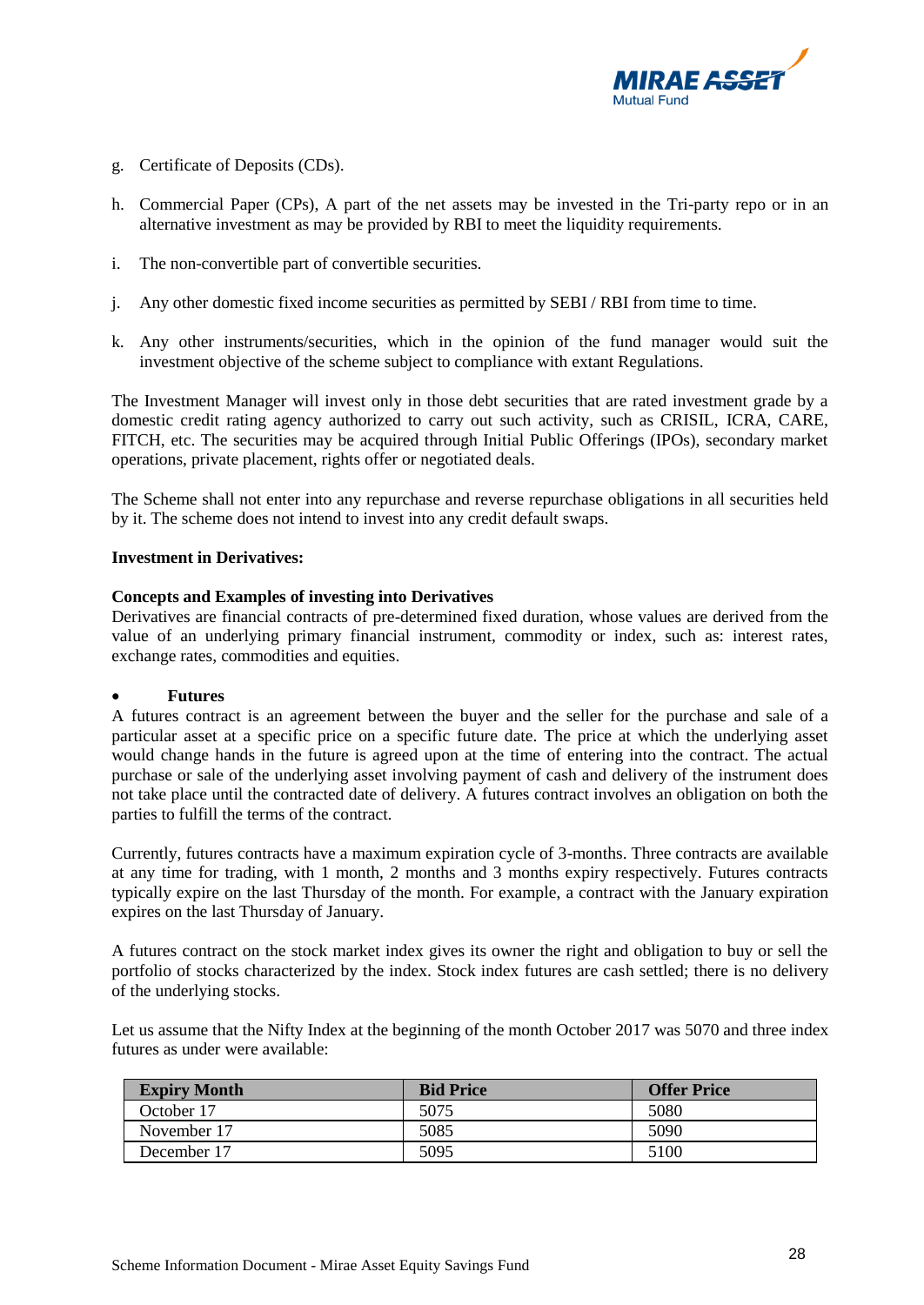

The Scheme could buy an index future of October, 2017 at the offer price of Rs. 5080. The Fund will be required to pay the initial margin as required by the exchanges.

The following is a hypothetical example of a typical trade in index future and the costs associated with the trade.

| <b>Particulars</b>                                                                                                        | <b>Index Future</b>                                               | <b>Actual Purchase of</b><br><b>Stocks</b> |
|---------------------------------------------------------------------------------------------------------------------------|-------------------------------------------------------------------|--------------------------------------------|
| Index as on beginning October 2017                                                                                        | 5070                                                              | 5070                                       |
| October 2017 Futures Price                                                                                                | 5080                                                              |                                            |
| 1. Carry Cost associated with Futures                                                                                     | 10 (5080-5070)                                                    |                                            |
| 2. Brokerage Cost @ 0.02% for Index Future<br>and 0.03% for Cash Markets                                                  | 1.016<br>$(0.02\% \text{ of } 5080)$                              | 1.521<br>$(0.03\% \text{ of } 5070)$       |
| 3. Securities Transaction Tax (STT)<br>$STT$ on purchase of index futures $-$ NIL<br>STT on purchase of stocks $-0.025\%$ | <b>NIL</b><br>$(0\% \text{ of } 5080)$                            | 1.2675<br>$(0.025\% \text{ of } 5070)$     |
| 4. Gain on Surplus Funds (Assumed 6%<br>returns on 75% of the money left after paying<br>margin of 25%                    | 18.74<br>$(6\%*(100\% \text{ of } 5070-25\%)$<br>of 5080)*30/365) | <b>NIL</b>                                 |
| Spot Market Price at the expiry of October<br>Contract                                                                    | 5569                                                              | 5569                                       |
| 5. Brokerage Cost on Sale @ 0.02% for Index<br>Future and 0.03% for Cash Markets                                          | 1.114<br>$(0.02\% \text{ of } 5569)$                              | 1.671<br>$(0.03\% \text{ of } 5569)$       |
| 6. Securities Transaction Tax STT on sale of<br>index future $-0.025\%$<br>STT on sale of stocks $-0.025\%$               | 1.114<br>$(0.025\% \text{ of } 5569)$                             | 1.392<br>$(0.025\% \text{ of } 5569)$      |
| <b>Total Cost</b><br>$(1+2+3-4+5+6)$                                                                                      | $-5.50$                                                           | 5.85                                       |

Please note that the above example is based on assumptions and is used only for illustrative purposes (including an assumption that there will be a gain pursuant to investment in index futures). As can be seen in the above example, the costs associated with the trade in futures are less than that associated with the trade in actual stock. Thus, in the above example the futures trade seems to be more profitable than the trade in actual stock. However, buying of the index future may not be beneficial as compared to buying stocks if the execution and brokerage costs on purchase of index futures are high and the return on surplus funds are low. The actual returns may vary based on actuals and depends on final guidelines / procedures and trading mechanism as envisaged by stock exchanges and other regulatory authorities.

## • **Options**

An option is a contract which provides the buyer of the option (also called the holder) the right, without the obligation, to buy or sell a specified asset at an agreed price on or upto a particular date. For acquiring this right the buyer has to pay a premium to the seller. The seller on the other hand has the obligation to buy or sell that specified asset at the agreed price. The premium is determined considering number of factors such as the underlying asset's market price, the number of days to expiration, strike price of the option, the volatility of the underlying asset and the risk less rate of return. The strike price, the expiration date and the market lots are specified by the exchanges.

An option contract may be of two kinds, viz., a call option or a put option. An option that provides the buyer the right to buy is a call option. The buyer of the call option (known as the holder of the option) can call upon the seller of the option (known as writer of the option) and buy from him the underlying asset at the agreed price at any time on or before the expiry date of the option. The seller of the option has to fulfill the obligation on exercise of the option.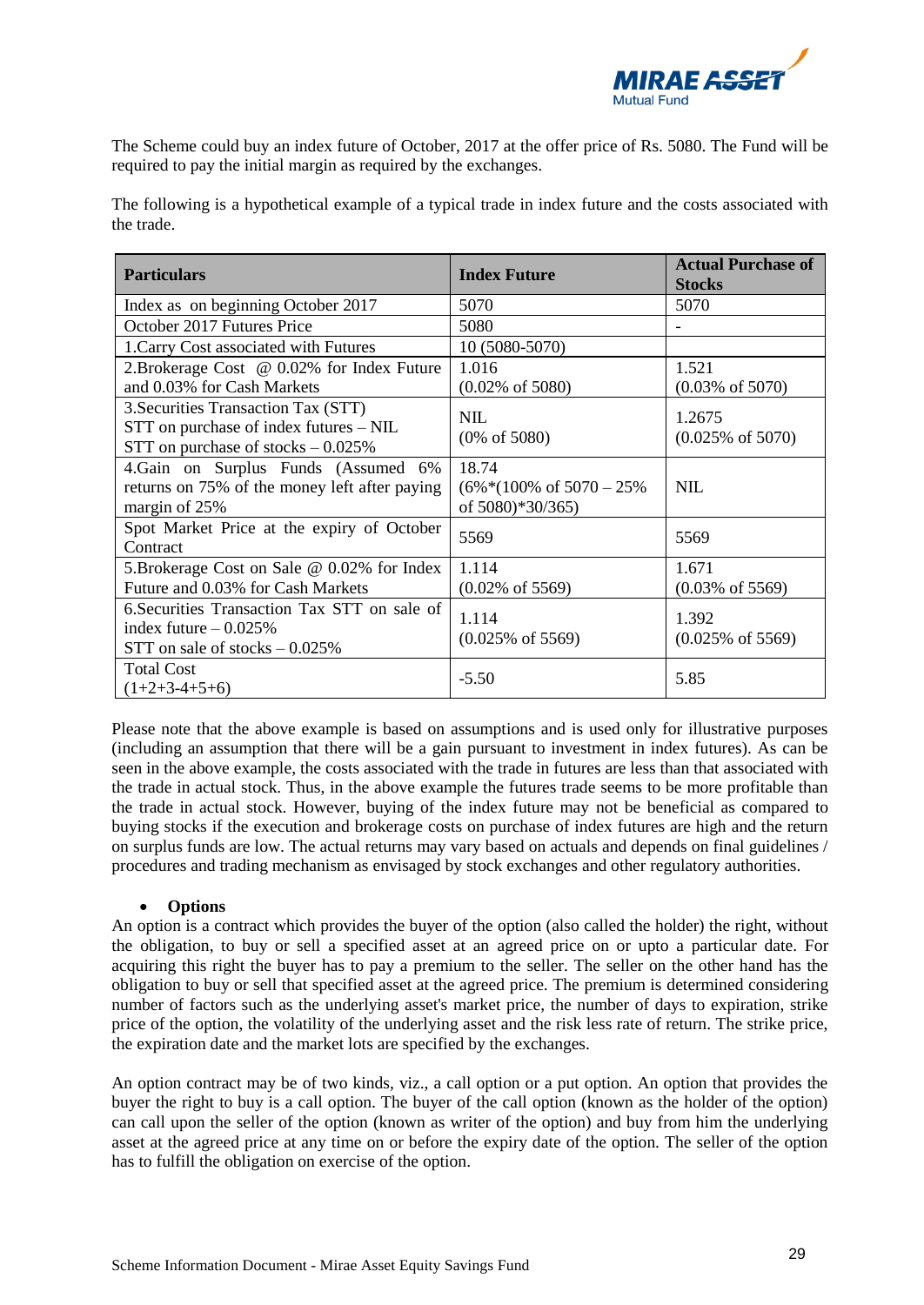

The right to sell is called a put option. Here, the buyer of the option can exercise his right to sell the underlying asset to the seller of the option at the agreed price.

Options are of two types: European and American. In a European option, the holder of the option can only exercise his right on the date of expiration. In an American option, he can exercise this right anytime between the purchase date and the expiration date.

#### **Example of options**

**Buying a Call option**: Assume that the Scheme buys a call option at the strike price of Rs. 5,000 and pays a premium of Rs. 100. If the market price of the underlying stock on the date of expiry of the option is Rs. 5,400 (i.e. more than Rs. 5,000 which is the strike price of an option), the Scheme will exercise the option. However, it may not result into profit. The profit is made only in those circumstances when the intrinsic value (5400 (spot price)-5000(strike price)) is greater than cost paid i.e. option premium (100). If on the date of the expiry of the option, the market price of the underlying stock is Rs. 4,900, the Scheme will not exercise the option and it shall lose the premium of Rs. 100.

Thus, in the above example, the loss for the Scheme, as the buyer of the option, is limited to the premium paid by him while the gains are unlimited.

**Writing a Call Option**: Assume that the Scheme writes a call option at the strike price of Rs. 5,000 and earns a premium of Rs. 100. If the market price of the underlying stock on the date of expiry increases to Rs. 5,400 (i.e. more than Rs. 5,000) then the option is exercised. The Scheme earns the premium of Rs. 100/- but loses the difference between the market price and the exercise price i.e. Rs. 400/-. In case the market price of the underlying stock decreases to Rs. 4,900, the Scheme gets to keep the premium of Rs.100.

**Buying a Put Option**: Assume that the Scheme buys a put option at the strike price of Rs. 5,000 and pays a premium of Rs. 100. If the market price of the underlying stock decreases to Rs. 4,850 (i.e. less than strike price of 5000) the Scheme would be protected from the downside and would exercise the put option. However, it may not result into profit. The profit is resulted only when the intrinsic value (5000 (strike price) – 4850(spot price)) is greater than the cost paid i.e. option premium of 100. Whereas if the stock price moves up to say Rs. 5,150 the Scheme may let the option expire and forego the premium.

**Writing a Put Option**: Assume that the Scheme writes a put option at the strike price of Rs. 5,000 and earns a premium of Rs. 100. If the market value of the underlying stock decreases to Rs. 4,850, the put option will be exercised and the Scheme will earn the premium of Rs. 100 but looses the difference between the exercise price and the market price which is Rs. 150. However if the market price of the underlying stock is Rs. 5,150, the option-holder will not exercise the option. As a result of which the option will expire and the Scheme will earn the premium income of Rs. 100.

A forward contract is a transaction in which the buyer and the seller agree upon the delivery of a specified quality (if commodity) and quantity of underlying asset at a predetermined rate on a specified future date.

Please note that the above examples are based on assumptions and are used only for illustrative purposes.

Risks associated with investment strategy which may be followed by the fund managers for investment in derivatives:

Execution of investment strategies depends upon the ability of the fund manager to identify such opportunities which may not be available at all times. Identification and execution of the strategies to be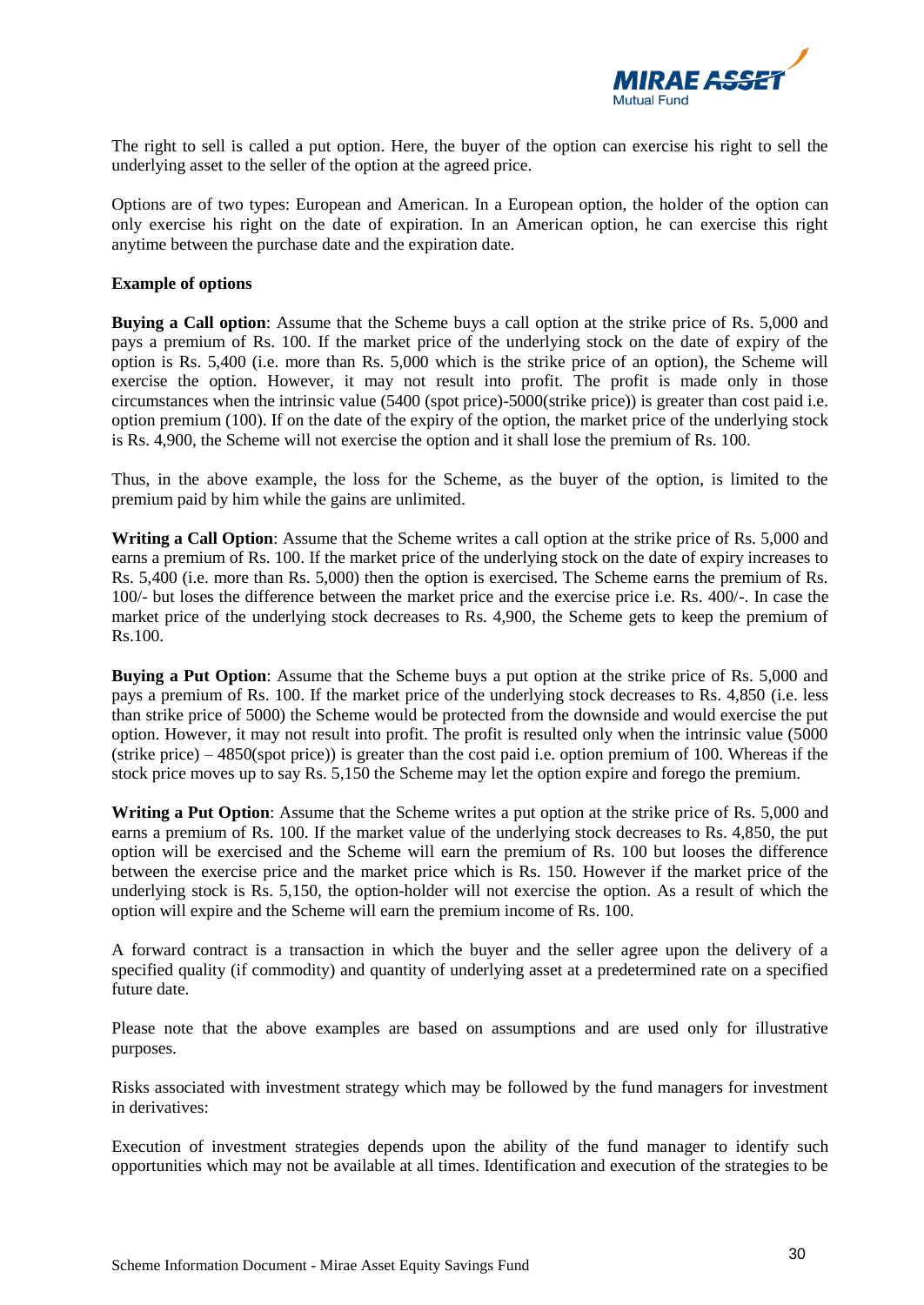

pursued by the fund manager involve uncertainty and decision of fund manager may not always be profitable.

The Scheme may face execution risk, whereby the rates seen on the screen may not be the rate at which the ultimate execution of the derivative transaction takes place.

# <span id="page-30-0"></span>**E. WHAT ARE THE INVESTMENT STRATEGIES?**

The scheme will seek to achieve its investment objective primarily by employing various strategies which seek to exploit available arbitrage opportunities in markets along with pure equity investments and investments in debt and money market instruments.

# **Equity:**

The fund has the flexibility to invest across market capitalization in portfolio companies. The fund manager does have the flexibility to follow a focused approach on the investments.

The focus would be to build a portfolio of strong growth companies, reflecting our most attractive investment ideas at all points of time.

The universe of stocks will comprise majorly of companies having robust business models, enjoying sustainable competitive advantages as compared to their competitors and have high return ratios.

The Fund Manager will try to have a large base of stocks in the portfolio to avoid concentration risk and liquidity risk. The Fund Managers will monitor the trading volumes in a particular stock before investment to avoid liquidity risk.

## **Equity Derivatives:**

In pursuance of Investment Objective of the Scheme, the Scheme would use derivatives to generate income through arbitrage opportunities between cash and derivative market and arbitrage opportunities within the derivative segment subject to SEBI (MF) Regulations. The Scheme intends to take position in derivative instruments like Index Futures, Stock Futures, Index Options and such other derivative instruments as may be permitted by SEBI from time to time.

## **Debt securities:**

The Scheme will also invest in high quality debt securities with portfolio duration based on interest rate view and money market instruments.

- The credit quality of the portfolio will be maintained and monitored using in-house research capabilities as well as inputs from external sources such as independent credit rating agencies.
- The investment team will primarily use a top down approach for taking interest rate view, sector allocation along with a bottom up approach for security/instrument selection.
- The bottom up approach will assess the quality of security/instrument (including the financial health of the issuer) as well as the liquidity of the security.
- Investments in debt instruments carry various risks such as interest rate risk, reinvestment risk, credit risk and liquidity risk etc. Whilst such risks cannot be eliminated, they may be minimized through diversification.

Risk is an inherent part of the investment function. Effective risk management is critical to fund management for achieving financial soundness. Investments by the Scheme shall be made as per the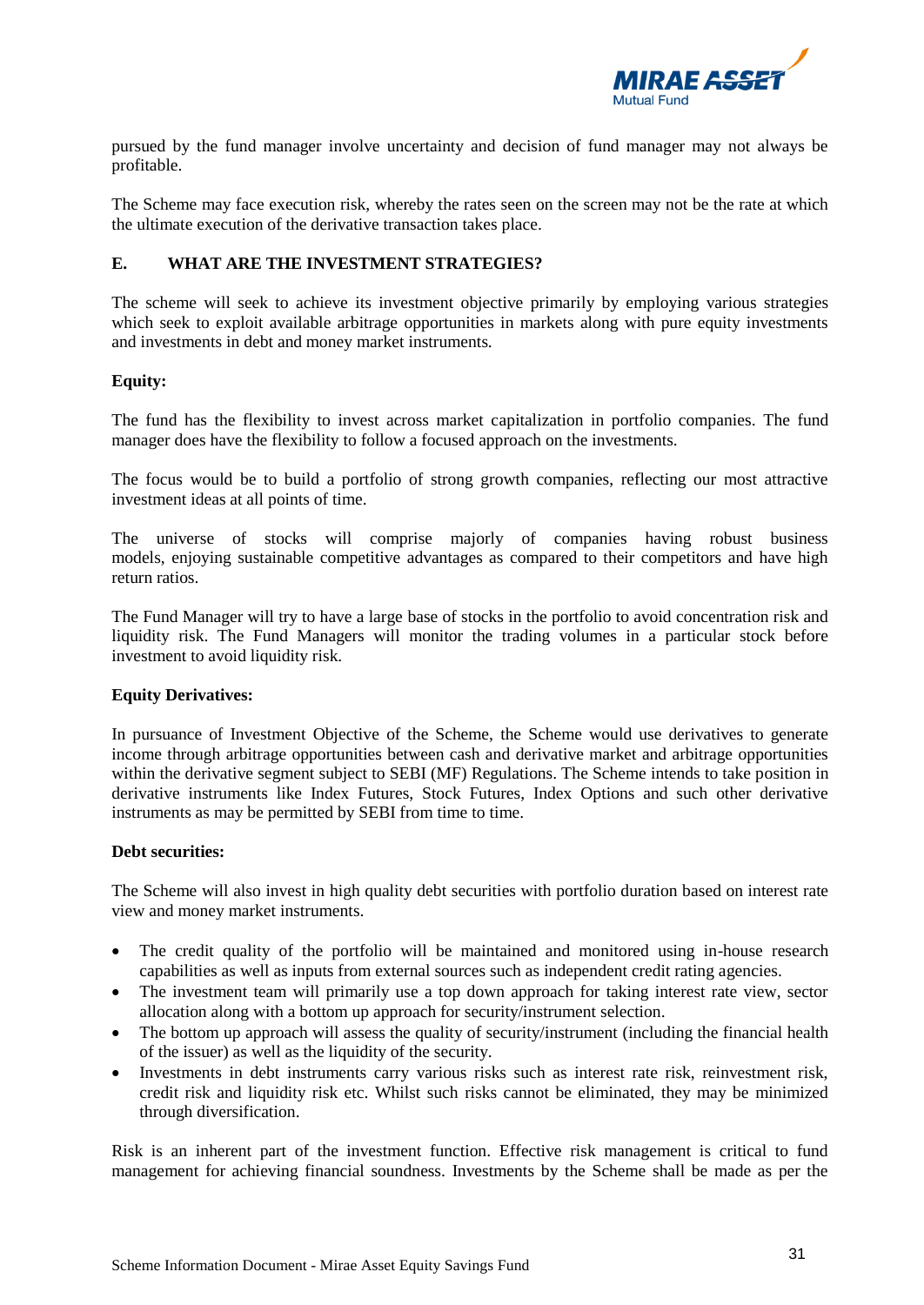

investment objective of the Scheme and provisions of SEBI (MF) Regulations. AMC has incorporated adequate safeguards to manage risk in the portfolio construction process. Risk control would involve managing risk in order to keep it in line with the investment objective of the Scheme. The risk control process involves identifying & measuring the risk through various Risk Measurement Tools like but not limited to calculating risk ratios, tracking error etc. The AMC has implemented Quantis as the Front Office and Settlement System (FOS). The system has incorporated all the investment restrictions as per SEBI guidelines and "soft" warning alerts at appropriate levels for preemptive monitoring. The system enables identifying & measuring the risk through various risk measurement tools like various risk ratios, average duration and analyzes the same so as to act in a preventive manner.

The risk control measures for managing the debt portion of the scheme are:

- 1. Monitoring risk adjusted returns performance of the fund with respect to its peers and its benchmark.
- 2. Tracking analysis of the fund on various risk parameters undertaken by independent fund research / rating agencies or analysts and take corrective measures if needed.
- 3. Credit analysis plays an important role at the time of purchase of bond and then at the time of regular performance analysis. Our internal research anchors the credit analysis. Sources for credit analysis include Capital Line, CRISIL, ICRA updates etc. Debt ratios, financials, cash flows are analysed at regular intervals to take a call on the credit risk.
- 4. We define individual limits for G-Sec, money market instruments, MIBOR linked debentures and corporate bonds exposure, for diversification reasons.

The Scheme does not propose to underwrite issuances of securities of other issuers.

#### **Policy for Investment decisions**

The investment policy of the AMC has been determined by the Investment Committee ("IC") which has been ratified by the Boards of the AMC and Trustee. At the strategic level, the broad investment philosophy of the AMC and the authorized exposure limits are spelt out in the Investment Policy of the AMC. During trading hours, the Fund Managers have the discretion to take investment decisions for the Scheme within the limits defined in the Investment Policy, these decisions and the reasons thereof are communicated to the CEO for post facto approval.

The designated Fund Manager(s) of the Scheme will be responsible for taking day-to-day investment decisions and will inter-alia be responsible for asset allocation, security selection and timing of investment decisions.

#### **Portfolio Turnover Policy**

Portfolio turnover is defined as the aggregate value of purchases or sales as a percentage of the corpus of a scheme during a specified period of time. The Scheme is open ended, with subscriptions and redemptions expected on a daily basis, resulting in net inflow/outflow of funds, and on account of the various factors that affect portfolio turnover; it is difficult to give an estimate, with any reasonable amount of accuracy.

However, during volatile market conditions, the fund manager has the flexibility to churn the portfolio actively to optimize returns keeping in mind the cost associated with it.

# <span id="page-31-0"></span>**F. FUNDAMENTAL ATTRIBUTES**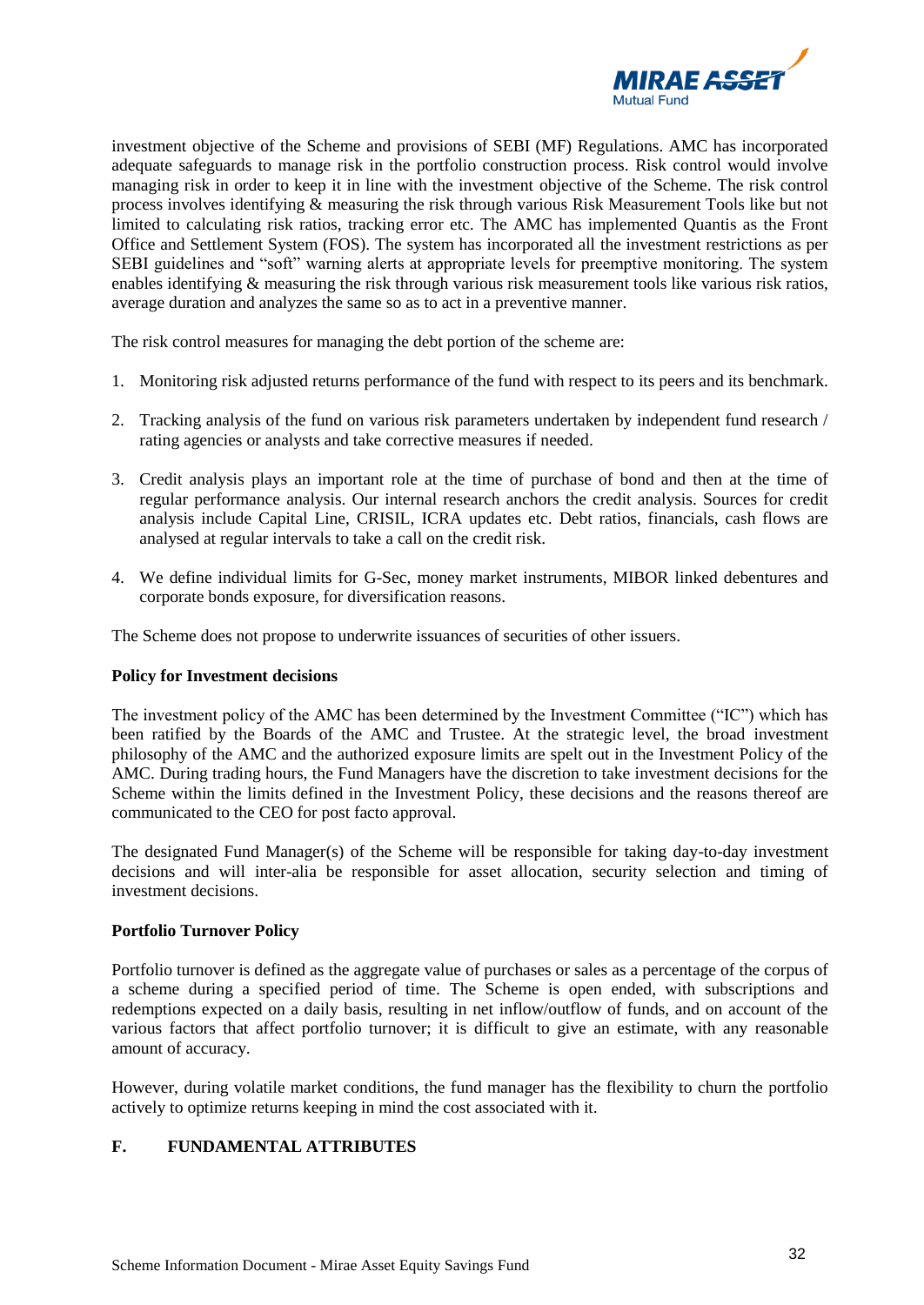

Following are the fundamental attributes of the scheme, in terms of Regulation 18(15A) of the SEBI (MF) Regulations:

#### **(i) Type of Scheme:**

An open ended scheme investing in equity, arbitrage and debt

#### **(ii) Investment Objective:**

The investment objective of the scheme is to provide capital appreciation and income distribution to the investors by using equity and equity related instruments, arbitrage opportunities, and investments in debt and money market instruments. The Scheme does not assure or guarantee any returns.

#### **Asset allocation:**

Under normal circumstances, the asset allocation will be as follows:

| <b>Types of Instruments</b>                                 | <b>Indicative allocation</b><br>(% of total assets) |     | <b>Risk Profile</b> |
|-------------------------------------------------------------|-----------------------------------------------------|-----|---------------------|
| Indian Equities and Equity Related Instruments              | 65%                                                 | 90% | Medium to           |
|                                                             |                                                     |     | High                |
| Equities $\&$ equity related instruments (unhedged)*        | 20%                                                 | 45% | High                |
| ii.<br>Equities, equity related instruments and derivatives | 20%                                                 | 70% | Low to              |
| including index futures, stock futures, index options &     |                                                     |     | Medium              |
| stock options etc. as part of hedged /<br>arbitrage         |                                                     |     |                     |
| $exposure.*$                                                |                                                     |     |                     |
| Money market instruments / debt securities Instruments      | 10%                                                 | 35% | Low to              |
| and/or units of debt/liquid schemes of domestic Mutual      |                                                     |     | Medium              |
| <b>Funds</b>                                                |                                                     |     |                     |

In defensive circumstances the asset allocation will be as per the below table

| <b>Types of Instruments</b>                                           | <b>Indicative allocation</b><br>(% of total assets) |     | <b>Risk Profile</b> |
|-----------------------------------------------------------------------|-----------------------------------------------------|-----|---------------------|
| Indian Equities and Equity Related Instruments                        | 15%                                                 | 65% | Medium to           |
|                                                                       |                                                     |     | High                |
| $\mathbf{i}$<br>Equities $\&$ equity related instruments (unhedged)*  | 10%                                                 | 40% | High                |
| Equities, equity related instruments and derivatives<br>$\mathbf{ii}$ | $0\%$                                               | 55% | Low to              |
| including index futures, stock futures, index options &               |                                                     |     | Medium              |
| stock options etc. as part of hedged /<br>arbitrage                   |                                                     |     |                     |
| $exposure.**$                                                         |                                                     |     |                     |
| Money market instruments / debt securities Instruments                | 35%                                                 | 85% | Low to              |
| and/or units of debt/liquid schemes of domestic Mutual                |                                                     |     | Medium              |
| Funds                                                                 |                                                     |     |                     |

\*Equity and Equity related instruments include convertible debentures, equity warrants, convertible preference shares, equity derivatives etc. The Indian equities  $\&$  equity related securities of companies includes those securities listed on stock exchanges in India and includes ADRs & GDRs. The net long equity exposure is aimed to gain from potential capital appreciation and thus is a directional equity exposure which will not be hedged.

\*\*The derivative positions will be hedged against corresponding positions in either equity or derivative markets depending on the strategies involved and execution costs. On the total portfolio level the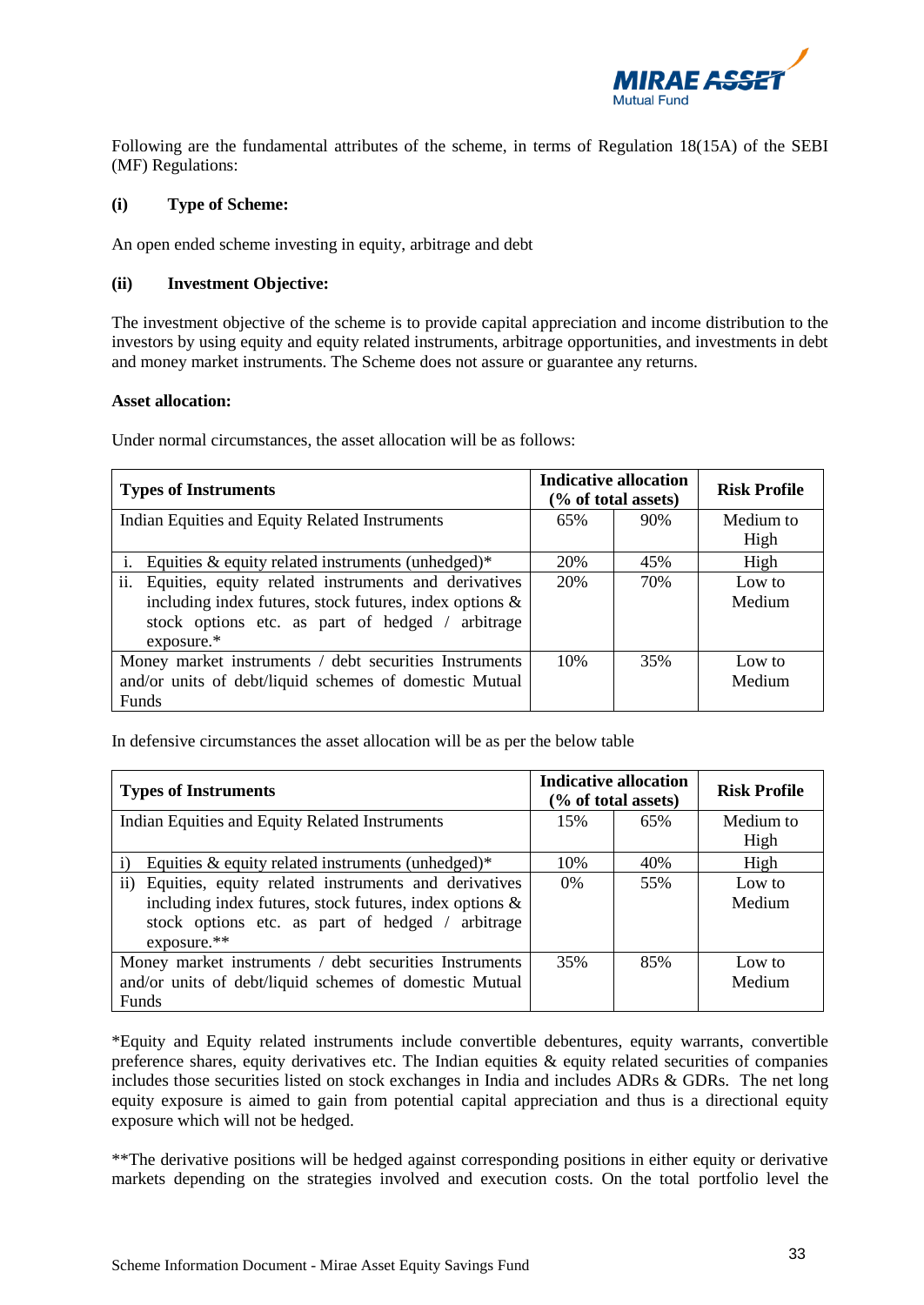

scheme does not intend to take a net short exposure to equity markets. Unhedged positions in the portfolio (investments in equity shares without corresponding exposure to equity derivative) shall not exceed 45% of the net assets.

However, the aggregate gross exposure to equity, derivatives, debt instruments and money market instruments will not exceed 100% of the net assets of the scheme.

The scheme shall not invest into securitized debt

The Scheme may invest in repo/reverse repo in corporate bonds.

The Cumulative Gross Exposure to Money Market Instruments, Debt instruments, will not exceed 20% of the Net Assets of the Scheme. However, cash or cash equivalents with residual maturity of less than 91 days shall be treated as not creating any exposure.

In the event of deviations, portfolio rebalancing will be carried out within 30 calendar days.

#### **(iii) Terms of Issue:**

#### **(a) Listing:**

The Scheme being open ended, the Units are not proposed to be listed on any stock exchange and no transfer facility is provided.

#### **(b) Redemption of Units:**

The Unit Holder has the option to request for Redemption either in amount in rupees or in number of Units. The minimum redemption amount shall be 'any amount' or 'any number of units' as requested by the investor at the time of redemption request.

#### **Redemption Price:**

The Redemption Price of the Units is the price at which a Unit Holder can redeem Units of a scheme. It will be calculated as described below:

Redemption Price = Applicable NAV - (Applicable NAV x Exit Load\*) \* Exit Load, whatever is applicable, will be charged.

Redemption Price will be calculated for up to four decimal places for the Scheme.

For example, if the Applicable NAV of a Scheme is Rs.10.5550, and it has a 2% Exit Load, the Redemption Price will be calculated as follows:

Redemption Price =  $10.5550 - (10.5550 \text{ X } 2.00\%)$  i.e.  $10.4550 - 0.2110 = 10.3440$ 

If the Scheme has no Exit Load, the Redemption Price will be equal to the Applicable NAV.

The Securities Transaction Tax levied under the Income Tax Act, 1961, at the applicable rate on the amount of redemption will be reduced from the amount of redemption.

#### **To illustrate:**

If a Redemption of 4,900 units is sought by the Unit Holder at a Redemption Price of Rs. 10.3440 (as calculated above), the redemption amount is Rs. 50,685.60. Securities Transaction Tax (STT) for instance is 0.001%. This will be further reduced by the STT of Re. 0.50 (i.e. Rs. 50,685.60 x 0.001%), making the net redemption amount Rs. 50,685.10.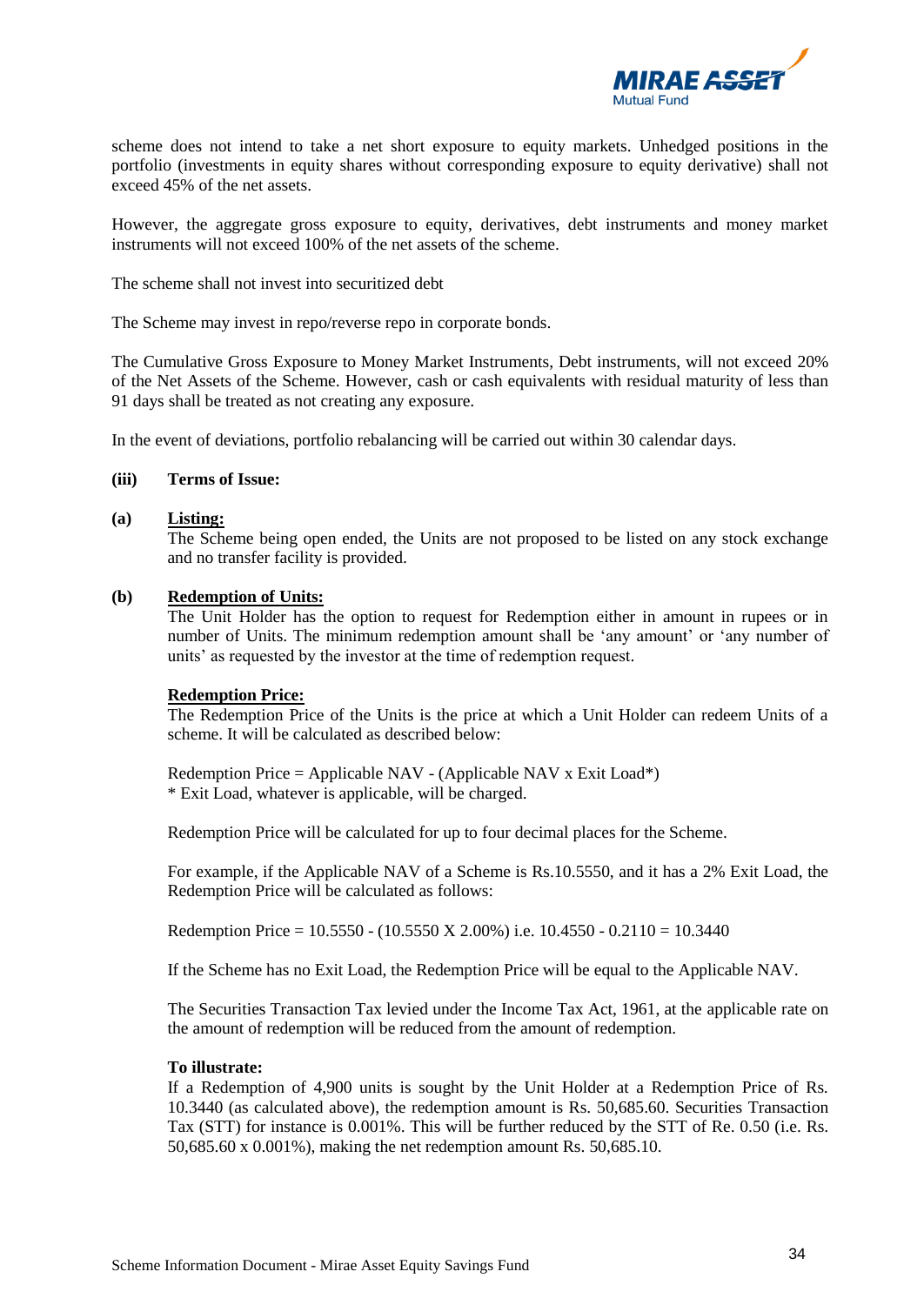

If a Redemption of Rs. 10,000 is sought by the Unit Holder at a Net Redemption Price of Rs. 10.3440 (as calculated above), which will give 966.744 Units; the effective redemption amount will be grossed up to Rs. 10,204.08 (i.e. 10,000  $\div$  (1-2%)) and 966.744 units (10,204.08  $\div$ 10.555) will be redeemed. This is to ensure that the Unit Holder receives the net amount of Rs. 10,000 as desired.

Investors may note that the Trustee has a right to modify the existing Load structure in any manner subject to a maximum as prescribed under the Regulations and with prospective effect only.

Please refer section – LOAD STRUCTURE.

Applicable NAV for Redemption / Switch-Out / Systematic Transfer Plan:

- In respect of valid Redemption applications accepted at a Designated Collection Centre up to 3 p.m. on a Business Day, the NAV of such day will be applicable.
- In respect of valid Redemption applications accepted at a Designated Collection Centre after 3 p.m. on a Business Day, the NAV of the next Business Day will be applicable.

## **(c) Aggregate fees and expenses charged to the scheme:**

For detailed fees and expenses charged to the scheme please refer to section 'Fees and Expenses'.

(d) The Scheme does not provide any safety net or guarantee to the investors. There is no assurance OR guarantee of returns.

# **Change in the fundamental attributes of the Schemes:**

In accordance with Regulation 18(15A) of the Regulations, the Trustee shall ensure that no change in the fundamental attributes of the Scheme or the Fund or the fees and expenses payable or any other change which would modify the Scheme and affect the interest of the Unit Holders will be carried out unless:

- A written communication about the proposed change is sent to each Unit Holder and an advertisement is given in one English daily newspaper having nationwide circulation as well as in a Marathi daily newspaper with wide circulation published in Mumbai (as the head office of the Fund is situated there); and
- The Unit holders are given an option to exit for a period of 30 days to exit at the prevailing Net Asset Value without any exit Load.

Further, before effecting any such change, the Trustees shall obtain comments from SEBI.

Fundamental attributes will not cover changes to the Scheme made in order to comply with changes in regulation with which the Scheme has been required to comply.

# <span id="page-34-0"></span>**G. HOW WILL THE SCHEME BENCHMARK ITS PERFORMANCE?**

The performance of the scheme will be benchmarked to the performance of Nifty Equity Savings Index.

#### **Rationale for adoption of benchmark:**

The fund intends to invest in a mix of equity and related instruments using a blend of arbitrage opportunities alongside unhedged equity investments with an exposure to debt and money market instruments.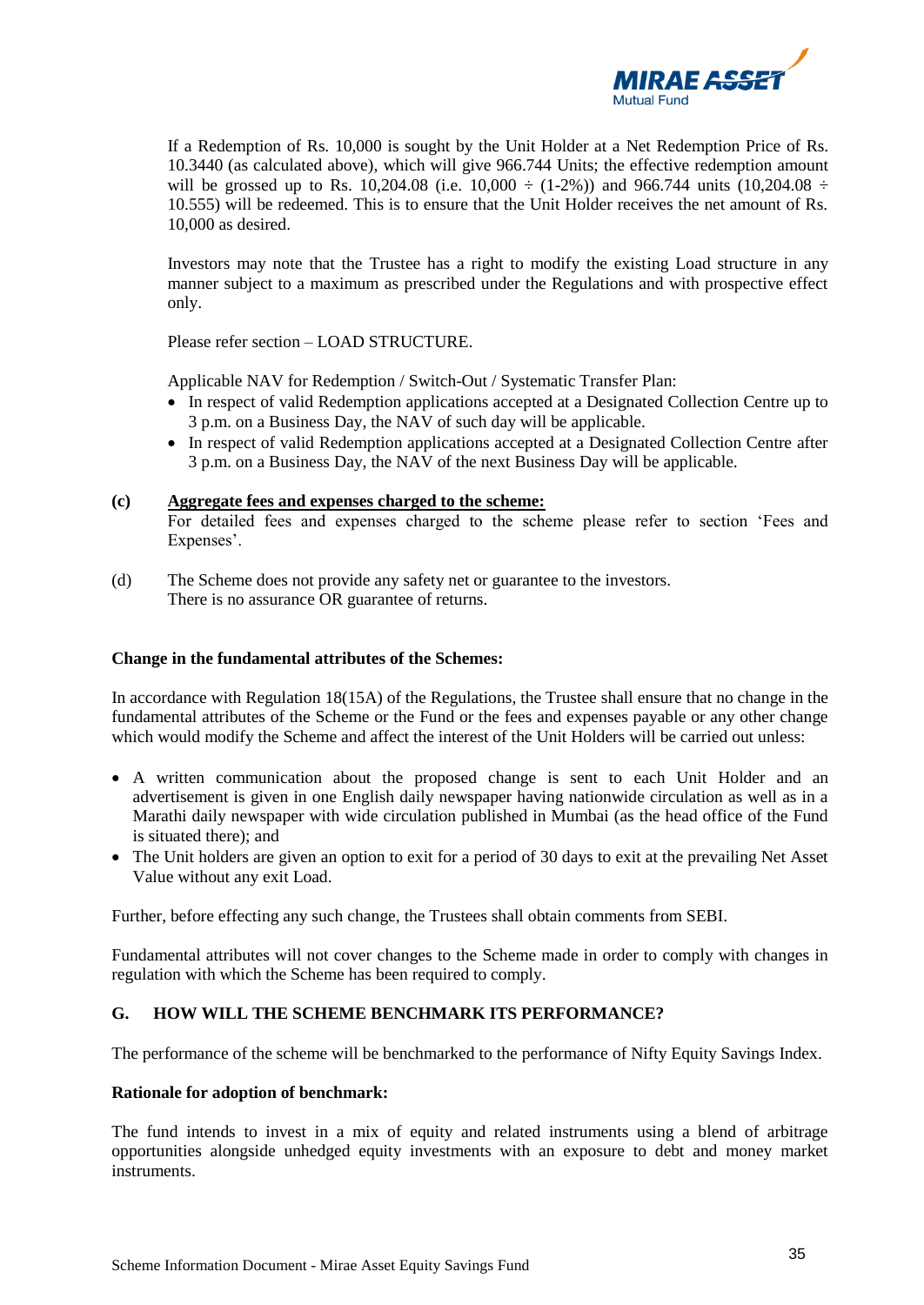

It is a total return index capturing price return and dividend or coupon income.

The index components are 30 per cent exposure to Nifty 50 total return index; 30 per cent exposure to equity arbitrage (long position in Nifty 50 total return index and equivalent short position in Nifty 50 futures Index); 30 per cent exposure to Nifty short duration debt index; and 5 per cent exposure to Nifty 1D rate index

The Trustees may change the benchmark in future if a benchmark better suited to the investment objective of the Scheme is available.

## <span id="page-35-0"></span>**H. WHO MANAGES THE SCHEME?**

Mr. Harshad Borawake, Ms. Bharti Sawant and Mr. Vrijesh Kasera manage the Equity portion of the Scheme whereas Mr. Mahendra Jajoo manages the debt portion of the scheme.

| S            | <b>Particul</b> | <b>Details</b>                | <b>Details</b>              | <b>Details</b>                | <b>Details</b>        |
|--------------|-----------------|-------------------------------|-----------------------------|-------------------------------|-----------------------|
| r.           | ars             |                               |                             |                               |                       |
| N            |                 |                               |                             |                               |                       |
| $\mathbf{0}$ |                 |                               |                             |                               |                       |
| i.           | Name            | Harshad<br>Mr.                | Mr. Vrijesh                 | Ms. Bharti Sawant             | Mr. Mahendra Jajoo    |
|              |                 | <b>Borawake</b>               | Kasera                      |                               |                       |
| ii.          | Age             | 41 Years                      | 40 years                    | 35 Years                      | 54 years              |
| iii.         | Qualific        | MBA (Finance), B.E.           | MBA (Finance), CFA          | (ICFAI                        | ACA, ACS, CFA         |
|              | ation           | (Polymers)                    | (ICFAI)                     | Hyderabad), CFA,              |                       |
|              |                 |                               |                             | <b>B.Com</b>                  |                       |
| iv.          | Previous        | <b>Borawake</b><br>Mr.<br>has | Mr. Kasera has over         | Sawant<br>Ms.<br>has          | Mr. Mahendra Jajoo    |
|              | experien        | 17<br>of<br>over<br>years     | 15<br>of<br>years           | professional                  | has over 26 years of  |
|              | ce              | professional                  | professional                | experience of more            | experience in the     |
|              |                 | experience<br>his<br>and      | experience.<br>His          | than 14 years and             | field of financial    |
|              |                 | primary responsibility        | primary responsibility      | her<br>primary                | including<br>services |
|              |                 | includes<br>Investment        | includes<br>Investment      | responsibility                | 15<br>of<br>years     |
|              |                 | Analysis & Research.          | Analysis & Research.        | includes Investment           | experience in Fixed   |
|              |                 | Prior<br>this<br>to           | Prior<br>this<br>to         | Analysis & Fund               | Income<br>funds       |
|              |                 | assignment,<br>he<br>was      | assignment,<br>he<br>was    | Management.                   | management. He is     |
|              |                 | associated<br>with            | associated with Axis        | She<br>has<br>been            | overall responsible   |
|              |                 | Motilal<br>Oswal              | Capital Ltd.<br>as<br>an    | associated with the           | for supervising all   |
|              |                 | Vice<br>Securities<br>as      | Research<br>Equity          | <b>AMC</b><br><b>as</b><br>an | Debt schemes of the   |
|              |                 | (Research).<br>President      | Analyst. He has also        | <b>Investment Analyst</b>     | Mirae Asset Mutual    |
|              |                 | He<br>also<br>has<br>been     | been associated with        | since September 3,            | Fund. Prior to this   |
|              |                 | associated<br>with            | Edelweiss<br><b>Broking</b> | 2013.<br>She<br>was           | assignment,<br>Mr.    |
|              |                 | $\&$<br>Risk<br>Capmetrics    | Ltd.                        | previously                    | Jajoo was Director    |
|              |                 | Solutions as Research         |                             | associated<br>with            | with AUM Capital      |
|              |                 | Analyst – Equity.             | Mr.<br>Kasera<br>has        | Finance<br>Sushil             | Markets Ltd. He has   |
|              |                 |                               | completed his<br>Post       | Securities Pvt. Ltd.,         | also been associated  |
|              |                 | Following<br>other            | Graduation Diploma in       | Manharlal<br>Latin            | with organizations    |
|              |                 | Schemes of the Fund           | <b>Business Management</b>  | Securities Pvt. Ltd.,         | like<br>Pramerica     |
|              |                 | are co-managed<br>by          | from IILM and also he       | <b>Shares</b><br>Kabu<br>$\&$ | Managers<br>Asset     |
|              |                 | him:                          | has done his Chartered      | Stocking Pvt. Ltd.            | Pvt.<br>Ltd.,<br>Tata |
|              |                 |                               | Financial Analyst &         | for<br>Financial              | Asset Management      |
|              |                 | i. Mirae Asset Hybrid         | Master of Science in        | Analysis<br>and               | Ltd., ABN AMRO        |
|              |                 | Equity Fund (Equity           | Finance from ICFAI          | Research.                     | Asset Management      |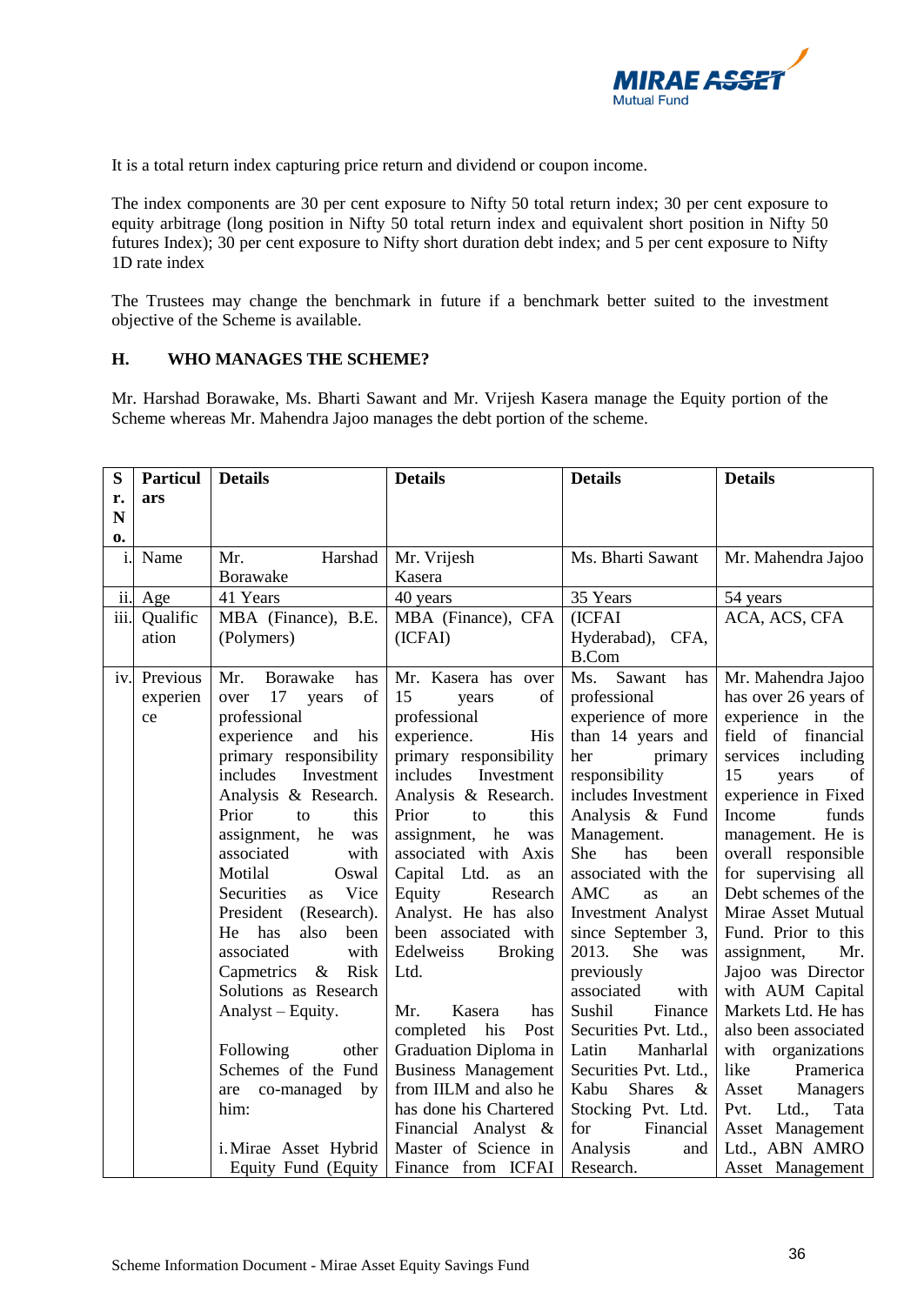

| portion)<br>ICICI<br>University.<br>Ltd<br>and<br>ii. Mirae<br>Asset<br><b>Following</b><br>other<br>Group.<br><b>Banking</b><br>Following<br>others<br>Schemes<br>of<br>the<br>and<br>Financial<br>Services<br>Scheme of the Fund<br>Fund are managed<br>Mr. Jajoo currently<br>Fund<br>are or co-managed by<br>by her:<br>$CO-$<br>him:<br>manages/manages<br>i. Mirae<br>Mirae<br>following<br>Asset<br>i.<br>Asset<br>other<br><b>Healthcare Fund</b><br>schemes of Mirae<br>Equity<br><b>Asset Mutual Fund:</b><br>Mirae<br>Allocator Fund<br>Asset<br>ii.<br>of Fund<br>Equity<br>i. Mirae<br>Hybrid<br>Asset<br>Fund<br>Hybrid<br>(Equity<br>Equity<br>Fund<br>portion)<br>(debt<br>portion)<br>ii. Mirae<br>Asset<br>Cash |
|-----------------------------------------------------------------------------------------------------------------------------------------------------------------------------------------------------------------------------------------------------------------------------------------------------------------------------------------------------------------------------------------------------------------------------------------------------------------------------------------------------------------------------------------------------------------------------------------------------------------------------------------------------------------------------------------------------------------------------------|
|                                                                                                                                                                                                                                                                                                                                                                                                                                                                                                                                                                                                                                                                                                                                   |
|                                                                                                                                                                                                                                                                                                                                                                                                                                                                                                                                                                                                                                                                                                                                   |
|                                                                                                                                                                                                                                                                                                                                                                                                                                                                                                                                                                                                                                                                                                                                   |
|                                                                                                                                                                                                                                                                                                                                                                                                                                                                                                                                                                                                                                                                                                                                   |
|                                                                                                                                                                                                                                                                                                                                                                                                                                                                                                                                                                                                                                                                                                                                   |
|                                                                                                                                                                                                                                                                                                                                                                                                                                                                                                                                                                                                                                                                                                                                   |
|                                                                                                                                                                                                                                                                                                                                                                                                                                                                                                                                                                                                                                                                                                                                   |
|                                                                                                                                                                                                                                                                                                                                                                                                                                                                                                                                                                                                                                                                                                                                   |
|                                                                                                                                                                                                                                                                                                                                                                                                                                                                                                                                                                                                                                                                                                                                   |
|                                                                                                                                                                                                                                                                                                                                                                                                                                                                                                                                                                                                                                                                                                                                   |
|                                                                                                                                                                                                                                                                                                                                                                                                                                                                                                                                                                                                                                                                                                                                   |
|                                                                                                                                                                                                                                                                                                                                                                                                                                                                                                                                                                                                                                                                                                                                   |
|                                                                                                                                                                                                                                                                                                                                                                                                                                                                                                                                                                                                                                                                                                                                   |
|                                                                                                                                                                                                                                                                                                                                                                                                                                                                                                                                                                                                                                                                                                                                   |
| Management                                                                                                                                                                                                                                                                                                                                                                                                                                                                                                                                                                                                                                                                                                                        |
| Fund                                                                                                                                                                                                                                                                                                                                                                                                                                                                                                                                                                                                                                                                                                                              |
| iii. Mirae<br>Asset                                                                                                                                                                                                                                                                                                                                                                                                                                                                                                                                                                                                                                                                                                               |
| Dynamic<br>Bond                                                                                                                                                                                                                                                                                                                                                                                                                                                                                                                                                                                                                                                                                                                   |
| Fund                                                                                                                                                                                                                                                                                                                                                                                                                                                                                                                                                                                                                                                                                                                              |
| iv. Mirae<br>Asset                                                                                                                                                                                                                                                                                                                                                                                                                                                                                                                                                                                                                                                                                                                |
| <b>Savings Fund</b>                                                                                                                                                                                                                                                                                                                                                                                                                                                                                                                                                                                                                                                                                                               |
| v. Mirae<br>Asset                                                                                                                                                                                                                                                                                                                                                                                                                                                                                                                                                                                                                                                                                                                 |
| Short<br>Term                                                                                                                                                                                                                                                                                                                                                                                                                                                                                                                                                                                                                                                                                                                     |
| Fund.                                                                                                                                                                                                                                                                                                                                                                                                                                                                                                                                                                                                                                                                                                                             |
| vi. Mirae<br>Asset                                                                                                                                                                                                                                                                                                                                                                                                                                                                                                                                                                                                                                                                                                                |
| Arbitrage Fund                                                                                                                                                                                                                                                                                                                                                                                                                                                                                                                                                                                                                                                                                                                    |
| vii. Mirae<br>Asset                                                                                                                                                                                                                                                                                                                                                                                                                                                                                                                                                                                                                                                                                                               |
| Ultra<br>Short                                                                                                                                                                                                                                                                                                                                                                                                                                                                                                                                                                                                                                                                                                                    |
| <b>Duration Fund</b>                                                                                                                                                                                                                                                                                                                                                                                                                                                                                                                                                                                                                                                                                                              |
| viii. Mirae<br>Asset                                                                                                                                                                                                                                                                                                                                                                                                                                                                                                                                                                                                                                                                                                              |
| <b>Banking</b><br>and                                                                                                                                                                                                                                                                                                                                                                                                                                                                                                                                                                                                                                                                                                             |
| PSU Debt Fund                                                                                                                                                                                                                                                                                                                                                                                                                                                                                                                                                                                                                                                                                                                     |
| ix. Mirae<br>Asset                                                                                                                                                                                                                                                                                                                                                                                                                                                                                                                                                                                                                                                                                                                |
| Corporate Bond                                                                                                                                                                                                                                                                                                                                                                                                                                                                                                                                                                                                                                                                                                                    |
| Fund                                                                                                                                                                                                                                                                                                                                                                                                                                                                                                                                                                                                                                                                                                                              |
| x. Mirae<br>Asset                                                                                                                                                                                                                                                                                                                                                                                                                                                                                                                                                                                                                                                                                                                 |
| Money<br>Market                                                                                                                                                                                                                                                                                                                                                                                                                                                                                                                                                                                                                                                                                                                   |
| Fund                                                                                                                                                                                                                                                                                                                                                                                                                                                                                                                                                                                                                                                                                                                              |
| xi. Mirae<br>Asset                                                                                                                                                                                                                                                                                                                                                                                                                                                                                                                                                                                                                                                                                                                |
| Nifty SDL Jun                                                                                                                                                                                                                                                                                                                                                                                                                                                                                                                                                                                                                                                                                                                     |
| 2027<br>Index                                                                                                                                                                                                                                                                                                                                                                                                                                                                                                                                                                                                                                                                                                                     |
| Fund                                                                                                                                                                                                                                                                                                                                                                                                                                                                                                                                                                                                                                                                                                                              |
| Tenure<br>2 years and 6 months<br>2 years and 6 months<br>3<br>and<br>$\mathbf{1}$<br>and<br>$\overline{4}$<br>$\overline{4}$                                                                                                                                                                                                                                                                                                                                                                                                                                                                                                                                                                                                     |
| year<br>years<br>v.<br>(since October 2019)<br>(since October 2019)<br>(Since<br>(Since<br>for<br>months<br>months                                                                                                                                                                                                                                                                                                                                                                                                                                                                                                                                                                                                                |
| which<br>December<br>28,<br>December 2018)                                                                                                                                                                                                                                                                                                                                                                                                                                                                                                                                                                                                                                                                                        |
| the fund<br>2020)                                                                                                                                                                                                                                                                                                                                                                                                                                                                                                                                                                                                                                                                                                                 |
| manager                                                                                                                                                                                                                                                                                                                                                                                                                                                                                                                                                                                                                                                                                                                           |
| has been                                                                                                                                                                                                                                                                                                                                                                                                                                                                                                                                                                                                                                                                                                                          |
| managin                                                                                                                                                                                                                                                                                                                                                                                                                                                                                                                                                                                                                                                                                                                           |
| g the                                                                                                                                                                                                                                                                                                                                                                                                                                                                                                                                                                                                                                                                                                                             |
| scheme                                                                                                                                                                                                                                                                                                                                                                                                                                                                                                                                                                                                                                                                                                                            |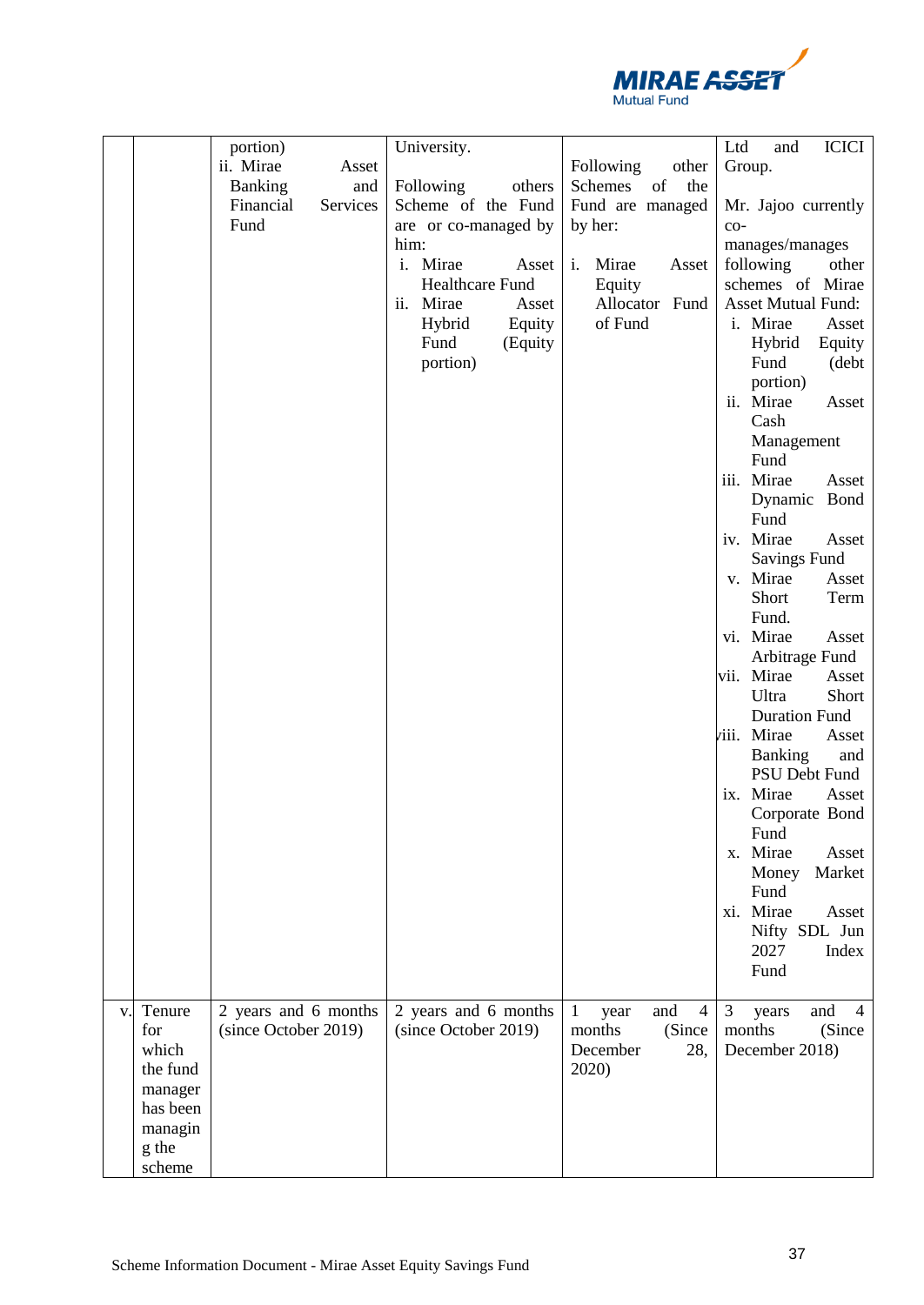

|           | vi. Scheme' $\vert$ 5.71 times as on March 31, 2022 |
|-----------|-----------------------------------------------------|
| S         |                                                     |
| portfolio |                                                     |
| turnover  |                                                     |
| ratio     |                                                     |

## **Comparison with similar existing schemes of Mirae Asset Mutual Fund:**

The below table shows the differentiation of the Scheme with the existing hybrid schemes of Mirae Asset Mutual Fund:

| <b>Scheme</b><br><b>Name</b>                                                   | <b>Investment</b><br>Objective                                                                                                                             | <b>Asset Allocation Pattern</b>                                                                                                                                                                                        |                                                                   |                                  | <b>Investment Strategy</b>                                                                                                                                                                                                                 | <b>AUM</b> as<br>on<br><b>March</b><br>31, 2022<br>(in | No. of<br>folios as<br>on March<br>31, 2022 |
|--------------------------------------------------------------------------------|------------------------------------------------------------------------------------------------------------------------------------------------------------|------------------------------------------------------------------------------------------------------------------------------------------------------------------------------------------------------------------------|-------------------------------------------------------------------|----------------------------------|--------------------------------------------------------------------------------------------------------------------------------------------------------------------------------------------------------------------------------------------|--------------------------------------------------------|---------------------------------------------|
| <b>Mirae</b><br><b>Asset</b><br><b>Equity</b><br><b>Savings</b><br><b>Fund</b> | The<br>investment<br>objective of<br>the scheme<br>is to provide<br>capital<br>appreciation                                                                | of<br><b>Types</b><br><b>Instruments</b>                                                                                                                                                                               | Indicativ<br>e<br>allocatio<br>n<br>(%)<br>of<br>total<br>assets) | <b>Risk</b><br><b>Profile</b>    | The scheme will seek to achieve<br>investment<br>objective<br>its<br>primarily by employing various<br>strategies which seek to exploit<br>available arbitrage opportunities<br>in markets along with pure<br>equity<br>investments<br>and | crores)<br>512.43                                      | 14,143                                      |
|                                                                                | and income<br>Indian<br>Equities<br>distribution<br>and<br>Equity<br>the<br>Related<br>to<br>investors by<br>Instruments<br>using equity<br>i.<br>Equities |                                                                                                                                                                                                                        | 65<br>90<br>$\%$<br>$\%$<br>20<br>45                              | Mediu<br>m<br>to<br>High<br>High | investments in debt and money<br>market instruments.                                                                                                                                                                                       |                                                        |                                             |
|                                                                                | and<br>equity<br>related<br>instruments,<br>arbitrage<br>opportunitie<br>and<br>S,<br>investments                                                          | &<br>equity<br>related<br>instrum<br>ents<br>(unhedg<br>$ed)*$                                                                                                                                                         | $\%$<br>$\%$                                                      |                                  |                                                                                                                                                                                                                                            |                                                        |                                             |
|                                                                                | in debt and<br>money<br>market<br>instruments.<br>The Scheme<br>does<br>not<br>assure<br><b>or</b><br>guarantee<br>any returns.                            | ii.<br>Equities<br>equity related<br>instruments and<br>derivatives<br>including index<br>futures,<br>stock<br>futures,<br>index<br>options & stock<br>options etc. as<br>part of hedged /<br>arbitrage<br>exposure.** | 20<br>70<br>$\%$<br>$\%$                                          | Low to<br>Mediu<br>m             |                                                                                                                                                                                                                                            |                                                        |                                             |
|                                                                                |                                                                                                                                                            | Money<br>market<br>$/$ %<br>instruments<br>debt<br>securities<br>Instruments<br>and/or units of<br>debt/liquid<br>schemes<br>of<br>domestic Mutual<br>Funds                                                            | 10<br>35<br>%                                                     | Low to<br>Mediu<br>m             |                                                                                                                                                                                                                                            |                                                        |                                             |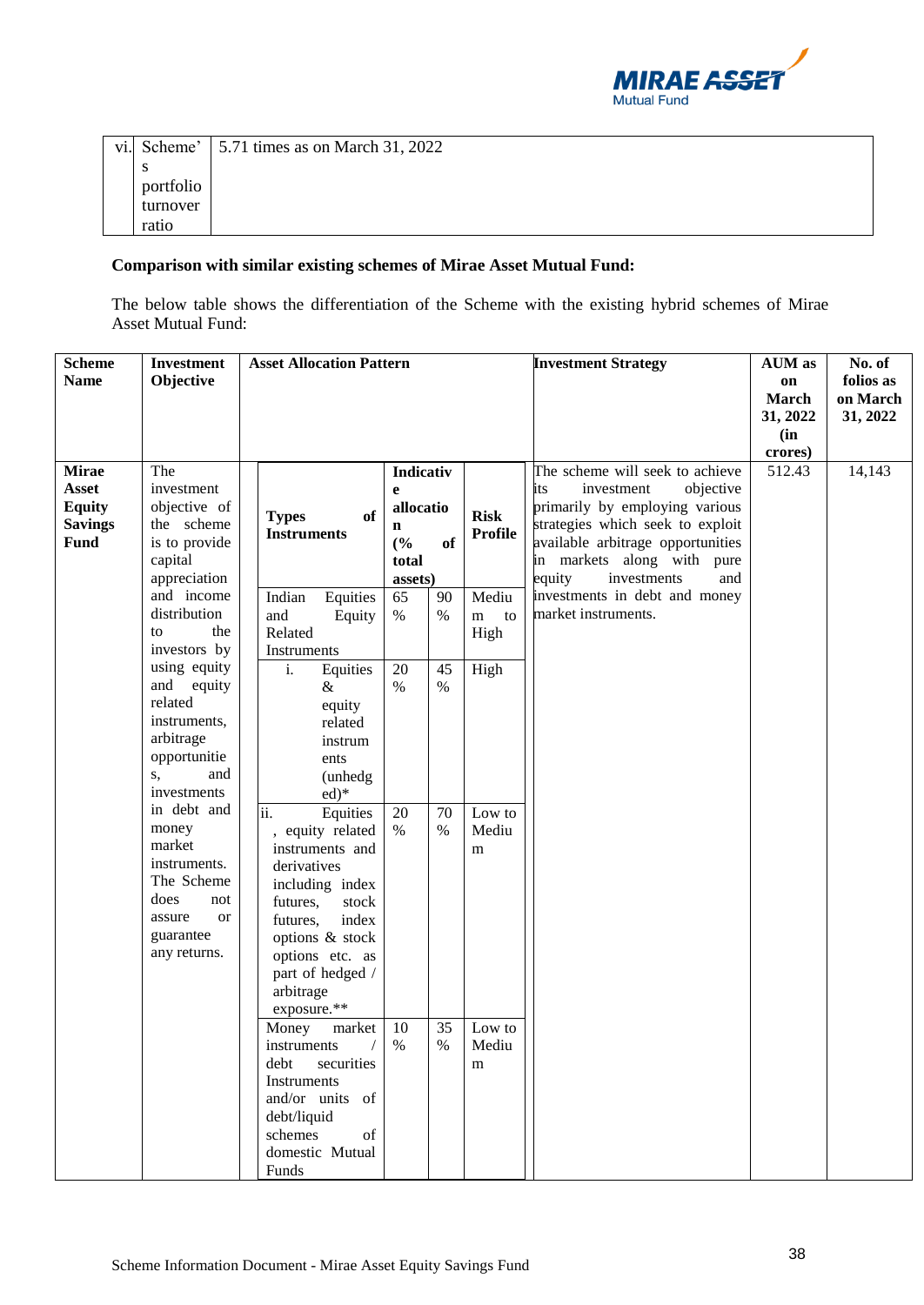

| <b>Mirae</b>  | The                        |                       | <b>Indicative</b> |                      |                                  | This fund is positioned as a      | 6,592.82 | 1,69,495 |
|---------------|----------------------------|-----------------------|-------------------|----------------------|----------------------------------|-----------------------------------|----------|----------|
| Asset         | investment                 |                       | allocation        |                      | <b>Risk</b>                      | lower risk alternative to a pure  |          |          |
| <b>Hybrid</b> | objective of               |                       | $(\%$ of total    |                      | <b>Profile</b>                   | equities scheme, while retaining  |          |          |
| <b>Equity</b> | the Scheme                 | of<br><b>Types</b>    | assets)           |                      |                                  | some of the upside potential      |          |          |
| Fund          | is<br>to<br>generate       | <b>Instruments</b>    |                   | Ma                   | High/                            | from equities exposure.           |          |          |
|               | capital                    |                       | Mini<br>xim       | <b>Mediu</b><br>m/Lo | The<br>Scheme<br>provides<br>the |                                   |          |          |
|               | appreciation               |                       | mum<br>um         | W                    | Investment Manager flexibility   |                                   |          |          |
|               | along with                 | Equity<br>and         | 65                | 80                   | High                             | to shift allocations within the   |          |          |
|               | current                    | <b>Equity Related</b> |                   |                      |                                  | mentioned asset allocation in the |          |          |
|               | income from                | Instruments*          |                   |                      |                                  | event of a change in view         |          |          |
|               | a combined                 | Debt & Money          | 20                | 35                   | Mediu                            | regarding an asset class.         |          |          |
|               | portfolio of               | Market                |                   |                      | m                                |                                   |          |          |
|               | predominant                | Instruments           |                   |                      |                                  | The Scheme will primarily invest  |          |          |
|               | ly investing               | Units issued by       | $\mathbf{0}$      | 10                   | Mediu                            | in equity and equity related      |          |          |
|               | in equity $\&$             | <b>REITs</b><br>and   |                   |                      | to<br>m                          | securities.                       |          |          |
|               | equity                     | InvITs                |                   |                      | High                             |                                   |          |          |
|               | related                    |                       |                   |                      |                                  |                                   |          |          |
|               | instruments                |                       |                   |                      |                                  |                                   |          |          |
|               | and balance<br>in debt and |                       |                   |                      |                                  |                                   |          |          |
|               |                            |                       |                   |                      |                                  |                                   |          |          |
|               | money<br>market            |                       |                   |                      |                                  |                                   |          |          |
|               | instruments.               |                       |                   |                      |                                  |                                   |          |          |
|               | The Scheme                 |                       |                   |                      |                                  |                                   |          |          |
|               | does<br>not                |                       |                   |                      |                                  |                                   |          |          |
|               | guarantee or               |                       |                   |                      |                                  |                                   |          |          |
|               | assure<br>any              |                       |                   |                      |                                  |                                   |          |          |
|               | returns. The               |                       |                   |                      |                                  |                                   |          |          |
|               | Scheme                     |                       |                   |                      |                                  |                                   |          |          |
|               | does<br>not                |                       |                   |                      |                                  |                                   |          |          |
|               | guarantee or               |                       |                   |                      |                                  |                                   |          |          |
|               | assure<br>any              |                       |                   |                      |                                  |                                   |          |          |
|               | returns.                   |                       |                   |                      |                                  |                                   |          |          |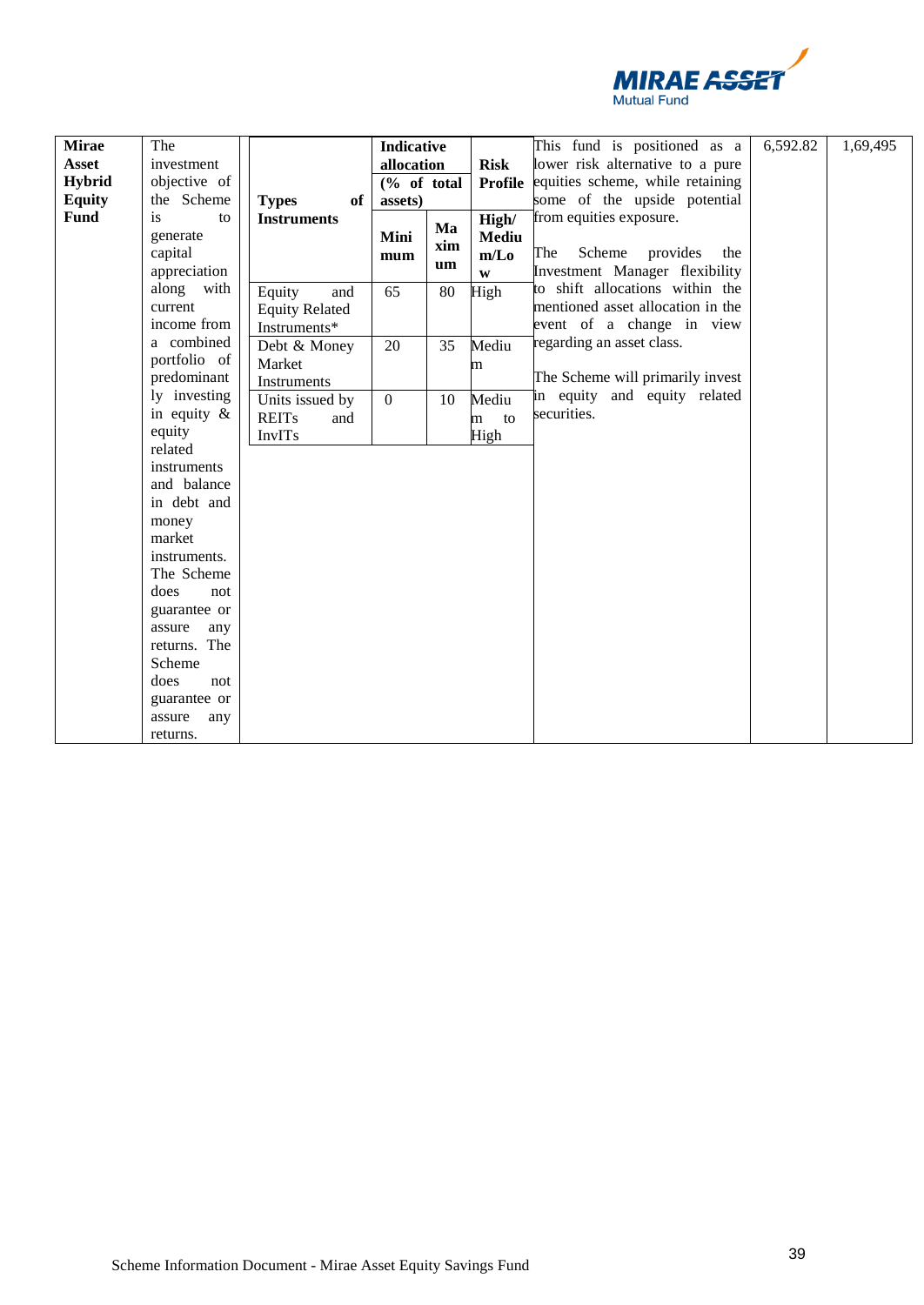

| <b>Mirae</b><br>Asset<br><b>Arbitrage</b><br><b>Fund</b> | The<br>investment<br>objective of<br>the scheme is<br>generate<br>to<br>capital<br>appreciation<br>and income<br>by<br>predominantl<br>investing<br>y<br>arbitrage<br>in | <b>Types</b><br>of<br><b>Instruments</b>                                                                                                        | <b>Indicati</b><br>ve<br>allocatio<br>$\mathbf n$<br>(%)<br>total<br>assets)<br>Mi<br>ni<br>m<br>$\mathbf{u}$<br>m | <b>of</b><br>M<br>axi<br>m<br>$\mathbf{u}$<br>m | <b>Risk</b><br>Profi<br><b>le</b> | The scheme will seek to achieve<br>its<br>investment<br>objective<br>primarily by employing various<br>strategies which seek to exploit<br>available arbitrage opportunities<br>in markets. If suitable arbitrage<br>opportunities are not available in<br>the opinion of<br>the<br>Fund<br>Manager, the scheme<br>may<br>predominantly invest in debt and<br>money market securities. | 383.44 | 7,033 |
|----------------------------------------------------------|--------------------------------------------------------------------------------------------------------------------------------------------------------------------------|-------------------------------------------------------------------------------------------------------------------------------------------------|--------------------------------------------------------------------------------------------------------------------|-------------------------------------------------|-----------------------------------|----------------------------------------------------------------------------------------------------------------------------------------------------------------------------------------------------------------------------------------------------------------------------------------------------------------------------------------------------------------------------------------|--------|-------|
|                                                          | opportunities<br>in the cash<br>and<br>derivative                                                                                                                        | Equities and Equity<br>Linked instruments*                                                                                                      | 65<br>$\%$                                                                                                         | 90<br>$\%$                                      | Medi<br>um<br>to<br>High          | The<br>market<br>provides<br>opportunities to the investor to<br>derive returns from the implied<br>cost of carry between the                                                                                                                                                                                                                                                          |        |       |
|                                                          | segments of<br>the<br>equity<br>markets and<br>the arbitrage<br>opportunities<br>available<br>within<br>the                                                              | Derivatives<br>including<br>Index<br>Futures,<br>Stock<br>Futures,<br>Index<br>Options and Stock<br>Options                                     | 65<br>$\%$                                                                                                         | 90<br>$\%$                                      | Medi<br>um<br>to<br>High          | underlying cash market and the<br>derivatives market. This provides<br>for opportunities to generate<br>returns that are possibly higher<br>than short term interest rates with<br>minimal active price risk on<br>equities. Implied cost of carry                                                                                                                                     |        |       |
|                                                          | derivative<br>segment and<br>by investing<br>balance<br>the<br>in debt and<br>money<br>market<br>instruments.                                                            | Debt securities and<br>Money<br>Market<br>Instruments<br>(including)<br>the<br>margin<br>money<br>deployed<br>in<br>derivative<br>transactions) | 10<br>$\%$                                                                                                         | 35<br>$\%$                                      | Low<br>to<br>Medi<br>um           | and spreads across the spot,<br>futures and options markets can<br>potentially lead to profitable<br>arbitrage<br>opportunities.<br>The<br>Scheme<br>would<br>carry<br>out<br>arbitrage strategies, which would<br>entail taking offsetting positions<br>the<br>various<br>markets<br>in                                                                                               |        |       |
|                                                          | There is no<br>assurance or<br>guarantee<br>that<br>the                                                                                                                  | issued<br>Units<br>by<br>REITs & InvITs                                                                                                         | $\boldsymbol{0}$<br>$\%$                                                                                           | 10<br>$\%$                                      | Medi<br>um<br>to<br>High          | simultaneously. The arbitrage<br>strategy can also be on account<br>of buy-back of shares announced<br>by a company and/or differences                                                                                                                                                                                                                                                 |        |       |
|                                                          | investment<br>objective of<br>the scheme<br>will<br>be<br>realized                                                                                                       |                                                                                                                                                 |                                                                                                                    |                                                 |                                   | prices<br>between<br>two<br>in<br>exchanges/markets. In this case<br>the arbitrage strategy will not<br>include an offsetting derivatives<br>transaction.                                                                                                                                                                                                                              |        |       |

**Disclosures in terms of SEBI circular no. SEBI/HO/IMD/DF2/CIR/P/2016/42 dated March 18, 2016:**

**Portfolio holding:**

**Top 10 Holdings as on March 31, 2022:**

| Name of the<br><b>Instrument</b> | <b>ISIN</b>  | <b>Industry</b> | Quantity | Market/Fair<br>Value(Rs. in | % to Net<br><b>Assets</b> |
|----------------------------------|--------------|-----------------|----------|-----------------------------|---------------------------|
|                                  |              |                 |          | Lacs)                       |                           |
| <b>Infosys Limited</b>           | INE009A01021 | Software        | 1,01,950 | 1,944.03                    | 3.81%                     |
| <b>Reliance</b>                  | INE002A01018 | Petroleum       | 65,780   | 1,733.14                    | 3.39%                     |
| <b>Industries</b>                |              | Products        |          |                             |                           |
| <b>Limited</b>                   |              |                 |          |                             |                           |
| <b>Axis Bank</b>                 | INE238A01034 | <b>Banks</b>    | 1,83,880 | 1,399.60                    | 2.74%                     |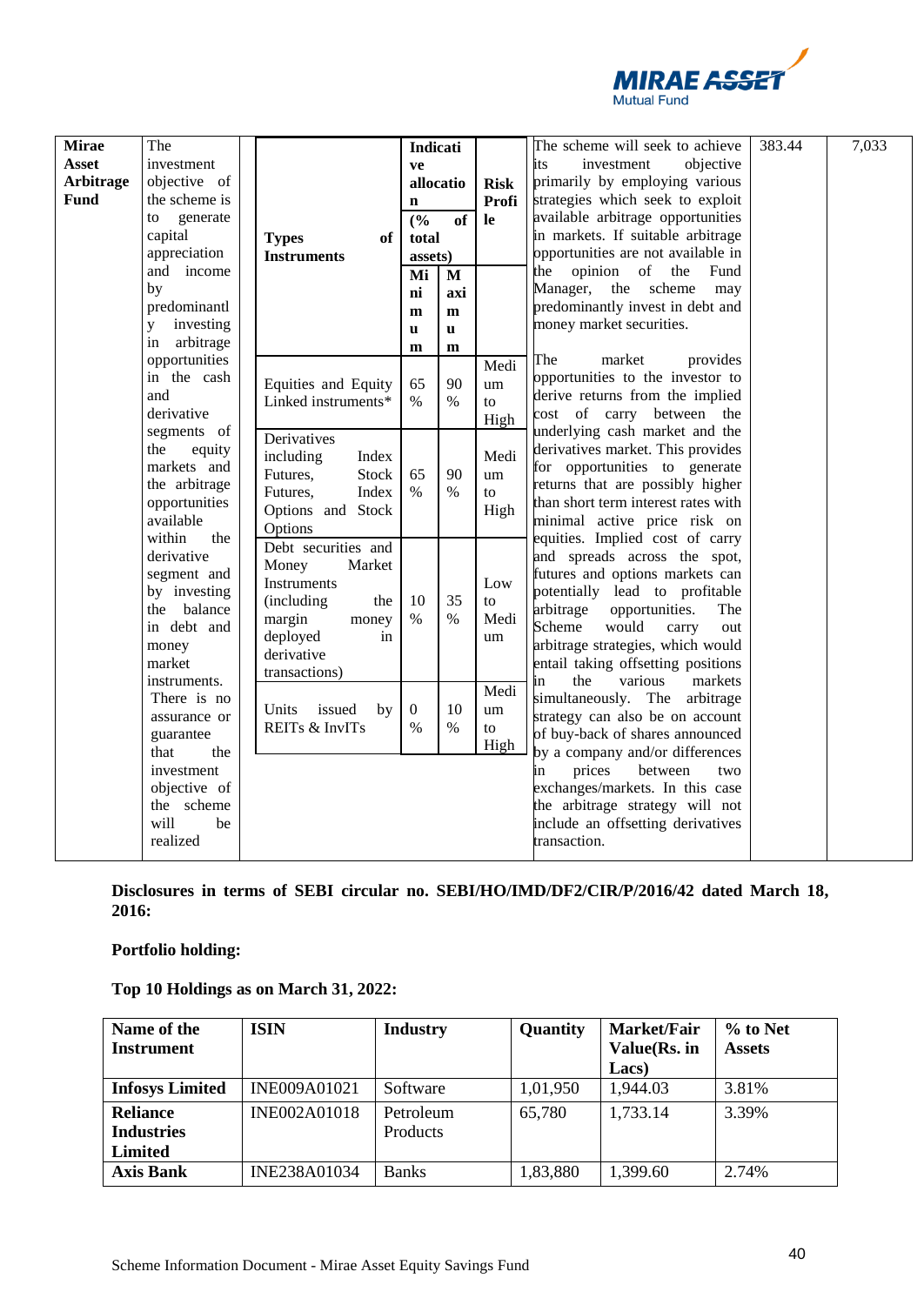

| <b>Limited</b>         |              |                 |          |          |       |
|------------------------|--------------|-----------------|----------|----------|-------|
| <b>HDFC Bank</b>       | INE040A01034 | <b>Banks</b>    | 94,050   | 1,382.86 | 2.71% |
| Limited                |              |                 |          |          |       |
| <b>ICICI Bank</b>      | INE090A01021 | <b>Banks</b>    | 1,87,700 | 1,370.77 | 2.68% |
| <b>Limited</b>         |              |                 |          |          |       |
| Sun                    | INE044A01036 | Pharmaceuticals | 1,49,126 | 1,364.13 | 2.67% |
| <b>Pharmaceutical</b>  |              |                 |          |          |       |
| <b>Industries</b>      |              |                 |          |          |       |
| <b>Limited</b>         |              |                 |          |          |       |
| <b>State Bank of</b>   | INE062A01020 | <b>Banks</b>    | 2,48,975 | 1,228.82 | 2.41% |
| India                  |              |                 |          |          |       |
| <b>Bata India</b>      | INE176A01028 | Consumer        | 40,000   | 784.56   | 1.54% |
| Limited                |              | Durables        |          |          |       |
| <b>Adani Ports and</b> | INE742F01042 | Transportation  | 1,00,000 | 774.20   | 1.52% |
| <b>Special</b>         |              |                 |          |          |       |
| <b>Economic Zone</b>   |              |                 |          |          |       |
| <b>Limited</b>         |              |                 |          |          |       |
| <b>SBI Life</b>        | INE123W01016 | Insurance       | 68,650   | 769.88   | 1.51% |
| <b>Insurance</b>       |              |                 |          |          |       |
| Company                |              |                 |          |          |       |
| <b>Limited</b>         |              |                 |          |          |       |

# **Sector allocation as on March 31, 2022**

| <b>Industry Allocation</b>          | % Weightage |
|-------------------------------------|-------------|
| (Domestic Equities)<br><b>Banks</b> | 13.5421%    |
| Software                            | 7.1374%     |
| Pharmaceuticals                     | 5.1743%     |
| <b>Petroleum Products</b>           | 3.7568%     |
| Finance                             | 3.2385%     |
| <b>Consumer Durables</b>            | 3.0696%     |
| Auto                                | 3.0469%     |
| Insurance                           | 2.6881%     |
| Entertainment                       | 2.5479%     |
| <b>Healthcare Services</b>          | 2.3180%     |
| Transportation                      | 2.2771%     |
| <b>Consumer Non Durables</b>        | 2.1931%     |
| <b>Industrial Products</b>          | 1.8207%     |
| <b>Non - Ferrous Metals</b>         | 1.6986%     |
| Chemicals                           | 1.6756%     |
| Construction                        | 1.2536%     |
| Cement & Cement                     | 1.2447%     |
| Products                            |             |
| <b>Construction Project</b>         | 1.1500%     |
| <b>Ferrous Metals</b>               | 0.9723%     |
| Retailing                           | 0.9240%     |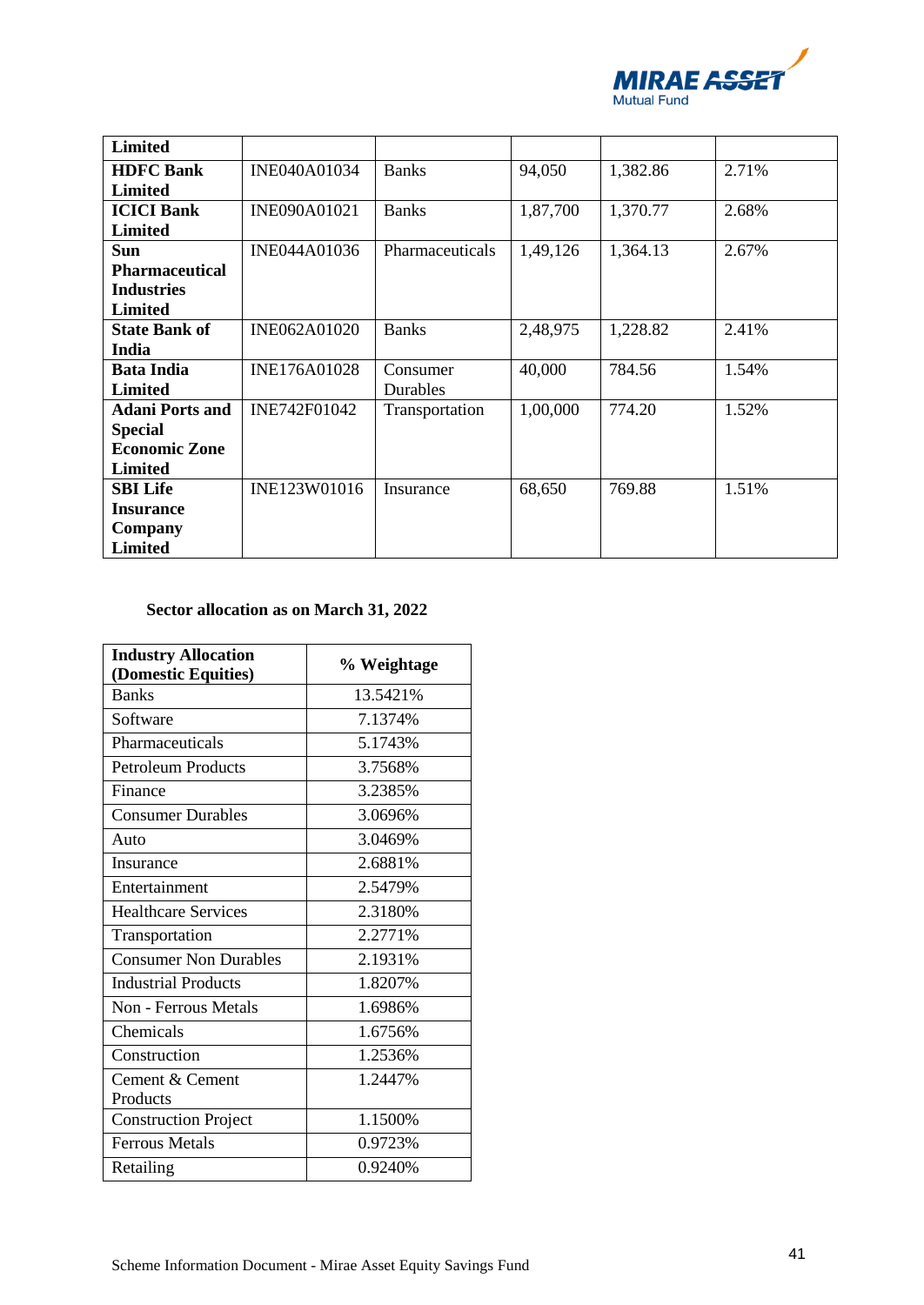

| Power                                    | 0.9146%  |
|------------------------------------------|----------|
| Telecom - Services                       | 0.7942\% |
| Auto Ancillaries                         | 0.7074%  |
| <b>Capital Markets</b>                   | 0.5744%  |
| Gas                                      | 0.4319%  |
| Aerospace & Defense                      | 0.2311\% |
| Leisure Services                         | 0.2196%  |
| <b>Financial Technology</b><br>(FINTECH) | 0.0828%  |
|                                          |          |
| Total                                    | 65.6853% |

#### **Asset Allocation as on March 31, 2022**

| <b>Asset allocation Profile</b> | % Weightage |
|---------------------------------|-------------|
| <b>Equity Holdings</b>          | 65.6853%    |
| Government Bond                 | 17.4770%    |
| <b>Treasury Bill</b>            | 2.8905%     |
| Corporate Bond                  | 0.9740\%    |
| <b>Equity Futures</b>           | $-26.2889%$ |
| Cash & Other Receivables        | 39.2622%    |
| Total                           | 100.0000%   |

For complete details of the portfolio refer: https://www.miraeassetmf.co.in/downloads/portfolios

| Sr. No.                   | <b>Categories</b>               | Amount (Rs.) |
|---------------------------|---------------------------------|--------------|
|                           | AMC's Board of Directors        | 47573.93     |
| $\cdot$ .<br>11.          | Scheme's Fund Manager(s)        | 527471.97    |
| $\cdot\cdot\cdot$<br>111. | Other key managerial personnel* | 652937.49    |

## **B. The aggregate investment in the scheme under the following categories as on March 31, 2022**

\*Investments by Other Key Managerial Personnel includes investments by Mr. Swarup Mohanty and Mr. Jun Hong who are also directors of the AMC.

#### **C. Illustration of impact of expense ratio on scheme's returns**

| <b>Particulars</b>                          | <b>Regular Plan</b>     | <b>Direct Plan</b> |         |
|---------------------------------------------|-------------------------|--------------------|---------|
| Opening NAV per unit                        | A                       | 10.0000            | 10.0000 |
| Gross Scheme Returns @ 8.75%                | В                       | 0.8750             | 0.8750  |
| Expense Ratio $@1.50\%$ p.a.                | $C = (A \times 1.50\%)$ | 0.1500             | 0.1500  |
| Distribution Expense Ratio @ $0.25$ % p.a.* | $D = (A \times 0.25\%)$ | 0.0250             | 0.0000  |
| <b>Total Expenses</b>                       | $E = C + D$             | 0.1750             | 0.1500  |
| Closing NAV per unit                        | $F = A + B - E$         | 10.7000            | 10.7250 |
| Net 1 Year Return                           | $F/A - 1$               | 7.00%              | 7.25%   |

\*Distribution/Brokerage expense is not levied on Direct Plan

The above calculation is provided to illustrate the impact of expenses on the scheme returns and should not be construed as indicative Expense Ratio, yield or return.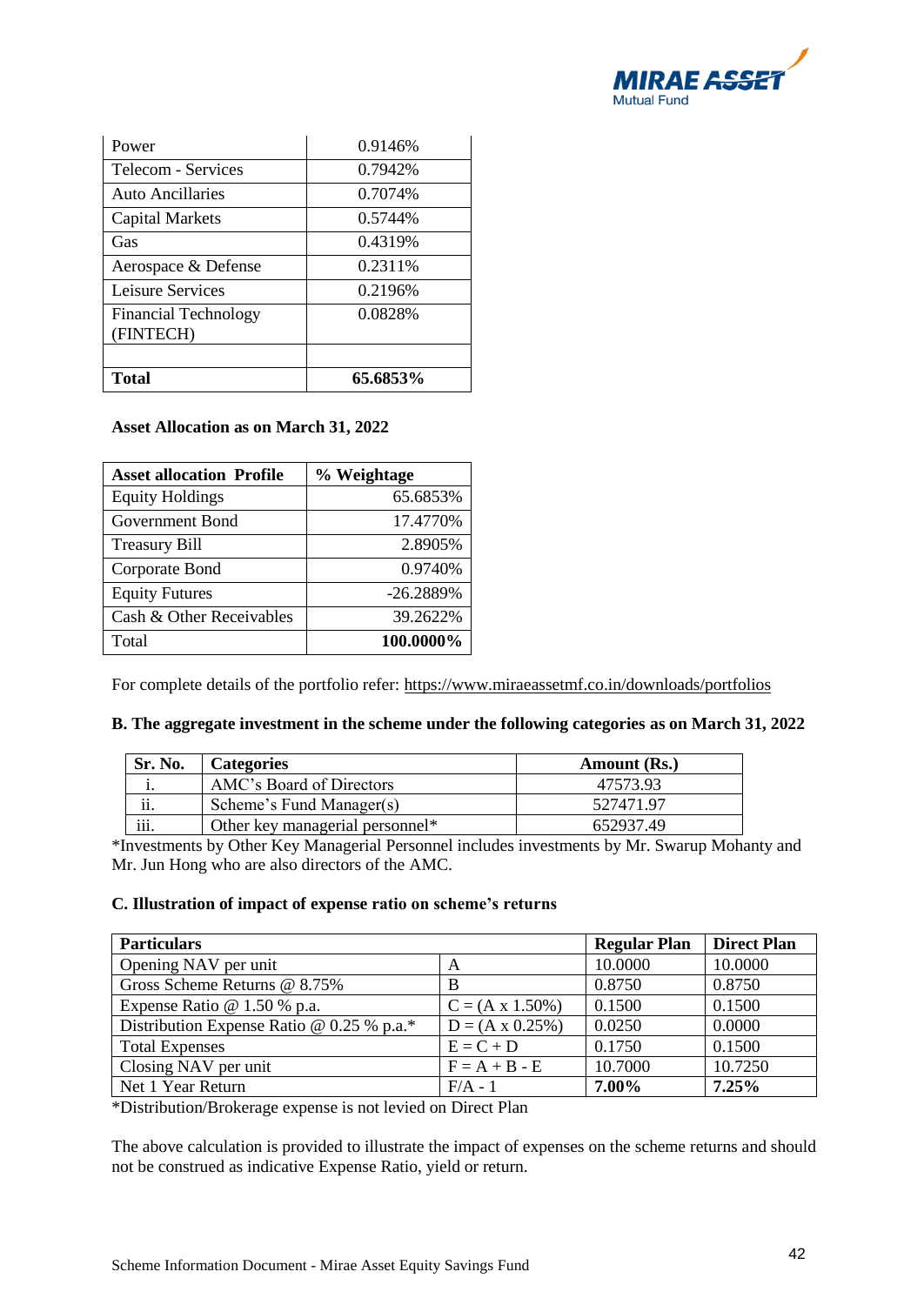

## **I. WHAT ARE THE INVESTMENT RESTRICTIONS?**

#### **Investment Limitations and Restrictions**

The following investment limitations and other restrictions, inter-alia, as contained in the Trust Deed and the Regulations apply to the Scheme:

- The total exposure of debt schemes in a particular sector (excluding investments in Bank CDs, Triparty repo, G-Secs, T-Bills and AAA rated securities issued by Public Financial Institutions and Public Sector Banks) shall not exceed 20% of the net assets of the scheme. However, the scheme(s) may have an additional exposure to financial services sector (over and above the sectoral limit of 20%) not exceeding 10% of its net assets by way of increase in exposure to Housing Finance Companies (HFCs) registered with National Housing Bank. Such additional exposure shall be to securities issued by HFCs which are rated AA and above. Further, the Scheme may have an additional exposure of 5% of the net assets of the scheme for investments in securitized debt instruments based on retail housing loan portfolio and/or affordable housing loan portfolio. The total investment / exposure in HFCs shall not exceed 20% of the net assets of the scheme(s).
- The Mutual Funds/AMCs shall ensure that total exposure of debt schemes in a group (excluding investments in securities issued by Public Sector Units, Public Financial Institutions and Public Sector Banks) shall not exceed 20% of the net assets of the scheme. Such investment limit may be extended to 25% of the net assets of the scheme with the prior approval of the Board of Trustees.

Further, investments by debt mutual fund schemes in debt and money market instruments of group companies of both the sponsor and the asset management company shall not exceed 10% of the net assets of the scheme. Such investment limit may be extended to 15% of the net assets of the scheme with the prior approval of the Board of Trustees

A group means a group as defined under regulation 2(mm) of SEBI (Mutual Funds) Regulations, 1996 and shall include an entity, its subsidiaries, fellow subsidiaries, its holding company and its associates.

- The scheme shall not invest more than 10% of its NAV in debt instruments comprising money market instruments and non-money market instruments issued by a single issuer which are rated not below investment grade by a credit rating agency authorized to carry out such activity under the Act. Such investment limit may be extended to 12% of the NAV of the scheme with the prior approval of the Board of Trustees and the Board of directors of the asset management company. Provided that such limit shall not be applicable for investments in Government Securities, treasury bills and collateralized borrowing and lending obligations. Provided further that investment within such limit can be made in mortgaged backed securitised debts which are rated not below investment grade by a credit rating agency registered with the Board.
- The scheme shall not invest in unlisted debt instruments including commercial papers (CPs), other than (a) government securities, (b) other money market instruments and (c) derivative products such as Interest Rate Swaps (IRS), Interest Rate Futures (IRF), etc. which are used by mutual funds for hedging. However, mutual fund schemes may invest in unlisted Non-Convertible Debentures (NCDs) not exceeding 10% of the debt portfolio of the scheme subject to the condition that such unlisted NCDs have a simple structure (i.e. with fixed and uniform coupon, fixed maturity period, without any options, fully paid up upfront, without any credit enhancements or structured obligations) and are rated and secured with coupon payment frequency on monthly basis.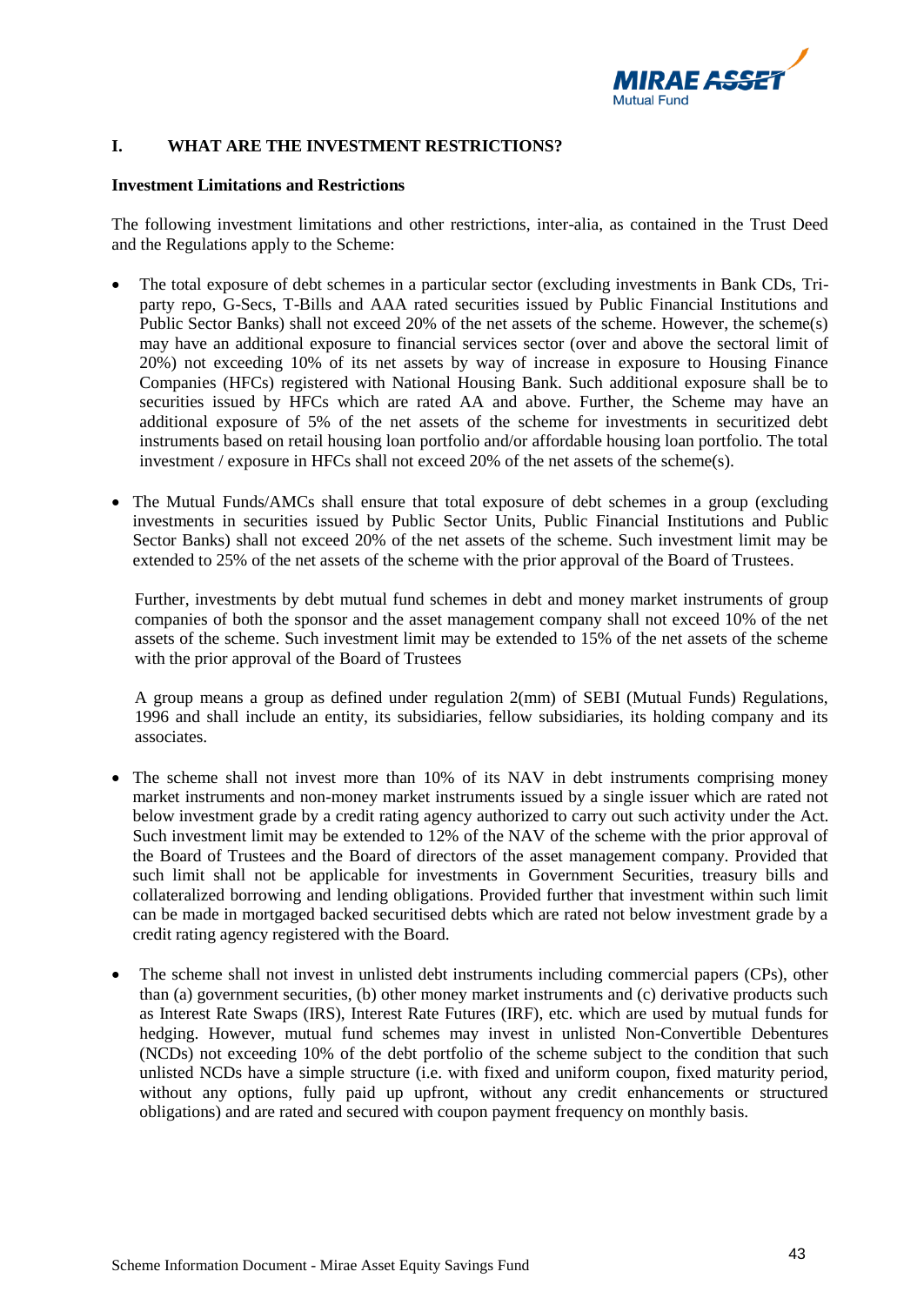

- Investment in unrated debt and money market instruments, other than government securities, treasury bills, derivative products such as Interest Rate Swaps (IRS), Interest Rate Futures (IRF), etc. shall be subject to following:
	- a. Investments shall only be made in such instruments, including bills rediscounting, usance bills, etc., that are generally not rated and for which separate investment norms or limits are not provided in SEBI (Mutual Fund) Regulations, 1996 and various circulars issued thereunder.
	- b. Exposure in such instruments, shall not exceed 5% of the net assets of the scheme.
	- c. All such investments shall be made with the prior approval of the Board of AMC and the Board of trustees.
- No Mutual Fund under all its schemes taken together should own more than ten percent of any company's paid up capital carrying voting rights.
- Inter scheme transfers (ISTs) of investments from one scheme to another scheme in the same Mutual Fund shall be allowed only if such transfers are done at the prevailing market price for quoted instruments on spot basis. Explanation -"Spot basis" shall have same meaning as specified by stock exchange for spot transactions. The securities so transferred shall be in conformity with the investment objective of the scheme to which such transfer has been made.

Further, ISTs may be allowed in the following scenarios:

- i. for meeting liquidity requirement in a scheme in case of unanticipated redemption pressure
- ii. for Duration/ Issuer/ Sector/ Group rebalancing

No IST of a security shall be done, if there is negative news or rumors in the mainstream media or an alert is generated about the security, based on internal credit risk assessment.

- Every mutual fund shall buy and sell securities on the basis of deliveries and shall in all cases of purchases, take delivery of relative securities and in all cases of sale, deliver the securities and shall in no case put itself in a position whereby it has to make short sale or carry forward transaction or engage in badla finance, provided that mutual funds shall enter into derivatives transactions in a recognized stock exchange subject to such guidelines as may be specified by SEBI.
- Every mutual fund shall get the securities purchased or transferred in the name of the mutual fund on account of the concerned scheme, wherever investments are intended to be of long-term nature.
- The Scheme shall not make any investment in: a) Any unlisted security of an associate or group company of the Sponsor; or b) Any security issued by way of private placement by an associate or group company of the sponsor; or c) The listed securities of group companies of the Sponsor which is in excess of 25% of the net assets.
- No scheme of a mutual fund shall make any investment in any fund of funds scheme.
- The Mutual Fund having an aggregate of securities which are worth Rs.10 crores or more, as on the latest balance sheet date, shall subject to such instructions as may be issued from time to time by SEBI, settle their transactions entered on or after January 15, 1998 only through dematerialized securities. Further, all transactions in government securities shall be in dematerialized form.
- No Mutual Fund scheme shall invest more than 10% of its NAV in the listed equity shares or listed equity related instruments of any company or listed units /securities of venture capital funds provided that the limit of 10% shall not be applicable for investments in index scheme or sector or industry specific scheme.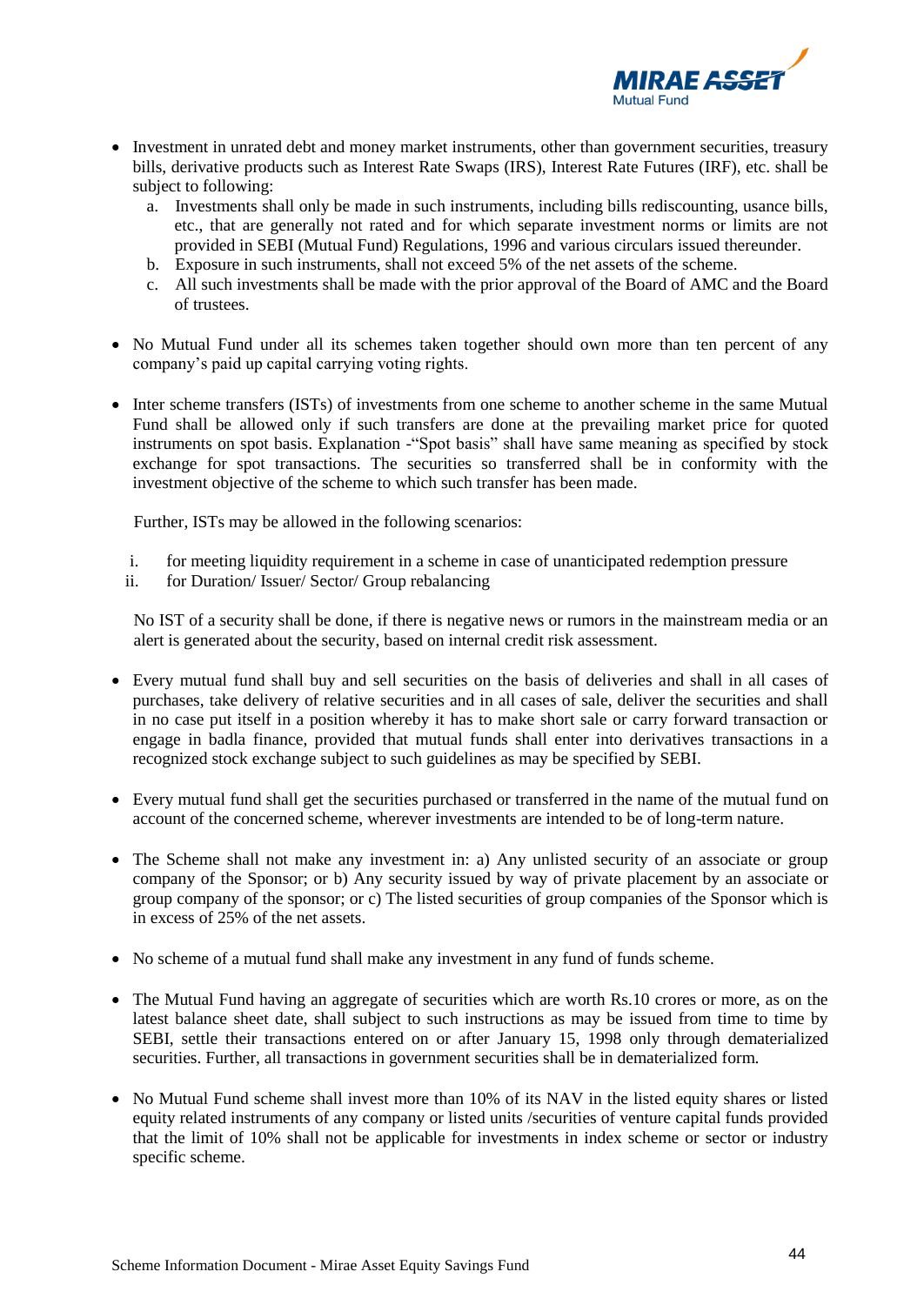

- All investments by a mutual fund scheme in equity shares and equity related instruments shall only be made provided such securities are listed or to be listed.
- Pending deployment of funds of a scheme in securities in terms of investment objectives of the scheme a mutual fund can invest the funds of the scheme in short term deposits of scheduled commercial banks. The investment in these deposits shall be in accordance with SEBI Circular dated April 16, 2007, June 23, 2008 and August 16, 2019 and September 20, 2020.
- The mutual fund shall not borrow except to meet temporary liquidity needs of the mutual funds for the purpose of repurchase, redemption of units or payment of interest or dividend to the unitholders. Provided that the mutual fund shall not borrow more than 20 per cent of the net asset of the scheme and the duration of such a borrowing shall not exceed a period of six months.
- The Scheme may invest in another scheme under the same asset management company or any other mutual fund without charging any fees, provided that aggregate inter-scheme investment made by all schemes under the management or in schemes under the management of any other asset management company shall not exceed 5% of the NAV of the mutual fund.
- The investment of mutual fund schemes in below instruments shall not exceed 10% of the debt portfolio of the schemes and the group exposure in such instruments shall not exceed 5% of the debt portfolio of the schemes:
	- a) Unsupported rating of debt instruments (i.e. without factoring-in credit enhancements) is below investment grade and

b) Supported rating of debt instruments (i.e. after factoring-in credit enhancement) is above investment grade.

- Investment in debt instruments, having credit enhancements backed by equity shares directly or indirectly, shall have a minimum cover of 4 times considering the market value of such shares.
- The Scheme shall get the securities purchased or transferred in the name of the mutual fund on account of the concerned scheme, wherever investments are intended to be of long-term nature.
- As per SEBI Circular SEBI/HO/IMD/DF4/CIR/P/2021/032 dated March 10, 2021 the below mentioned limits shall apply for instruments with special features:
- a. The Fund under all its schemes shall own more than 10% of such instruments issued by a single issuer.
- b. The scheme shall not invest:
	- i. more than 10% of its NAV of the debt portfolio of the scheme in such instruments; and
	- ii. more than 5% of its NAV of the debt portfolio of the scheme in such instruments issued by a single issuer.

As per SEBI Circular SEBI/IMD/CIR No.1/91171/07 dated April 16, 2007 and SEBI Circular SEBI/HO/IMD/DF4/CIR/P/2019/093 dated August 16, 2019 & and SEBI Circular no. SEBI/HO/IMD/DF2/CIR/P/2019/101 dated September 20, 2019:

• Total investment of the Scheme in Short term deposit(s) of all the Scheduled Commercial Banks put together shall not exceed 15% of the net assets. However, this limit can be raised upto 20% of the net assets with prior approval of the trustees. Further, investments in Short Term Deposits of associate and sponsor scheduled commercial banks together shall not exceed 20% of total deployment by the Mutual Fund in short term deposits.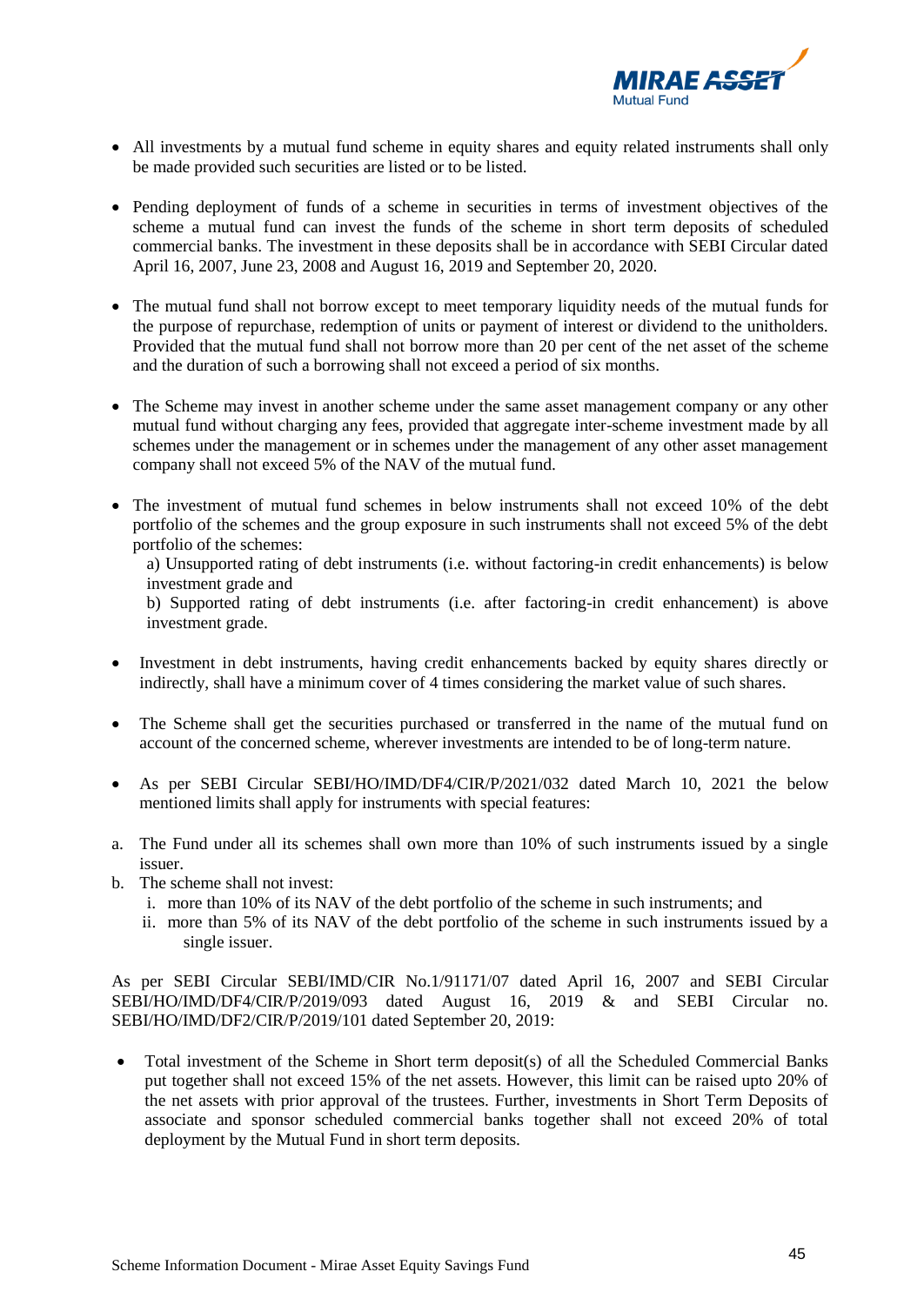

- "Short Term" for parking of funds by Mutual Funds shall be treated as a period not exceeding 91 days
- The Scheme shall not invest more than 10% of the net assets in short term deposit(s), of any one scheduled commercial bank including its subsidiaries.
- The Scheme shall not invest in short term deposit of a bank which has invested in that Scheme. AMC shall also ensure that the bank in which a scheme has Short term deposit do not invest in the said scheme until the scheme has Short term deposit with such bank.
- Asset Management Company (AMC) shall not be permitted to charge any investment management and advisory fees for parking of funds in short term deposits of scheduled commercial banks.
- The investments in short term deposits of scheduled commercial banks will be reported to the Trustees along with the reasons for the investment which, inter-alia, would include comparison with the interest rates offered by other scheduled commercial banks. Further, AMC shall ensure that the reasons for such investments are recorded in the manner prescribed in SEBI Circular MFD/CIR/6/73/2000 dated July 27, 2000.
- The Scheme will comply with SEBI regulations and any other regulations applicable to the investments of Funds from time to time. The Trustee may alter the above restrictions from time to time to the extent that changes in the regulations may allow. All investment restrictions shall be applicable at the time of making investment.

In accordance with SEBI Circular No. SEBI SEBI/IMD/CIR No.7/129592/08 dated June 23, 2008, the aforesaid limits shall not be applicable.

The Scheme will comply with SEBI regulations and any other regulations applicable to the investments of Funds from time to time. The Trustee may alter the above restrictions from time to time to the extent that changes in the regulations may allow. All investment restrictions shall be applicable at the time of making investment.

#### **Investments Limitations and Restrictions in Derivatives**

In accordance with SEBI Circular dated August 18, 2010, the following investment restrictions shall apply with respect to investment in Derivatives:

| Sr.            | <b>Particulars</b>                                                                              |
|----------------|-------------------------------------------------------------------------------------------------|
| No.            |                                                                                                 |
| -1             | The cumulative gross exposure through equity, debt and derivative positions will not exceed     |
|                | 100% of the net assets of the scheme. However, cash or cash equivalents with residual maturity  |
|                | of less than 91 days shall be treated as not creating any exposure.                             |
| $\boxed{2}$    | The Scheme shall not write options or purchase instruments with embedded written options.       |
| $\overline{3}$ | The total exposure related to option premium paid shall not exceed 20% of the net assets of the |
|                | scheme.                                                                                         |
| $\overline{4}$ | Exposure due to hedging positions may not be included in the above mentioned limits subject to  |
|                | the following:                                                                                  |
|                | a. Hedging positions are the derivative positions that reduce possible losses on an existing    |
|                | position in securities and till the existing position remains.                                  |
|                | b. Hedging positions shall not be taken for existing derivative positions. Exposure due to such |
|                | positions shall be added and treated under gross cumulative exposure limits mentioned under     |
|                | Point 1.                                                                                        |
|                | c. Any derivative instrument used to hedge shall have the same underlying security as the       |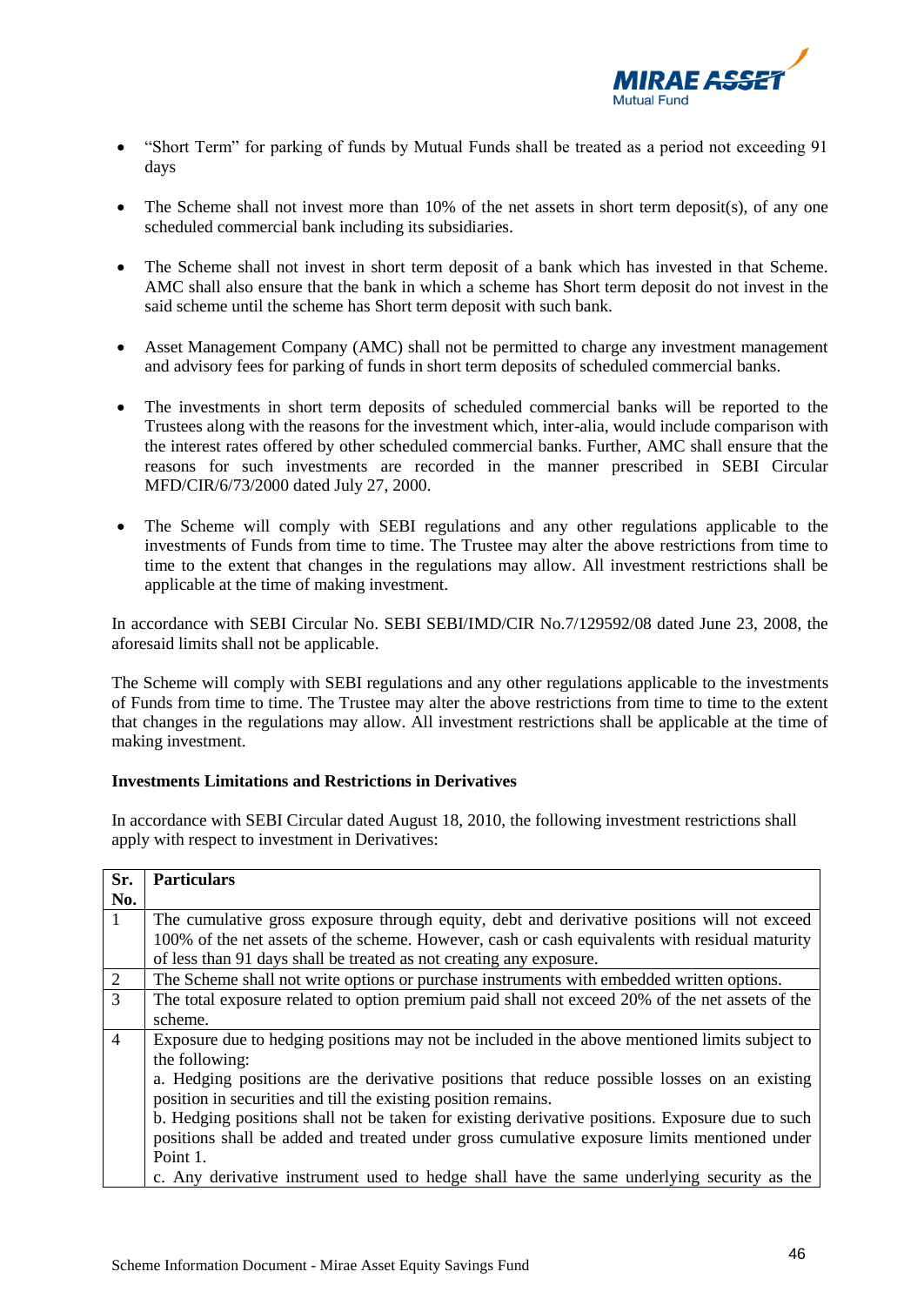

|                | existing position being hedged.                                                                                                                                                                                                                                                                                                                                                                                                                                                                                                                                                         |                                                                                                  |  |
|----------------|-----------------------------------------------------------------------------------------------------------------------------------------------------------------------------------------------------------------------------------------------------------------------------------------------------------------------------------------------------------------------------------------------------------------------------------------------------------------------------------------------------------------------------------------------------------------------------------------|--------------------------------------------------------------------------------------------------|--|
|                |                                                                                                                                                                                                                                                                                                                                                                                                                                                                                                                                                                                         | d. The quantity of underlying associated with the derivative position taken for hedging purposes |  |
|                | shall not exceed the quantity of the existing position against which hedge has been taken.                                                                                                                                                                                                                                                                                                                                                                                                                                                                                              |                                                                                                  |  |
| 5              | The scheme may enter into plain vanilla Interest Rate Swaps (IRS) for hedging purposes.<br>The value of the notional principal in such cases shall not exceed the value of respective<br>existing assets being hedged by the scheme.                                                                                                                                                                                                                                                                                                                                                    |                                                                                                  |  |
|                | In case of participation in IRS is through over the counter transactions, the counter party<br>shall be an entity recognized as a market maker by RBI and exposure to a single<br>counterparty in such transactions shall not exceed 10% of the net assets of the scheme.<br>However, if mutual funds are transacting in IRS through an electronic trading platform<br>offered by the Clearing Corporation of India Ltd. (CCIL) and CCIL is the central<br>counterparty for such transactions guaranteeing settlement, the single counterparty limit of<br>10% shall not be applicable. |                                                                                                  |  |
| 6              | Exposure due to derivative positions taken for hedging purposes in excess of the underlying                                                                                                                                                                                                                                                                                                                                                                                                                                                                                             |                                                                                                  |  |
|                | position against which the hedging position has been taken, shall be treated under gross                                                                                                                                                                                                                                                                                                                                                                                                                                                                                                |                                                                                                  |  |
|                | cumulative exposure limits mentioned under Point 1.                                                                                                                                                                                                                                                                                                                                                                                                                                                                                                                                     |                                                                                                  |  |
| $\overline{7}$ | Each position taken in derivatives shall have an associated exposure as defined below. Exposure                                                                                                                                                                                                                                                                                                                                                                                                                                                                                         |                                                                                                  |  |
|                | is the maximum possible loss that may occur on a position. However, certain derivative                                                                                                                                                                                                                                                                                                                                                                                                                                                                                                  |                                                                                                  |  |
|                |                                                                                                                                                                                                                                                                                                                                                                                                                                                                                                                                                                                         | positions may theoretically have unlimited possible loss. Exposure in derivative positions shall |  |
|                | be computed as follows:                                                                                                                                                                                                                                                                                                                                                                                                                                                                                                                                                                 |                                                                                                  |  |
|                | <b>Position</b>                                                                                                                                                                                                                                                                                                                                                                                                                                                                                                                                                                         | <b>Exposure</b>                                                                                  |  |
|                | Long Future                                                                                                                                                                                                                                                                                                                                                                                                                                                                                                                                                                             | Futures Price * Lot Size * Number of Contracts                                                   |  |
|                | <b>Short Future</b>                                                                                                                                                                                                                                                                                                                                                                                                                                                                                                                                                                     | Futures Price * Lot Size * Number of Contracts                                                   |  |
|                | Option bought                                                                                                                                                                                                                                                                                                                                                                                                                                                                                                                                                                           | Option Premium Paid * Lot Size * Number of Contracts                                             |  |
| 8              |                                                                                                                                                                                                                                                                                                                                                                                                                                                                                                                                                                                         | Derivatives transactions shall be disclosed in the half-yearly portfolio / annual report of the  |  |
|                |                                                                                                                                                                                                                                                                                                                                                                                                                                                                                                                                                                                         | schemes in line with requirements under SEBI Regulations.                                        |  |

In accordance with SEBI circulars dated September 14, 2005, January 20, 2006 and September 22, 2006, the following conditions shall apply to the Scheme's participation in the derivatives market. Please note that the investment restrictions applicable to the Scheme's participation in the derivatives market will be as prescribed or varied by SEBI or by the Trustees (subject to SEBI requirements) from time to time.

#### **Position limit for the Fund in index options contracts**

- The Fund's position limit in all index options contracts on a particular underlying index shall be Rs.500 Crores or 15% of the total open interest of the market in index options, whichever is higher, per Stock Exchange.
- This limit would be applicable on open positions in all options contracts on a particular underlying index.

#### **Position limit for the Fund in index futures contracts**

- The Fund's position limit in all index futures contracts on a particular underlying index shall be Rs.500 Crores or 15% of the total open interest of the market in index futures, whichever is higher, per Stock Exchange.
- This limit would be applicable on open positions in all futures contracts on a particular underlying index.

#### **Additional position limit in index derivatives for hedging for the Fund**

In addition to the position limits above, the Fund may take exposure in equity index derivatives subject to the following limits:

• Short positions in index derivatives (short futures, short calls and long puts) shall not exceed (in notional value) the Fund's holding of stocks.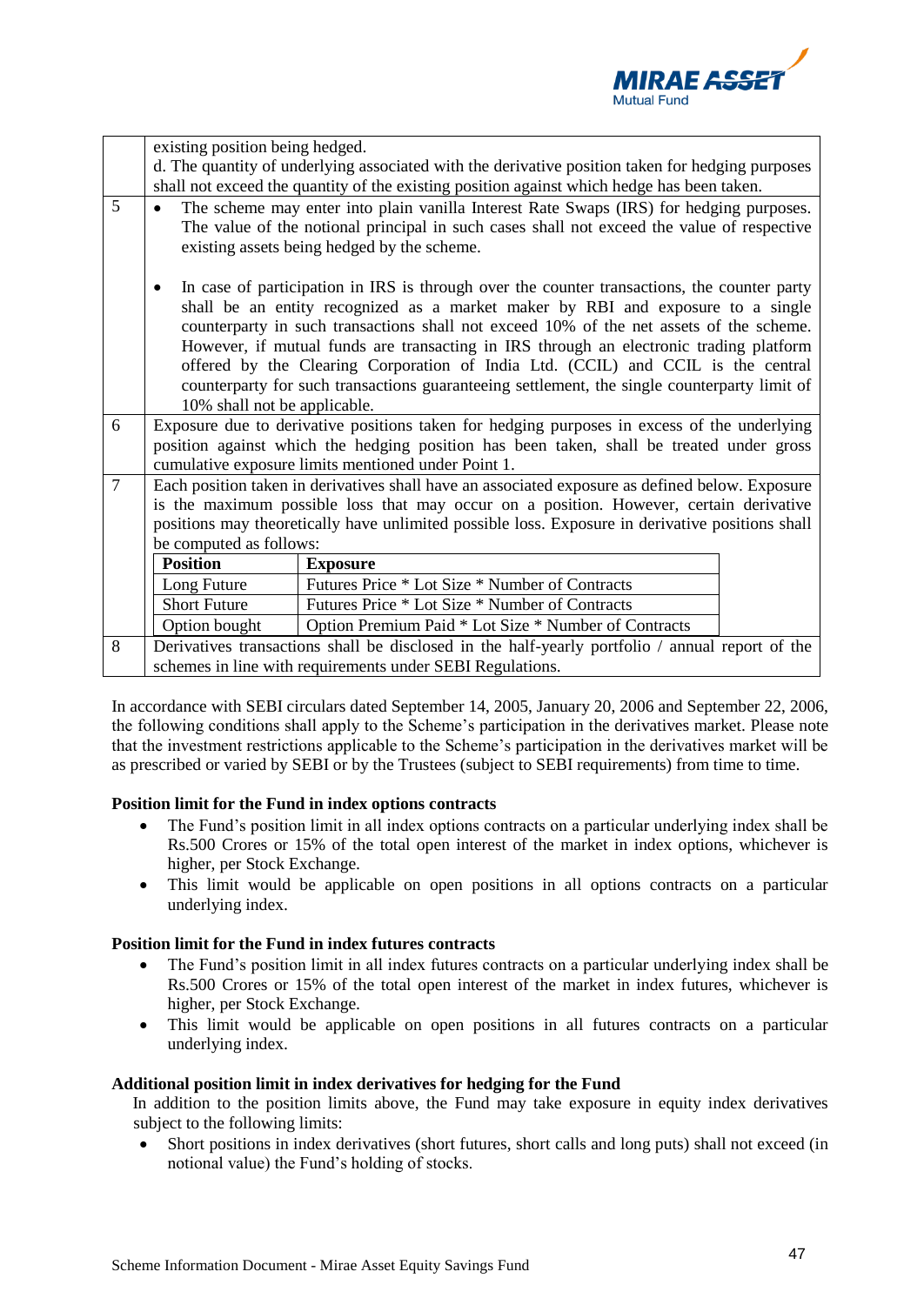

• Long positions in index derivatives (long futures, long calls and short puts) shall not exceed (in notional value) the Fund's holding of cash, government securities, T-Bills and similar instruments.

### **Position limit for the Fund for stock based derivative contracts**

The combined futures and options position limit shall be 20% of the applicable Market Wide Position Limit (MWPL).

### **Position limit for the Scheme**

The position limit/disclosure requirements for the Scheme shall be as follows:

- For stock option and stock futures contracts, the gross open position across all derivative contracts on a particular underlying stock of the Scheme shall not exceed the higher of: 1% of the free float market capitalization (in terms of number of shares)
	- OR

5% of the open interest in the derivative contracts on a particular underlying stock (in terms of number of contracts (Shares)).

- For index based contracts, the Fund shall disclose the total open interest held by its scheme or all schemes put together in a particular underlying index, if such open interest equals to or exceeds 15% of the open interest of all derivative contracts on that underlying index.
- This position limits shall be applicable on the combined position in all derivative contracts on an underlying stock at a stock exchange.

The Trustee may alter the above restrictions from time to time to the extent that changes in the Regulations may allow and as deemed fit in the general interest of the Unit Holders.

Apart from the investment restrictions prescribed under SEBI (MF) Regulations, the Fund does not follow any internal norms vis-a-vis limiting exposure to a particular scrip or sector etc.

| <b>Particulars</b>                                          | <b>Regular Plan – Growth option</b> |                                     | Direct Plan – Growth option      |                                     |
|-------------------------------------------------------------|-------------------------------------|-------------------------------------|----------------------------------|-------------------------------------|
| Compounded<br>Annualised<br><b>Growth Returns</b><br>(CAGR) | <b>Scheme</b><br>returns $(\% )$    | <b>Benchmark</b><br>Returns $(\% )$ | <b>Scheme</b><br>returns $(\% )$ | <b>Benchmark</b><br>Returns $(\% )$ |
| <b>Since Inception</b>                                      | 12.17                               | 10.33                               | 13.40                            | 10.33                               |
| Last 1 year                                                 | 10.99                               | 9.95                                | 12.13                            | 9.95                                |
| Last 3 years                                                | 12.18                               | 9.89                                | 13.38                            | 9.89                                |
| Last 5 years                                                | NA.                                 | <b>NA</b>                           | <b>NA</b>                        | <b>NA</b>                           |
| NAV as on<br>31/03/2022                                     | 14.588                              | 23,273.69                           | 15.118                           | 4,692.84                            |

# **J. HOW HAS THE SCHEME PERFORMED?**

Inception Date: December 18, 2018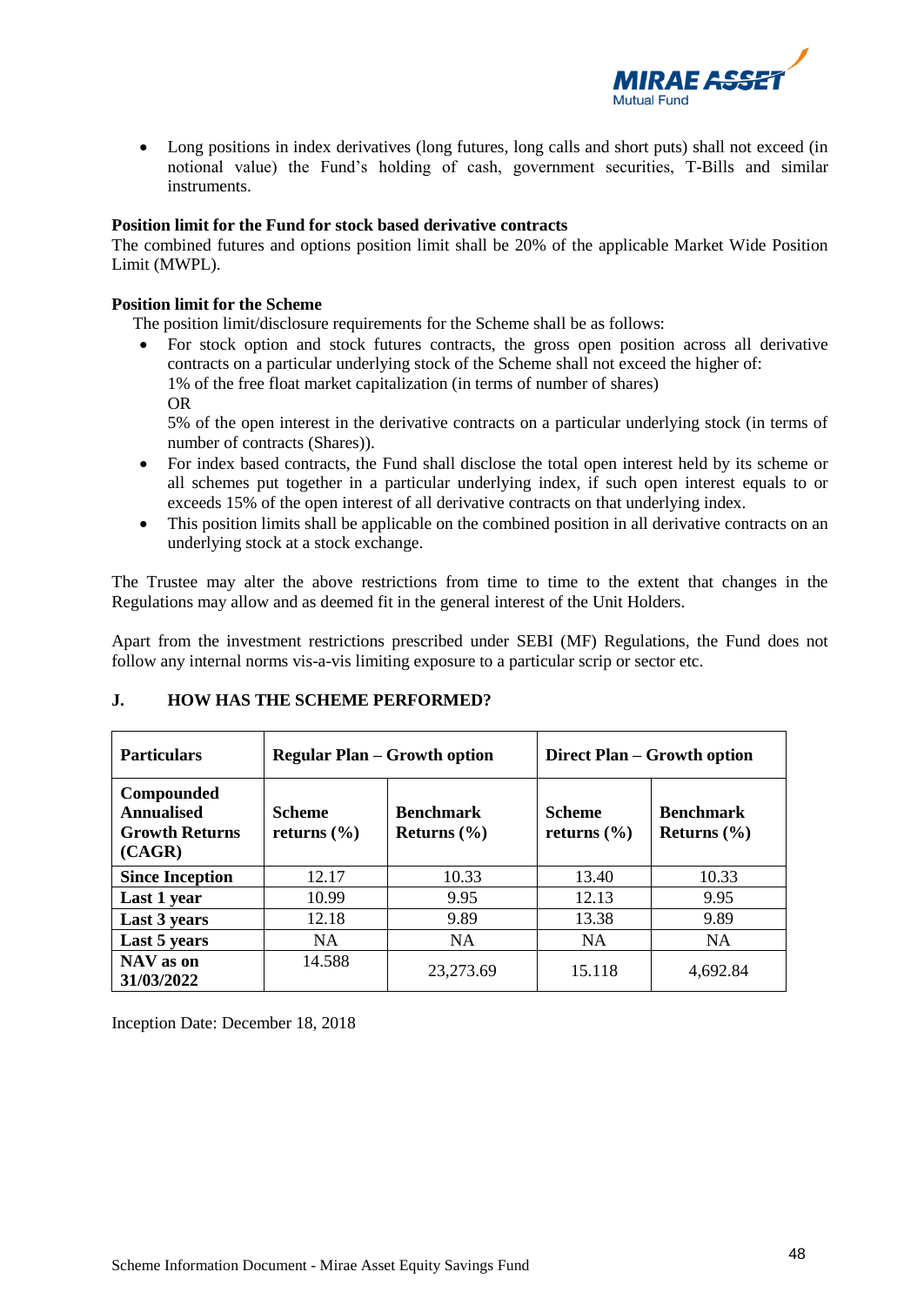



#### **Past performance may or may not be sustained in future and should not be used as a basis for comparison with other investments.**

As per the SEBI standards for performance reporting, the returns are calculated on Rs.10/- invested at inception. For this purpose the inception date is deemed to be the date of allotment. The calculations of returns shall assume reinvestment of all payouts at the then prevailing NAV. The absolute graph of is computed from the Date of Allotment/1st April, as the case maybe, to 31st March of the respective financial year.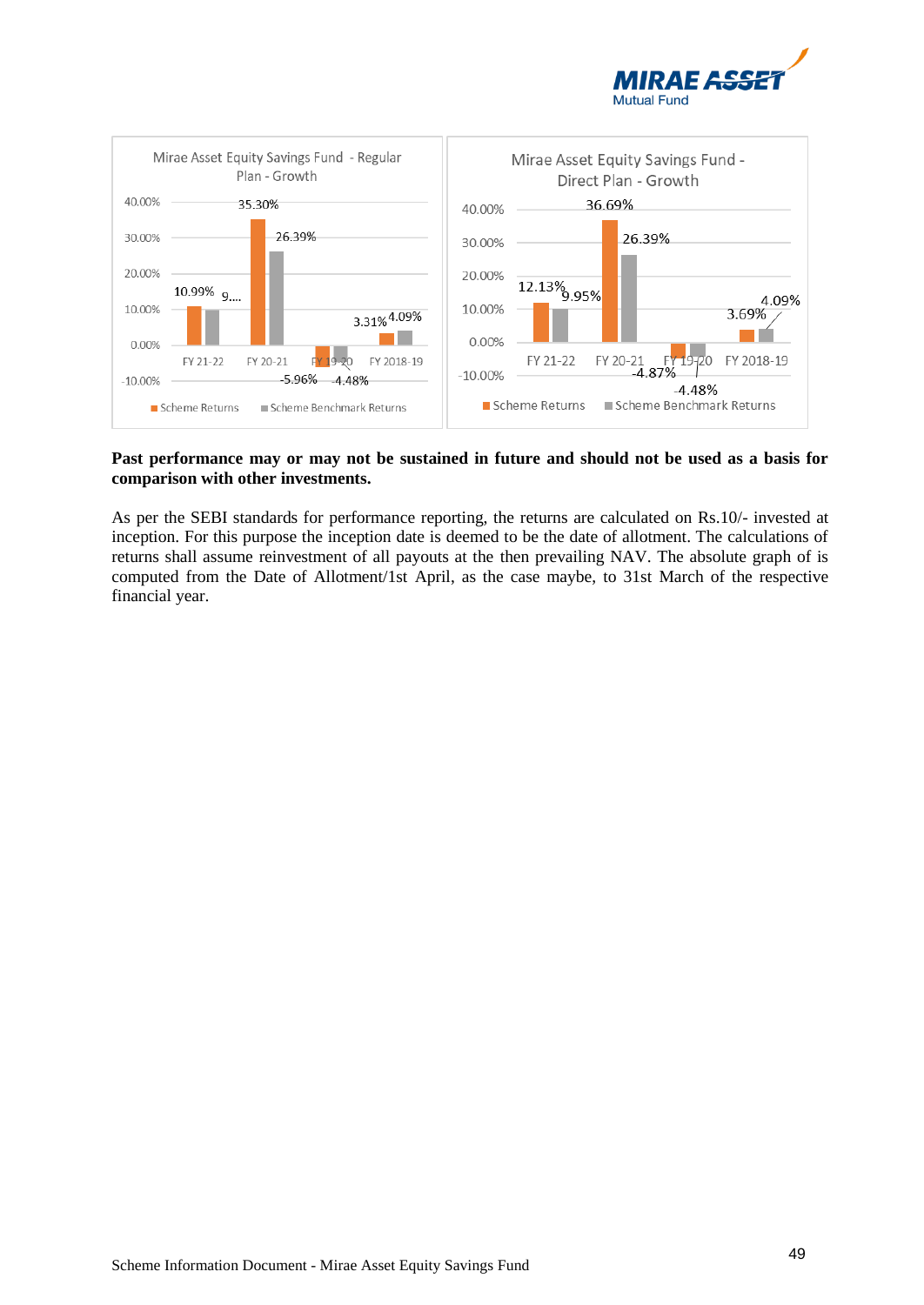

# **III UNITS AND OFFER**

This section provides details you need to know for investing in the scheme.

## **A. NEW FUND OFFER (NFO)**

This section does not apply to the Schemes covered in this SID, as the ongoing offer of the Schemes has commenced after the NFO, and the Units are available for continuous subscription and redemption.

## **B. ONGOING OFFER DETAILS**

| Ongoing Offer Period (This is the date     | The Continuous Offer for the Schemes commenced from                                                                         |
|--------------------------------------------|-----------------------------------------------------------------------------------------------------------------------------|
| from which the scheme will reopen for      | December 18, 2018                                                                                                           |
| subscriptions/redemptions<br>after<br>the  |                                                                                                                             |
| closure of the NFO period)                 |                                                                                                                             |
| Ongoing price for subscription             | At the applicable NAV.                                                                                                      |
| (Purchase Price)*                          |                                                                                                                             |
| (This is the price you need to pay         |                                                                                                                             |
| for purchase/switch-in)                    |                                                                                                                             |
| Ongoing price for redemption (sale) /      | At the applicable NAV subject to prevailing exit load, if any.                                                              |
| switch outs (to other schemes/plans of     |                                                                                                                             |
| the Mutual Fund) by investors.             |                                                                                                                             |
| (This is the price you will receive for    |                                                                                                                             |
| redemptions/switch outs.)                  |                                                                                                                             |
| Cut off timing<br>for<br>subscription/     | Cut-off time is the time before which the Investor's                                                                        |
| redemption/switch out                      | Application Form(s) (complete in all respects) should reach                                                                 |
|                                            | the Official Points of Acceptance to be entitled to the                                                                     |
| (This is the time before which your        | Applicable NAV of that Business Day.                                                                                        |
| redemption request (complete in all        |                                                                                                                             |
| respects) should reach the official points | An application will be considered accepted on a Business                                                                    |
| of acceptance)                             | Day, subject to it being complete in all respects and received                                                              |
|                                            | and time stamped upto the relevant Cut-off time mentioned                                                                   |
|                                            | below, at any of the Official Points of Acceptance of                                                                       |
|                                            | transactions. Where an application is received and the time<br>stamping is done after the relevant Cut-off time the request |
|                                            | will be deemed to have been received on the next Business                                                                   |
|                                            | Day.                                                                                                                        |
|                                            |                                                                                                                             |
|                                            | Cut off timing for subscriptions/purchases/switch- ins:                                                                     |
|                                            |                                                                                                                             |
|                                            | In respect of valid applications received upto 3.00 p.m.<br>i.                                                              |
|                                            | at the Official Point(s) of Acceptance and where the                                                                        |
|                                            | funds for the entire amount of subscription /                                                                               |
|                                            | purchase/switch-ins as per the application are credited                                                                     |
|                                            | to the bank account of the Scheme before the cut-off                                                                        |
|                                            | time i.e. available for utilization before the cut-off time-                                                                |
|                                            | the closing NAV of the day shall be applicable.                                                                             |
|                                            | In respect of valid applications received after 3.00 p.m.<br>11.                                                            |
|                                            | at the Official Point(s) of Acceptance and where the                                                                        |
|                                            | funds for the entire amount of subscription / purchase as                                                                   |
|                                            | per the application are credited to the bank account of                                                                     |
|                                            | the Scheme before the cut-off time of the next Business                                                                     |
|                                            | Day i.e. available for utilization before the cut-off time                                                                  |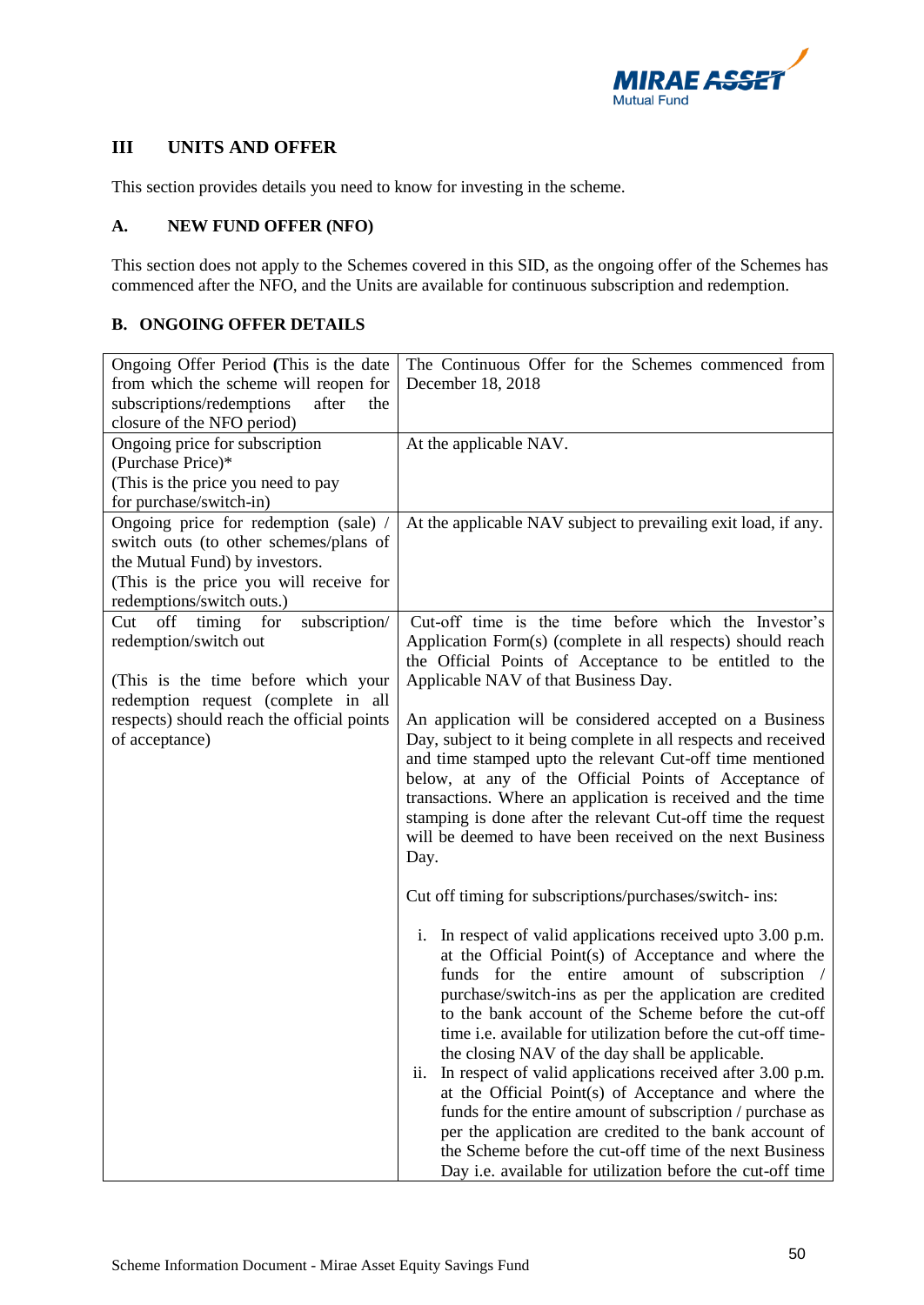

|                                                                                                       | of the next Business Day - the closing NAV of the next<br>Business Day shall be applicable.<br>Irrespective of the time of receipt of applications at the<br>iii.<br>Official Point(s) of Acceptance, where the funds for the<br>entire amount of subscription/purchase/ switch-ins as<br>per the application are credited to the bank account of<br>the Scheme before the cut-off time on any subsequent<br>Business Day <i>i.e.</i> available for utilization before the<br>cut-off time on any subsequent Business Day - the<br>closing NAV of such subsequent Business Day shall be<br>applicable. |
|-------------------------------------------------------------------------------------------------------|--------------------------------------------------------------------------------------------------------------------------------------------------------------------------------------------------------------------------------------------------------------------------------------------------------------------------------------------------------------------------------------------------------------------------------------------------------------------------------------------------------------------------------------------------------------------------------------------------------|
|                                                                                                       | For Redemption/Repurchases/Switch out:<br>i. In respect of valid application accepted at an Official<br>Points of Acceptance up to 3 p.m. on a Business Day by<br>the Fund, the closing NAV of that day will be applicable.<br>ii. In respect of valid application accepted at an Official<br>Point of Acceptance as listed in the SAI, after 3 p.m. on a<br>Business Day by the Fund, the closing NAV of the next<br>Business Day will be applicable.                                                                                                                                                 |
| the<br>applications<br>Where<br>for<br>can<br>redemption<br>Purchase/<br>switches<br>be<br>submitted? | Corporate office / Branches / Investor Service Centres of<br>Mirae Asset Investment Managers (India) Private Limited.<br>and Investor Service Centres of M/s KFIN Technologies Pvt.<br>Ltd. and any other official point of acceptance as declared by<br>the AMC, from time to time.                                                                                                                                                                                                                                                                                                                   |
|                                                                                                       | <b>Website of the AMC:</b><br>Investor can also subscribe to the Units of the Scheme<br>of<br>the<br><b>AMC</b><br>through<br>the<br>website<br>i.e.<br>https://www.miraeassetmf.co.in/investor-center/investor-<br>services                                                                                                                                                                                                                                                                                                                                                                           |
|                                                                                                       | <b>Stock Exchanges:</b><br>Investors can also subscribe to the Units of the Scheme on<br>the BSE StAR MF Platform and on NSE NMF II.                                                                                                                                                                                                                                                                                                                                                                                                                                                                   |
|                                                                                                       | Investors can also subscribe to the Units of the Scheme in<br>demat mode through Indian Commodity Exchange Limited<br>(ICEX).                                                                                                                                                                                                                                                                                                                                                                                                                                                                          |
|                                                                                                       | <b>MF Utility (MFU):</b><br>Investor can also subscribe to the Units of the Scheme<br>through MFU which allows transacting in multiple Schemes<br>of various Mutual Funds with a single form / transaction<br>request and a single payment instrument / instruction.                                                                                                                                                                                                                                                                                                                                   |
|                                                                                                       | All financial and non-financial transactions pertaining to<br>Schemes of Mirae Asset Mutual Fund can be submitted<br>through MFU either electronically or physically through the<br>authorized Points of Service ("POS") of MFUI. The list of<br>POS of MFUI is published on the website of MFUI at<br>www.mfuindia.com and may be updated from time to time.                                                                                                                                                                                                                                          |
| Minimum amount for                                                                                    | <b>Purchase :</b> Rs. 5000/- and in multiples of Re. 1/- thereafter                                                                                                                                                                                                                                                                                                                                                                                                                                                                                                                                    |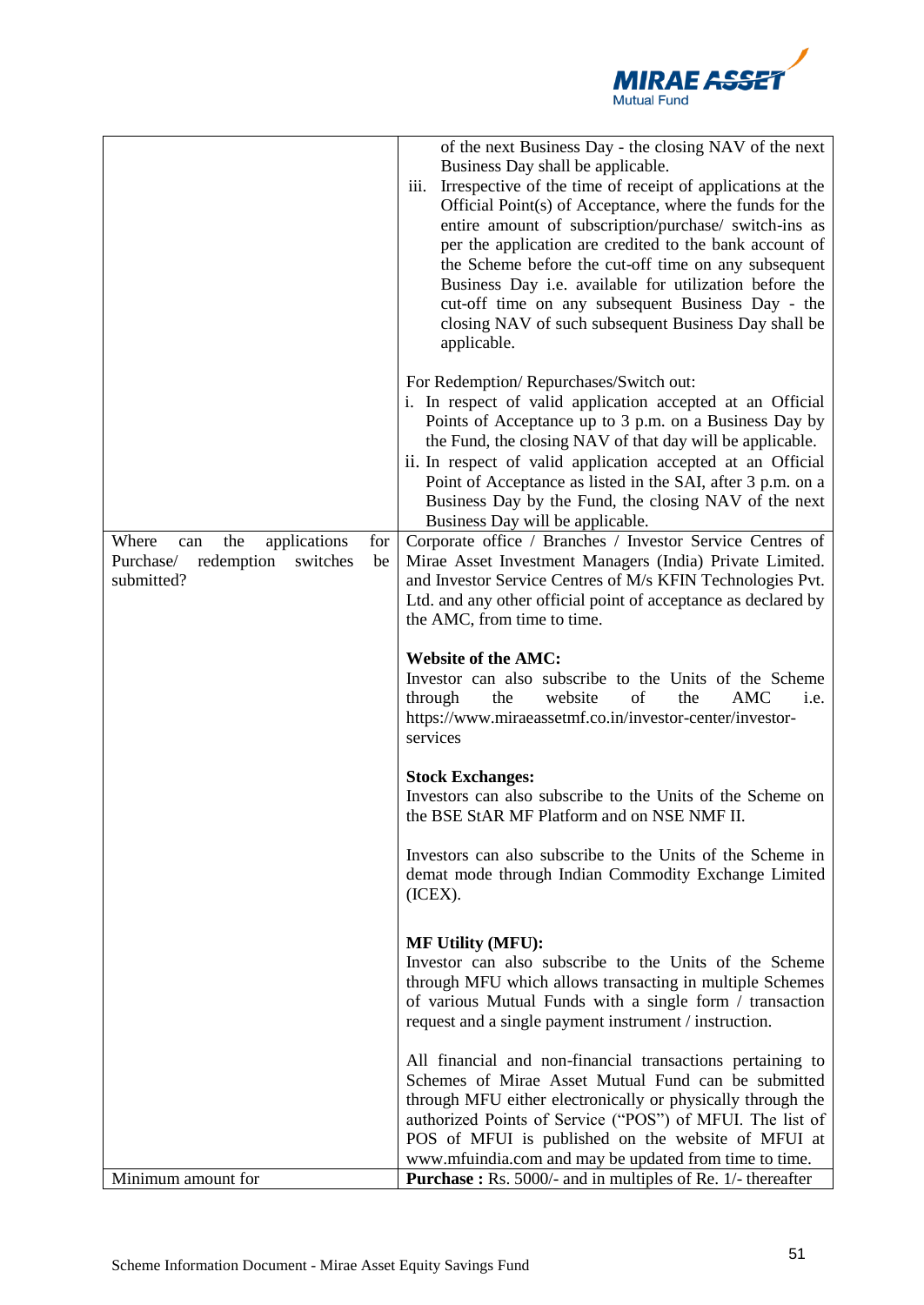

| purchase / redemption /switches       | Additional Purchase: Rs.1000/- and in multiples of Re.1/-        |
|---------------------------------------|------------------------------------------------------------------|
|                                       | thereafter.                                                      |
|                                       | Redemption: The minimum redemption amount shall be               |
|                                       | 'any amount' or 'any number of units' as requested by the        |
|                                       | investor at the time of redemption request.                      |
|                                       |                                                                  |
|                                       | However, the Minimum Application and redemption amount           |
|                                       | mentioned above shall not be applicable to the mandatory         |
|                                       | investments made in the Scheme pursuant to the provisions        |
|                                       | of circular no. SEBI/HO/IMD/IMD-I/DOF5/P/CIR/2021/553            |
|                                       | dated April 28, 2021 read along with circular no.                |
|                                       | SEBI/HO/IMD/IMD-IDOF5/P/CIR/2021/624<br>dated                    |
|                                       | September 20, 2021, as amended from time to time.                |
| Minimum balance to be maintained and  | Investors are requested to note that if the unit balance after   |
| consequences of non-maintenance.      | redemption of units in a folio is less than or equal to 25 units |
|                                       | (where the face value of a unit is Rs.10) and is identified at   |
|                                       | the time of processing such request, the AMC reserves the        |
|                                       | right to redeem such fractional units along with the             |
|                                       | redemption request received. However, there may be certain       |
|                                       | cases where such balance units in certain folios may not be      |
|                                       | redeemed at the time of processing of redemption request         |
|                                       | made by the investor(s), in such cases, as part of the review    |
|                                       | process, the Trustees have authorized the AMC to suo-moto        |
|                                       | redeem such fractional balance units, on periodic basis          |
|                                       | across all schemes.                                              |
| Valuation<br>and<br>Processing<br>of  | i. Upon trustees' approval to create a segregated portfolio -    |
| Subscription and Redemption Proceeds  |                                                                  |
| for which NAV of the day of credit    | • Investors redeeming their units will get redemption            |
| event or subsequent day is applicable | proceeds based on the NAV of main portfolio and will             |
| will be processed as follows:         | continue to hold the units of segregated portfolio.              |
|                                       |                                                                  |
|                                       | • Investors subscribing to the scheme will be allotted units     |
|                                       | only in the main portfolio based on its NAV.                     |
|                                       |                                                                  |
|                                       | ii. In case trustees do not approve the proposal of segregated   |
|                                       | portfolio, subscription and redemption applications will be      |
|                                       | processed based on the NAV of total portfolio.                   |
| <b>Special Products available:</b>    |                                                                  |

# **i. Systematic Investment Plan :**

This facility enables investors to save and invest periodically over a longer period of time. It is a convenient way to "invest as you earn" and affords the investor an opportunity to enter the market regularly, thus averaging the acquisition cost of Units. SIP Facility is available only under the Regular Plan and Direct Plan of the Scheme. A minimum period of 25 - 30 days shall be required for registration under SIP. Investors can avail this facility either through Post-dated Cheques OR through the National Automated Clearing House (NACH). Investor shall have the option of choosing any date of the month as the SIP date from 01st to 28th except the last three calendar dates 29th, 30th and 31st. If SIP debit date is not mentioned default date would be considered as 5th of every month. Even If the Investor selects or mentions the SIP dates as 29th, 30th or 31st, the default SIP date would be considered as 05th of every month only. All the cheques/payment instructions (including the first cheque/payment instruction) shall be of equal amounts. Non MICR/Outstation cheques will not be accepted. MICR Code starting and/ or ending with "000" are not valid for NACH. There is no upper limit for the Purchase for a single cheque/payment instruction or in aggregate. Please note that SIP will be started subject to the realization of the first registration cheque. The AMC reserves the right to reject any application inter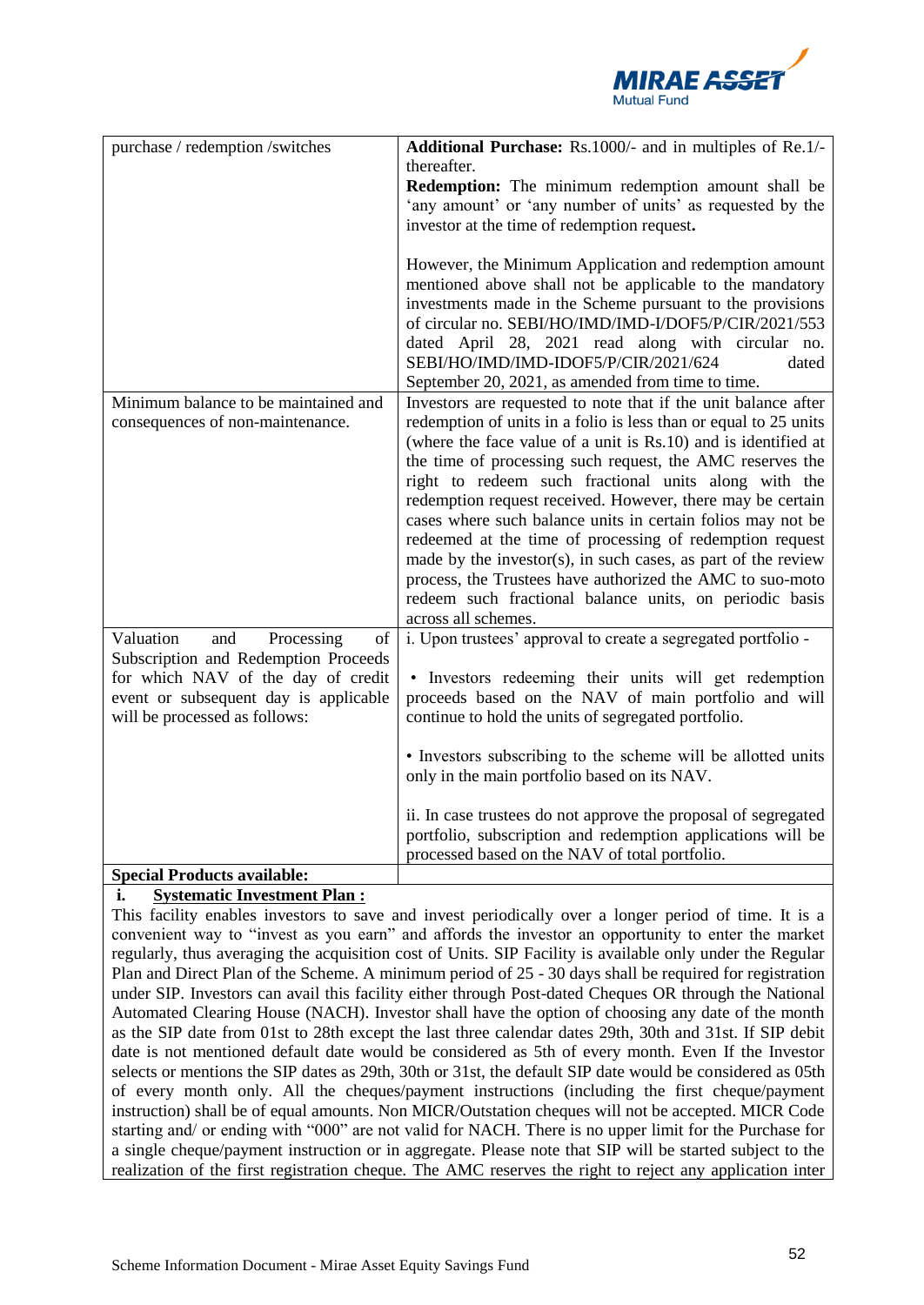

alia in the absence of fulfillment of any regulatory requirements, fulfillment of any requirements as per the SID, incomplete/incorrect documentation and furnishing necessary information to the satisfaction of the Mutual Fund/AMC.

The conditions for investing in SIP during the Ongoing Offer Period are as under:

- Investors can enroll themselves for SIP by submitting the enrolment form along with the relevant documents including post-dated cheques/ auto / NACH debit instructions along with the first cheque to start SIP and a cancelled cheque or a copy of cheque as the case may be at any of our ISC's. In case of Post Dated Cheques the date of the first cheque shall be dated on or before the date of submission of the application form while the remaining cheques (minimum 5 in case of Monthly or 3 in case of Quarterly option) shall be post-dated cheques (dated uniformly for the stipulated SIP Date of a month or quarter).
- The installment of the SIP will be processed subject to applicable NAV & load, if any, on the date of submission on any Business Day. The 2nd installment in case of monthly SIP will be processed on the chosen SIP date indicated by the investor, after a gap of 25 to 30 calendar days from the date of processing of the first SIP. If the choice of date for the second installment is not indicated by the investor, the second installment of SIP will be by default processed on the 5**th** of the month. In case of quarterly SIP, the default date for next installment will be 5**th** of the relevant month. If any of above dates falls on a holiday/non-business day, the transaction will be taken as of the next Business Day. At the time of registration of SIP, if the 'default' end date is not mentioned by the investor, it will be registered for a default period upto 31**st** December 2099. The SIP installments shall continue until 31st December, 2099 unless the investor instructs Mirae Asset Mutual Fund to discontinue the SIP. If there is an ambiguity in the enrolment period of the SIP, the second installment of SIP will be by default processed for the SIP date chosen (5**th** of the month if not specified) for a default period of 12 months.
- An extension of an existing SIP will be treated as a new SIP on the date of such application, and all the above conditions need to be met with. The load structure prevailing at the time of submission of the SIP application (whether fresh or extension) will apply for all the installments indicated in such application.
- Termination of SIP For discontinuation of SIP the unit holder / investor should intimate the AMC / ISC at least 15 working days prior to the due date of next cheque / SIP installment of every month / quarter. On such request, SIP will be terminated and the balance post-dated cheques will be returned to the investor or the debit instruction given by the investor will be cancelled.
- In case of cancellation of a SIP or cheques returned un-cleared for SIP installments or payment instructions not honored, the AMC may reduce the number of Units allotted against the previous installments. For all SIP installments units will be allotted on realization basis as per guidelines.
- Any Unit Holder can avail of this facility subject to certain terms and conditions detailed in the Application Form.

#### *For details on Frequency and minimum applicable amount refer at the end of the VTP section.*

#### **Top-up facility under Systematic Investment Plan (SIP)**

'SIP Top-Up' is a facility which will enable investors to increase the amount of SIP installments at predefined frequency by a fixed amount during the tenure of SIP.

The features, terms and conditions for availing the 'SIP Top-Up' facility shall be as follows:

1- SIP Top-Up facility would be available to all existing and new SIP enrolments. Existing investors who have enrolled for SIP are also eligible to avail Top-Up facility and will be required to submit 'Systematic Investment Plan (SIP) with Top-up Facility' at least 25-30 calendar days prior to the Top-Up start month.

2-SIP Top-Up facility can be availed at half yearly and yearly intervals. In case the Top-Up frequency is not specified, Default will be considered as yearly frequency.

3-Minimum Top-Up amount would be Rs.500/- & in multiples of Re. 1/- thereafter for all the schemes of the Fund that offer SIP.

4-In case the investor does not specify Top-Up amount, Rs.500/- will be considered as the Top-Up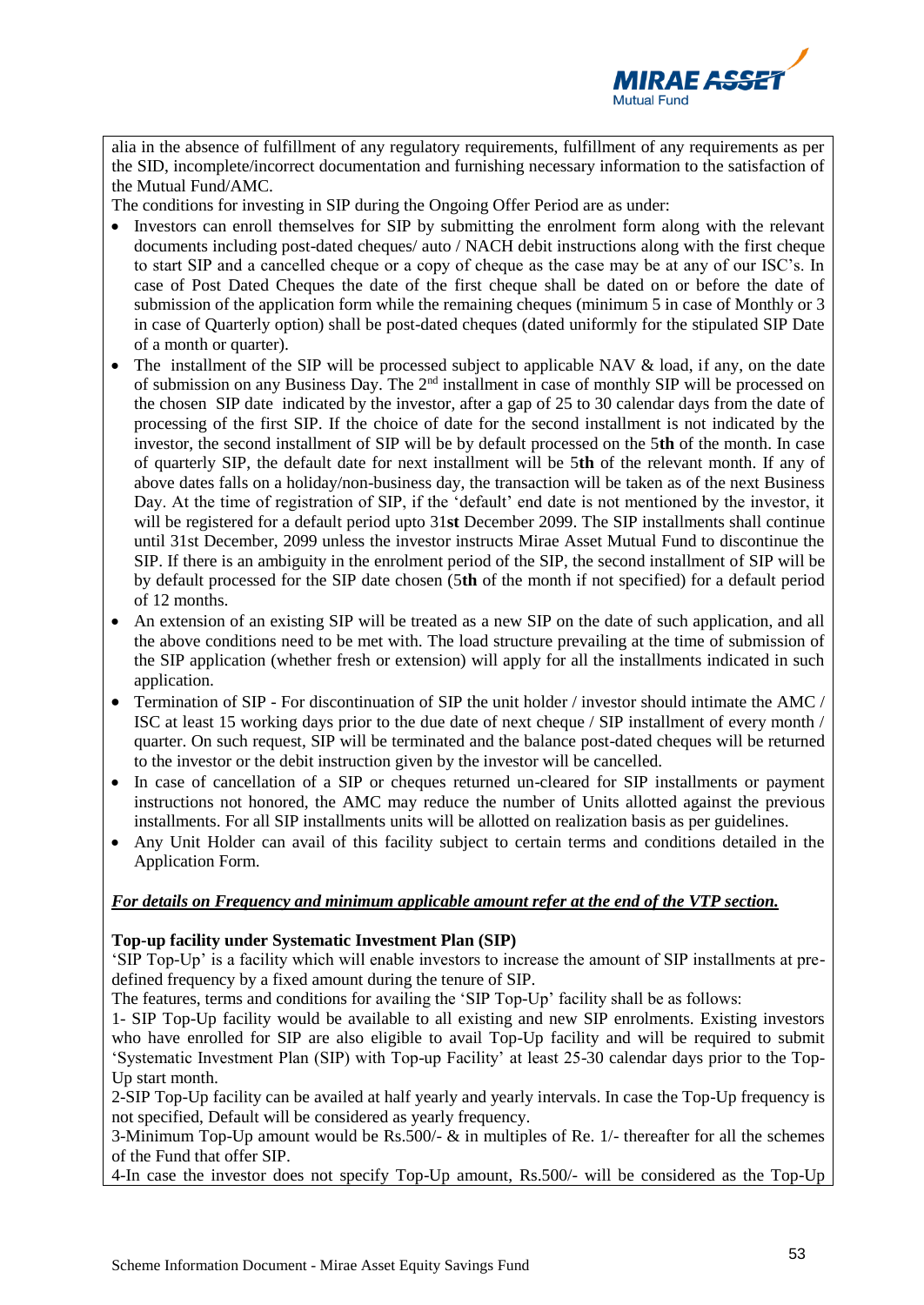

amount and the request will be processed accordingly.

5-SIP Top-up facility can be started after minimum 6 months from the date of 1st SIP. If the end-date of the Top-up facility is not mentioned the Top-up facility will be continued up till the tenure of the SIP. For example, if the SIP is registered up till 2099, and the end date of the Top-up facility is not mentioned; then the Top-up will continue till 2099.

6. SIP Top-Up will be subject to minimum SIP investment requirement, as applicable to the eligible schemes from time to time.

7. The Top-up details cannot be modified once enrolled. In order to make any changes, the investor must cancel the existing SIP and enroll for a fresh SIP with Top-up option.

An Illustration: The Top-Up facility will work as follows:

| Details of SIP registered                         | Details of Top-up opted for        |
|---------------------------------------------------|------------------------------------|
| • Fixed SIP Installment amount: Rs.5,000/-        | Example:                           |
| • SIP Period: 01-April-2016 till 31-March-2019 (3 | $\cdot$ Top-Up Amount: Rs.1,000/-  |
| vears)                                            | • Top-Up Frequency: Every 6 months |
| • SIP date: 1st of every month (36 installments)  |                                    |

**Based on above details, SIP Installments shall be as follows:**

| Installment $No(s)$ . | SIP Installment | Top-Up amount    | <b>Monthly SIP Installment amount</b> |
|-----------------------|-----------------|------------------|---------------------------------------|
|                       | (in Rs.) (A)    | $(in Rs.)$ $(B)$ | after Top-up (in Rs.) $(A+B)$         |
| 1 to 6                | 5,000           | <b>NA</b>        | 5,000                                 |
| 7 to 12               | 5,000           | 1,000            | 6,000                                 |
| 13 to 18              | 6,000           | 1,000            | 7,000                                 |
| 19 to 24              | 7,000           | 1,000            | 8,000                                 |
| 25 to 30              | 8,000           | 1,000            | 9,000                                 |
| 31 to 36              | 9,000           | 1,000            | 10,000                                |

#### **SIP Pause facility:**

Under SIP Pause facility, the investor who has an ongoing SIP, has an option to pause the SIP. The investor will have to submit the signed SIP Pause facility form duly complete in all respects to avail this Facility.

The features, terms and conditions for availing the SIP Pause Facility are as follows:

- The SIP Pause Facility is available for SIP registration with monthly frequency only.
- The request for SIP Pause should be submitted at least 10 days prior to the subsequent SIP date.
- The request for SIP Pause can be for either 3 instilments or 6 instilments.
- Investor can opt for the SIP Pause facility only twice during the tenure of a particular SIP.

• The SIP shall continue from the subsequent installment after the completion of Pause period automatically.

The AMC reserves the right to change / modify the terms and conditions of the Facility or withdraw the Facility at a later date.

# **One Time Mandate (OTM) Facility:**

One Time Mandate (OTM) facility is one-time registration which can be used by an investor to instruct the bank account to deduct a specific amount towards investing into Systematic Investment Plan (SIP) through physical mode. After registering for OTM, investors do not need to follow the payment process every time while investing in SIP.

The Salient features of the OTM Facility are as under: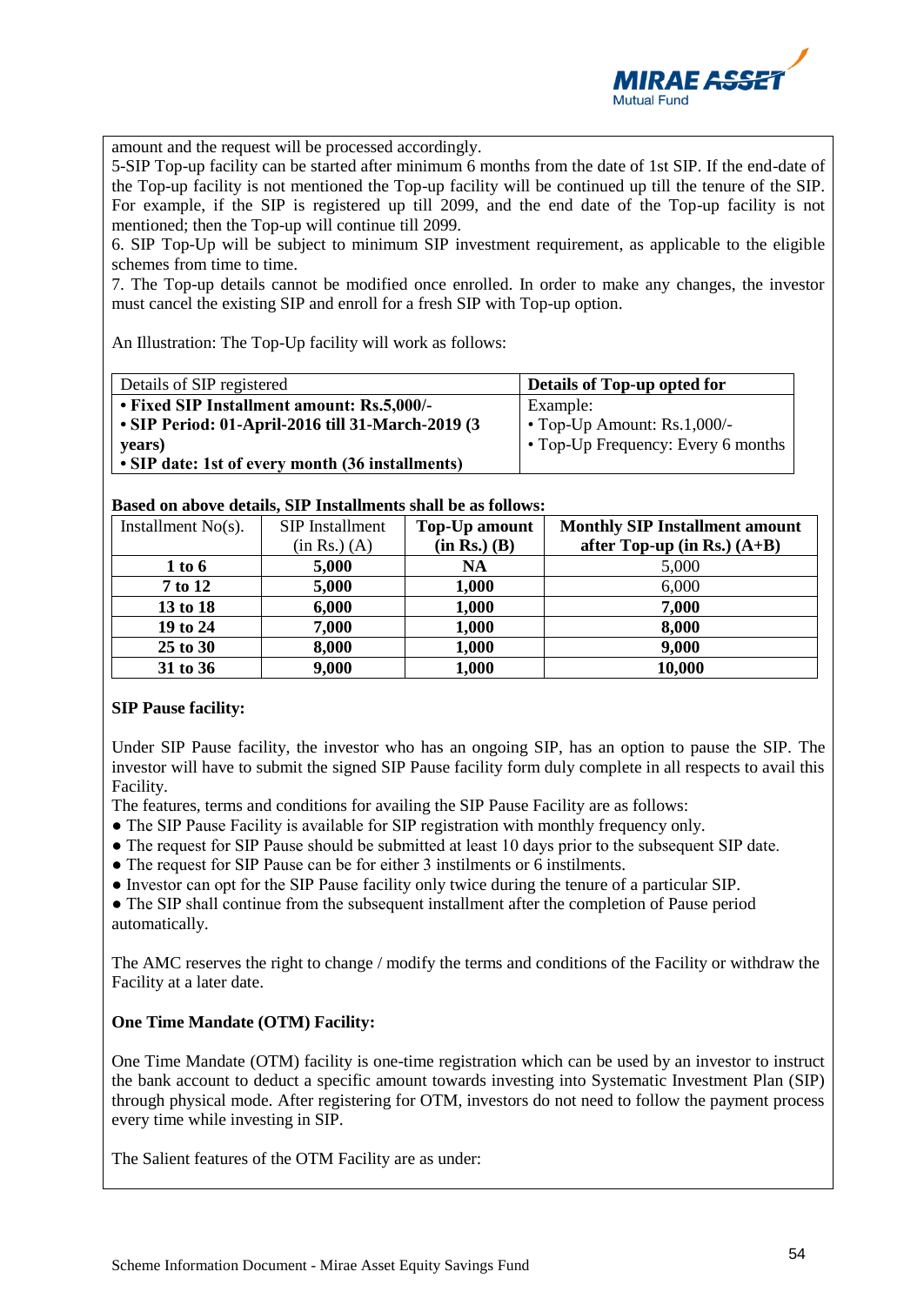

- 1. OTM is a one time registration process wherein the Investor of the Scheme(s) of the Fund authorizes his/ her bank to debit their account up to a certain specified limit on request received from the Fund, as and when the instalment is due, without the need of submitting cheque or fund transfer letter with every instalment thereafter.
- 2. OTM will be registered at a Folio level. In a Single Folio, Investor will be able to register 5 separate OTMs with different banks. Separate OTMs will need to be registered for separate Folios. Once registered OTM Debit Mandate Form enables periodic deduction of Systematic Investment Plan (SIP) transactions. Facility is not available for Lumpsum transactions.
- 3. New OTM submission will not replace the existing registered OTM in the Folio. It will be treated as additional OTM in the Folio which will be up to 5 OTMs per Folio. For any change or additional registration after the  $5<sup>th</sup> OTM$ , the Investor will need to cancel any one of the Existing OTM in the Folio.
- 4. The facility would enable investment through SIP in the schemes of the Fund by sending instructions indicating OTM usage for transaction through physical mode.
- 5. The facility can be availed only if the Investor's Bank is participating in NACH (National Automated Clearing House) platform and subject to investor's bank accepting OTM registration mandate. Registration of One Time Mandate will take up to 25 - 30 Calendar days before the 1<sup>st</sup> installment date. This purely depends on the reverse response by NPCI.
- 6. Registration of the facility or any deactivation thereof shall be carried out by the AMC on submission of valid written request at any Investor Service Centre of the AMC by the Investor. The AMC shall not be liable for execution of OTM based transaction, if any, occurring between the period of submission of discontinuation request and registration of such deactivation. Investors are also requested to read the Terms and Conditions of the OTM facility given on the reverse of the application form.

The Trustees / AMC reserves the right to introduce, change, modify or withdraw the features available in this facility from time to time.

**Multi-SIP Facility:** This facility enables investors to start Investments through SIP (Including Micro SIP) for various eligible schemes (more than one or multiple) using a single application form.

All features / terms & conditions as applicable for investments through SIP shall also be applicable for availing the Multi-SIP facility subject to the following additional requirements:

- 1. Through this facility an investor can register SIP for maximum three schemes. A customized Multi-SIP form has been made available for the same. In case the investor wishes to register for more than three schemes a separate Multi-SIP form has to be filled up. Investors are requested to read the Terms and Conditions of the Multi SIP facility as given on the form and as shall be applicable / amended from time to time.
- 2. To avail this facility investor is required to fill up the One-Time Bank Mandate section (OTM Details) from which the amount shall be debited as per the SIP amounts applied for. The enrolment period specified in the SIP enrolment form should be less than or equal to the enrolment period mentioned in the OTM Details. In case of any deviation between the tenure for Multi-SIP and tenure mentioned in OTM Details, the transaction shall be processed till the tenure mentioned in "OTM Details". To initiate the investment, process the investor does not require to submit a physical cheque; however, Investors will be required to give a Cancel Cheque Leaf or a Copy of the Cheque for validation of bank account details.

Multi-SIP is only a facility for ease of investing in multiple schemes with one form. Investors are requested to note that each investment through Multi-SIP will be a separate investment in the concerned scheme and accordingly be governed by the terms and conditions of the relevant scheme.

The AMC reserves the right to change / modify the terms and conditions of the Facility or withdraw the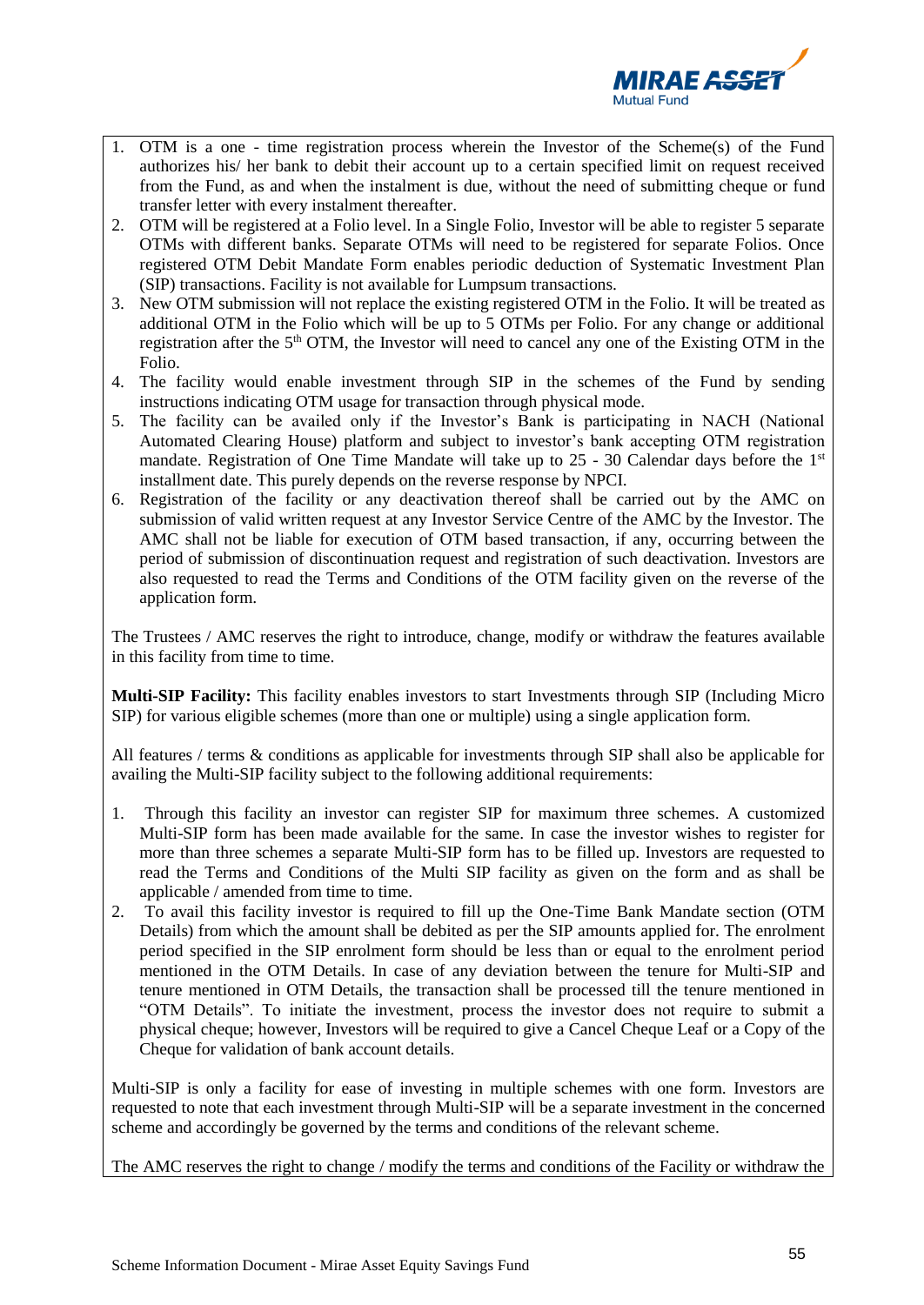

Facility. Please refer to the Multi-SIP Facility Form and instructions before enrolment.

# **ii. Systematic Transfer Plan (STP)**

This facility enables Unit Holders to transfer fixed sums from their Unit accounts in the Scheme to the existing schemes or other schemes launched by the Fund from time to time. The transfer will commence from the date mentioned by the Unit Holder in the Application Form for the facility. A minimum period of 5 days shall be required for registration under STP. The Units will be allotted / redeemed at the Applicable NAV of the respective dates of the Scheme on which such transfers are sought from the Scheme. In case the day on which the transfer is sought is a non-Business Day for the Scheme, then the application for the facility will be deemed to have been received on the immediately following Business Day. The facility of STP will not be available from any existing equity / equity oriented schemes to a non-equity scheme of the Fund. STP is not available for investments under lock-in period and for investments which are pledged.

# **Methodology:**

The Unitholder has to ensure to maintain minimum balance in accordance with Plans selected in the Transferor Scheme on the transfer date / execution date under Systematic Transfer Plan.

In case of insufficient balance on the date of transfer in the folio, STP for that particular due date will be processed based on the clear balance available in the scheme. In such cases where STPs are processed due to insufficient balance, the criteria for minimum application amount in the transferee scheme shall not apply except in case of Mirae Asset Tax Saver Fund. However such residual transfer due to insufficient balance shall be done only once during the tenure of STP. For future STPs, in case the unitholder has sufficient balance, the amount as mentioned in the STP form shall be processed.

However, future STPs will continue to be active. This will help the investor to continue his STP facility seamlessly. Moreover, if the investor continues to have insufficient balance / unclear units for 3 consecutive months, the STP will be discontinued.

# **For details on Frequency and minimum applicable amount refer the table below.**

# **iii. MIRAE ASSET VTP (VARIABLE TRANSFER PLAN):**

Mirae Asset VTP is a facility wherein unit holder(s) of designated open-ended Scheme(s) of Mirae Asset Mutual Fund can opt to transfer variable amount(s) linked to value of investments under VTP on the date of transfer at per-determined intervals from designated open-ended Scheme(s) of Mirae Asset Mutual Fund (Transferor Scheme) to the designated open-ended Scheme(s) of Mirae Asset Mutual Fund (Transferee Scheme).

# **Schemes eligible for VTP facility:**

**Source Schemes:** Mirae Asset Emerging Bluechip Fund (MAEBF), Mirae Asset Great Consumer Fund (MAGCF), Mirae Asset Healthcare Fund (MAHCF), Mirae Asset Focused Fund (MAFF), Mirae Asset Equity Savings Fund (MAESF), Mirae Asset Hybrid Equity Fund (MAHEF), Mirae Asset Savings Fund (MASF), Mirae Asset Cash Management Fund (MACMF)**,** Mirae Asset Tax Saver Fund\*, Mirae Asset Dynamic Bond Fund (MADBF), Mirae Asset Short Term Fund (MASTF), Mirae Asset Midcap Fund (MAMF), Mirae Asset Overnight Fund (MAONF), Mirae Asset Large Cap Fund (MALCF), Mirae Asset Arbitrage Fund (MAAF), Mirae Asset Equity Allocator Fund of Fund (MAEAFOF), Mirae Asset Banking and PSU Debt Fund (MABPDF), Mirae Asset Ultra Short Duration Fund (MAUSDF), Mirae Asset ESG Sector Leaders Fund of Fund (MAESLFOF) and Mirae Asset Banking and Financial Services Fund (MABFSF), Mirae Asset Corporate Bond Fund (MACBF), Mirae Asset Money Market Fund, Mirae Asset S&P 500 Top 50 ETF Fund of Fund, Mirae Asset NYSE FANG+ ETF Fund of Fund, Mirae Asset Nifty India Manufacturing ETF Fund of Fund, Mirae Asset Hang Seng TECH ETF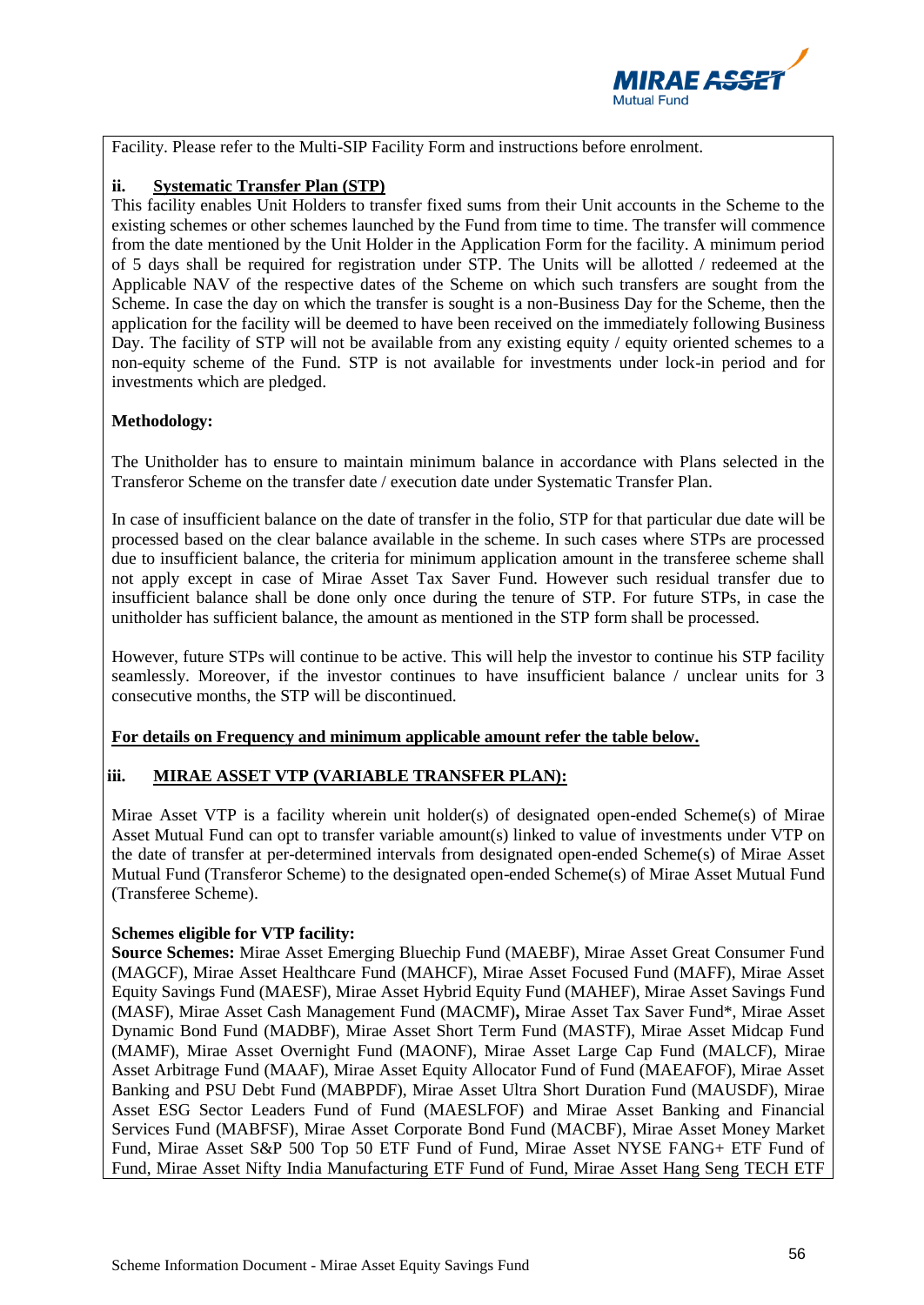

fund of Fund, Mirae Asset Nifty SDL Jun 2027 Index Fund.

**Target Scheme:** Mirae Asset Hybrid Equity Fund (MAHEF), Mirae Asset Emerging Bluechip Fund (MAEBF), Mirae Asset Great Consumer Fund(MAGCF), Mirae Asset Focused Fund ,Mirae Asset Healthcare Fund (MAHCF), Mirae Asset Midcap Fund (MAMF), Mirae Asset Equity Savings Fund (MAESF ), Mirae Asset Savings Fund (MASF ), Mirae Asset Cash Management Fund (MACMF), Mirae Asset Tax Saver Fund\*, Mirae Asset Dynamic Bond Fund (MADBF), Mirae Asset Short Term Fund (MASTF),Mirae Asset Midcap Fund (MAMF), Mirae Asset Overnight Fund (MAONF), Mirae Asset Large Cap Fund (MALCF), Mirae Asset Arbitrage Fund (MAAF), Mirae Asset Equity Allocator Fund of Fund (MAEAFOF), Mirae Asset Banking and PSU Debt Fund (MABPDF), Mirae Asset Ultra Short Duration Fund (MAUSDF), Mirae Asset ESG Sector Leaders Fund of Fund (MAESLFOF) and Mirae Asset Banking and Financial Services Fund (MABFSF), Mirae Asset Corporate Bond Fund (MACBF), Mirae Asset Corporate Bond Fund (MACBF), Mirae Asset Money Market Fund, Mirae Asset S&P 500 Top 50 ETF Fund of Fund, Mirae Asset NYSE FANG+ ETF Fund of Fund, Mirae Asset Nifty India Manufacturing ETF Fund of Fund, Mirae Asset Hang Seng TECH ETF fund of Fund, Mirae Asset Nifty SDL Jun 2027 Index Fund.

\* Each Instalment 'OUT' of Mirae Asset Tax Saver Fund shall be subject to lock in period of 3 years from the date of allotment of Units proposed to be redeemed.

#### **Following are the features of Variable Transfer Plan (VTP):**

- Under the Variable Transfer Plan, unit holders will be eligible to transfer:
- Fixed Amount per installment OR the amount as determined by the following formula:-
- [(Fixed amount to be transferred per installment X number of installments including the current installment) - market value of the investments through Variable Transfer Plan in the Target Scheme on the date of transfer] whichever is higher, on the date of transfer.
- The first VTP installment will be processed basis the fixed installment amount specified by the unit holder at the time of enrollment. From the second VTP installment onwards, the transfer amount shall be computed as per formula stated above.
- In case of VTP Daily, Weekly and Fortnightly Interval, the commencement date shall be within 5 business days from the date of receipt of a valid request.
- For Daily, Weekly, Monthly, Fortnightly or Quarterly VTP falling on a Friday or on any business day where the next day is a non-business day, the NAV applicable shall be the Transaction date i.e. before 3.00 p.m. for both source and the target scheme.
- In order to discontinue the facility, a written request must be submitted at least 5 business days prior to the next applicable transfer date for the selected frequency.
- This facility introduced under the scheme will have the same investment objective, portfolio, liquidity and expense ratio as that of the prevailing plans of the respective schemes.

#### **Example of Calculation of Installment of Variable Transfer Plan:**

Source Scheme: Mirae Asset Savings Fund Target Scheme: Mirae Asset Emerging Bluechip Fund

Suppose an investor chose a monthly VTP option from Mirae Asset Savings Fund to Mirae Asset Emerging Bluechip Fund of amount Rs.5000/- and he has already transferred three installments upto date August 1, 2015.

Total units allotted upto the date of last installment i.e. August 1, 2015 is assumed as 1400. The NAV of Mirae Asset Emerging Bluechip Fund - Growth Option on September 2015 is assumed as Rs.9.50 - per unit.

So the market value of investment on the date of transfer is 13,300 (1400 x 9.5).The next installment as per the VTP will be calculated as per the following formulae: Higher of the following, Fixed Amount to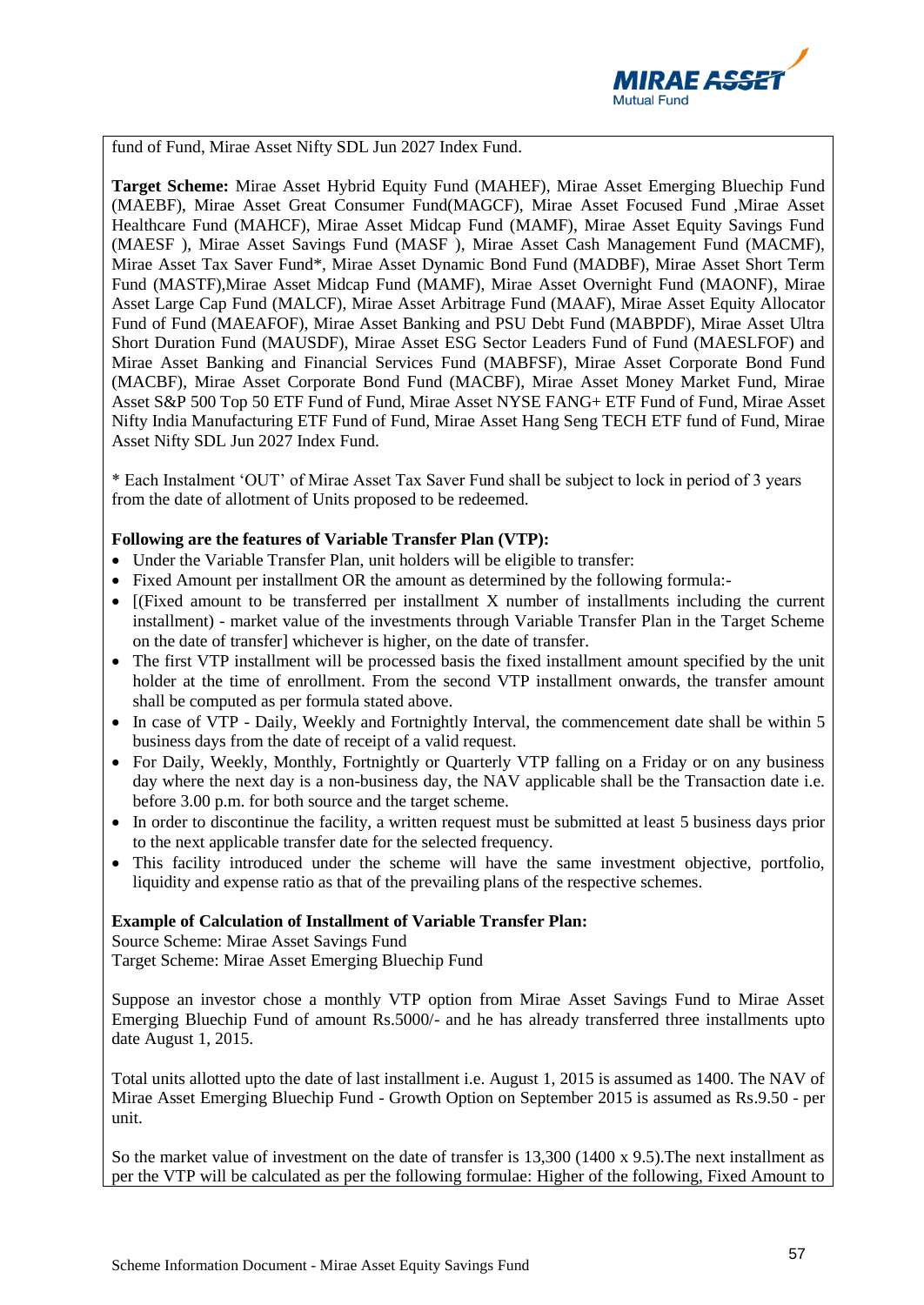

be transferred per installment (Rs.5,000/-) OR [(Fixed Amount to be transferred per installment \* Number of Installment including current installment) - Market Value of Target Scheme) = (Rs.5000\*4)  $-13,300 = \text{Rs}.6,700/$ -. So Rs.6,700/- will be transferred under the VTP.

# **For details on Frequency and minimum applicable amount for SIP, STP and VTP refer the table below:**

| <b>Facility</b> | <b>Frequency</b> | Day/Date                                                                      | Criteria*                         |
|-----------------|------------------|-------------------------------------------------------------------------------|-----------------------------------|
| STP and VTP     | Daily            | Monday to Friday                                                              | Minimum 5 Transfers of Rs.1000    |
|                 | Weekly           | Every Wednesday                                                               | each and in multiples of Re. 1/-  |
|                 | Fortnightly      | Every Wednesday of the                                                        | thereafter.                       |
|                 |                  | alternate week.                                                               |                                   |
| <b>SIP</b>      | Monthly          | 01st to 28th except the                                                       | Minimum balance amount at the     |
|                 | Quarterly        | last three calendar dates                                                     | time of enrolment of STP and VTP: |
|                 |                  | 29th, 30th and 31st.                                                          | <b>NIL</b>                        |
| STP and VTP     | Monthly          | 01 <sup>st</sup> , 10 <sup>th</sup> , 15 <sup>th</sup> , 21 <sup>st</sup> and |                                   |
|                 | Quarterly        | $28th$ .                                                                      |                                   |

#### **\*Notes:**

Each STP/VTP Installment 'OUT' to / of Mirae Asset Tax Saver Fund will be subject to a lock- in period of three years from the date of allotment of Units proposed to be redeemed. Hence, Mirae Asset Tax Saver Fund shall act as Source Scheme for STP/VTP post completion of the said lock-in period.

# **iv. Systematic Withdrawal Plan:**

This facility enables the Unit Holders to withdraw sums from their Unit accounts in the Scheme at periodic intervals through a one-time request. The withdrawals will commence from the Start Date mentioned by the Unit Holder in the Application Form for the facility. A minimum period of 5 days shall be required for registration under SWP. The Units will be redeemed at the Applicable NAV of the respective dates on which such withdrawals are sought. However, if any of the dates on which the redemption is sought is a non-Business Day, the Units will be redeemed at the Applicable NAV of the next Business Day.

Options available and Minimum Amount Fixed withdrawal: Investors can withdraw fixed amount of Rs.1,000/- each and above at regular intervals.

Fixed Withdrawal: Investors can withdraw fixed amount on 1st or 10th or 15th or 21st or 28th of each month / quarter for minimum 12 months / 4 quarters. By default, in case of any ambiguity in selection of withdrawal frequency, the SWP date will be 10th of each month.

For applicable load on Redemptions through SWP, please refer section 'LOAD STRUCTURE'.

# **v. Interscheme Switching**

The Transaction Slip can be used by investors to make inter-scheme switches (during the NFO Period and the ongoing offer period) within the Fund. All valid applications for switch-out shall be treated as Redemption and for switch-in as Purchases with the respective Applicable NAVs of the Scheme / option.

#### **vi. Intrascheme Switching**

Investors can switch between different options under the same Plan of the Scheme, at the Applicable NAV. All valid applications for switch-out shall be treated as Redemption and for switch-in as Purchases with the respective Applicable NAVs of the option. As per current Load structure, no Entry or Exit Loads will be charged for intra-scheme switching. However, AMC may change the Loads prospectively as indicated in section on LOAD STRUCTURE FOR THE SCHEME in this Scheme information document.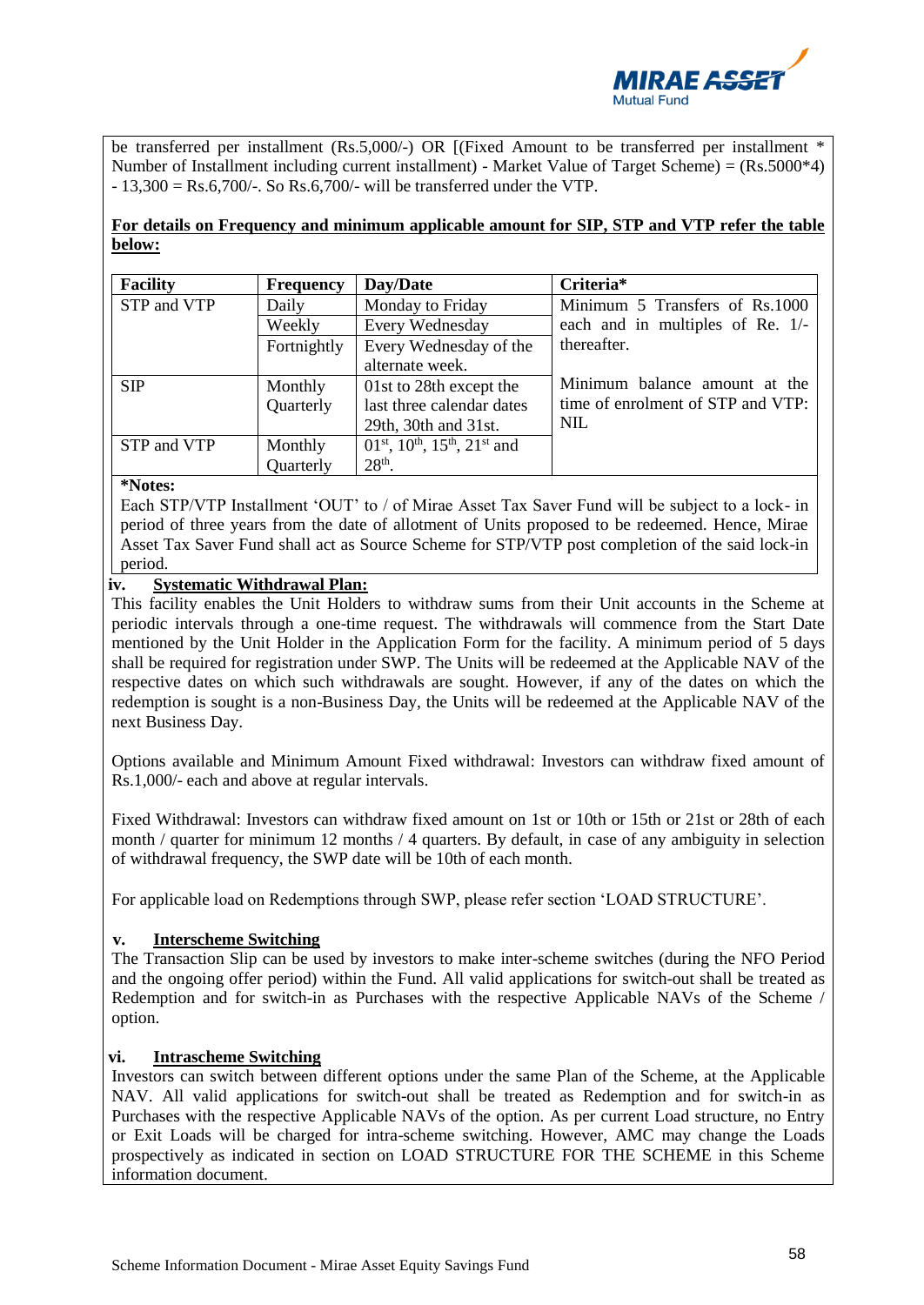

## **vii. Switch facility from one scheme to another scheme**

In the interest of investors, it is hereby clarified that where the switch request has been made from one scheme to another specifying the number of Units or Amount (during NFO as well as ongoing), the request will be processed for the corresponding value of such units or amount and that the allotment in the resultant scheme may be done in fractional units, subject to fulfillment of the minimum purchase amount of the scheme where it is being switched.

## **viii. Folio Number**

Unless otherwise requested by the Unit Holder, a single folio number may be assigned if an investor invests in different schemes of the Fund, and a consolidated account statement will then be provided for investments in all the schemes.

## **ix. Fractional Units**

Since a request for Purchase or Redemption is generally made in rupee amounts and not in terms of a fixed number of Units of the Scheme, an investor may be left with fractional Units. Fractional Units will be computed and accounted for up to three decimal places for the Scheme.

## **x. Consolidation of folios**

In case an investor holds investments in multiple folios under the Fund, the AMC reserves the right to consolidate all the folios belonging to the same investor into one folio.

## **xi. Transaction through electronic mode**

The AMC may from time to time offer various facilities to the unit holders through electronic mode such as internet, mobile phones, Kiosk, etc. to facilitate transactions in units of the scheme. The AMC may enter into such arrangements / agreements as it may deem fit to give effect to the above.

However, investors intending to take benefit of these facilities should note that they should use these services at their own risk. The Fund, the AMC, the Trustee, along with its directors, employees and representatives shall not be liable for any damages or injuries arising out of or in connection with the use of internet, mobile phones, Kiosk, etc. or its non-use including, without limitation, non-availability or failure of performance, loss or corruption of data, loss of or damage to property (including profit and goodwill), work stoppage, computer failure or malfunctioning, or interruption of business; error, omission, interruption, deletion, defect, delay in operation or transmission, computer virus, communication line failure, unauthorized access or use of information.

# **xii. MIRAE ASSET TRIGGER INVESTMENT PLAN (TRIP) facility:**

Mirae Asset Trigger Investment Plan (TRIP) is a facility provided to the Unit holders for the Source scheme(s) to set triggers based on the predetermined event to enable Mirae Asset Mutual Fund to automatically transfer on behalf of the Unit holder(s) the specified percentage of the amount registered in the Source scheme(s) to select Target scheme(s) on the trigger date(s) occurring during the period of 1 year from the date of registration under the Plan.

#### **I. Schemes eligible for TRIP:**

#### **Source Schemes and Target Schemes**

- Mirae Asset Emerging Bluechip Fund (MAEBF)
- Mirae Asset Tax Saver Fund (MATSF)\*
- Mirae Asset Hybrid Equity Fund (MAHEF)
- Mirae Asset Healthcare Fund (MAHCF)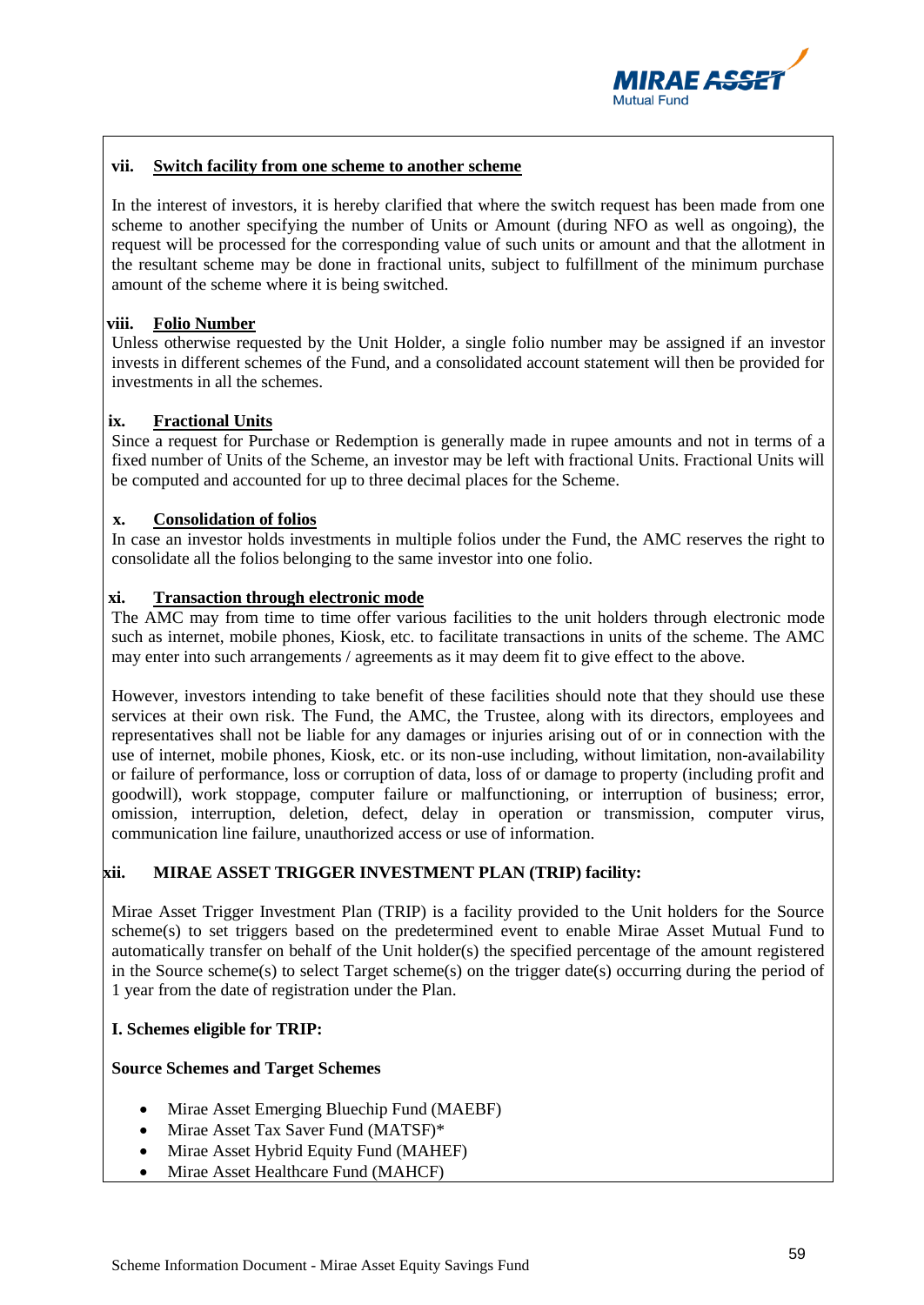

- Mirae Asset Cash Management Fund (MACMF)
- Mirae Asset Great Consumer Fund (MAGCF)
- Mirae Asset Equity Savings Fund (MAESF)
- Mirae Asset Dynamic Bond Fund (MADBF)
- Mirae Asset Short Term Fund (MASTF)
- Mirae Asset Savings Fund (MASF)
- Mirae Asset Focused Fund (MASFF)
- Mirae Asset Midcap Fund (MAMCF)
- Mirae Asset Large Cap Fund (MALCF)
- Mirae Asset Overnight Fund (MAOF)

\*Mirae Asset Tax Saver Fund shall act as the source scheme subject to completion of 3-year lock in period.

## **II. Features of TRIP:**

- The minimum Unit holder's account balance or a minimum amount of investment in the Source scheme at the time of enrolment under the Plan should be Rs.50,000/- and in multiples of Rs.1,000/- thereafter. The Unit holders of the Source scheme(s) have to set triggers based on the predetermined event. On occurrence of predetermined events i.e. the trigger date on which the closing value of Index (S&P BSE SENSEX) reaches or crosses the Index level(s) as indicated by the Unit holder(s) in the enrolment form.
- The Fund on behalf of the Unit holders will automatically transfer the specified percentage of the amount registered in the Source scheme(s) to select Target scheme(s) on the trigger date(s).
- The trigger date(s) occurring during the period of 1 year from the date of registration of the Unit holder under the Plan shall only be covered.
- Unit holders under the Plan are offered two enrolment options viz.
- Flexible Installment option and
- Fixed Installment option. Default option - Fixed Installment option.
- **Flexible Installment Option:** The minimum percentage to be indicated against each Index level trigger is 10% and in multiples of 1% thereafter. Investors can choose minimum 1 trigger index level and maximum 4 index levels. The trigger levels chosen should be in multiples of 1%. However, the aggregate of all the levels mentioned should sum upto 100% failing which the application shall be rejected. Also note that if a single index level is indicated then the entire unit balance (100%) will be Switched-Out to the Target Scheme.
- **Fixed Installment Option:** The percentage indicated against each Index level trigger is fixed at 25%. The cumulative percentage under each option must be equal to 100.
- The amount transferred from the Source Scheme to the Target Scheme shall be effected by redeeming units of Source Scheme at Applicable NAV, after payment of Exit Load, if any, and subscribing to the units of the Target Scheme at Applicable NAV. In respect of the enrolments made in the above-mentioned Scheme(s) under the Plan, the Load Structure prevalent at the time of enrolment shall govern the investors during the tenure of the Plan.
- In case the Triggers indicated by the investors remain inactive, the amount will remain parked in the source scheme. In case investors decide to opt out of the facility, they can give a written request to cease the Trigger facility.
- The trigger once activated and processed, becomes inactive.
- On completion of 1 year from the date of registration, in case Nil Triggers or few Triggers are activated, then the balance of the amount registered under the Plan will remain parked in the source scheme.
- Notice of discontinuance from investor shall be made effective within 7 calendar days from the date of receipt of the said request. Triggers, which may get activated until the effective date of discontinuation shall be processed in accordance with the terms, laid herein above.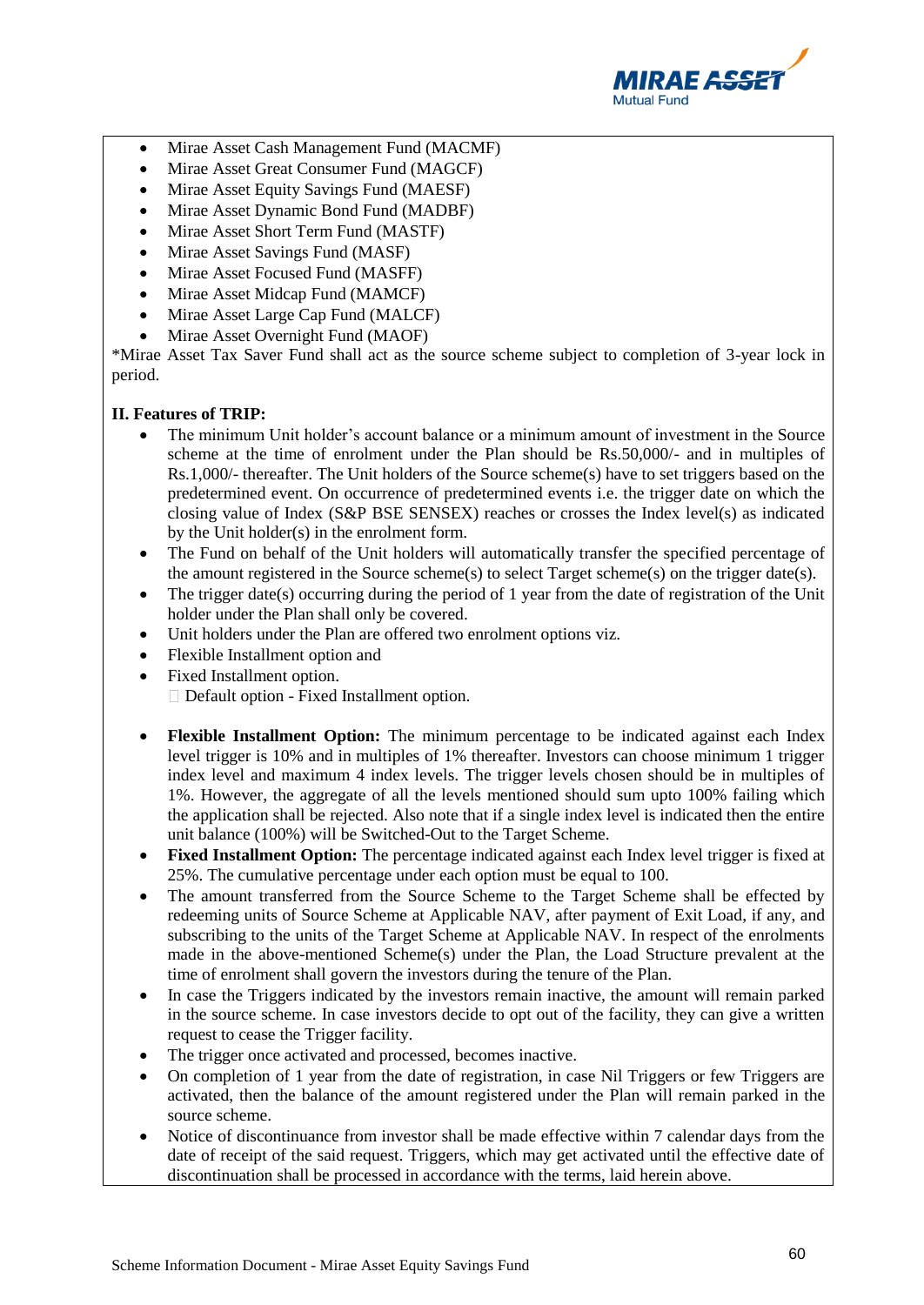

- The AMC will require at least 7 business days from the date of submission of valid enrolment forms to register the Unit holder under the Plan.
- NAV applicability For TRIP falling on a Friday or on any business day where the next day is a non-business day, the NAV applicable shall be the transaction date (i.e. before 3.00 p.m.) for both source and the target scheme.

## **III. Illustration:**

| <b>Source Scheme</b>               | <b>Mirae Asset Savings Fund</b>                               |                                         |                                    |  |
|------------------------------------|---------------------------------------------------------------|-----------------------------------------|------------------------------------|--|
| <b>Investment Amount</b>           | Rs.1,00,000/-                                                 |                                         |                                    |  |
| <b>Target Scheme</b>               | <b>Mirae Asset Large</b><br><b>Options</b><br><b>Cap Fund</b> |                                         |                                    |  |
| Four stages of<br>switch execution | <b>BSE SENSEX levels*</b>                                     | <b>Flexible Installment</b><br>option** | <b>Fixed Installment</b><br>option |  |
|                                    | 15000                                                         | 15%                                     | 25%                                |  |
| $\mathbf H$                        | 16000                                                         | 20%                                     | 25%                                |  |
| Ш                                  | 17000                                                         | 25%                                     | 25%                                |  |
| IV                                 | 19000                                                         | 40%                                     | 25%                                |  |
|                                    | <b>TOTAL</b>                                                  | 100%                                    | 100%                               |  |

## **\*Investors to fill this column with S&P BSE SENSEX levels in multiples of 500 points.**

Assuming the S&P BSE Sensex is trading at 16,700 levels at the time of enrollment. In case, S&P BSE Sensex closes below 16,000 levels after 15 days, as per the illustration, under the fixed installment option of Rs.25,000/- each will be transferred from Mirae Asset Savings Fund automatically to Mirae Asset Large Cap Fund (MALCF). However, if the investor had chosen the flexible investment option Rs.20,000/- will be transferred into target scheme. The remaining triggers remain active till the index reaches or crosses the trigger levels mentioned at the time of enrollment of the form.

The new facility introduced under the scheme will have the same investment objective, portfolio, liquidity and expense ratio as that of the prevailing plans of the respective schemes.

#### **xiii. Mirae Asset Group Investment Plan (GRIP):**

#### **I. What is Mirae Asset Group Investment Plan (GRIP)?**

**Mirae Asset Group Investment Plan (GRIP)** allows the employer to make investments for employees by investing into select open-ended schemes of Mirae Asset Mutual Fund.

#### **II. Schemes eligible for GRIP:**

**Open Ended Funds:** Mirae Asset Large Cap Fund (MALCF), Mirae Asset Emerging Bluechip Fund (MAEBF), Mirae Asset Great Consumer Fund (MAGCF), Mirae Asset Healthcare Fund (MAHCF), Mirae Asset Focused Fund (MAFF), Mirae Asset Equity Savings Fund (MAESF), Mirae Asset Hybrid Equity Fund (MAHEF), Mirae Asset Savings Fund (MASF), Mirae Asset Cash Management Fund (MACMF)**,** Mirae Asset Tax Saver Fund\*, Mirae Asset Dynamic Bond Fund (MADBF), Mirae Asset Short Term Fund (MASTF), Mirae Asset Midcap Fund (MAMF), Mirae Asset Overnight Fund (MAONF), Mirae Asset Arbitrage Fund (MAAF), Mirae Asset Equity Allocator Fund of Fund (MAEAFOF), Mirae Asset Banking and PSU Debt Fund (MABPDF), Mirae Asset Ultra Short Duration Fund (MAUSDF), Mirae Asset ESG Sector Leaders Fund of Fund (MAESLFOF) and Mirae Asset Banking and Financial Services Fund (MBFSF), Mirae Asset Corporate Bond Fund (MACBF), Mirae Asset Money Market Fund, Mirae Asset S&P 500 Top 50 ETF Fund of Fund, Mirae Asset NYSE FANG+ ETF Fund of Fund, Mirae Asset Nifty India Manufacturing ETF Fund of Fund, Mirae Asset Hang Seng TECH ETF fund of Fund, Mirae Asset Nifty SDL Jun 2027 Index Fund.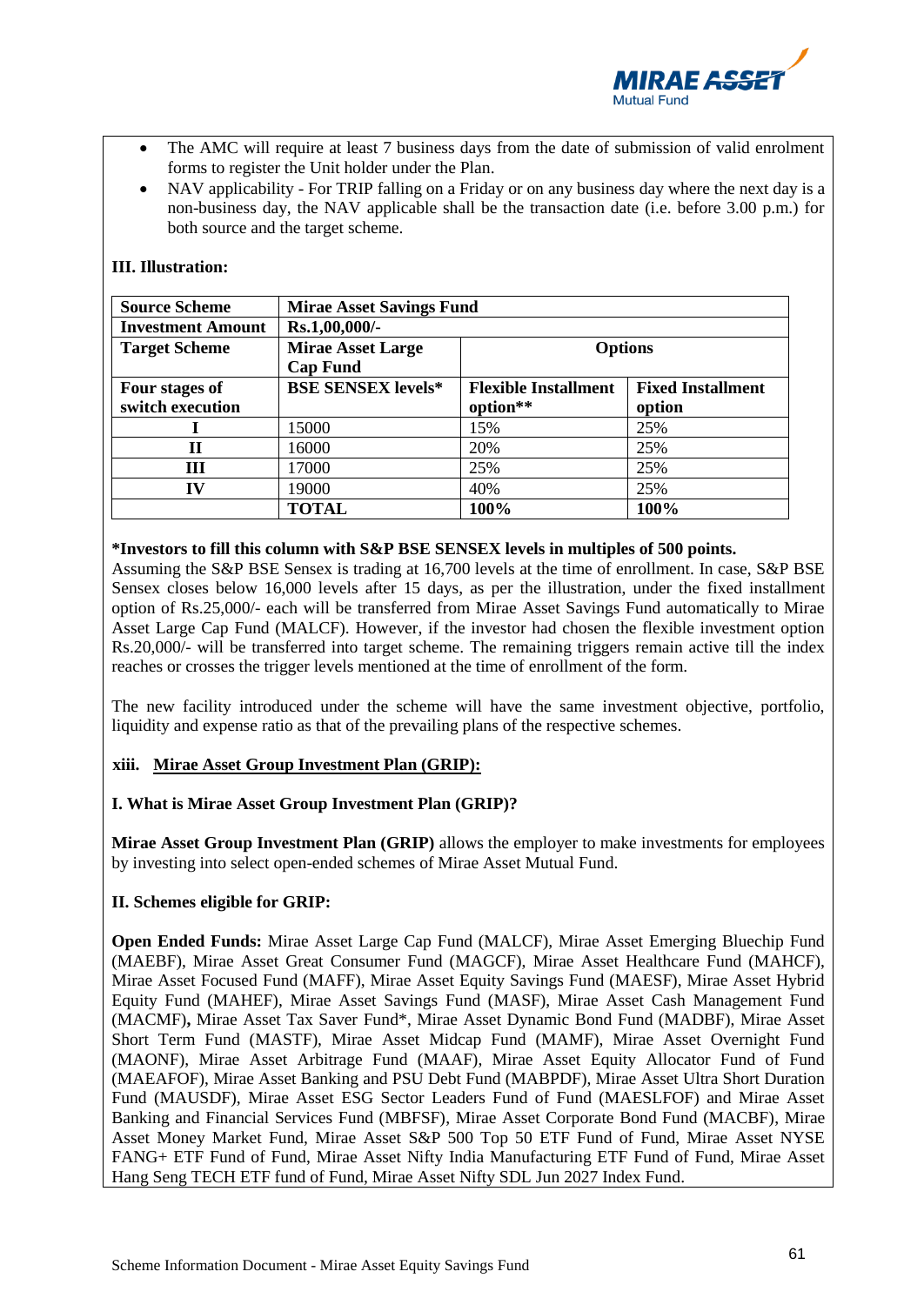

Please note that if the same is not mentioned, MAMF will allot you units under the Default Option of the scheme as stated below. The minimum investment amount per deduction is Rs.500/- and in multiples of Re.1/- per month.

The investor has the right to modify the amount for future GRIP deductions or discontinue future GRIP deductions at any time by filling in the form specifically designed for this purpose. The investor will not be entitled to change the scheme. If investor intends to start the SIP in another scheme, then he may fill out a separate form. Please refer to the applicable load structure of the respective schemes at the time of the investment.

## **III. Features:**

- **Frequency:** Monthly
- The employee authorizes the organization to deduct the SIP amount towards Group SIP from his salary every month and remits it to Mirae Asset Mutual Fund.
- A consolidated Cheque representing all the salary deductions needs to be issued by the Salary Department (along with a list of employees, respective employee codes & respective deduction amount) in favor of Mirae Asset Group SIP Pool A/c.
- The Mutual Fund has an arrangement with select banks as may be intimated by MAMF from time to time to enable direct credit of redemption/dividend proceeds into the bank account of the respective investors who have an account with any of these banks.
- The maximum period for the SIP should be 10 years.
- The employer needs to sign the third party declaration form while making the cumulative SIP investments on behalf of its employees.

## **IV. Specific Instruction:**

- This form should be submitted at least 5 working days before the salary date.
- Units to be allotted in Physical Mode only. Option to hold units in de-mat mode will not be available.
- All GRIP purchases are subject to realisation of the Cheque/DD remitted by the Salary Department of the Organisation.
- NAV applicability Units will be Allotted/Redeemed/Transferred at the NAV related prices on the transaction days of every month (or next business day, if the transaction day is a holiday).
- The Employer will upload the data in the agreed format directly through the FTP route. The Karvy Server time will be taken as the time stamp reference number for the purpose of the NAV applicability. The Original form has to be submitted to the AMC/Karvy.

interest of India (CERSAI, an independent body), to perform the function of Central KYC Records Registry including receiving, storing, safeguarding and retrieving KYC records in

NON – INDIVIDUAL INVESTORS: CKYC is currently not applicable for Non-Individual Investors. All new Non

- Investor with Tax Status –NRI will not be able to invest though this option.
- The employee has to be the First/Sole Applicant for the facility.
- Cheque drawn on the bank not participating in the clearing house will not be accepted.
- Payment through Stockinvest, outstation cheques and cash will not be accepted.

| $\Box$ ATVINT C of all holders along with NTC documentaly proof to be attached. |                                                             |  |  |
|---------------------------------------------------------------------------------|-------------------------------------------------------------|--|--|
| <b>Know Your Customer (KYC):</b>                                                | Implementation of Central KYC (CKYC):                       |  |  |
|                                                                                 | The Government of India has authorized the Central Registry |  |  |
|                                                                                 | of Securitization and Asset Reconstruction and Security     |  |  |

digital form.

#### PAN/KYC of all holders along with KYC documentary proof to be attached.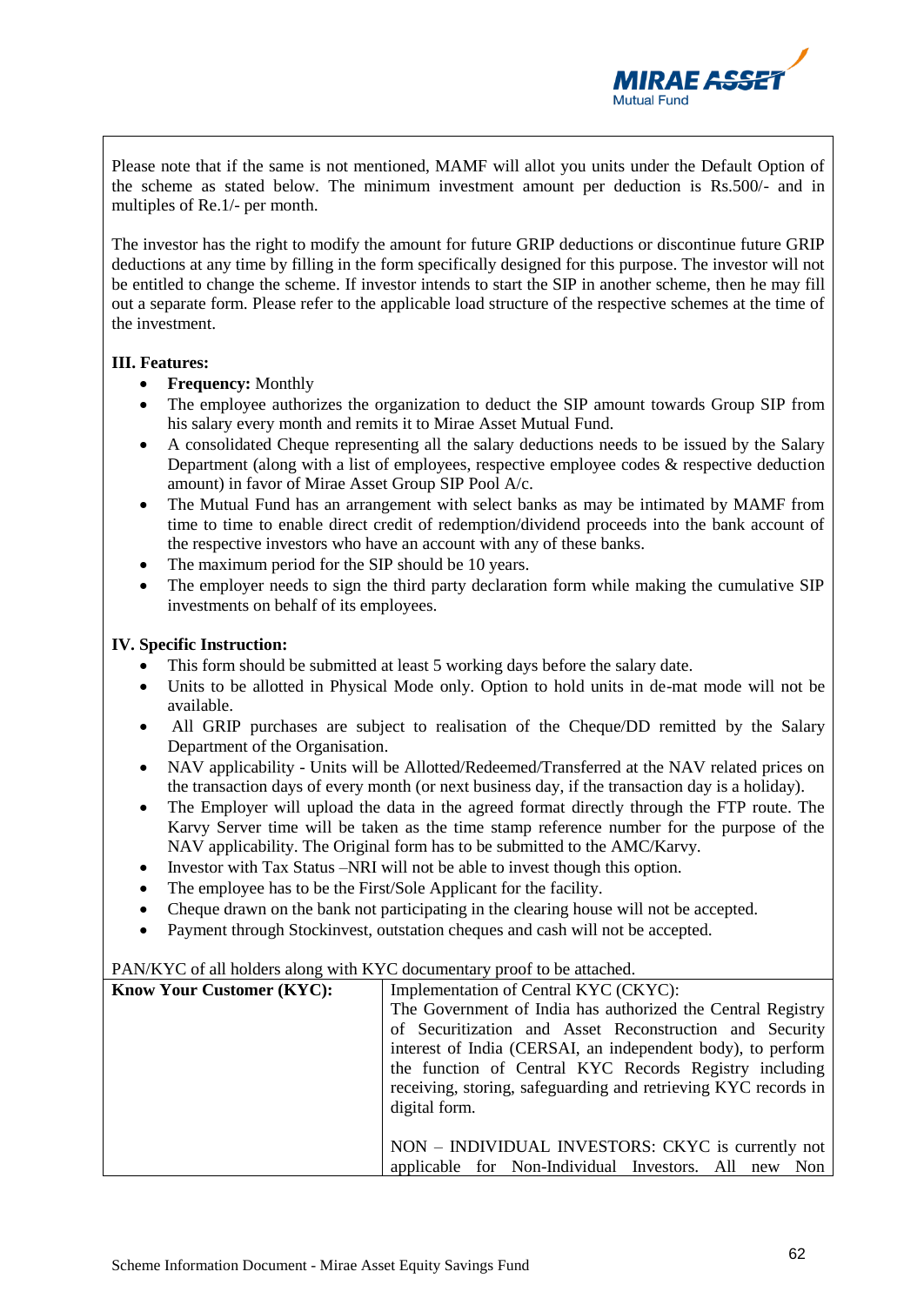

|                            | Individual Investors will continue with the old KRA KYC<br>form. Details of net worth are mandatory for Non Individual<br>applicants. Details of net worth shall be of a date which is<br>within one year of the application.                                                                                                                                                                                                                       |
|----------------------------|-----------------------------------------------------------------------------------------------------------------------------------------------------------------------------------------------------------------------------------------------------------------------------------------------------------------------------------------------------------------------------------------------------------------------------------------------------|
|                            | <b>INDIVIDUAL INVESTORS:</b><br>1. New individual investors who have never done KYC under<br>KRA (KYC Registration Agency) regime and whose KYC is<br>not registered or verified in the KRA system will be required to<br>fill the new CKYC form while investing with the Fund.                                                                                                                                                                     |
|                            | 2. If any new individual investor uses the old KRA KYC form,<br>then such investor will be required to either fill the new CKYC<br>form or provide the missing/additional information using the<br>Supplementary CKYC form.                                                                                                                                                                                                                         |
|                            | 3. Investors who have already completed CKYC and have a<br>KYC Identification Number (KIN) from the CKYC platform<br>can invest in schemes of the Fund quoting their designated<br>KIN issued by CKYC on the application form (14 digits for<br>normal accounts and 15 digits for simplified and small<br>accounts). Further, in case the investor's PAN is not updated in<br>CKYC system, a self-certified copy of PAN Card shall be<br>mandatory. |
|                            | For KYC Application Forms, please visit our website<br>www.miraeasset.com. For more details on the KYC and IPV<br>kindly refer section "Know Your Customer (KYC)" in "II -<br>HOW TO APPLY?" in SAI.                                                                                                                                                                                                                                                |
|                            | Micro Applications: Investments in Mutual Fund (including<br>SIP investment where the aggregate of SIP installments in a<br>rolling 12 months period or in a financial year i.e. April to<br>March) does not exceed Rs.50,000/- per investor per year (to<br>be referred as "Micro Application" hereinafter).                                                                                                                                       |
|                            | However, the requirements of Know Your Client (KYC) shall<br>be mandatory for all unit holders, including all joint holders<br>and the guardian in case of folio of a minor investor.                                                                                                                                                                                                                                                               |
|                            | The investors seeking the exemption for PAN still need to<br>submit the KYC. The exemption will be applicable ONLY to<br>investments by individuals (including NRIs but not PIOs),<br>Minors and Sole proprietary firms. HUFs and other categories<br>will not be eligible for Micro Applications. The exemption is<br>applicable to joint holders also.                                                                                            |
| <b>Accounts Statements</b> | For normal transactions (Other than SIP / STP) during ongoing<br>sales and repurchase:<br>• The AMC shall issue to the investor whose application<br>(other than SIP / STP) has been accepted, an account<br>statement specifying the number of units allotted will be<br>sent by ordinary post / courier / secured encrypted<br>electronic mail to each Unit Holder, stating the number of                                                         |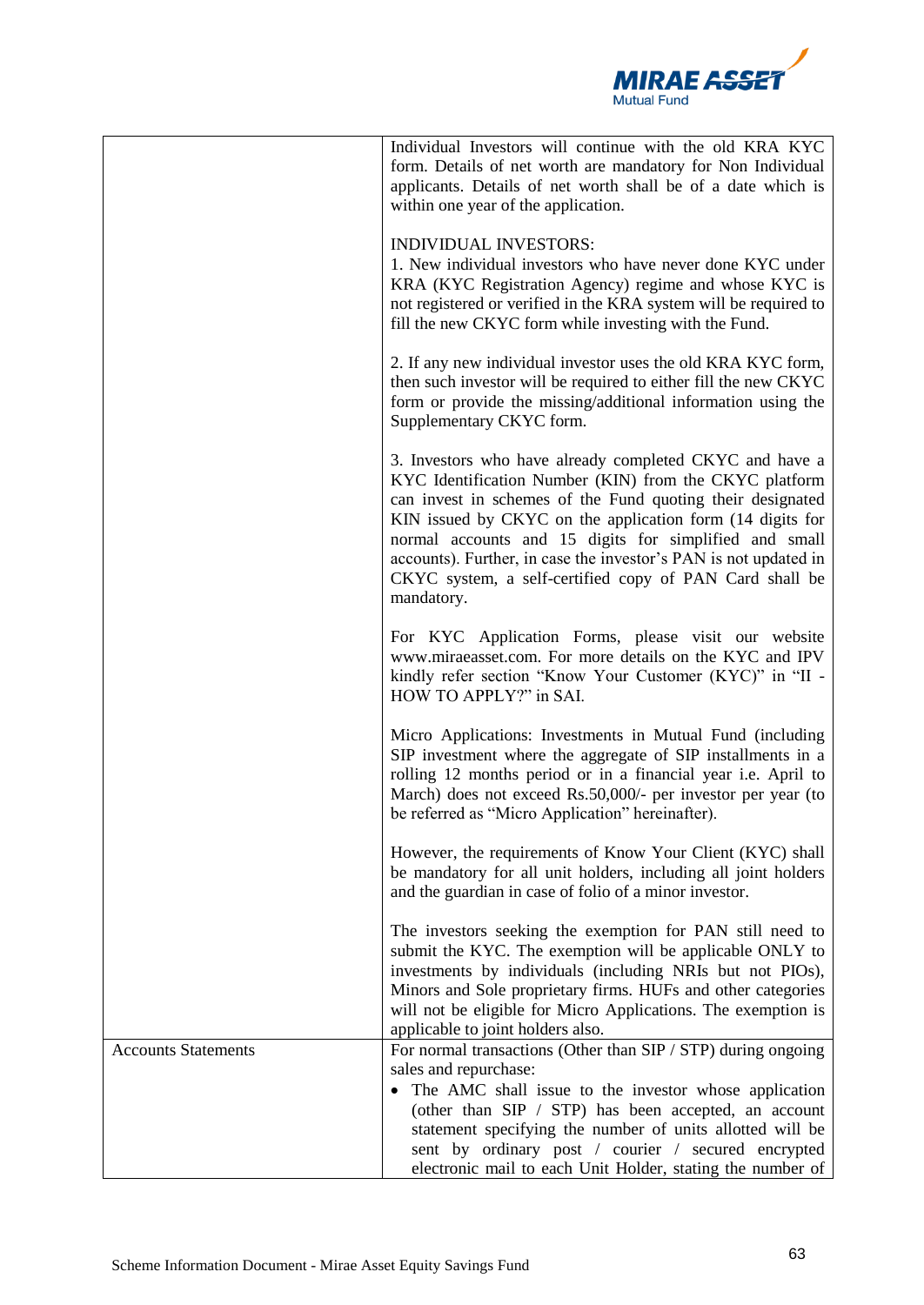

| Units purchased, generally within 3 Business days, but not<br>later than 5 working days from date of acceptance of the<br>valid Application Form / Transaction Slip.<br>• For those unitholders who have provided an e-mail address,<br>the AMC will send the account statement by e-mail.<br>The unit holder may request for a physical account<br>statement by writing / calling the AMC/ISC/R&T. Investors<br>can enquire about NAVs, Unit Holdings, Valuation,<br>Dividends, Account statements, etc or lodge any service<br>request by calling the investor line of the AMC at "1800"<br>2090 777" [Toll Free from MTNL/BSNL landline]. The<br>Investor can call on the Toll Free number anytime between<br>9.00 am to 5.30 pm from Monday to Friday except for<br>Public Holidays. Investors can also visit the website at<br>www.miraeassetmf.co.in, for complete details. In order to<br>protect confidentiality of information, the<br>service<br>representatives may require personal information of the<br>investor for verification of his / her identity. The AMC will<br>at all times endeavor to handle transactions efficiently and<br>to resolve any investor grievances promptly. |
|-----------------------------------------------------------------------------------------------------------------------------------------------------------------------------------------------------------------------------------------------------------------------------------------------------------------------------------------------------------------------------------------------------------------------------------------------------------------------------------------------------------------------------------------------------------------------------------------------------------------------------------------------------------------------------------------------------------------------------------------------------------------------------------------------------------------------------------------------------------------------------------------------------------------------------------------------------------------------------------------------------------------------------------------------------------------------------------------------------------------------------------------------------------------------------------------------------|
| For SIP / STP transactions :<br>• Account Statement for SIP and STP will be dispatched once<br>every quarter ending March, June, September<br>and<br>December within 10 working days of the end of the<br>respective quarter.<br>• A soft copy of the Account Statement shall be mailed to the<br>investors under SIP / STP to their e-mail address on a<br>monthly basis, if so mandated.<br>• However, the first Account Statement under SIP / STP shall<br>be issued within 10 working days of the initial investment /<br>transfer.<br>• In case of specific request received from investors, Mutual<br>Funds shall provide the account statement (SIP / STP) to the<br>investors within 5 working days from the receipt of which<br>request without any charges.                                                                                                                                                                                                                                                                                                                                                                                                                               |
| <b>Annual Account Statement:</b><br>The Mutual Funds shall provide the Account Statement to<br>the Unitholders who have not transacted during the last six<br>months prior to the date of generation of account<br>statements. The Account Statement shall reflect the latest<br>closing balance and value of the units prior to the date of<br>generation of the account statement.<br>• The account statements in such cases may be generated and<br>issued along with the Portfolio Statement or Annual Report<br>of the Scheme. Alternately, soft copy of the account<br>statements shall be mailed to the investors' e-mail address,<br>instead of physical statements, if so mandated.<br>The CAS shall not be received by the Unit holders for the<br>folio(s) not updated with PAN/KYC details. The Unit<br>holders are therefore requested to ensure that the folio(s) are<br>updated with their PAN and the investors are KYC                                                                                                                                                                                                                                                             |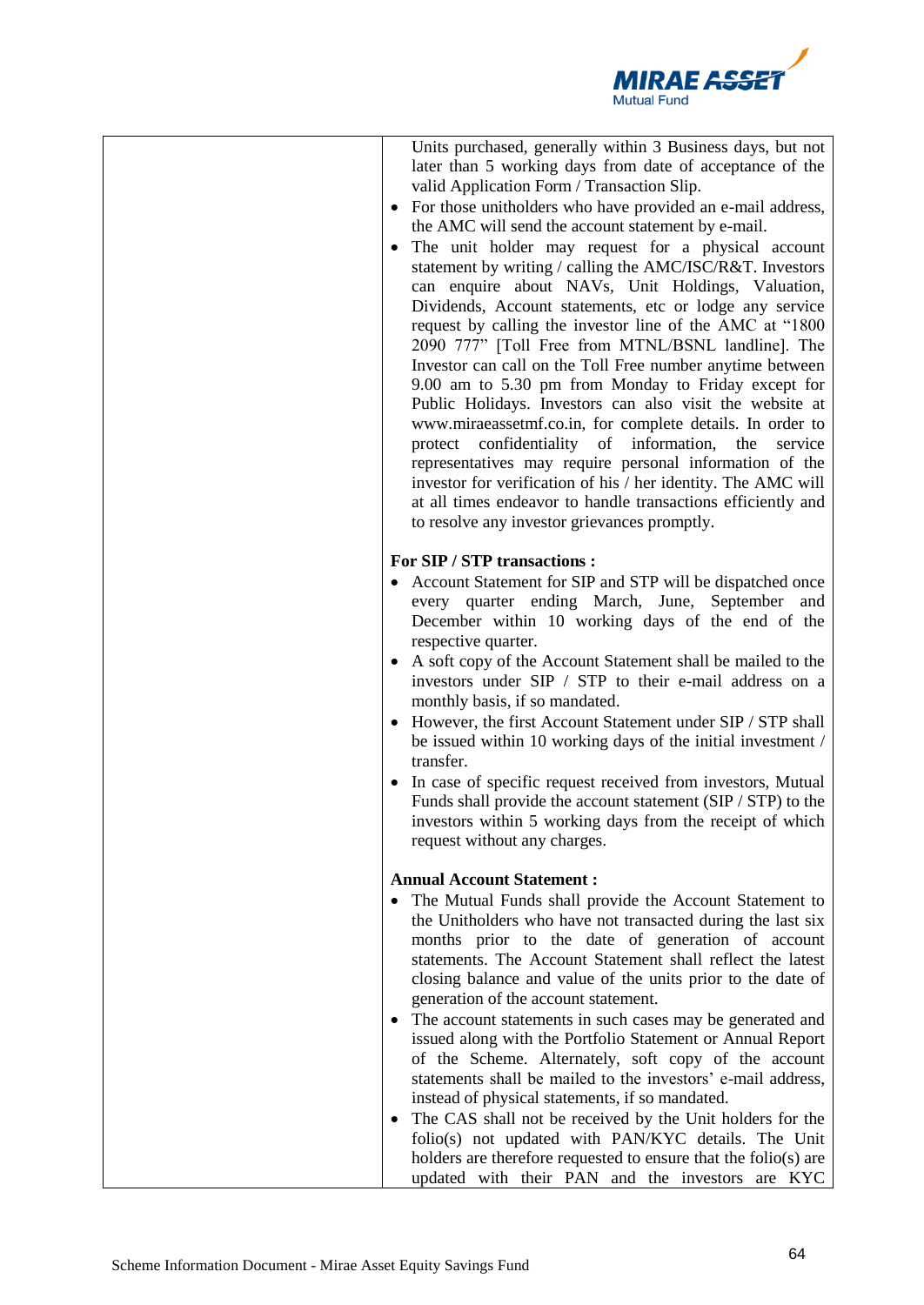

|                                                                                                                                                               | compliant.                                                                                                                                                                                                                                                                                                                                                                                                                                                                                                                                                                                                                                                                                                                                                                                                                                                                                                                                                                                                                                                                                                                                                                                                                                                                                                                                                                                                                                                                                                                                                                                                                                                                                                                                                                                                                                                                                                                                                                                                                                                                                                       |
|---------------------------------------------------------------------------------------------------------------------------------------------------------------|------------------------------------------------------------------------------------------------------------------------------------------------------------------------------------------------------------------------------------------------------------------------------------------------------------------------------------------------------------------------------------------------------------------------------------------------------------------------------------------------------------------------------------------------------------------------------------------------------------------------------------------------------------------------------------------------------------------------------------------------------------------------------------------------------------------------------------------------------------------------------------------------------------------------------------------------------------------------------------------------------------------------------------------------------------------------------------------------------------------------------------------------------------------------------------------------------------------------------------------------------------------------------------------------------------------------------------------------------------------------------------------------------------------------------------------------------------------------------------------------------------------------------------------------------------------------------------------------------------------------------------------------------------------------------------------------------------------------------------------------------------------------------------------------------------------------------------------------------------------------------------------------------------------------------------------------------------------------------------------------------------------------------------------------------------------------------------------------------------------|
|                                                                                                                                                               | Units held in electronic form<br>Where units are held by investor in electronic form, the demat<br>statement issued by the Depository Participant will be deemed<br>adequate compliance with the requirements in respect of<br>dispatch of statements of account.                                                                                                                                                                                                                                                                                                                                                                                                                                                                                                                                                                                                                                                                                                                                                                                                                                                                                                                                                                                                                                                                                                                                                                                                                                                                                                                                                                                                                                                                                                                                                                                                                                                                                                                                                                                                                                                |
| Who can Invest                                                                                                                                                | Indian resident adult individuals, either singly or jointly<br>$\bullet$                                                                                                                                                                                                                                                                                                                                                                                                                                                                                                                                                                                                                                                                                                                                                                                                                                                                                                                                                                                                                                                                                                                                                                                                                                                                                                                                                                                                                                                                                                                                                                                                                                                                                                                                                                                                                                                                                                                                                                                                                                         |
| This is an indicative list and you are<br>requested to consult your financial<br>advisor to ascertain whether the<br>scheme is suitable to your risk profile. | (not exceeding three);<br>$\bullet$<br>Minor through parent / lawful guardian; (please see the<br>note 1. below)<br>Companies, bodies corporate, public sector undertakings,<br>$\bullet$<br>association of persons or bodies of individuals and<br>societies registered under the Societies Registration Act,<br>1860;<br>Partnership Firms constituted under the Partnership Act,<br>1932;<br>Limited Liability Partnerships (LLP);<br>$\bullet$<br>A Hindu Undivided Family (HUF) through its Karta;<br>$\bullet$<br>Banking Company as defined under the Banking<br>$\bullet$<br>Regulation Act, 1949;<br>Banks (including Co-operative Banks and Regional Rural<br>Banks) and Financial Institutions;<br>Public Financial Institution as defined under the<br>Companies Act, 1956;<br>Insurance Company registered with the Insurance<br>$\bullet$<br>Regulatory and Development Authority (IRDA);<br>Non-Resident Indians (NRIs) / Persons of Indian Origin<br>$\bullet$<br>(PIO) on full repatriation basis or on non-repatriation<br>basis;<br>Foreign Portfolio Investors (FPI) registered with SEBI on<br>$\bullet$<br>repatriation basis;<br>Army, Air Force, Navy and other para-military funds and<br>eligible institutions;<br>Scientific and Industrial Research Organizations;<br>Provident / Pension / Gratuity and such other Funds as and<br>when permitted to invest;<br>International Multilateral Agencies approved by the<br>$\bullet$<br>Government of India / RBI; and<br>The Trustee, AMC or Sponsor or their associates (if<br>eligible and permitted under prevailing laws).<br>A Mutual Fund through its schemes if permitted by the<br>$\bullet$<br>regulatory authorities<br>Special Purpose Vehicles (SPVs) approved by appropriate<br>authority (subject to RBI approval)<br>Religious and Charitable Trusts, Wakfs or endowments of<br>٠<br>private trusts (subject to receipt of necessary approvals as<br>required) and Private Trusts authorized to invest in mutual<br>fund schemes under their trust deeds;<br>Qualified Foreign Investors subject to the conditions<br>٠ |
|                                                                                                                                                               | prescribed by SEBI, RBI, Income Tax authorities and the<br>AMC, from time to time on repatriation basis.                                                                                                                                                                                                                                                                                                                                                                                                                                                                                                                                                                                                                                                                                                                                                                                                                                                                                                                                                                                                                                                                                                                                                                                                                                                                                                                                                                                                                                                                                                                                                                                                                                                                                                                                                                                                                                                                                                                                                                                                         |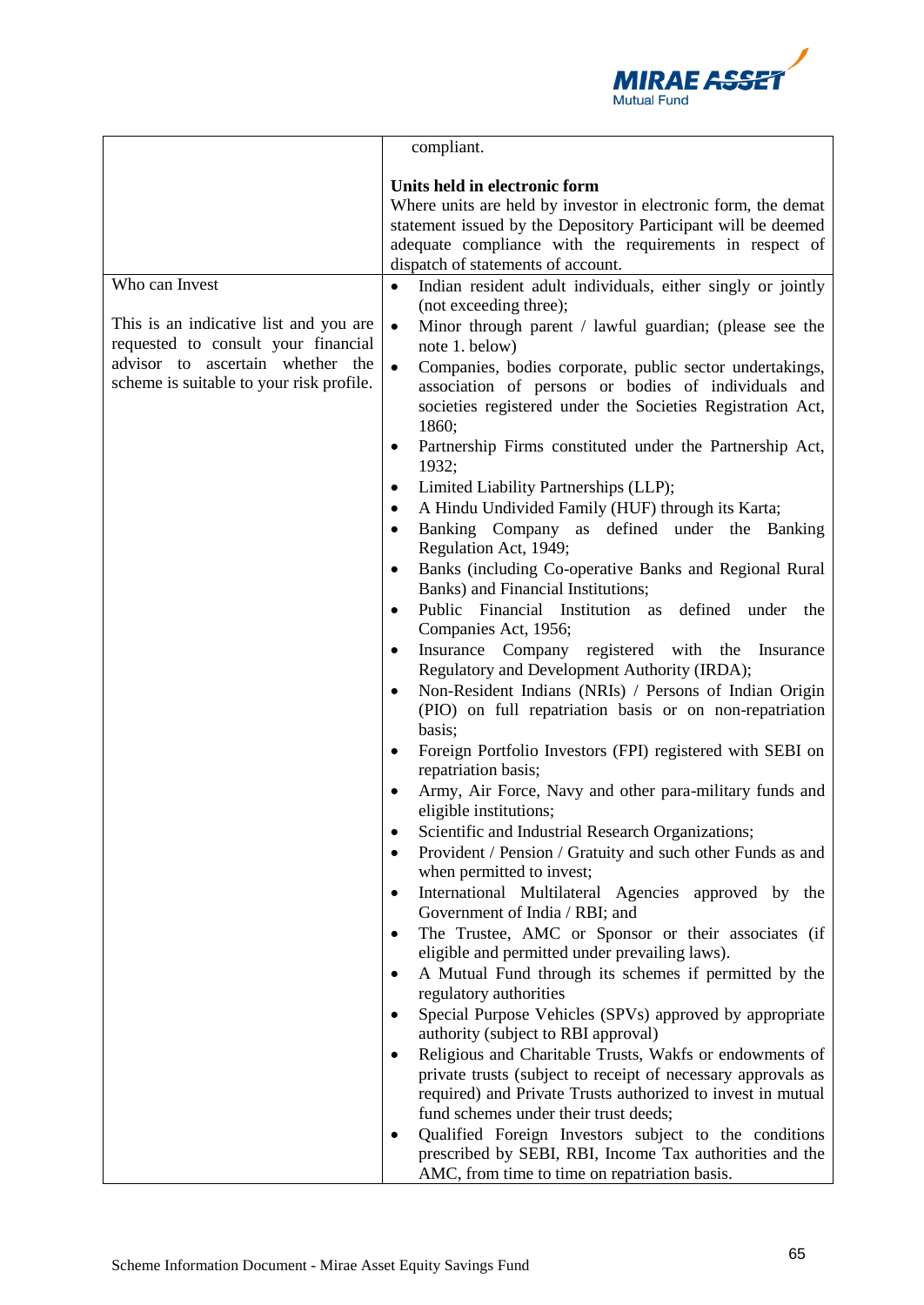

|                   | Such other individuals/institutions/body corporate etc., as<br>$\bullet$<br>may be decided by the AMC from time to time, so long as<br>wherever applicable they are in conformity with SEBI<br>Regulations/RBI, etc.<br>Existing Investors of any Schemes of Mirae Asset Mutual<br>Fund through Transaction Requisition Slip or Common<br>Application Form by mentioning their Folio Number.                                                                                                                                                                                                                                                                                                                                                                                                                                                                                                                                                                                                                                                                                                                                                                                                                                                                                                                                                                |
|-------------------|-------------------------------------------------------------------------------------------------------------------------------------------------------------------------------------------------------------------------------------------------------------------------------------------------------------------------------------------------------------------------------------------------------------------------------------------------------------------------------------------------------------------------------------------------------------------------------------------------------------------------------------------------------------------------------------------------------------------------------------------------------------------------------------------------------------------------------------------------------------------------------------------------------------------------------------------------------------------------------------------------------------------------------------------------------------------------------------------------------------------------------------------------------------------------------------------------------------------------------------------------------------------------------------------------------------------------------------------------------------|
|                   | <b>Note: 1.</b><br>Minor Unit Holder on becoming major may inform the<br>Registrar about attaining majority and provide his specimen<br>signature duly authenticated by his banker as well as his details<br>of bank account and a certified true copy of the PAN card as<br>mentioned under the paragraph "Anti Money Laundering and<br>Know Your Customer" to enable the Registrar to update their<br>records and allow him to operate the Account in his own right.                                                                                                                                                                                                                                                                                                                                                                                                                                                                                                                                                                                                                                                                                                                                                                                                                                                                                      |
|                   | <b>Note 2. Applicants under Power of Attorney:</b><br>An applicant willing to transact through a power of attorney<br>must lodge the photocopy of the Power of Attorney (PoA)<br>attested by a Notary Public or the original PoA (which will be<br>returned after verification) within 30 Days of submitting the<br>Application Form/Transaction Slip at a Designated Collection<br>Centre. Applications are liable to be rejected if the power of<br>attorney is not submitted within the aforesaid period.                                                                                                                                                                                                                                                                                                                                                                                                                                                                                                                                                                                                                                                                                                                                                                                                                                                |
| Who cannot Invest | It should be noted that the following entities cannot invest in<br>the scheme:<br>Any individual who is a foreign national or any other<br>entity that is not an Indian resident under the Foreign<br>Exchange Management Act, 1999, except where registered<br>with SEBI as a FPI. However, there is no restriction on a<br>foreign national from acquiring Indian securities provided<br>such foreign national meets the residency tests as laid<br>down by Foreign Exchange Management Act, 1999.<br>Overseas Corporate Bodies (OCBs) shall not be allowed to<br>invest in the Scheme. These would be firms and societies<br>which are held directly or indirectly but ultimately to the<br>extent of at least 60% by NRIs and trusts in which at least<br>60% of the beneficial interest is similarly held irrevocably<br>by such persons (OCBs.)<br>Non-Resident Indians residing in the Financial Action<br>٠<br>Task Force (FATF) Non-Compliant Countries<br>and<br>Territories (NCCTs)<br>The Fund reserves the right to include / exclude new /<br>٠<br>existing categories of investors to invest in the Scheme<br>from time to time, subject to SEBI Regulations and other<br>prevailing statutory regulations, if any.<br>"U.S. Person" under the U.S. Securities Act of 1933 and<br>corporations or other entities organized under the laws of |
|                   | U.S.<br>Residents of Canada or any Canadian jurisdiction under<br>the applicable securities laws.                                                                                                                                                                                                                                                                                                                                                                                                                                                                                                                                                                                                                                                                                                                                                                                                                                                                                                                                                                                                                                                                                                                                                                                                                                                           |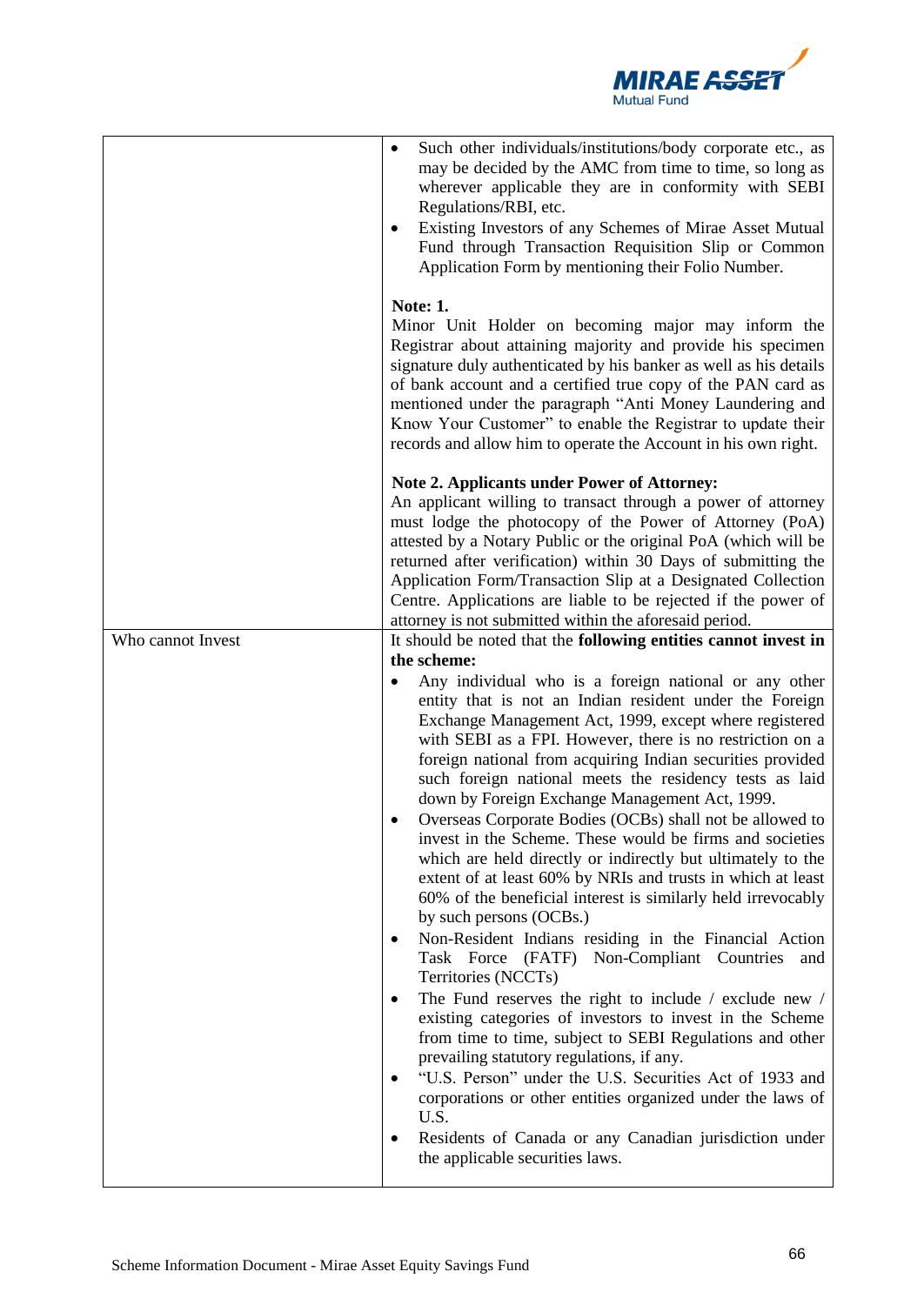

|                                                                                                                                                 | Subject to the Regulations, any application for Units may be<br>accepted or rejected in the sole and absolute discretion of the<br>Trustee. For example, the Trustee may reject any application<br>for the Purchase of Units if the application is invalid or<br>incomplete or if, in its opinion, increasing the size of any or all<br>of the Scheme's Unit capital is not in the general interest of the<br>Unit Holders, or if the Trustee for any other reason does not<br>believe that it would be in the best interest of the Scheme or its<br>Unit Holders to accept such an application.<br>The AMC / Trustee may need to obtain from the investor<br>verification of identity or such other details relating to a<br>subscription for Units as may be required under any applicable<br>law, which may result in delay in processing the application. |
|-------------------------------------------------------------------------------------------------------------------------------------------------|---------------------------------------------------------------------------------------------------------------------------------------------------------------------------------------------------------------------------------------------------------------------------------------------------------------------------------------------------------------------------------------------------------------------------------------------------------------------------------------------------------------------------------------------------------------------------------------------------------------------------------------------------------------------------------------------------------------------------------------------------------------------------------------------------------------------------------------------------------------|
| Income Distribution<br>Capital<br>$\operatorname*{cum}% \left( \mathcal{M}\right) \equiv\operatorname*{curl}(\mathcal{M})$<br>Withdrawal (IDCW) | A IDCW warrants may be declared by the Trustee, at its<br>discretion, from time to time (subject to the availability of<br>distributable surplus as calculated in accordance with the<br>Regulations). Such IDCW warrants if declared will be paid<br>under normal circumstances, only to those Unit holders who<br>have opted for Payout of Income Distribution cum capital<br>withdrawal option. There is no assurance or guarantee to unit<br>holders as to the rate of return nor will that return be regularly<br>paid. The IDCW warrants shall be dispatched to the unit<br>holders within 15 days of the date of declaration of the<br>dividend.                                                                                                                                                                                                       |
|                                                                                                                                                 | In case of Unit Holder having a bank account with certain<br>banks with which the Mutual Fund would have made<br>arrangements from time to time, the IDCW proceeds shall be<br>directly credited to their account.                                                                                                                                                                                                                                                                                                                                                                                                                                                                                                                                                                                                                                            |
|                                                                                                                                                 | The IDCW proceeds will be paid by warrant and payments will<br>be made in favor of the Unit holder (registered holder of the<br>Units or, if there is more than one registered holder, only to the<br>first registered holder) with bank account number furnished to<br>the Mutual Fund (please note that it is mandatory for the Unit<br>holders to provide the Bank account details as per the<br>directives of SEBI).                                                                                                                                                                                                                                                                                                                                                                                                                                      |
|                                                                                                                                                 | Further, the IDCW proceeds may be paid by way of<br>ECS/EFT/NEFT/RTGS/any other manner through which the<br>investor's bank account specified in the Registrar & Transfer<br>Agent's records is credited with the IDCW proceeds as per the<br>instructions of the Unit holders.                                                                                                                                                                                                                                                                                                                                                                                                                                                                                                                                                                               |
|                                                                                                                                                 | In case the delay is beyond 15 days, then the AMC shall pay<br>interest $@$ 15% p.a. from the expiry of 15 days till the date of<br>dispatch of the warrant.                                                                                                                                                                                                                                                                                                                                                                                                                                                                                                                                                                                                                                                                                                  |
| Redemption                                                                                                                                      | The redemption or repurchase proceeds shall be dispatched to<br>the unitholders within 10 working days from the date of<br>redemption or repurchase.                                                                                                                                                                                                                                                                                                                                                                                                                                                                                                                                                                                                                                                                                                          |
|                                                                                                                                                 | <b>Non-Resident Investors</b>                                                                                                                                                                                                                                                                                                                                                                                                                                                                                                                                                                                                                                                                                                                                                                                                                                 |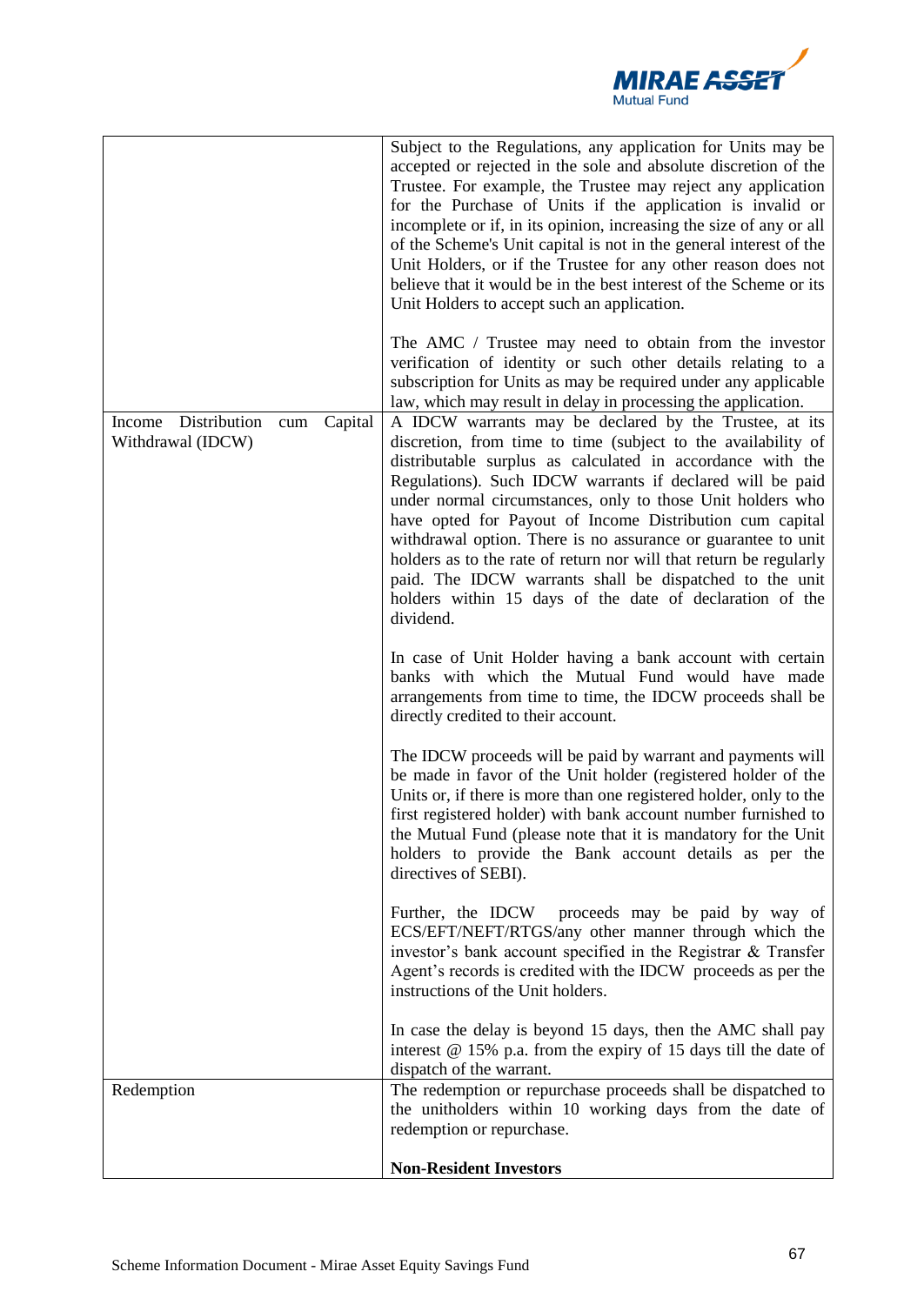

| For NRIs, Redemption proceeds will be remitted depending<br>upon the source of investment as follows:                                                                                                                                                                                                                                                                                                                                                                                                                                                                                                                                                                                                                                          |
|------------------------------------------------------------------------------------------------------------------------------------------------------------------------------------------------------------------------------------------------------------------------------------------------------------------------------------------------------------------------------------------------------------------------------------------------------------------------------------------------------------------------------------------------------------------------------------------------------------------------------------------------------------------------------------------------------------------------------------------------|
| (i) Repatriation basis<br>When Units have been purchased through remittance in foreign<br>exchange from abroad or by cheque / draft issued from<br>proceeds of the Unit Holder's FCNR deposit or from funds held<br>in the Unit Holder's Non Resident (External) account kept in<br>India, the proceeds can also be sent to his Indian address for<br>crediting to his NRE/FCNR/non-resident (Ordinary) account, if<br>desired by the Unit Holder.                                                                                                                                                                                                                                                                                             |
| (ii) Non-Repatriation basis<br>When Units have been purchased from funds held in the Unit<br>Holder's non-resident (Ordinary) account, the proceeds will be<br>sent to the Unit Holder's Indian address for crediting to the<br>Unit Holder's non-resident (Ordinary) account.                                                                                                                                                                                                                                                                                                                                                                                                                                                                 |
| For FPIs, the designated branch of the authorized dealer may<br>allow remittance of net sale / maturity proceeds (after payment<br>of taxes) or credit the amount to the Foreign Currency account<br>or Non-resident Rupee account of the FPI maintained in<br>accordance with the approval granted to it by the RBI. The<br>Fund will not be liable for any delays or for any loss on<br>account of any exchange fluctuations, while converting the<br>rupee amount in foreign exchange in the case of transactions<br>with NRIs/FPIs. The Fund may make other arrangements for<br>effecting payment of redemption proceeds in future.                                                                                                        |
| The normal processing time may not be applicable in situations<br>where necessary details are not provided by investors/Unit<br>holders. The AMC will not be responsible for any loss arising<br>out of fraudulent encashment of cheques and/or any delay/loss<br>in transit.                                                                                                                                                                                                                                                                                                                                                                                                                                                                  |
| <b>Unclaimed Redemptions and Dividends</b><br>As per circular no. MFD / CIR / 9 / 120 / 2000, dated<br>November<br>24,<br>2000<br>and<br>circular<br>no.<br>SEBI/HO/IMD/DF2/CIR/P/2016/37 dated February 25, 2016<br>issued by SEBI, the unclaimed Redemption and dividend<br>amounts shall be deployed by the Fund in call money market<br>or money market instruments and in a separate plan of Liquid<br>scheme / Money Market Mutual Fund scheme floated by<br>Mutual Funds specifically for deployment of the unclaimed<br>amounts. The investment management fee charged by the<br>AMC for managing such unclaimed amounts shall not exceed<br>50 basis points. The AMCs shall not be permitted to charge<br>any exit load in this plan. |
| The circular also specifies that investors who claim these<br>amounts during a period of three years from the due date shall<br>be paid at the prevailing NAV. Thus, after a period of three<br>years, this amount can be transferred to a pool account and the                                                                                                                                                                                                                                                                                                                                                                                                                                                                                |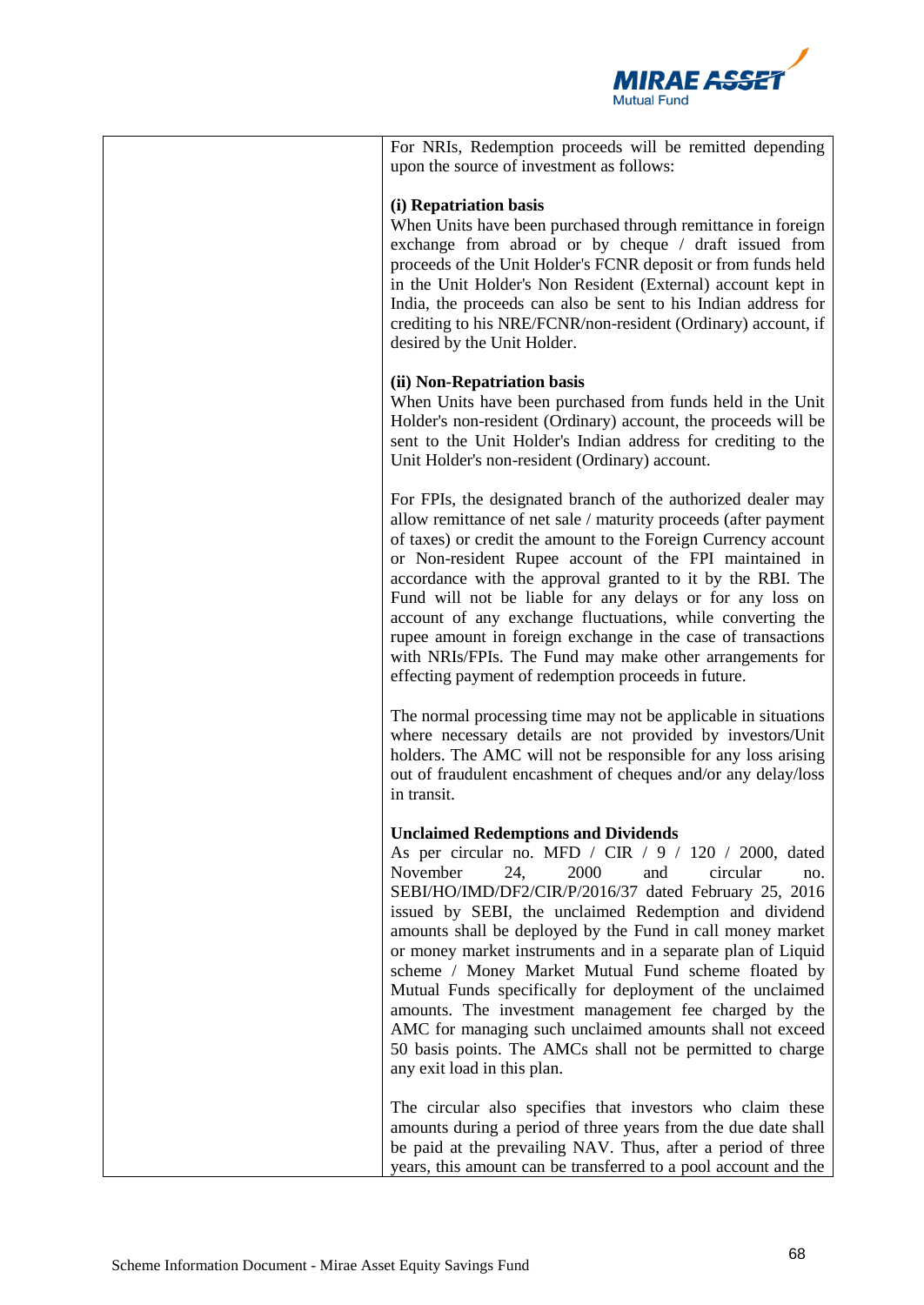

|                                                                                                    | investors can claim the said amounts at the NAV prevailing at<br>the end of the third year. In terms of the circular, the onus is on<br>the AMC to make a continuous effort to remind investors<br>through letters to take their unclaimed amounts.<br>The website of Mirae Asset Mutual Fund also provides<br>information on the process of claiming the unclaimed amount<br>and the necessary forms / documents required for the same.<br>The details of such unclaimed amounts are also disclosed in the<br>annual report sent to the Unit Holders.<br>Important Note: All applicants must provide a bank name,<br>bank account number, branch address, and account type in the                                                                                                                                         |
|----------------------------------------------------------------------------------------------------|----------------------------------------------------------------------------------------------------------------------------------------------------------------------------------------------------------------------------------------------------------------------------------------------------------------------------------------------------------------------------------------------------------------------------------------------------------------------------------------------------------------------------------------------------------------------------------------------------------------------------------------------------------------------------------------------------------------------------------------------------------------------------------------------------------------------------|
|                                                                                                    | Application Form.                                                                                                                                                                                                                                                                                                                                                                                                                                                                                                                                                                                                                                                                                                                                                                                                          |
| Delay in payment of redemption /<br>repurchase proceeds                                            | The AMC shall be liable to pay interest to the unitholders at<br>such rate as may be specified by SEBI for the period of such<br>delay (presently @ 15% per annum).                                                                                                                                                                                                                                                                                                                                                                                                                                                                                                                                                                                                                                                        |
| Transfer, Transmission, Nomination,<br>Lien, Pledge, Duration of the Scheme<br>and Mode of Holding | The Unit holders are given an option to hold the Units by way<br>of an Account Statement (physical form) or in Dematerialized<br>(demat form). Transfer of Units is possible in Demat and as<br>well as in non-demat.                                                                                                                                                                                                                                                                                                                                                                                                                                                                                                                                                                                                      |
|                                                                                                    | Units held in Demat form are transferable (subject to lock-in<br>period, if any and subject to lien, if any marked on the units) in<br>accordance with the provisions of SEBI (Depositories and<br>Participants) Regulations, 2018, as may be amended from time<br>to time. Transfer can be made only in favor of transferees who<br>are capable of holding Units and having a Demat Account. The<br>delivery instructions for transfer of Units will have to be<br>lodged with the DP in requisite form as may be required from<br>time to time and transfer will be effected in accordance with<br>such rules / regulations as may be in force governing transfer<br>of securities in dematerialized mode. Further, for the procedure<br>of release of lien, the investors shall contact their respective<br>Depository. |
|                                                                                                    | However, if a person becomes a holder of the Units consequent<br>to operation of law or upon enforcement of a pledge, the<br>Mutual Fund will, subject to production of satisfactory<br>evidence, effect the transfer, if the transferee is otherwise<br>eligible to hold the Units. Similarly, in cases of transfers taking<br>place consequent to death, insolvency etc., the transferee's<br>name will be recorded by the Mutual Fund subject to<br>production of satisfactory evidence.                                                                                                                                                                                                                                                                                                                                |
|                                                                                                    | Please refer SAI for details on transmission, nomination, lien,<br>pledge, duration of the Scheme and Mode of Holding.                                                                                                                                                                                                                                                                                                                                                                                                                                                                                                                                                                                                                                                                                                     |
| Listing                                                                                            | The Schemes being open ended, the Units are not proposed to<br>be listed on any stock exchange and no transfer facility is<br>provided.                                                                                                                                                                                                                                                                                                                                                                                                                                                                                                                                                                                                                                                                                    |
| Where can you submit the filled up                                                                 | <b>Registrar &amp; Transfer Agent:</b>                                                                                                                                                                                                                                                                                                                                                                                                                                                                                                                                                                                                                                                                                                                                                                                     |
| applications.                                                                                      | <b>KFIN Technologies Private Limited (Formerly Known as</b><br>"Karvy Fintech Private Limited)                                                                                                                                                                                                                                                                                                                                                                                                                                                                                                                                                                                                                                                                                                                             |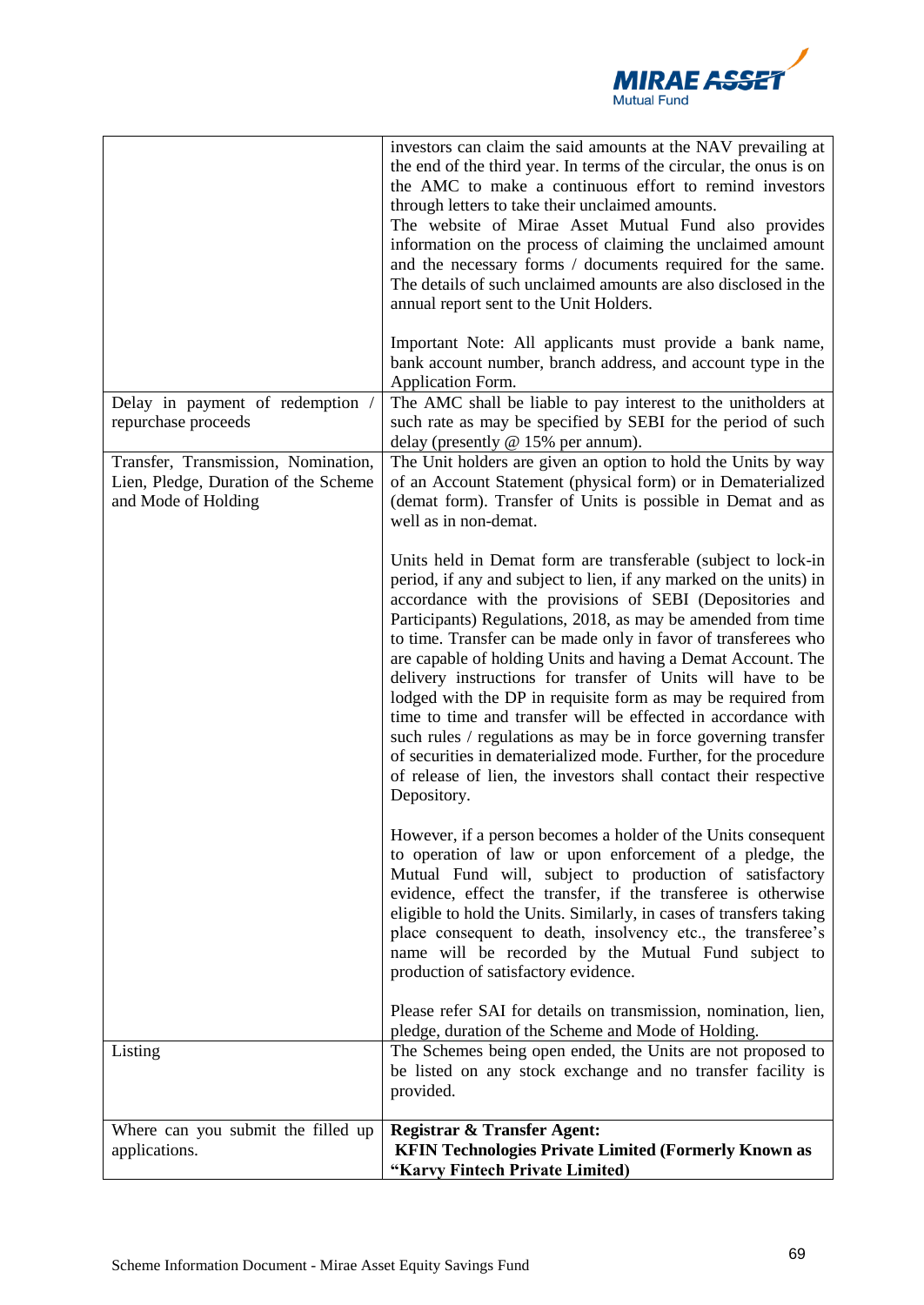

|                                                                                                                                 | Registered Office:<br>Karvy Selenium, Tower B, Plot Number 31 & 32, Financial<br>District, Nanakramguda, Serilingampally Mandal, Gachibowli,<br>Hyderabad - 500 032.                                                                                                                                                                                                                                                                                                                     |
|---------------------------------------------------------------------------------------------------------------------------------|------------------------------------------------------------------------------------------------------------------------------------------------------------------------------------------------------------------------------------------------------------------------------------------------------------------------------------------------------------------------------------------------------------------------------------------------------------------------------------------|
|                                                                                                                                 | <b>Contact Persons:</b><br>Mr. Babu PV<br>Tel No.: 040 3321 5237<br>Email Id: babu.pv@kfintech.com                                                                                                                                                                                                                                                                                                                                                                                       |
|                                                                                                                                 | Mr. Vijay Rao Kalluri<br>Tel No.: 040 3321 5389<br>Email Id: VijayRao.Kalluri@kfintech.com                                                                                                                                                                                                                                                                                                                                                                                               |
|                                                                                                                                 | Website address: www.kfintech.com                                                                                                                                                                                                                                                                                                                                                                                                                                                        |
|                                                                                                                                 | Applications can be submitted at collecting bankers and<br><b>Investor Service Centers of Mirae Asset Investment Managers</b><br>(India) Pvt. Ltd. and KFin Technologies Private Limited.<br>Details of which are furnished on back cover page of this<br>document.                                                                                                                                                                                                                      |
|                                                                                                                                 | Investors can also subscribe to the Units of the Scheme on BSE<br>StAR MF facility of BSE and on NSE - NMF- II and on ICEX.                                                                                                                                                                                                                                                                                                                                                              |
| How to apply?                                                                                                                   | Please refer to the SAI and application form for the<br>instructions.                                                                                                                                                                                                                                                                                                                                                                                                                    |
|                                                                                                                                 | Investors intending to trade in Units of the Schemes, through<br>the exchange platform will be required to provide demat<br>account details in the application form. Please refer section on<br>'Cash Investment' in II 'How to Apply' of SAI. Currently, the<br>AMC is in the process of implementing adequate system and<br>controls to accept cash investment in this scheme. Information<br>in this regards will be provided to investors as and when<br>facility is made available. |
| Option to subscribe / hold Units in<br>dematerialized (demat) form                                                              | Pursuant to SEBI Circular No. CIR/IMD/DF/9/2011 dated May<br>19, 2011, an option to subscribe in dematerialized (demat)<br>form the units of all the Scheme $(s)/$ Plan $(s)/$ Options $(s)$ is<br>provided to the investors effective October 1, 2011. For further<br>details kindly refer Section 'II How to Apply?' on 'Option to<br>Subscribe/hold units in dematerialized (demat) form'.                                                                                            |
| Consolidated<br>Statement<br>Account<br>(CAS) in terms of SEBI Circular No.<br>CIR/MRD/DP/31/2014<br>dated<br>November 12, 2014 | CAS*, based on PAN of the holders, shall be sent by<br>Depositories to investors holding demat account and by the<br>AMC/ KFin Technologies Private Limited (Registrar and<br>Transfer Agent "RTA") to investors not holding demat account<br>respectively, for each calendar month within 15 <sup>th</sup> day of the<br>succeeding month to the investors in whose folios transactions<br>have taken place during that month.                                                          |
|                                                                                                                                 | *CAS sent by AMC/RTA/Depositories is a statement<br>containing details relating to all financial transactions made by<br>an investor across all mutual funds viz. purchase, redemption,                                                                                                                                                                                                                                                                                                  |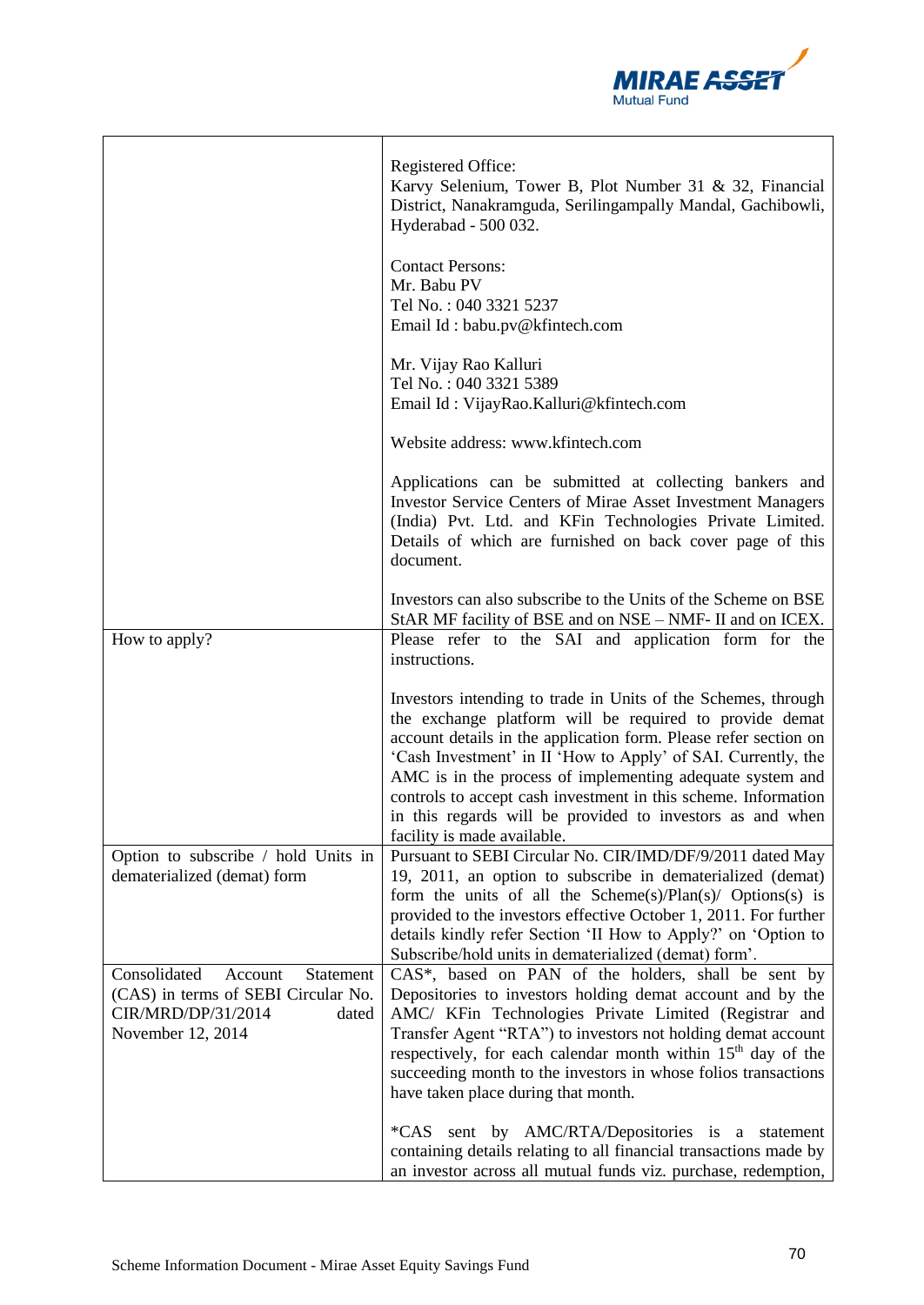

| switch, payout of IDCW, reinvestment of IDCW, systematic<br>investment plan, systematic withdrawal plan, systematic<br>transfer plan, bonus etc. (including transaction charges paid to<br>the distributor) and transaction in dematerialised securities<br>across demat accounts of the investors and holding at the end<br>of the month.<br>CAS shall be sent by Depositories every half yearly<br>(September/ March), on or before 21 <sup>st</sup> day of succeeding<br>month, detailing holding at the end of the six month, to all such<br>investors in whose folios/demat accounts there have been nil<br>balance and no transactions during that period.                                                                                                                                                                                                                                                                                                                                                                                                                                                                                                                                                                                                                                                                                                                                                                                                                                                                                                                                                                                                                                                                                                                                                                                                                                                                                                                                                                                                                                                                                                                                               |
|----------------------------------------------------------------------------------------------------------------------------------------------------------------------------------------------------------------------------------------------------------------------------------------------------------------------------------------------------------------------------------------------------------------------------------------------------------------------------------------------------------------------------------------------------------------------------------------------------------------------------------------------------------------------------------------------------------------------------------------------------------------------------------------------------------------------------------------------------------------------------------------------------------------------------------------------------------------------------------------------------------------------------------------------------------------------------------------------------------------------------------------------------------------------------------------------------------------------------------------------------------------------------------------------------------------------------------------------------------------------------------------------------------------------------------------------------------------------------------------------------------------------------------------------------------------------------------------------------------------------------------------------------------------------------------------------------------------------------------------------------------------------------------------------------------------------------------------------------------------------------------------------------------------------------------------------------------------------------------------------------------------------------------------------------------------------------------------------------------------------------------------------------------------------------------------------------------------|
| Following provisions shall be applicable to CAS sent through<br>AMC/RTA and CAS sent through depositories:<br>1. Investors are requested to note that for folios which are not<br>included in the CAS, AMC shall henceforth issue monthly<br>account statement to the unit holders, pursuant to any<br>financial transaction done in such folios; the monthly<br>statement will be sent on or before fifteenth day of<br>succeeding month. Such statements shall be sent in<br>physical form if no email id is provided in the folio.<br>2. The statement sent within the time frame mentioned above<br>is provisional and is subject to realisation of payment<br>instrument and/or verification of documents, including the<br>application form, by the RTA/AMC.<br>3. In the event the folio/demat account has more than one<br>registered holder, the first named Unit holder/Account<br>holder shall receive the CAS (AMC/RTA or Depository).<br>For the purpose of CAS (AMC/RTA or Depository),<br>common investors across mutual funds/depositories shall<br>be identified on the basis of PAN. Consolidation shall be<br>based on the common sequence/order of investors in<br>various folios/demat accounts across mutual funds / demat<br>accounts across depository participants.<br>4. Investors whose folio(s)/demat account(s) are not updated<br>with PAN shall not receive CAS.<br>5. Investors are therefore requested to ensure that their<br>$\text{folio}(s)/\text{demat account}(s)$ are updated with PAN.<br>6. For Unit Holders who have provided an e-mail address in<br>KYC records, the CAS will be sent by e-mail.<br>7. The Unit Holder may request for a physical account<br>statement by writing to/calling the AMC/RTA. In case of a<br>specific request received from the unit holders, the<br>AMC/RTA shall provide the account statement to the unit<br>holders within 5 business days from the receipt of such<br>request.<br>8. Account Statements shall not be construed as proof of title<br>and are only computer printed statements indicating the<br>details of transactions under the Schemes during the<br>current financial year and giving the closing balance of |
| Units for the information of the Unit Holder.<br>9. Units held in the form of Account Statement are non-                                                                                                                                                                                                                                                                                                                                                                                                                                                                                                                                                                                                                                                                                                                                                                                                                                                                                                                                                                                                                                                                                                                                                                                                                                                                                                                                                                                                                                                                                                                                                                                                                                                                                                                                                                                                                                                                                                                                                                                                                                                                                                       |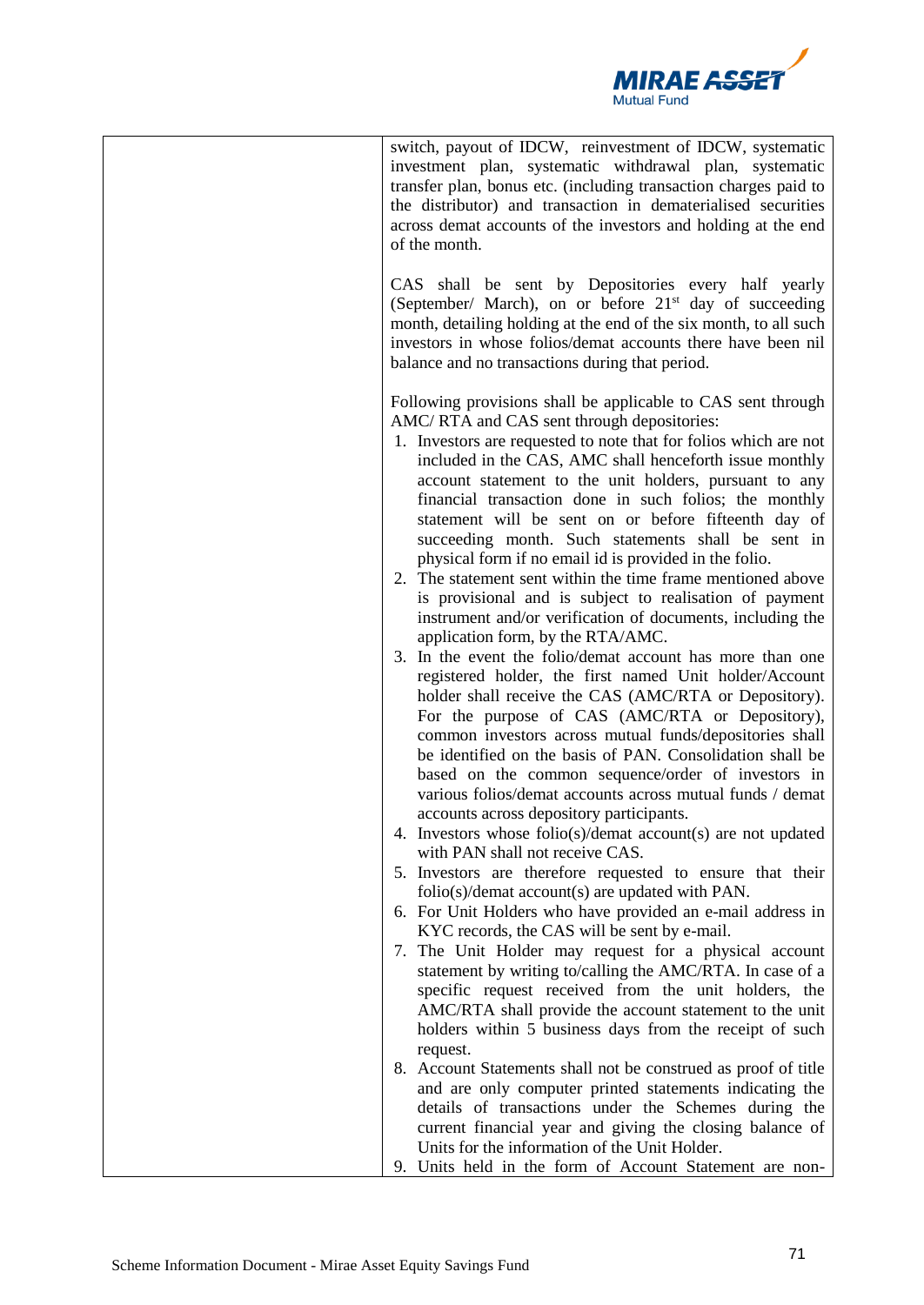

|                                     | transferable. The Trustee reserves the right to make the<br>Units transferable at a later date subject to SEBI (MF)<br>Regulations issued from time to time.<br>10. In case an investor has multiple accounts across two<br>Depositories, the depository with whom the account has<br>been opened earlier will be the default Depository.<br>If an investor does not wish to receive CAS, an option shall be<br>given to the investor to indicate negative consent. Depositories<br>shall accordingly inform investors in their statements about the<br>facility of CAS and give them information on how to opt out of<br>the facility if they do not wish to avail it.                                                                                                                                                                                                                                                                                  |
|-------------------------------------|----------------------------------------------------------------------------------------------------------------------------------------------------------------------------------------------------------------------------------------------------------------------------------------------------------------------------------------------------------------------------------------------------------------------------------------------------------------------------------------------------------------------------------------------------------------------------------------------------------------------------------------------------------------------------------------------------------------------------------------------------------------------------------------------------------------------------------------------------------------------------------------------------------------------------------------------------------|
| Right to Limit Redemptions of Units | The fund shall at its sole discretion reserves the right to restrict<br>Redemption (including switch-out) of the Units (including<br>$Plan/Option$ of the scheme $(s)$ of the fund on the occurrence of<br>the below mentioned event for a period not exceeding ten (10)<br>working days in any ninety (90) days period. The restriction on<br>the Redemption (including switch-out) shall be applicable<br>where the Redemption (including switch-out) request is for a<br>value above Rs. 2,00,000/- (Rupees Two Lakhs). Further, no<br>restriction shall be applicable for the Redemption/switch-out<br>request upto Rs. 2,00,000/- (Rupees Two Lakhs). Further, in<br>case of redemption request beyond Rs. 2,00,000/- (Rupees<br>Two Lakhs), no restriction shall be applicable for first Rs.<br>2,00,000/- (Rupees Two Lakhs).                                                                                                                     |
|                                     | The restriction on redemption of the units of the Schemes may<br>be imposed when there are circumstances leading to a systemic<br>crisis or event that severely constricts market liquidity or the<br>efficient functioning of markets. A list of such circumstances<br>are as follows:<br>Liquidity issues: when market at large becomes illiquid<br>affecting almost all securities rather than any issuer<br>specific security.<br>Market failures, exchange closures - when markets are<br>affected by unexpected events which impact<br>the<br>functioning of exchanges or the regular course of<br>transactions. Such unexpected events could also be related<br>to political, economic, military, monetary or other<br>emergencies<br>Operational issues - when exceptional circumstances are<br>$\bullet$<br>caused by force majeure, unpredictable operational<br>problems and technical failures (e.g. a black out).<br>If so directed by SEBI |
|                                     | Since the occurrence of the abovementioned eventualities have<br>the ability to impact the overall market and liquidity situations,<br>the same may result in exceptionally large number of<br>Redemption being made and in such a situation the indicative<br>timeline (i.e. within 3 to 4 Business Days for schemes other<br>than liquid funds and within 1 Business Day for liquid funds)<br>mentioned by the Fund in the scheme offering documents, for<br>processing of request of Redemption may not be applicable.                                                                                                                                                                                                                                                                                                                                                                                                                                |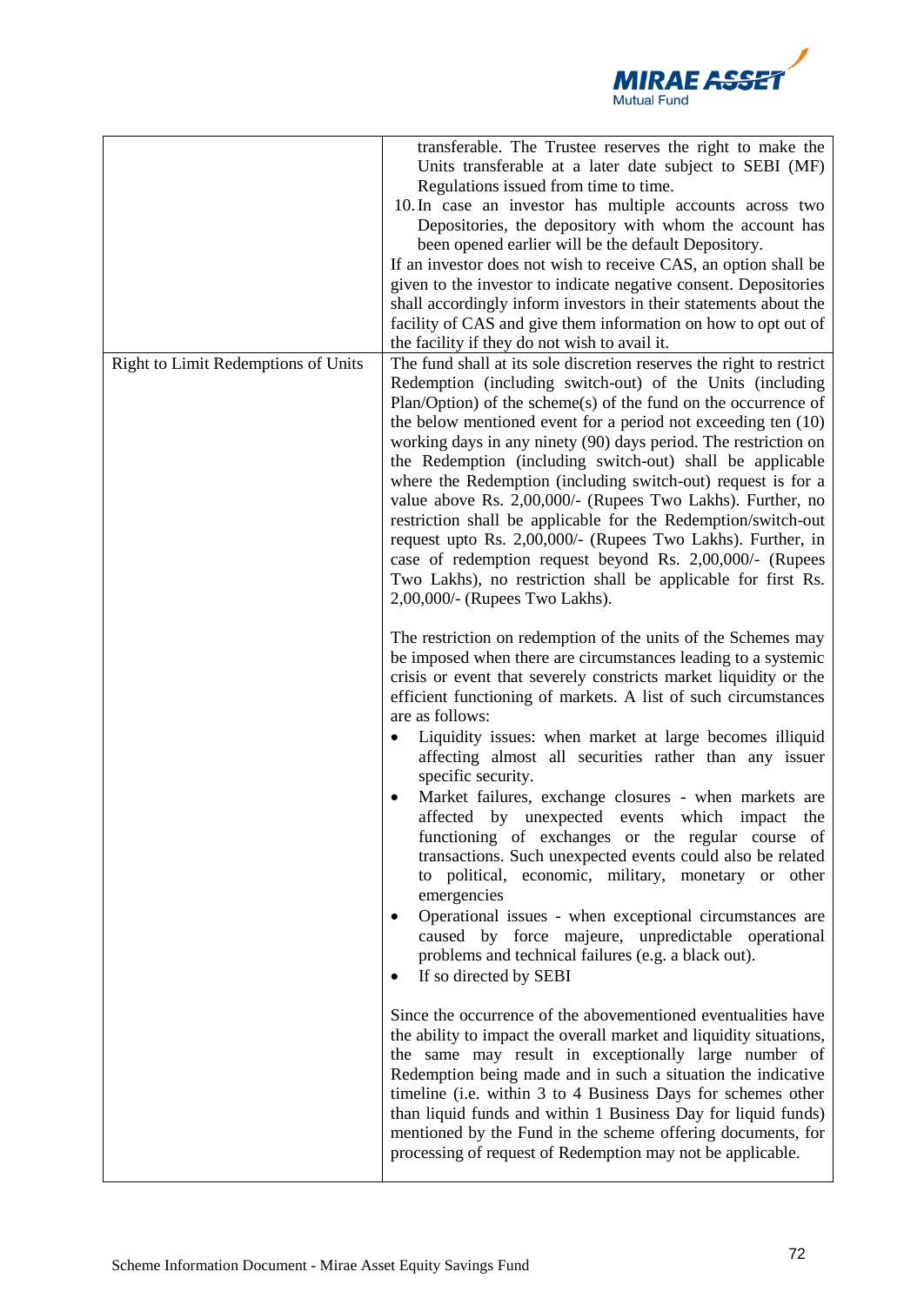

|                                                                                                                                                                                                                      | Any restriction on Redemption or suspend Redemption of the<br>Units in the scheme(s) of the Fund shall be made applicable<br>only after prior approval of the Board of Directors of the AMC<br>and Trustee Company.                                                                                                                                                                                                                                                                                                                                                                                                                                                                                                                                                                                                                                                                                                                                                                                                                                                                                                                                                                                                                                       |
|----------------------------------------------------------------------------------------------------------------------------------------------------------------------------------------------------------------------|-----------------------------------------------------------------------------------------------------------------------------------------------------------------------------------------------------------------------------------------------------------------------------------------------------------------------------------------------------------------------------------------------------------------------------------------------------------------------------------------------------------------------------------------------------------------------------------------------------------------------------------------------------------------------------------------------------------------------------------------------------------------------------------------------------------------------------------------------------------------------------------------------------------------------------------------------------------------------------------------------------------------------------------------------------------------------------------------------------------------------------------------------------------------------------------------------------------------------------------------------------------|
| <b>Stamp Duty</b>                                                                                                                                                                                                    | Pursuant to Notification No. S.O. 1226(E) and G.S.R. 226(E)<br>dated March 30, 2020 issued by Department of Revenue,<br>Ministry of Finance, Government of India, read with Part I of<br>Chapter IV of Notification dated February 21, 2019 issued by<br>Legislative Department, Ministry of Law and Justice,<br>Government of India on the Finance Act, 2019, a stamp duty<br>@ 0.005% of the transaction value would be levied on<br>applicable mutual fund transactions, with effect from July 1,<br>2020. Accordingly, pursuant to levy of stamp duty, the number<br>of units allotted on purchase transactions (including dividend<br>reinvestment) to the unitholders would be reduced to that<br>extent.                                                                                                                                                                                                                                                                                                                                                                                                                                                                                                                                           |
|                                                                                                                                                                                                                      | Please refer Statement of Additional Information for more<br>details.                                                                                                                                                                                                                                                                                                                                                                                                                                                                                                                                                                                                                                                                                                                                                                                                                                                                                                                                                                                                                                                                                                                                                                                     |
| Process for Investments made in the<br>name of a Minor through a Guardian<br>Transmission<br>of Units<br>and<br>in<br>accordance with SEBI Circular no.<br>SEBI/HO/IMD/DF3/CIR/P/2019/166<br>dated December 24, 2019 | $\bullet$<br>Payment for investment by means of Cheque, Demand<br>Draft or any other mode shall be accepted from the bank<br>account of the minor or from a joint account of the minor<br>with the guardian only.<br>The AMC will send an intimation to Unit holders advising<br>$\bullet$<br>the minor (on attaining majority) to submit an application<br>form along with prescribed documents to change the status<br>of the account from 'minor' to 'major'.<br>All transactions / standing instructions / systematic<br>$\bullet$<br>transactions etc. will be suspended i.e. the Folio will be<br>frozen for operation by the guardian from the date of<br>beneficiary child completing 18 years of age, till the status<br>of the minor is changed to major. Upon the minor attaining<br>the status of major, the minor in whose name the<br>investment was made, shall be required to provide all the<br>KYC details, updated bank account details including<br>cancelled original cheque leaf of the new bank account.<br>No investments (lumpsum/SIP/ switch in/ STP in etc.) in<br>$\bullet$<br>the scheme would be allowed once the minor attains<br>majority i.e. 18 years of age.<br>Please refer SAI for details on Transmission of Units. |

# **C. PERIODIC DISCLOSURES**

| Net Asset Value                                             | NAVs will be disclosed at the close of each business day. NAV of                             |
|-------------------------------------------------------------|----------------------------------------------------------------------------------------------|
|                                                             | the Units of the Scheme (including options there under) calculated in                        |
|                                                             | This is the value per unit of the manner provided in this SID or as may be prescribed by the |
| the Plan under the scheme on Regulations from time to time. |                                                                                              |
| a particular day. You can                                   |                                                                                              |
|                                                             | ascertain the value of your The NAV will be computed upto 3 decimal places.                  |
| investments by multiplying                                  |                                                                                              |
|                                                             | the NAV with your unit   In accordance with the SEBI circular no. SEBI/IMD/CIR No.5          |
| balance.                                                    | $/96576/2007$ , dated June 25, 2007, the NAV of the scheme shall be                          |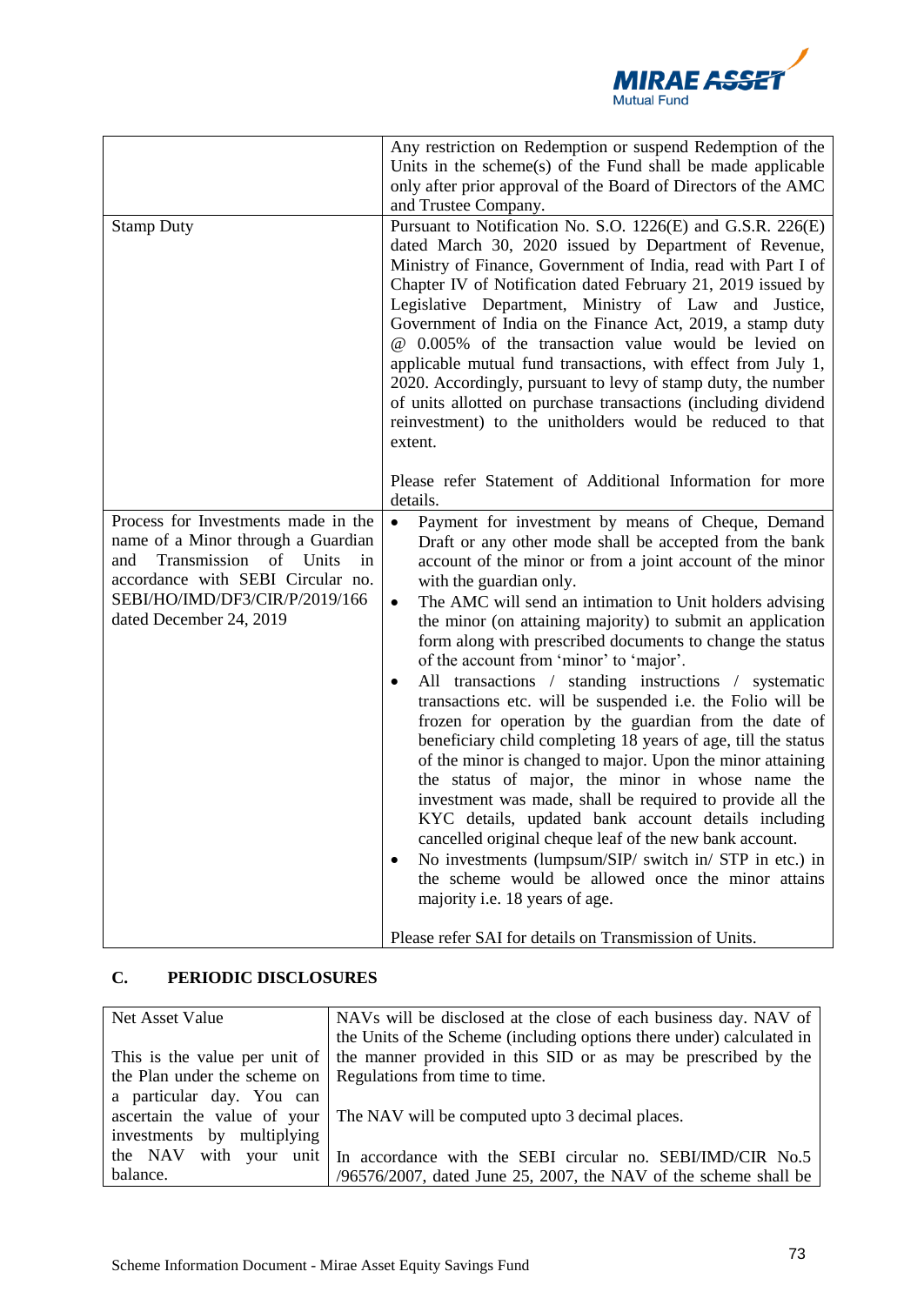

|                                                                                                                                                                                                                                                                               | uploaded on the websites of the AMC (miraeassetmf.co.in) and<br>Association of Mutual Funds in India (www.amfiindia.com) by 11.00<br>p.m. on every business day. In case of any delay, the reasons for such<br>delay would be explained to AMFI and SEBI by the next day. If the<br>NAVs are not available before commencement of business hours on<br>the following day due to any reason, the Fund shall issue a press<br>release providing reasons and explaining when the Fund would be<br>able to publish the NAVs.                                                                                                                                                                                                                                                                                                                                                                                                                                                                                                                                                                                                                                                                                                                                                                  |
|-------------------------------------------------------------------------------------------------------------------------------------------------------------------------------------------------------------------------------------------------------------------------------|-------------------------------------------------------------------------------------------------------------------------------------------------------------------------------------------------------------------------------------------------------------------------------------------------------------------------------------------------------------------------------------------------------------------------------------------------------------------------------------------------------------------------------------------------------------------------------------------------------------------------------------------------------------------------------------------------------------------------------------------------------------------------------------------------------------------------------------------------------------------------------------------------------------------------------------------------------------------------------------------------------------------------------------------------------------------------------------------------------------------------------------------------------------------------------------------------------------------------------------------------------------------------------------------|
| Half<br>yearly<br><b>Disclosures:</b><br><b>Portfolio / Financial Results</b><br>This is list of securities where<br>the corpus of the scheme is<br>currently<br>invested.<br>The<br>market<br>value<br>of<br>these<br>investments is also slated in<br>portfolio disclosures | The AMC/Mutual Fund shall within one month from the close of<br>each half year, that is on March 31st and on September 30th, host a<br>soft copy of its unaudited financial results on their website<br>www.miraeassetmf.co.in. The half-yearly unaudited financial results<br>shall contain details as specified in Twelfth Schedule of the SEBI<br>(Mutual Funds) Regulations, 1996 and such other details as are<br>necessary for the purpose of providing a true and fair view of the<br>operations of Mirae Asset Mutual Fund.                                                                                                                                                                                                                                                                                                                                                                                                                                                                                                                                                                                                                                                                                                                                                       |
|                                                                                                                                                                                                                                                                               | The AMC/Mutual Fund shall publish an advertisement disclosing the<br>hosting of unaudited financial<br>results<br>website<br>on<br>their<br>www.miraeassetmf.co.in in at least one English daily newspaper<br>having nationwide circulation and in a newspaper having wide<br>circulation published in the language of the region where the Head<br>Office of the Mutual Fund is situated.                                                                                                                                                                                                                                                                                                                                                                                                                                                                                                                                                                                                                                                                                                                                                                                                                                                                                                |
|                                                                                                                                                                                                                                                                               | The mutual fund shall publish a complete statement of the scheme<br>portfolio within 10 days from the close of each half year (i.e. 31st<br>March and 30th September), by way of an advertisement at least, in<br>one National English daily and one in Hindi newspaper in the<br>language of the region where the head office of the mutual fund is<br>located.                                                                                                                                                                                                                                                                                                                                                                                                                                                                                                                                                                                                                                                                                                                                                                                                                                                                                                                          |
| <b>Annual Report</b>                                                                                                                                                                                                                                                          | An annual report of the Scheme or an abridged format thereof will be<br>prepared as at the end of each financial year (March 31) and copies<br>of the same will be sent (i) by e-mail to the Unit holders whose e-<br>mail address is available with the Fund, (ii) in physical form to the<br>Unit holders whose email address is not registered with the Fund<br>and/or those Unit holders who have opted/requested for the same, to<br>all Unit Holders as soon as possible but not later than 4 months from<br>the closure of the relevant financial year. The physical copy of the<br>Scheme wise annual report or abridged summary thereof shall be<br>made available to the investors at the registered office of the AMC.<br>An advertisement shall be published every year disclosing the<br>hosting of the scheme wise annual report on website of Mirae Asset<br>Mutual Fund and on the website of AMFI and the modes such as<br>SMS, telephone, email or written request (letter) through which a<br>unitholder can submit a request for a physical or electronic copy of<br>the scheme wise annual report or abridged summary thereof. Such<br>advertisement shall be published in the all India edition of at least<br>two daily newspapers, one each in English and Hindi. |
| <b>Monthly Portfolio</b>                                                                                                                                                                                                                                                      | The AMC/Mutual Fund shall disclose portfolio (along with ISIN) as<br>on the last day of the month for all their schemes on its website on<br>www.miraeassetmf.co.in or before the tenth day of the succeeding                                                                                                                                                                                                                                                                                                                                                                                                                                                                                                                                                                                                                                                                                                                                                                                                                                                                                                                                                                                                                                                                             |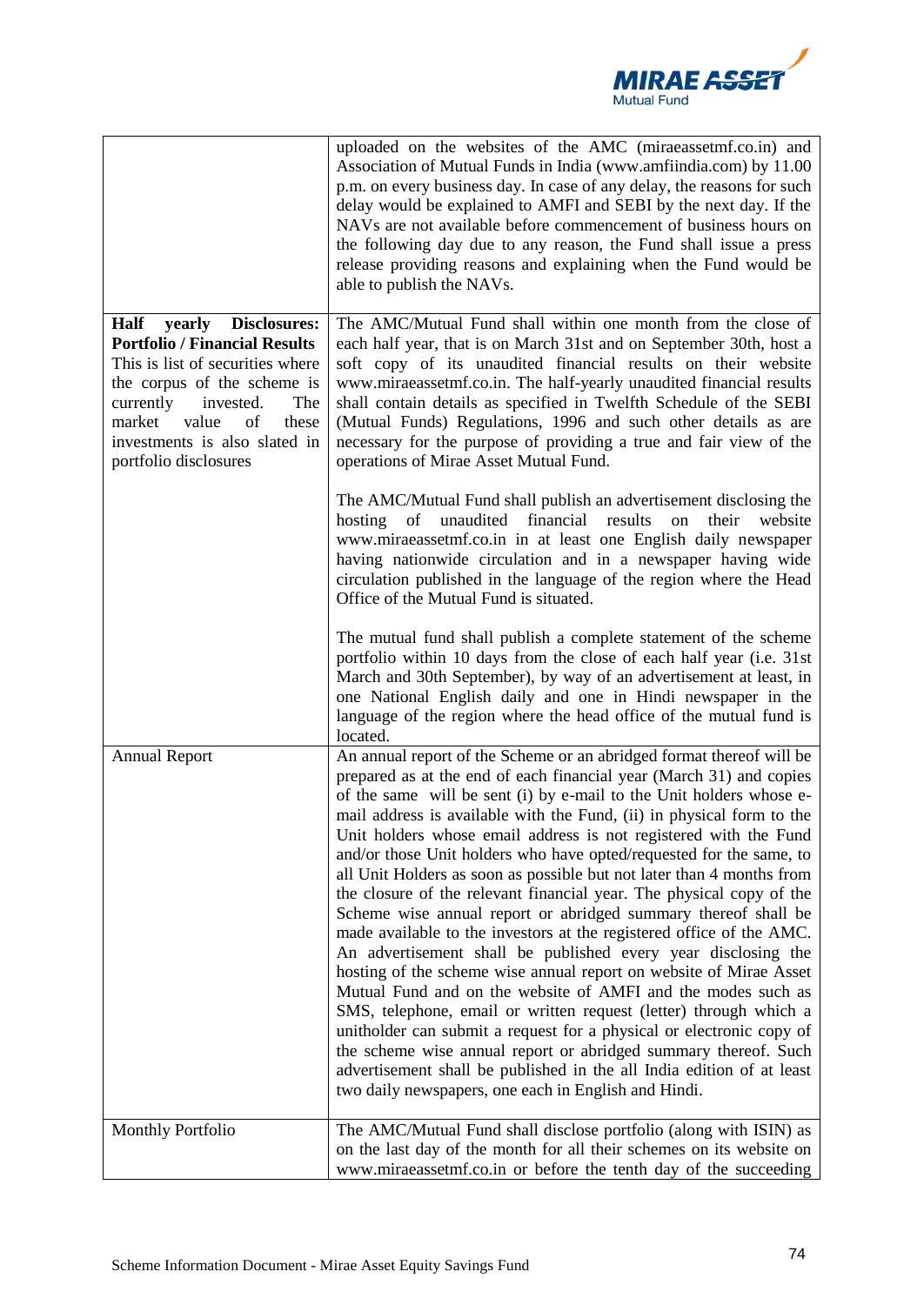

| Monthly Average Asset under<br>Management<br>(Monthly<br><b>AAUM</b> ) Disclosure                                                                                                                                                                                    | month in a user-friendly format.<br>The Mutual Fund shall disclose the Monthly AAUM under different<br>categories Schemes as specified by SEBI in the prescribed format on<br>a monthly basis on its website viz. www.miraeassetmf.co.in and<br>forward to AMFI within 7 working days from the end of the month. |                                                       |                                                                                          |              |                     |                                                                                                                                         |
|----------------------------------------------------------------------------------------------------------------------------------------------------------------------------------------------------------------------------------------------------------------------|------------------------------------------------------------------------------------------------------------------------------------------------------------------------------------------------------------------------------------------------------------------------------------------------------------------|-------------------------------------------------------|------------------------------------------------------------------------------------------|--------------|---------------------|-----------------------------------------------------------------------------------------------------------------------------------------|
| <b>Associate Transactions</b>                                                                                                                                                                                                                                        | Please refer to SAI.                                                                                                                                                                                                                                                                                             |                                                       |                                                                                          |              |                     |                                                                                                                                         |
| Taxation<br>The information is provided                                                                                                                                                                                                                              | Rates of tax and tax deducted at source (TDS) under the Act for<br><b>Capital Gains on units of Equity Oriented Fund:</b>                                                                                                                                                                                        |                                                       |                                                                                          |              |                     |                                                                                                                                         |
| for general information only.<br>However, in view of the                                                                                                                                                                                                             | <b>of</b><br><b>Type</b><br>Capital                                                                                                                                                                                                                                                                              | <b>Condition</b>                                      | <b>Income</b><br><b>Rates</b>                                                            | <b>Tax</b>   | <b>TDS Rates</b>    |                                                                                                                                         |
| of<br>individual<br>the<br>nature<br>implications, each investor is<br>advised to consult his or her<br>own tax advisors/authorized<br>dealers with respect to the<br>specific amount of tax and<br>other implications arising out<br>of his or her participation in | Gain                                                                                                                                                                                                                                                                                                             |                                                       | <b>Resident</b><br>PIO/<br>T<br>NRI/<br><b>Other</b><br>non FII<br>non-<br>resident<br>S | <b>FII</b>   | <b>Resi</b><br>dent | NRI/OC<br>Bs/<br>FII<br>& others                                                                                                        |
| the schemes.                                                                                                                                                                                                                                                         | <b>Short Term</b><br>Capital<br>Gain<br>(redemption                                                                                                                                                                                                                                                              | <b>STT</b><br>has<br>paid<br>been<br>on<br>redemption | 15%                                                                                      | 15<br>%      | Nil                 | 15%                                                                                                                                     |
|                                                                                                                                                                                                                                                                      | before<br>completing<br>one year of<br>holding)                                                                                                                                                                                                                                                                  | Other cases                                           | Normal<br>of<br>rate<br>tax<br>applicabl<br>e to the<br>assessee                         | 30<br>$\%$   | Nil                 | 30%<br>for<br>Non-<br>resident<br>other than<br>corporate<br>S<br>40%<br>for<br>non-<br>residents<br>corporate<br>s, FII $\&$<br>Others |
|                                                                                                                                                                                                                                                                      | Long Term<br>Capital<br>Gain<br>(redemption                                                                                                                                                                                                                                                                      | <b>STT</b><br>has<br>paid<br>been<br>on<br>redemption | 10%#                                                                                     | 10<br>%#     | Nil                 | 10%                                                                                                                                     |
|                                                                                                                                                                                                                                                                      | after<br>completing<br>one year of<br>holding)                                                                                                                                                                                                                                                                   | Other cases                                           | $10\% *$                                                                                 | 10<br>$\% *$ | <b>Nil</b>          | 20%                                                                                                                                     |
|                                                                                                                                                                                                                                                                      | PIO: Person of Indian origin<br><b>NRI:</b> Non-resident Indian<br>FII: Foreign Institutional investor<br><b>OCB:</b> Overseas Corporate Body                                                                                                                                                                    |                                                       |                                                                                          |              |                     |                                                                                                                                         |
|                                                                                                                                                                                                                                                                      | # Under section 112A of the Act, where long term capital gain<br>exceeds Rs. 1,00,000/- tax is payable @ 10% plus applicable<br>surcharge and cess (without indexation benefit).<br>*without indexation benefit                                                                                                  |                                                       |                                                                                          |              |                     |                                                                                                                                         |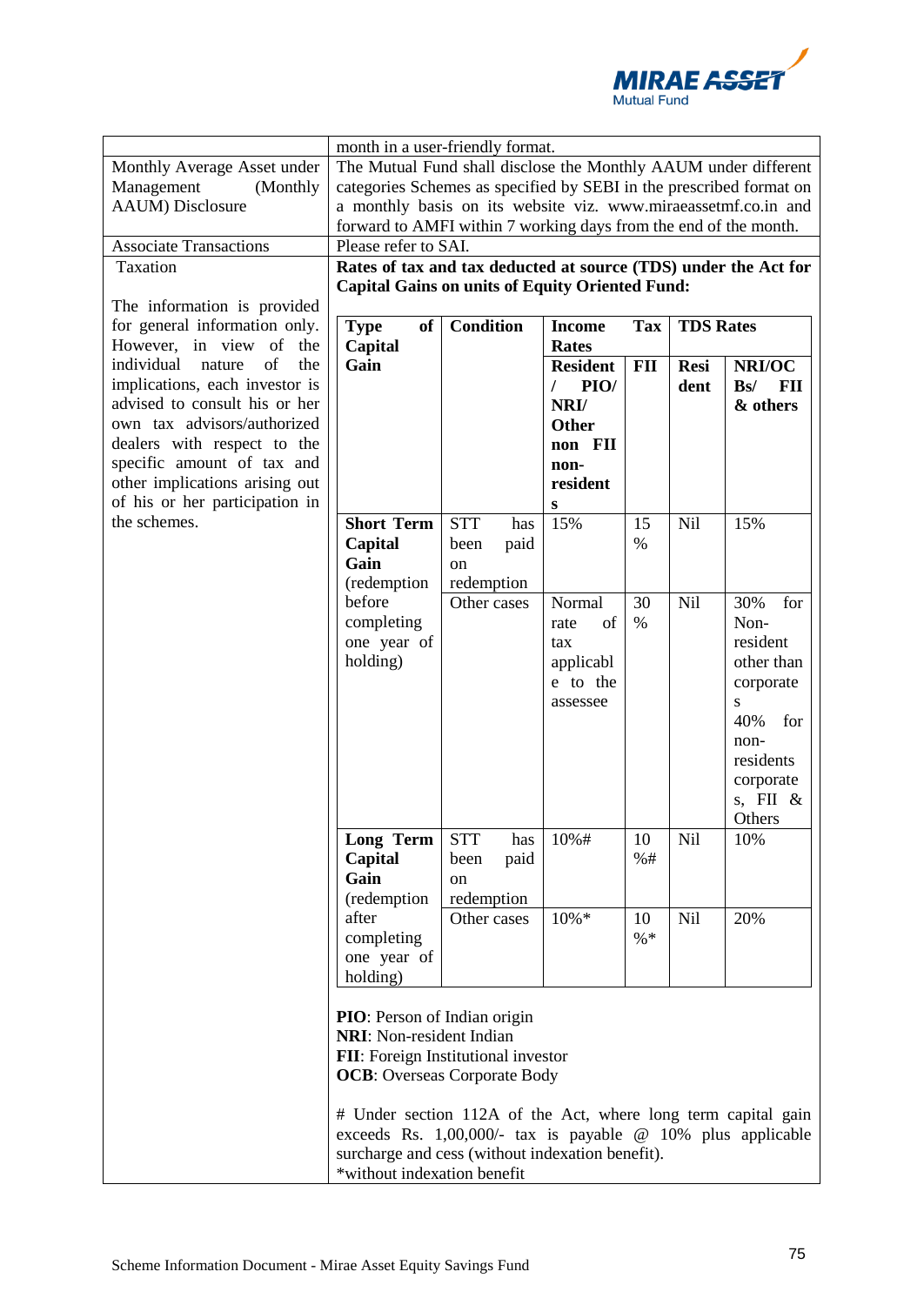

|                         | Tax on Income Distributed by a Mutual Fund                                                                                                                                                                                                                                                                                                                                                                                                        |
|-------------------------|---------------------------------------------------------------------------------------------------------------------------------------------------------------------------------------------------------------------------------------------------------------------------------------------------------------------------------------------------------------------------------------------------------------------------------------------------|
|                         | Finance Act, 2020 has amended the provision of section 115R of the<br>Act (Dividend Distribution Tax) to provide that the income<br>distributed on or before 31st March 2020 shall only be covered under<br>the provision of this section.                                                                                                                                                                                                        |
|                         | With effect from 1 <sup>st</sup> April, 2020, dividend or income distribution by<br>mutual fund on units is taxable in the hands of unit holders at the<br>applicable rates                                                                                                                                                                                                                                                                       |
|                         | A new section 194K has been introduced in the Income Tax Act to<br>provide that any person responsible for paying to a resident any<br>income in respect of units of a Mutual Fund specified under clause<br>(23D) of section 10, Mutual Fund shall at the time of credit of such<br>income to the account of the payee or at the time of payment thereof<br>by any mode, whichever is earlier, deduct income-tax there on at the<br>rate of 10%. |
|                         | Finance Act, 2020 has also amended the provision of section 196A<br>of the Act to revive its applicability on TDS on income in respect of<br>units of a Mutual Fund. It is also proposed to substitute "of the Unit"<br>Trust of India" with "from the specified company defined in<br>Explanation to clause $(35)$ of section 10" and "in cash or by the issue<br>of a cheque or draft or by any other mode" with "by any mode"                  |
|                         | For further details on taxation please refer to the clauses on Taxation<br>in SAI.                                                                                                                                                                                                                                                                                                                                                                |
| <b>Product Labeling</b> | The Risk-o-meter shall have following six levels of risk:<br>Low Risk<br>$i$ .<br>ii.<br>Low to Moderate Risk<br>Moderate Risk<br>iii.<br>Moderately High Risk<br>iv.<br>High Risk and<br>v.<br>Very High Risk<br>vi.                                                                                                                                                                                                                             |
|                         | The evaluation of risk levels of a scheme shall be done in accordance<br>with SEBI Circular no. SEBI/HO/IMD/DF3/CIR/P/2020/197 dated<br>October 5, 2020.                                                                                                                                                                                                                                                                                          |
|                         | Any change in risk-o-meter shall be communicated by way of Notice<br>cum Addendum and by way of an e-mail or SMS to unitholders. The<br>risk-o-meter shall be evaluated on a monthly basis and the risk-o-<br>meter alongwith portfolio disclosure shall be disclosed on the AMC<br>website as well as AMFI website within 10 days from the close of<br>each month.                                                                               |
|                         | The AMC shall disclose the risk level of schemes as on March 31 of<br>every year, along with number of times the risk level has changed<br>over the year, on its website and AMFI website.                                                                                                                                                                                                                                                        |
|                         | Further, in accordance with provisions of SEBI Circular No.                                                                                                                                                                                                                                                                                                                                                                                       |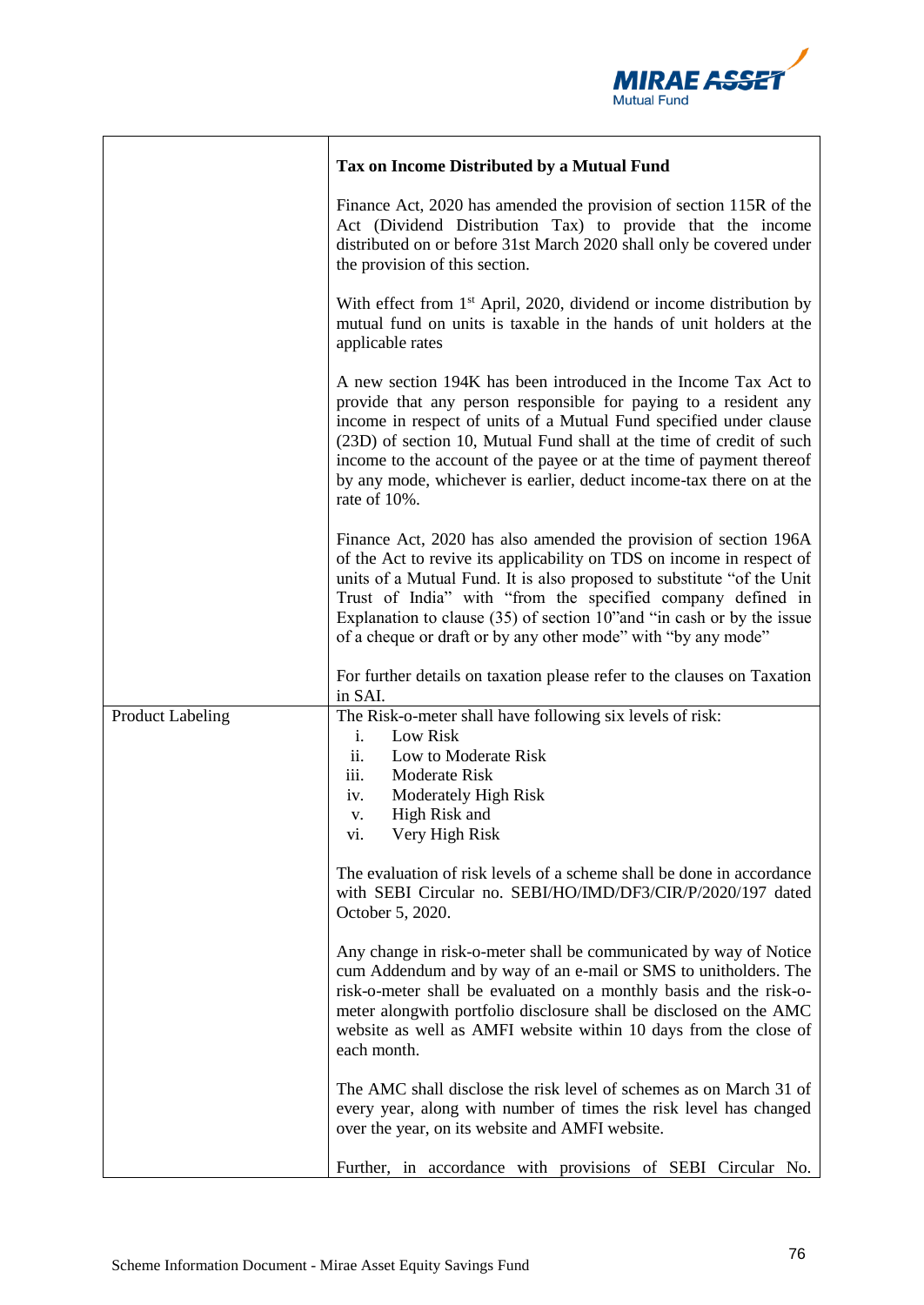

|                          | SEBI/HO/IMD/IMD-II DOF3/P/CIR/2021/621 dated August 31,                                                                                                                                                  |
|--------------------------|----------------------------------------------------------------------------------------------------------------------------------------------------------------------------------------------------------|
|                          | 2021, the AMC shall disclose:                                                                                                                                                                            |
|                          | a) risk-o-meter of the scheme wherever the performance of the<br>scheme is disclosed;                                                                                                                    |
|                          | b) risk-o-meter of the scheme and benchmark wherever the<br>performance of the scheme vis-à-vis that of the benchmark is                                                                                 |
|                          | disclosed.                                                                                                                                                                                               |
|                          | scheme risk-o-meter, name of benchmark and risk-o-meter of<br>C)<br>benchmark while disclosing portfolio of the scheme in terms of<br>SEBI circular SEBI/HO/IMD/DF2/CIR/P/2018/92 dated June 5,<br>2018. |
| <b>Investor Services</b> | Mr. Somak Banerjee                                                                                                                                                                                       |
|                          | Mirae Asset Investment Managers (India) Pvt. Ltd.                                                                                                                                                        |
|                          | 606, 6 <sup>th</sup> Floor, Windsor Bldg, Off CST Road, Kalina, Santacruz (E),                                                                                                                           |
|                          | Mumbai - 400 098.                                                                                                                                                                                        |
|                          | Telephone Nos.: 6780 0300                                                                                                                                                                                |
|                          | e-mail: customercare@miraeasset.com                                                                                                                                                                      |
|                          |                                                                                                                                                                                                          |
|                          | Investors are advised to contact any of the ISCs or the AMC by                                                                                                                                           |
|                          | calling the investor line of the AMC at "1800 2090 777" for any                                                                                                                                          |
|                          | <b>Investors</b><br>also<br>visit<br>the<br>queries.<br>website<br>can<br>at                                                                                                                             |
|                          | www.miraeassetmf.co.in for complete details.                                                                                                                                                             |

# **D COMPUTATION OF NAV**

The NAV of the Units of the Scheme will be computed by dividing the net assets of the Scheme by the number of Units outstanding on the valuation date.

NAV of Units under the Options there under can be calculated as shown below:

(Market or Fair Value of Scheme's investments + Current assets including Accrued Income - Current Liabilities and provisions including accrued expenses)

$$
NAV = \underbrace{\qquad \qquad }_{\qquad \qquad }
$$

No. of Units outstanding under the Scheme/Option.

The NAV, the sale and repurchase prices of the Units will be calculated and announced at the close of each working day. The NAVs of the Scheme will be computed and units will be allotted upto 3 decimals.

Computation of NAV will be done after taking into account dividends paid, if any, and the distribution tax thereon, if applicable. Therefore, once dividends are distributed under the IDCW Option, the NAV of the Units under the IDCW Option would always remain lower than the NAV of the Units issued under the Growth Option. The income earned and the profits realized in respect of the Units issued under the Growth Option remain invested and are reflected in the NAV of the Units.

The valuation of the Schemes' assets and calculation of the Schemes' NAVs shall be subject to audit on an annual basis and such regulations as may be prescribed by SEBI from time to time.

# **IV FEES AND EXPENSES**

This section outlines the expenses that will be charged to the scheme.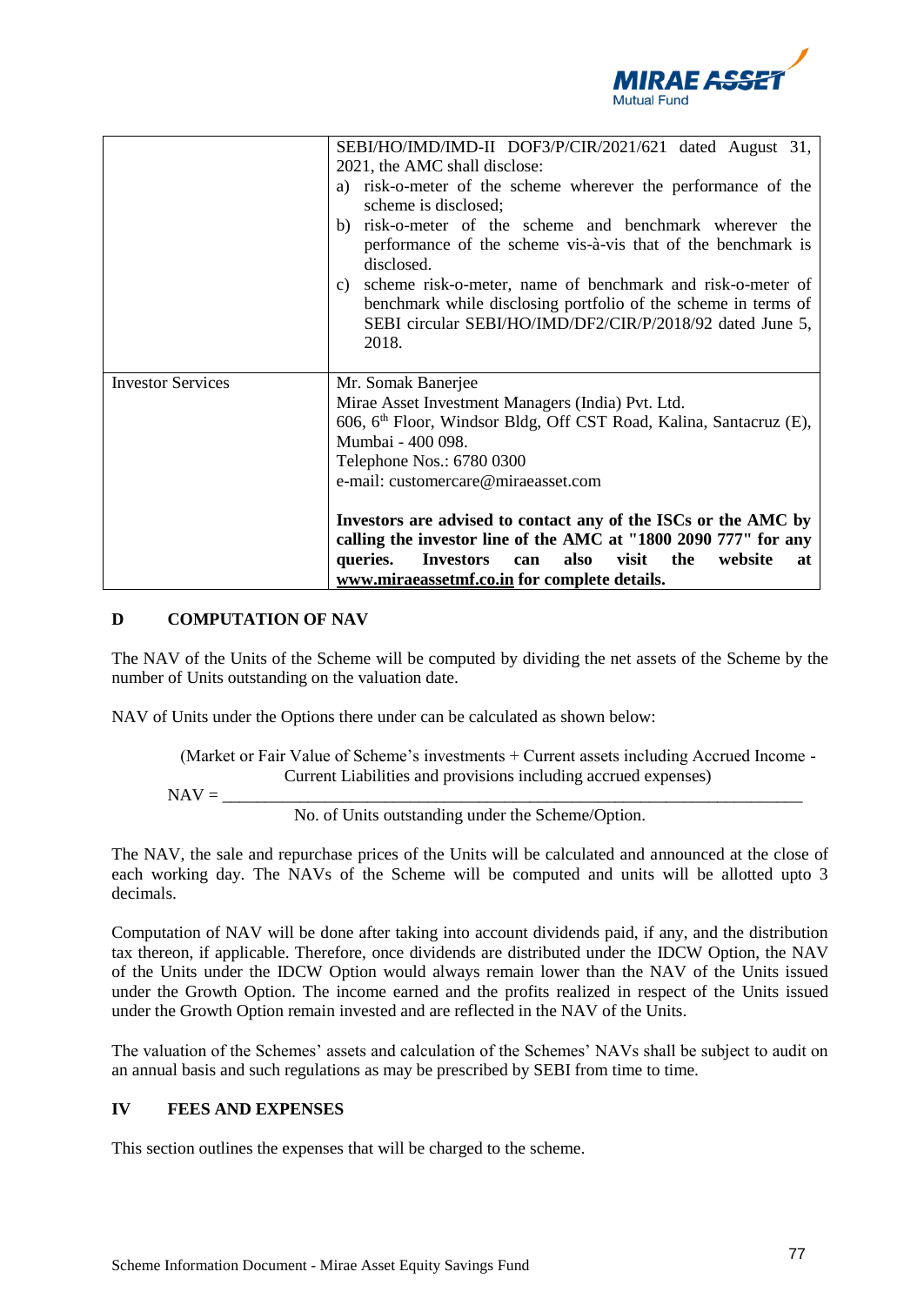

## **A. NEW FUND OFFER (NFO) EXPENSES**

These expenses are incurred for the purpose of various activities related to the NFO like sale and distribution fees paid, marketing and advertising, registrar expenses, printing and stationery, bank charges etc. NFO expenses shall be borne by the AMC.

## **B. ANNUAL SCHEME RECURRING EXPENSES**

These are the fees and expenses for operating the Scheme. These expenses include Investment Management and Advisory Fee charged by the AMC, Registrar and Transfer Agents' fee, marketing and selling costs etc. as given in the table below:

The AMC has estimated that upto 2.25% of the daily net assets of the Scheme will be charged to the scheme as expenses. As per the Regulations, the maximum recurring expenses including investment management and advisory fee that can be charged to the Scheme shall be subject to a percentage limit of daily net assets as in the table below:

| <b>First Rs. 500 crores</b>                           | 2.25%                                  |
|-------------------------------------------------------|----------------------------------------|
| Next Rs. 250 crores                                   | 2.00%                                  |
| <b>Next Rs. 1250crores</b>                            | 1.75%                                  |
| <b>Next Rs. 3000 crores</b>                           | 1.60%                                  |
| Next Rs. 5000 crores                                  | 1.50%                                  |
| on the next Rs. 40,000 crores of the daily net assets | Total expense ratio reduction of       |
|                                                       | 0.05% for every increase of Rs 5,000   |
|                                                       | crores of daily net assets or part     |
|                                                       | thereof, on the next Rs. 40,000 crores |
|                                                       | of the daily net assets                |
| <b>Balance of assets</b>                              | 1.05%                                  |

The recurring expenses of operating the Scheme on an annual basis, which shall be charged to the Scheme, are estimated to be as follows (each as a percentage per annum of the daily net assets)

| <b>Particulars</b>                                                           | % p.a. of daily   |
|------------------------------------------------------------------------------|-------------------|
|                                                                              | net assets        |
| Investment Management & Advisory Fee                                         | Upto 2.25%        |
| Trustee fee                                                                  |                   |
| Audit fees                                                                   |                   |
| Custodian fees                                                               |                   |
| <b>RTA Fees</b>                                                              |                   |
| Marketing & Selling expense incl. agent commission**                         |                   |
| Cost related to investor communications                                      |                   |
| Cost of fund transfer from location to location                              |                   |
| Cost of providing account statements and redemption cheques and IDCW         |                   |
| warrants                                                                     |                   |
| <b>Costs of statutory Advertisements</b>                                     |                   |
| Cost towards investor education & awareness (at least 2 bps)                 |                   |
| Brokerage & transaction cost over and above 12 bps and 5 bps for cash market |                   |
| transactions and derivative transaction respectively @ @                     |                   |
| GST on expenses other than investment and advisory fees                      |                   |
| GST on brokerage and transaction cost                                        |                   |
| Other Expenses*                                                              |                   |
| Maximum total expense ratio (TER) permissible under Regulation 52 (6) (c)    | <b>Upto 2.25%</b> |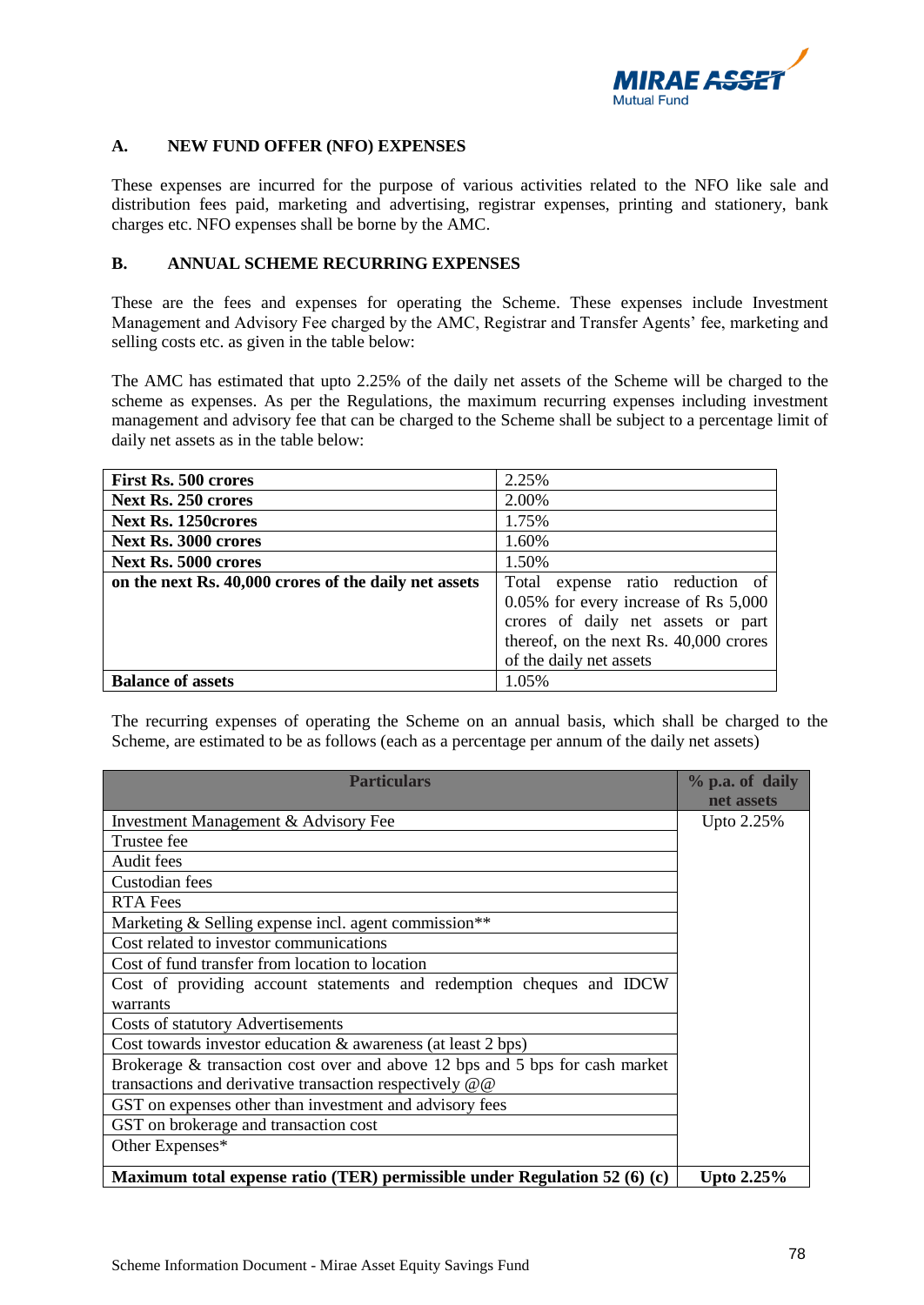

| $(i)$ and $(6)$ $(a)$                                               |               |
|---------------------------------------------------------------------|---------------|
| $\land$ Additional expenses under regulation 52 (6A) (c) Upto 0.05% | Upto $0.05\%$ |
| \$ Additional expenses for gross new inflows from specified cities  | Upto $0.30\%$ |

\* Other expenses: Any other expenses which are directly attributable to the Scheme, may be charged with approval of the Trustee within the overall limits as specified in the Regulations except those expenses which are specifically prohibited.

@@ Brokerage and transaction costs which are incurred for the purpose of execution of trade and is included in the cost of investment shall not exceed 0.12 per cent in case of cash market transactions and 0.05 per cent in case of derivatives transactions.

In addition to the limits as specified in Regulation 52(6) of SEBI (Mutual Funds) Regulations 1996 ['SEBI Regulations'] or the Total Recurring Expenses (Total Expense Limit) as specified above, the following costs or expenses may be charged to the scheme namely:-

\$ Additional expenses for gross new inflows from specified cities:

(a) expenses not exceeding of 0.30 per cent of daily net assets, if the new inflows from such cities as specified by SEBI/AMFI from time to time are at least -

(i) 30 per cent of gross new inflows in the scheme, or;

(ii) 15 per cent of the average assets under management (year to date) of the scheme, whichever is higher:

Provided that if inflows from such cities is less than the higher of sub-clause (i) or subclause (ii), such expenses on daily net assets of the Scheme shall be charged on proportionate basis.

Provided further that, expenses charged under this clause shall be utilised for distribution expenses incurred for bringing inflows from such cities.

Provided further that amount incurred as expense on account of inflows from such cities shall be credited back to the Scheme in case the said inflows are redeemed within a period of one year from the date of investment.

This sub clause (a) shall be applicable for inflows received during the NFO period.

Currently, SEBI has specified that the above additional expenses may be charged for inflows from beyond 'Top 30 cities.' The top 30 cities shall mean top 30 cities based on Association of Mutual Funds in India (AMFI) data on 'AUM by Geography – Consolidated Data for Mutual Fund Industry' as at the end of the previous financial year.

## **Additional expenses under regulation 52 (6A) (c)**

^ Such expenses will not be charged if exit load is not levied/not applicable to the scheme.

 $\wedge$  (b) additional expenses, incurred towards different heads mentioned under Regulations 52(2) and 52(4), not exceeding 0.05 per cent of daily net assets of the Scheme;

(c) GST payable on investment and advisory service fees ('AMC fees') charged by Mirae Asset Investment Managers (India) Private Limited ('Mirae Asset AMC)';

Within the Total Expense Limit chargeable to the Scheme, following will be charged to the Scheme: (a) GST on other than investment and advisory fees, if any, (including on brokerage and transaction costs on execution of trades) shall be borne by the Scheme;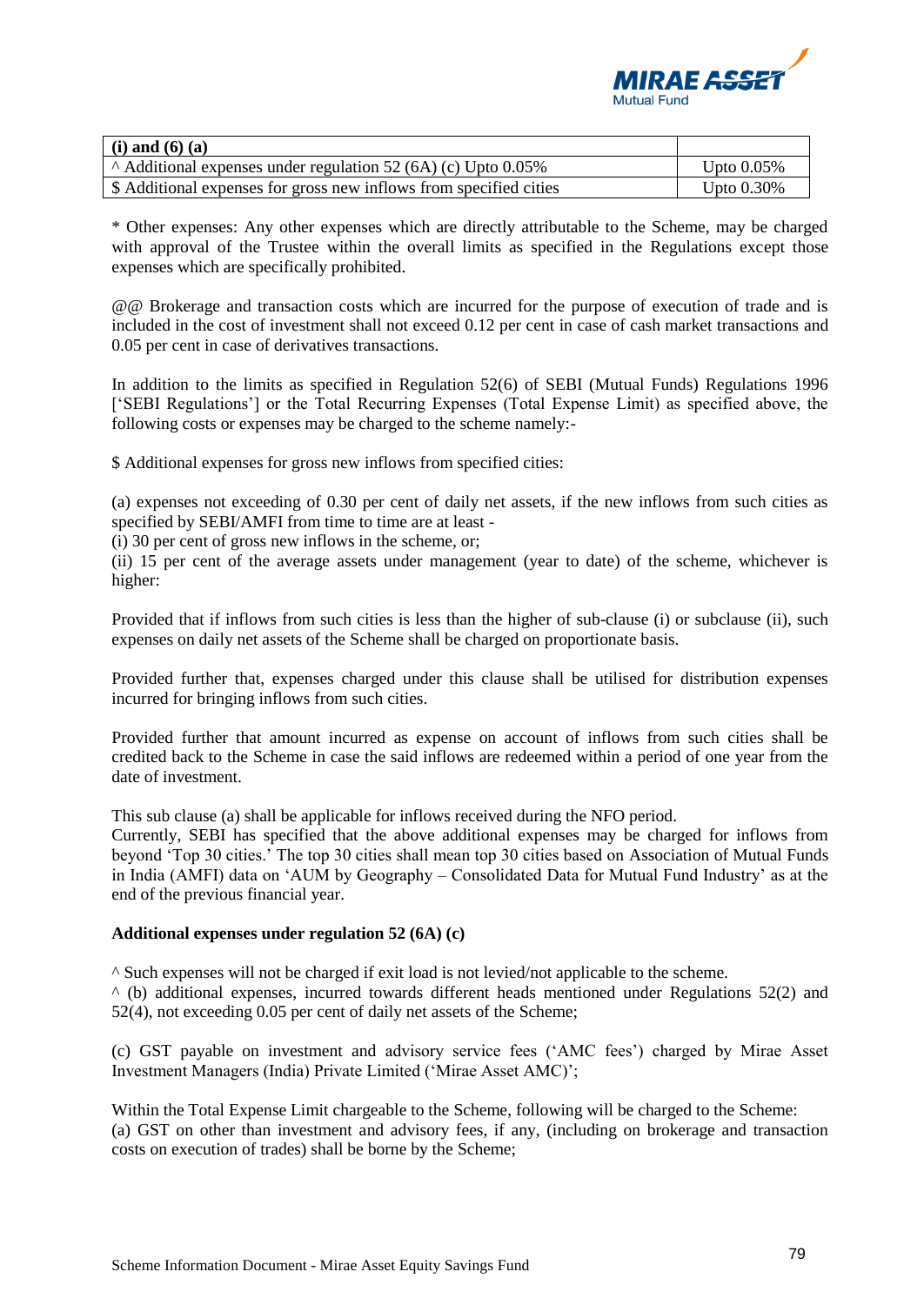

(b) Investor education and awareness initiative fees of at least 2 basis points on daily net assets of respective Scheme.

The current expense ratios will be updated on the AMC website [https://miraeassetmf.co.in/downloads/regulatory.](https://miraeassetmf.co.in/downloads/regulatory)

Further, the notice of change in base TER (i.e. TER excluding additional expenses provided in Regulation 52(6A) (b) and 52(6A)(c) of SEBI (Mutual Funds) Regulations, 1996) in comparison to previous base TER charged to the scheme will be communicated to investors of the scheme through notice via email or SMS at least three working days prior to effecting such change.

However, any decrease in TER due to decrease in applicable limits as prescribed in Regulation 52 (6) (i.e. due to increase in daily net assets of the scheme) would not require issuance of any prior notice to the investors. Further, such decrease in TER will be immediately communicated to investors of the scheme through email or SMS and uploaded on the AMC website.

The above change in the base TER in comparison to previous base TER charged to the scheme shall be intimated to the Board of Directors of AMC along with the rationale recorded in writing.

The changes in TER shall also be placed before the Trustees on quarterly basis along with rationale for such changes.

The purpose of the above table is to assist the investor in understanding the various costs  $\&$  expenses that the investor in the Scheme will bear directly or indirectly. These estimates have been made in good faith as per the information available to the AMC and the above expenses (including investment management and advisory fees) are subject to inter-se change and may increase/decrease as per actual and/or any change in the Regulations, as amended from time to time.

All scheme related expenses including commission paid to distributors, by whatever name it may be called and in whatever manner it may be paid, shall necessarily be paid from the scheme only within the regulatory limits and not from the books of the Asset Management Companies (AMC), its associate, sponsor, trustee or any other entity through any route.

All fees and expenses charged in a direct plan (in percentage terms) under various heads including the investment and advisory fee shall not exceed the fees and expenses charged under such heads in a regular plan. The TER of the Direct Plan will be lower to the extent of the distribution expenses/commission which is charged in the Regular Plan and no commission for distribution of Units will be paid / charged under the Direct Plan.

\*\*Direct Plan shall have a lower expense ratio excluding distribution expenses, commission, etc and no commission for distribution of Units will be paid / charged under Direct Plan. The TER of the Direct Plan will be lower to the extent of the abovementioned distribution expenses/ commission which is charged in the Regular Plan.

## **TER for the Segregated Portfolio**

- a) AMC shall not charge investment and advisory fees on the segregated portfolio. However, TER (excluding the investment and advisory fees) can be charged, on a pro-rata basis only upon recovery of the investments in segregated portfolio.
- b) The TER so levied shall not exceed the simple average of such expenses (excluding the investment and advisory fees) charged on daily basis on the main portfolio (in % terms) during the period for which the segregated portfolio was in existence.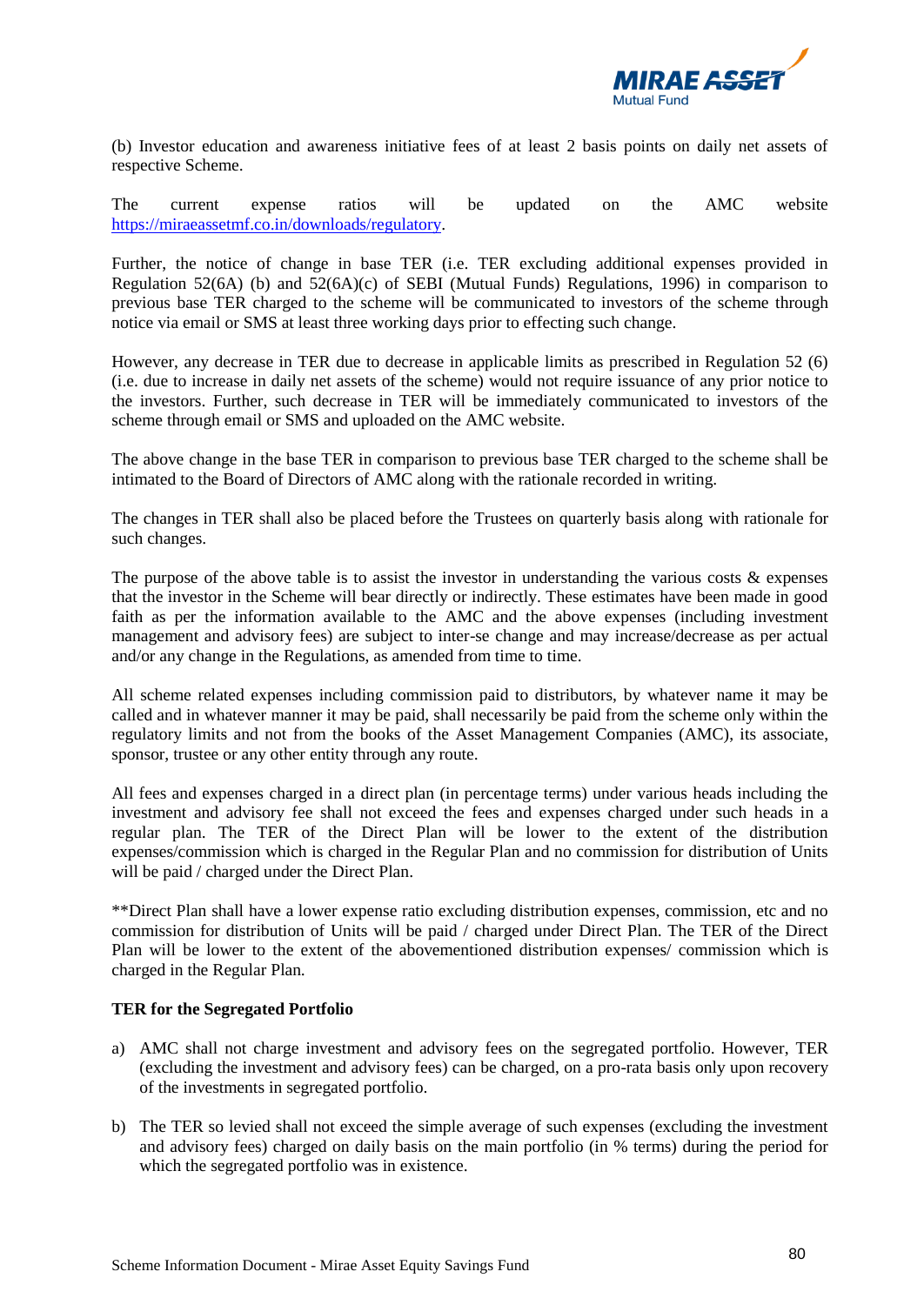

- c) The legal charges related to recovery of the investments of the segregated portfolio may be charged to the segregated portfolio in proportion to the amount of recovery. However, the same shall be within the maximum TER limit as applicable to the main portfolio. The legal charges in excess of the TER limits, if any, shall be borne by the AMC.
- d) The costs related to segregated portfolio shall in no case be charged to the main portfolio.

## **TRANSACTION CHARGES:**

SEBI with the intent to enable investment by people with small saving potential and to increase reach of Mutual Fund products in urban areas and in smaller towns, wherein the role of the distributor is vital, has allowed AMCs vide its circular no. Cir/IMD/DF/13/2011 dated August 22, 2011 to deduct transaction charges for subscription of Rs. 10,000/- and above. The said transaction charges will be paid to the distributors of the Mutual Fund products (based on the type of product).

In accordance with the said circular, AMC / Mutual Fund will deduct the transaction charges from the subscription amount and pay to the distributors (based on the type of product and those who have opted to receive the transaction charges) as shown in the table below. Thereafter, the balance of the subscription amount shall be invested.

(i) Transaction charges shall be deducted for Applications for purchase/ subscription received by distributor/ agent as under:

| <b>Investor Type</b> |      | <b>Transaction Charges</b>                                                                 |
|----------------------|------|--------------------------------------------------------------------------------------------|
| First                |      | <b>Time</b> Transaction charge of Rs.150/- for subscription of Rs.10,000 and above will be |
| <b>Mutual</b>        | Fund | deducted from the subscription amount and paid to the distributor/agent of the             |
| <b>Investor</b>      |      | first time investor. The balance of the subscription amount shall be invested.             |
| <b>Investor</b>      |      | <b>other</b> Transaction charge of Rs. 100/- per subscription of Rs, 10,000 and above will |
| than First Time      |      | be deducted from the subscription amount and paid to the distributor/ agent of             |
| <b>Mutual</b>        | Fund | the investor. The balance of the subscription amount shall be invested.                    |
| <b>Investor</b>      |      |                                                                                            |

#### **(ii) Transaction charges shall not be deducted for:**

- Purchases /subscriptions for an amount less than Rs. 10,000/-; and
- Transactions other than purchases/ subscriptions relating to new inflows such as Switches, etc.
- Any purchase/subscription made directly with the Fund (i.e. not through any distributor/ agent).
- Transactions carried out through the stock exchange platforms.

## **C LOAD STRUCTURE**

Load is an amount which is paid by the investor to subscribe to the units or to redeem from the scheme. This amount is used by the AMC to pay commissions to the distributor and to take care of other marketing and selling expenses. Load amounts are variable and are subject to change from time to time.

**Investors are advised to contact any of the ISCs or the AMC by calling the investor line of the AMC at "1800 2090 777" to know the current applicable load structure prior to investing. Investors can also visit the website at [www.miraeassetmf.co.in](http://mail.miraeassetmf.co.in/exchweb/bin/redir.asp?URL=http://www.miraeassetmf.co.in/) for complete details.**

**Entry Load: Not Applicable:** In accordance with SEBI circular no. SEBI/IMD/CIR No. 4/168230/09 dated June 30, 2009, no entry load will be charged by the Scheme to the investor. Similarly, no entry load will be charged with respect to applications for registrations under Systematic Investment Plan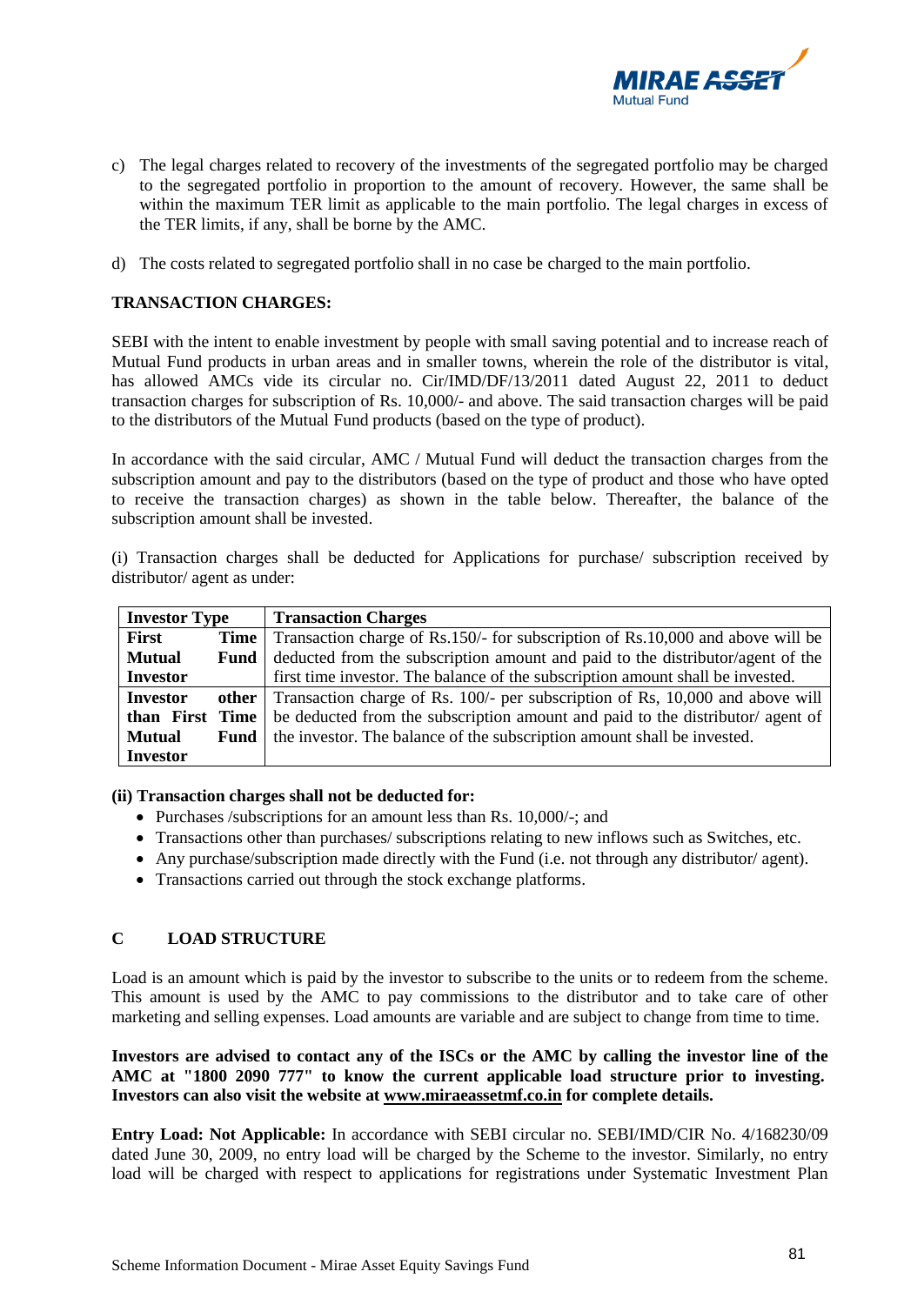

(SIP) / Systematic Transfer Plan (STP) accepted by the Mutual Fund with effect from August, 1, 2009. The upfront commission shall be paid by the investor directly to the distributor, based on his assessment of various factors including the service rendered by the distributor.

## **Exit Load:**

I. For investors who have opted for SWP under the plan:

a) 15% of the units allotted (including Switch-in/STP - in) on or before completion of 365 days from the date of allotment of units: Nil.

b) Any redemption in excess of such limits in the first 365 days from the date of allotment shall be subject to the following exit load:

(Redemption of units would be done on First In First Out Basis (FIFO):

If redeemed within 1 year (365 days) from the date of allotment: 1%

If redeemed after 1 year (365 days) from the date of allotment: NIL

II. Other Redemptions: For Investors who have not opted for SWP under the plan (including Switch out, STP out):

If redeemed within 1 year (365 days) from the date of allotment: 1%

If redeemed after 1 year (365 days) from the date of allotment: NIL

\*With effect from October 1, 2012, Mirae Asset Mutual Fund shall credit, exit load (net off GST, if any, payable in respect of the same) to the Scheme of the Fund.

As per SEBI/IMD/CIR No. 14/120784/08 dated March 18, 2008, no load would be charged on Bonus units.

The investor is requested to check the prevailing load structure of the scheme before investing. No exit load is chargeable in case of switches made between different options of schemes, subject to regulations, the Trustee retains the right to change / impose an Exit Load. A Switch-Out/Withdrawal under SWP will also attract an exit load like any redemption. Exit load is applicable for all the Plans (i.e. the Regular Plan & the Direct Plan) under the Scheme by applying First in First Out basis. No Exit Load is chargeable in case of switches made between different Sub-options of the same plan. To elaborate, units for redemption/SWP transactions are extinguished based on the first-in first-out methodology. The holding period for particular units is calculated from the date of its allotment. If the unit balance, so wish to be redeemed does not fulfill the minimum number of days (as per the exit load structure), appropriate number of balance such units will be charged an exit load. All such units which have completed the minimum number of days as per exit load structure will not be charged any exit load.

For any change in load structure AMC will issue an addendum and display it on the website/Investor Service Centres.

The Mutual Fund may charge the load within the stipulated limit of 5% and without any discrimination to any specific group. The Repurchase Price however, will not be lower than 95% of the NAV.

The Trustee reserves the right to modify/alter the load structure and may decide to charge an exit load on the Units with prospective effect, subject to the maximum limits as prescribed under the SEBI Regulations. At the time of changing the load structure, the AMC shall take the following steps:

- Arrangements shall be made to display the changes/modifications in the SID in the form of a notice in all the Mirae Asset ISCs' and distributors' offices and on the website of the AMC.
- The notice–cum-addendum detailing the changes shall be attached to SIDs and Key Information Memoranda. The addendum will be circulated to all the distributors so that the same can be attached to all SIDs and Key Information Memoranda already in stock.
- The introduction of the exit load along with the details shall be stamped in the acknowledgement slip issued to the investors on submission of the application form and may also be disclosed in the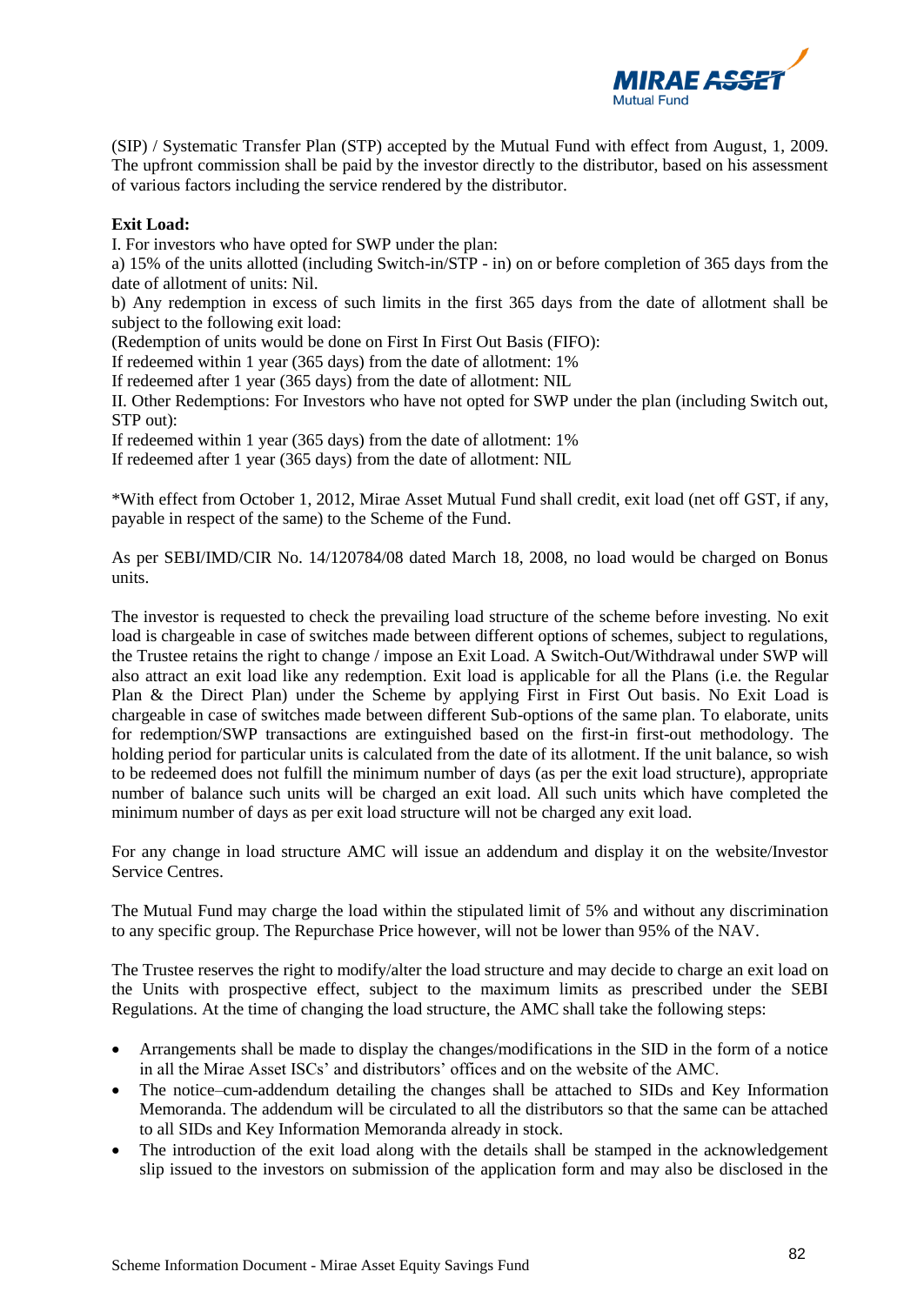

statement of accounts issued after the introduction of such load.

• Any other measures which the mutual funds may feel necessary.

The AMC may change the load from time to time and in case of an exit/repurchase load this may be linked to the period of holding. It may be noted that any such change in the load structure shall be applicable on prospective investment only. The exit load (net off GST, if any, payable in respect of the same) shall be credited to the Scheme of the Fund.

The distributors should disclose all the commissions (in the form of trail commission or any other mode) payable to them for the different competing schemes of various mutual funds from amongst which the scheme is being recommended to the investor.

# **V. RIGHTS OF UNITHOLDERS**

Please refer to SAI for details

## **VI. PENALTIES AND PENDING LITIGATION OR PROCEEDINGS, FINDINGS OF INSPECTIONS OR INVESTIGATIONS FOR WHICH ACTION MAY HAVE BEEN TAKEN OR IS IN PROCESS OF BEING TAKEN BY ANY REGULATORY AUTHORITY**

This section shall contain the details of penalties, pending litigation and action taken by SEBI and other regulatory and Govt. Agencies.

- 1. All disclosures regarding penalties and action(s) taken against foreign Sponsor(s) may be limited to the jurisdiction of the country where the principal activities (in terms of income / revenue) of the Sponsor(s) are carried out or where the headquarters of the Sponsor(s) is situated. Further, only top 10 monetary penalties during the last three years shall be disclosed.: **None**
- 2. In case of Indian Sponsor(s), details of all monetary penalties imposed and/or action taken during the last three years or pending with any financial regulatory body or governmental authority, against Sponsor(s) and / or the AMC AND / or the Board of Trustees / Trustee Company, for irregularities or for violations in the financial services sector, or for default with respect to shareholders or debenture holders and depositors or for economic offences, or for violation of securities law. Details of settlement, if any, arrived at with the aforesaid authorities during the last three years shall also be disclosed.: **None**
- 3. Details of all enforcement actions taken by SEBI in the last three years and /or pending with SEBI for the violation of SEBI Act, 1992 and the Rules and Regulations framed there under including debarment and /or suspension and/or cancellation and/or imposition of monetary penalty/adjudication/enquiry proceedings, if any, to which the Sponsor(s) and/or the AMC and/or the Board of Trustees/Trustee Company and/or any of the directors and/or key personnel (especially the fund managers) of the AMC and Trustee Company were/are a party. The details of the violation shall also be disclosed.: **None**
- 4. Any pending material civil or criminal litigation incidental to the business of the Mutual Fund to which the Sponsor(s) and/or the AMC and/or the Board of Trustees/Trustee Company and/or any of the directors and/or key personnel are a party should also be disclosed separately.: **None**
- 5. Any deficiency in the systems and operations of the Sponsor(s) and/or the AMC and/or the Board of Trustees/Trustee Company which SEBI has specifically advised to be disclosed in the SID, or which has been notified by any other regulatory agency, shall be disclosed.: **None**

## **Notwithstanding anything contained in this SID, the provisions of the SEBI (Mutual Funds), Regulations, 1996 and the guidelines thereunder shall be applicable.**

**Note:** The Trustees have ensured that the Schemes approved by them were new products offered by Mirae Asset Mutual Fund and are not a minor modification of the exiting Schemes.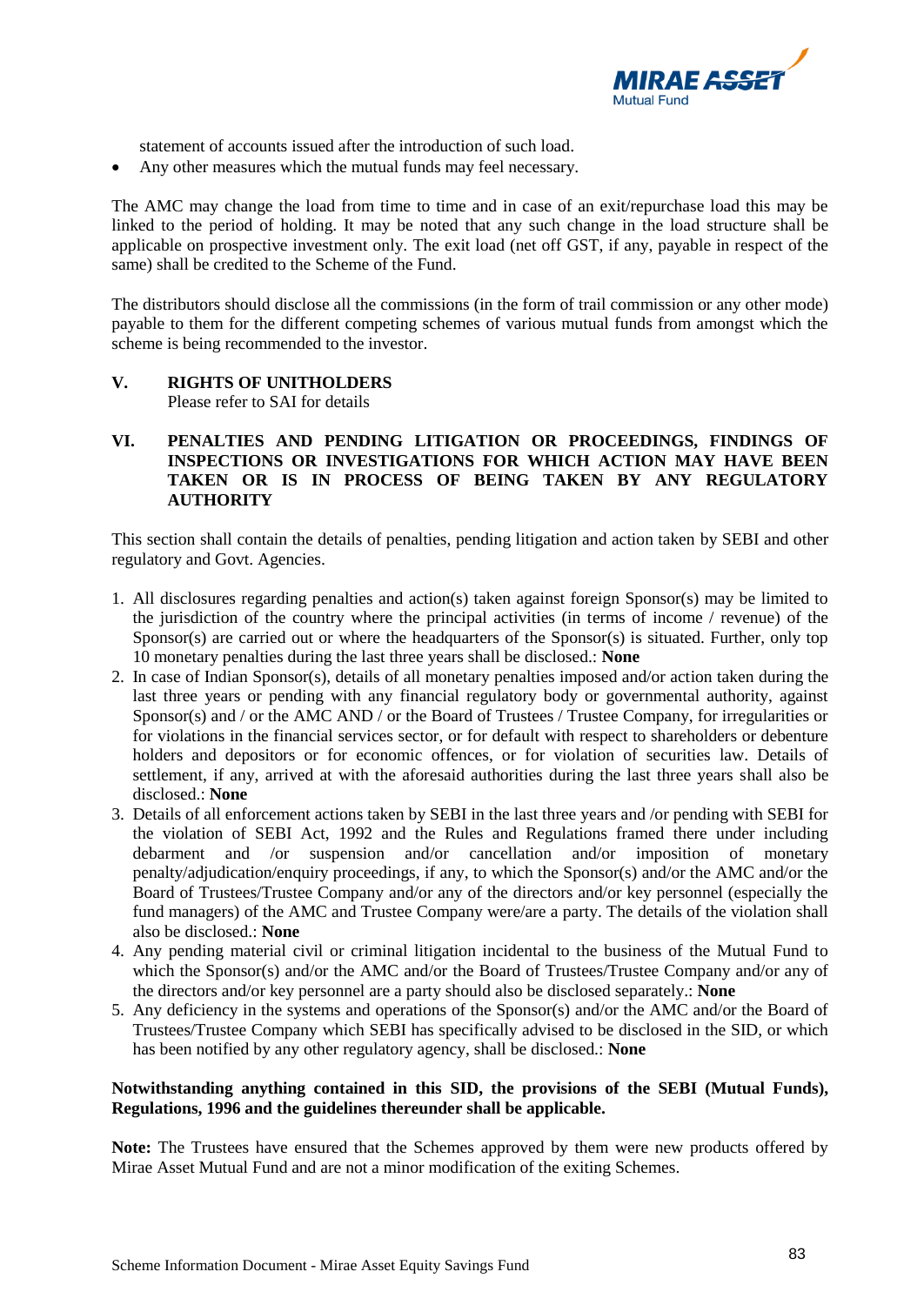

## **THE TERMS OF THE SCHEME WERE APPROVED BY THE DIRECTORS OF MIRAE ASSET TRUSTEE COMPANY PRIVATE LIMITED VIDE THEIR CIRCULAR RESOLUTION NO. T156 MARCH 20, 2018.**

For and on behalf of the Board of Directors of **Mirae Asset Investment Managers (India) Private Limited (Asset Management Company for Mirae Asset Mutual Fund)** 

**Sd/- Rimmi Jain Compliance Officer** 

Place: Mumbai Date: April 29, 2022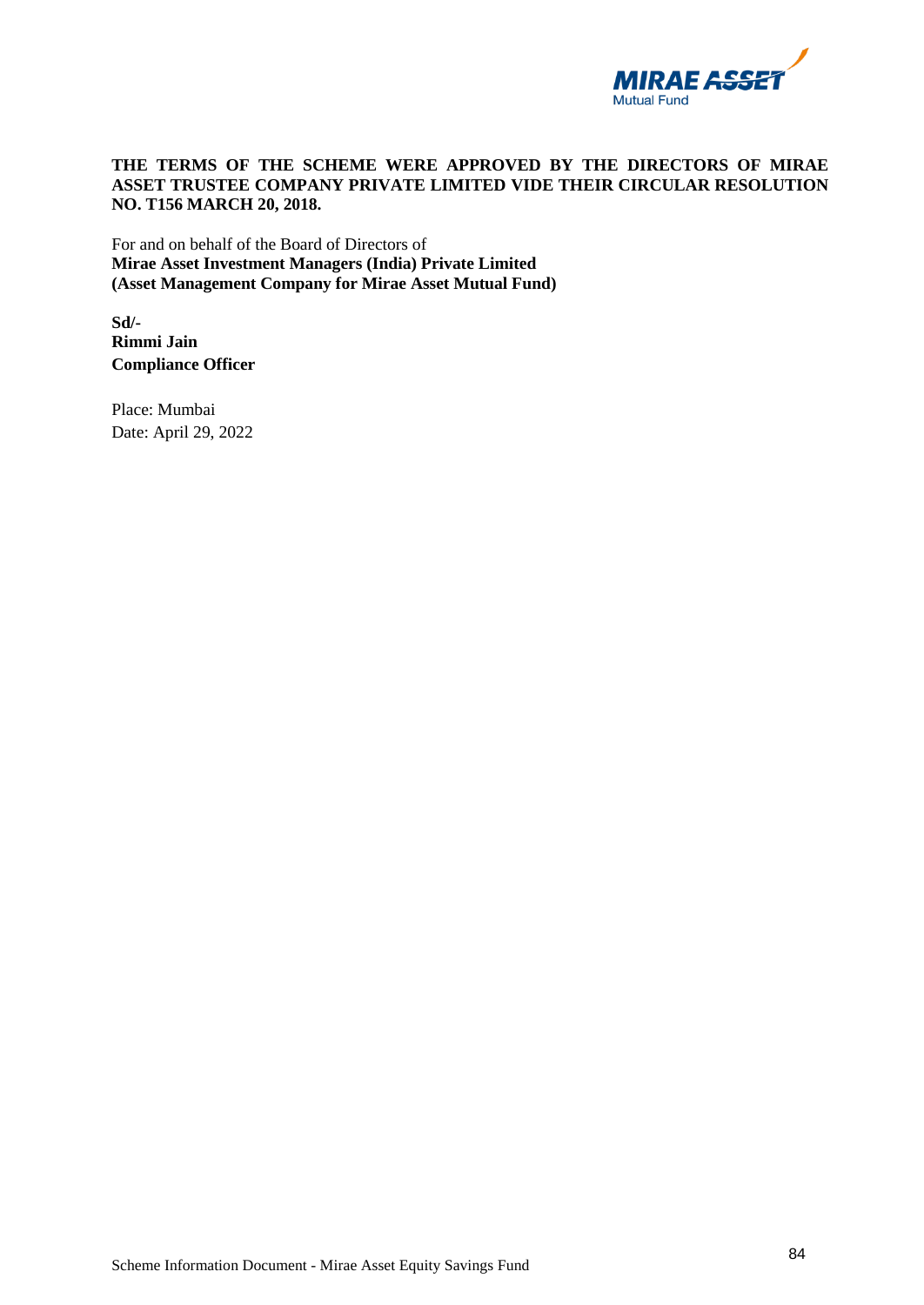

#### **MIRAE ASSET MUTUAL FUND BRANCH OFFICES**

• Ahmedabad - Unit No:-104, 1st Floor, SPG Empressa, Mithakhali - 380 009. • Bangalore - Unit No. 204, 2nd Floor Prestige Meridian II, No. 30, M.G Road, Bangalore - 560 001. Tel-080-44227777. • Bhubaneswar - Ofice No. 202, 2nd Floor, Janpath Tower, Ashok Nagar, Bhubaneswar-751009. Tel-7381029019. • Chandigarh - SCO 2473-2474, First Floor, Sector 22 C,Chandigarh - 160022. Tel-0172-5030688. • Chennai - New No.3, Old.No.2, Burkit Road, T. Nagar - 600017. Tel-044-44227777 • Indore - Regus, DNR 90, Unit No 309, 3rd Floor, YN Road, Indore – 452003 • Jaipur - Unit 804, 8th Floor, Okay Plus Tower, Ajmer Road, Jaipur-302001. Tel-0141-2377222. • Kanpur - Ofice no 303 & 304, 3rd Floor, 14/113 KAN Chambers, Civil Lines, Kanpur-208 001. Tel-81770 00201. • Kochi - 1st Floor, Business Communication Centre, Chiramel Chambers, Kurisupally Road, Ravipuram,

Kochi-682015. • Kolkata - Krishna Building, 5th Floor, Room No 510, 224, A.J.C. Bose Road, Kolkata-700017. Tel-033-44227777. • Lucknow - Ofice no. 308, 3rd Floor, Saran Chamber-II, 5, Park Road, Lucknow-226001. Tel-0522 - 4241511. • Mumbai (Corporate Office) - Unit No. 606, 6th Floor, Windsor Bldg., Off. CST Road, Kalina, Santacruz (E), Mumbai-400 098.Tel-022-67800300. • Mumbai (Branch Office) - Ground Floor, 3, 4, 9, Rahimtoola House, 7, Homji Street, Fort, Mumbai - 400001. Tel-022-49763740. • Nagpur - Office No 510, SAS Business Centre, Level 5, Landmark Building, Ramdaspeth, Wardha Road, Nagpur – 440010 • New Delhi - 1110 Ansal Bhavan, 16 K. G. Marg, New Delhi-110001. Tel-011-44227777. • Patna - D-215, Dumraon Place, Fraser Road, Patna-800001 Pune - 75/76, 4th Floor, C-Wing, Shreenath Plaza, Dnyaneshwar Paduka Chowk, Shivaji Nagar, Pune-411 005. Tel-020-44227777.• Rajkot - Office No. 406, 4th Floor, The Imperia, Near Limbda Chowk, Opposite Shastri Maidaan, Rajkot - 360 002 • Secunderabad - No. 208, Legend Crystal Building, 2nd Floor, PG Road, Secunderabad-500003. Tel-040-66666723. • Surat - D - 112, International Trade Center (ITC Building), Majuragate, Ring Road, Surat – 395 002,. Tel-0261-4888844. • Vadodara- Office No. 244, Second Floor, Emerald One, Jetalpur Road, • Vadodara – 390020. Tel-9375504443. Tel-9375504443. • Varanasi - Shop no.63, First Floor, Kuber Complex, Rathyatra, Varanasi, U P - 221010

#### **KFIN TECHNOLOGIES PRIVATE LIMITED (REGISTRAR)**

• Agra - House No. 17/2/4, 2nd Floor, Deepak Wasan Plaza,Behind Hotel Holiday Inn, Sanjay Place, Agra, Uttar Pradesh - 282 002.• Ahmedabad - Office No. 401, 4th Floor, ABC-I, Off. C.G. Road - Ahmedabad -380009 • Ajmer - 1-2, 2nd Floor Ajmer Tower, Kutchary Road, Ajmer-305001 • Allahabad - Meena Bazar, 2nd Floor, 10, S. P. Marg, Civil Lines, Subhash Chauraha, Allahabad, Uttar Pradesh - 211 001. • Amritsar - 72-A, Taylor's Road, Aga Heritage Gandhi Ground, Amritsar-143001 • Anand - B-42, Vaibhav Commercial Center, Nr. TVS Down Town Shrow Room, Grid Char Rasta, Anand - 380001 • Asansol - 112/N G. T. Road, Bhanga, Panchil, Bardhaman West Bengal, Asansol - 713303 • Aurangabad - Shop no B - 38, Motiwala Trade Centre, Nirala Bazar ,Aurangabad 431001• Balasore - 1-B, 1st Floor, Kalinga Hotel Lane, Baleshwar, Baleshwar Sadar Balasore - 756001, Orissa • Bangalore - No 35, Skanda Puttanna Road, Basavanagudi, Bangalore 560004• Vadodara – 1 st Floor, 125 Kanha Capital, Opp Express Hotel, R C Dutt Road, Alkapuri Vadodara, 390007 • Bharuch – 123 Nexus business Hub ,Near Gangotri Hotel ,B/s Rajeshwari Petroleum ,Makampur Road ,Bharuch -392001• Bhavnagar - Ofice No 306-307, Krushna Darshan Complex, 3rd Floor, Parimal Chowk, Above Jed Blue Show Room Bhavnagar - 364002 • Bhilai - Office No.2, 1st Floor, Plot No. 9/6,Nehru Nagar [East], Bhilai 490020, Chhattisgarh • Bhopal - Gurukripa Plaza, Plot No. 48A, Opposite City Hospital, Zone-2, M P Nagar, Bhopal, Madhya Pradesh - 462 011. • Bhubaneswar - A/181, Saheed Nagar, Janardan House, Room No: 07, 3rd Floor, Bhubaneshwar, Orissa - 751007. • Burdwan - Saluja Complex; 846, Laxmipur, G T Road, Burdwan; PS: BURDWAN & DIST:\BURDWAN-EAST, PIN: 713101.• Calicut - Sowbhagya Shoping Complex, Areyadathupalam, Mavoor Road, Calicut-673004 • Chandigarh - SCO 2423-2424, Sector 22-C, Chandigarh-160022 • Chennai 9th Floor, Capital Towers, 180, Kodambakkam High Road, Nungambakkam, Chennai – 600 034 • Cochin - Ali Arcade, 1st Floor, Kizhavana Road, Panampilly Nagar, Near Atlantis Junction, Ernakualm-682036 • Coimbatore - 1057, 3rd Floor, Jaya Enclave, Avanashi Road, Coimbatore-641018 • Cuttack - Dargha Bazar, Opp. Dargha Bazar Police Station, Buxibazar, Cuttack-753001 • Dehradun – Shop No-809/799, Street No-2 A, Rajendra Nagar, Near Sheesha Lounge, Kaulagarh Road, Dehradun-248001• Dhanbad - 208, New Market, 2nd Floor, Katras Road, Bank More, Dhanbad-826001 • Durgapur - MWAV-16 Bengal Ambuja, 2nd Floor, City Centre, Durgapur-713216 • Faridabad - A-2B, 2nd Floor, Neelam Bata Road, Peerki Mazar, Nehru Ground, Nit, Faridabad, Haryana -121 001 • Gandhinagar - Plot No.945/2, Sector-7/C, Gandhinagar-382007 • Ghaziabad - 1st Floor, C-7, Lohia Nagar, Ghaziabad-201001 • Gorakhpur - Above V.I.P. House, Ajdacent A. D. Girls College, Bank Road, Gorakhpur-273001 • Gurgaon - 2nd Floor, Vipul Agora, M. G. Road, Gurgaon - 122001, Haryana • Guwahati - 54, Sagarika Bhawan, R. G. Baruah Road, (AIDC Bus Stop), Guwahati-781024 • Hubli - 22 & 23, 3rd Floor, Eurecka Junction, T. B. Road, Hubli-580029 • Hyderabad -303, Vamsee Estates, Opp. Bigbazaar, Ameerpet, Telangana - 500 016. • Indore - 101, Diamond Trade Centre, Indore, Madhya Pradesh - 452 001 • Jalandhar - Office No 7, 3rd Floor, City Square building, E-H197 Civil Lines, Jalandhar 144001• Jabalpur - 3rd Floor, R.R. Tower. 5, Lajpatkunj, Near Tayabali Petrol Pump, Jabalpur - 482 001. • Jamnagar - 131, Madhav Plazza, Opp Sbi Bank, Nr Lal Bunglow, Jamnagar 361008• Jamshedpur - Madhukunj, 3rd Floor ,Q Road, Sakchi, Bistupur, East Singhbhum, Jamshedpur 831001 Jharkhand • Jodhpur - Shop No. 6, Ground Floor, Gang Tower, Opposite Arora Moter Service Center, Near Bombay Moter Circle, Jodhpur, Rajasthan - 342 003. • Kanpur - 15/46, Ground Floor, Opp. Muir Mills, Civil Lines, Kanpur-208001 • Kolhapur - 605/1/4 'E' Ward, Near Sultane Chambers, Shahupuri, 2nd Lane, Kolhapur-416001 • Kolkata - 2/1 Russel Street 4th Floor, Kankaria Centre, Kolkata 700071, West Bengal • Lucknow - 1st Floor, A.A. Complex, Thaper House, 5 Park Road, Hazratganj, Lucknow-226001 • Ludhiana - SCO 122, 2nd Floor, Above HDFC Mutual fund, Feroze Gandhi Market, Ludhiana 141001• Madurai - G-16/17,AR Plaza, 1st floor, North Veli Street, Madurai 625001• Mangalore - Ground Floor, Mahendra Arcade, Kodial Bail, Mangalore-575 003 • Mehsana - FF-21, Someshwar Shopping Mall, Modhera Char Rasta, Mehsana - 384 002 • Moradabad - Chadha Complex, G. M. D. Road, Near Tadi Khana Chowk, Moradabad - 244 001, Uttar Pradesh • Mumbai - Borivali - (Only for non-liquid transactions) Gomati Smuti, Ground Floor, Jambli Gully, Near Railway Station, Borivali West, Mumbai-400091 • Mumbai - Chembur - (Only for Equity transactions) Shop No.4, Ground Floor, Shram Safalya Building, N G Acharya Marg, Chembur, Mumbai-400071 • Mumbai - Fort - (Only for Equity transactions) Of ce No.01/04, 24/B, Raja Bahadur Compound, Ambalal Doshi Marg, Behind Bombay Stock Exchange, Fort, Mumbai-400001 • Mumbai - Thane - (Only for non-liquid transactions) Room No. 302, 3rd Floor, Ganga Prasad, Near RBL Bank Ltd., Ram Maruti Cross Road, Naupada, Thane West - 400 602 • Mumbai - Vashi - (Only for Equity transactions) A-Wing, Shop No. 205, 1st Floor, Vashi Plaza, Sector 17, Navi Mumbai - 400 073. • Mumbai - Vile Parle - (Only for Equity transactions) 104, Sangam Arcade, V P Road, Opp. Railway Station, Above Axis Bank, Vile Parle West, Mumbai-400056 • Muzaffarpur - First Floor, Saroj Complex, Diwam Road, Near Kalyani Chowk, Muzaffarpur, Bihar - 842001 • Mysore - L-350, Silver Tower, Clock Tower, Ashoka Road, Mysore-570001 • Nadiad - 104/105 Gf City Point, Near Paras Cinema, Nadiad-387001 • Nagpur -Plot No. 2 , Survey No. 1032 and 1033 of Gagda Khare Town, Dharampeth, Nagpur – 440010 • Nasik - F-1, Suyojit Sankul, Sharanpur Road, Near Rajiv Gandhi Bhavan, Nasik- 422002 • Navsari - 103, 1st Floor Landmark Mall, Near Sayaji Library, Navsari, Gujarat-396 445 • New Delhi - 305, 3rd Floor, New Delhi House, Bara Khamba Road, Connaught Place, New Delhi-110001 • Panipat - Shop No. 20, 1st Floor BMK Market, Behind HIVE Hotel, G.T. Road, Panipat-132103, Haryana• Panjim - City Business Centre, Coelho Pereira Building, Room Nos.18, 19 & 20, Dada Vaidya Road, Panjim-403001 • Patiala - Sco. 27 D, Chhoti Baradari, Patiala-147001 • Patna - 3A, 3rd Floor, Anand Tower, Beside Chankya Cinema Hall, Exhibition Road, Patna-800001 • Pondicherry - No.122(10b), Muthumariamman koil street, Pondicherry - 605001 • Pune - Mozaic Bldg., CTS No. 1216/1, Final Plot No.576/1 TP, Scheme No. 1, F C Road, Bhamburda, Shivaji Nagar, Pune-411004 • Raipur - 2 & 3 Lower Level, Millenium Plaza, Room No. Ll 2& 3, Behind Indian Coffee House, Raipur-492001 • Rajkot - 104, Siddhi Vinayak Complex, Dr. YagnikRoad, Opp. Ramkrishna Ashram, Rajkot-360001 • Ranchi - Room No. 307, 3rd Floor, Commerce Towers, Beside Mahabir Towers, Main Road, Ranchi-834001 • Rourkela - (Only for Equity transactions) 2nd Floor, Main Road, Udit Nagar, Rourkela, Sundargarh, Orissa – 769012 • Salem - No 40, 2nd Floor,